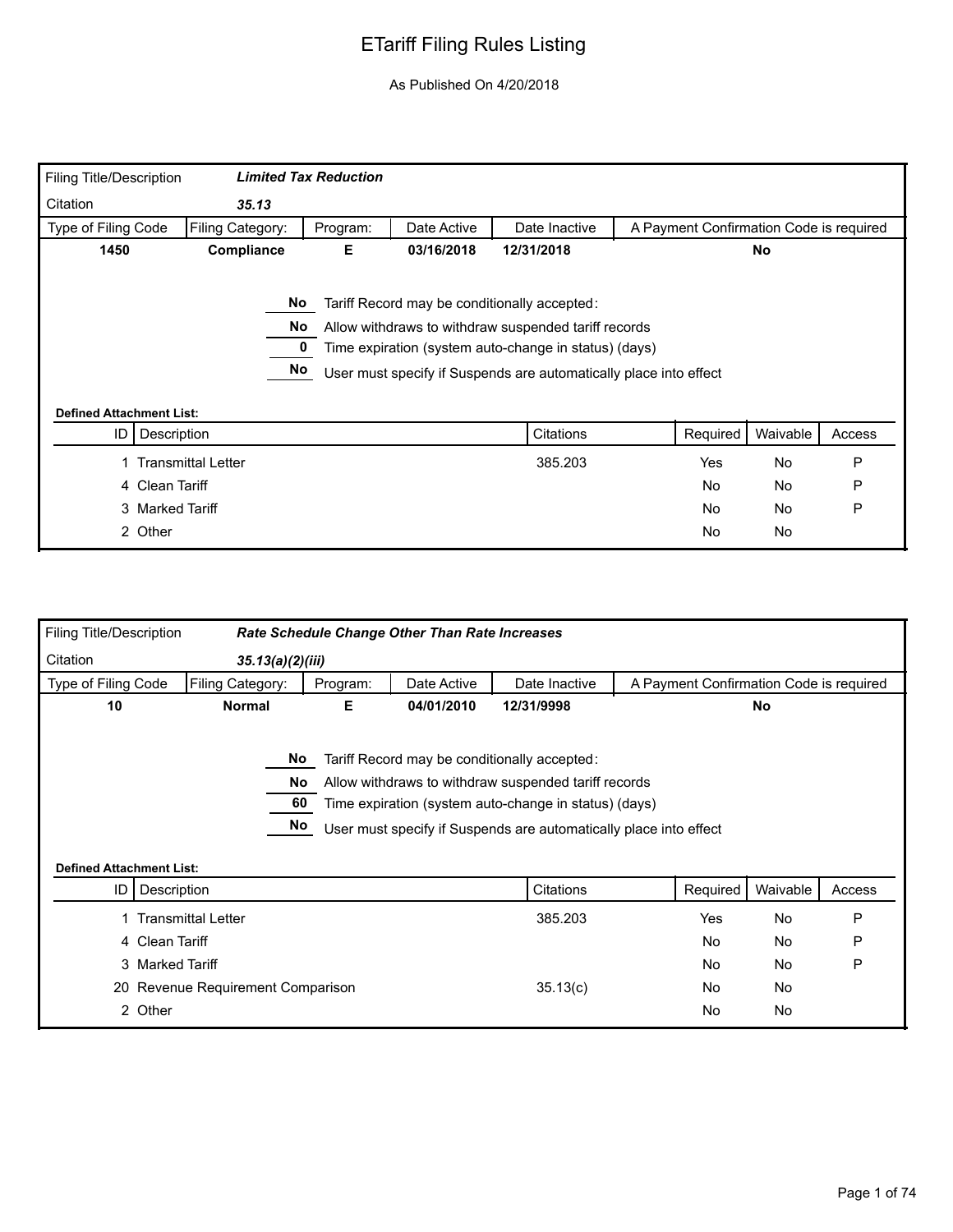| Filing Title/Description              |                                                                 | <b>Initial Rate Schedules (35.12)</b> |             |                                                                   |                                         |           |        |
|---------------------------------------|-----------------------------------------------------------------|---------------------------------------|-------------|-------------------------------------------------------------------|-----------------------------------------|-----------|--------|
| Citation                              | 35.12                                                           |                                       |             |                                                                   |                                         |           |        |
| Type of Filing Code                   | Filing Category:                                                | Program:                              | Date Active | Date Inactive                                                     | A Payment Confirmation Code is required |           |        |
| 20                                    | <b>Normal</b>                                                   | Е                                     | 04/01/2010  | 12/31/9998                                                        |                                         | <b>No</b> |        |
|                                       |                                                                 |                                       |             |                                                                   |                                         |           |        |
|                                       | No l                                                            |                                       |             | Tariff Record may be conditionally accepted:                      |                                         |           |        |
|                                       | No                                                              |                                       |             | Allow withdraws to withdraw suspended tariff records              |                                         |           |        |
|                                       | 60                                                              |                                       |             | Time expiration (system auto-change in status) (days)             |                                         |           |        |
|                                       | No                                                              |                                       |             | User must specify if Suspends are automatically place into effect |                                         |           |        |
|                                       |                                                                 |                                       |             |                                                                   |                                         |           |        |
| <b>Defined Attachment List:</b><br>ID | Description                                                     |                                       |             | Citations                                                         | Required                                | Waivable  | Access |
|                                       |                                                                 |                                       |             |                                                                   |                                         |           |        |
|                                       | 1 Transmittal Letter                                            |                                       |             | 385.203                                                           | Yes                                     | No        | P      |
|                                       | 4 Clean Tariff                                                  |                                       |             |                                                                   | No                                      | No        | P      |
|                                       | 3 Marked Tariff                                                 |                                       |             |                                                                   | No                                      | No        | P      |
|                                       | 170 Cost Of Service, Total And As Allocated                     |                                       |             | 35.13(h)(36)                                                      | <b>No</b>                               | <b>No</b> |        |
|                                       | 60 Rate Design Information                                      |                                       |             | 35.13(h)(37)                                                      | No                                      | No        |        |
|                                       | 70 Rate design calculations and narrative                       |                                       |             | $35.12(b)(2)$ ,<br>35.13(a)(2)(i)(B)(5)                           | No                                      | No        |        |
|                                       | 80 Revenue Requirement Comparison                               |                                       |             | 35.13(c)(1)                                                       | No                                      | No        |        |
|                                       | 90 Comparison of rates by rate schedule                         |                                       |             | 35.13(c)(2)                                                       | No.                                     | <b>No</b> |        |
|                                       | 100 Map/diagram showing the additions or changes to be<br>made. |                                       |             | 35.13(c)(3)                                                       | No                                      | No        |        |
|                                       | 110 Statement of all cost computations                          |                                       |             | 35.12(b)(2)                                                       | No                                      | No        |        |
|                                       | 120 Fuel cost or purchase economic power adjustment<br>support  |                                       |             | 35.14                                                             | No                                      | No        |        |
|                                       | 130 Testimony And Exhibits                                      |                                       |             | 35.13(e)                                                          | <b>No</b>                               | <b>No</b> |        |
|                                       | 2 Other                                                         |                                       |             |                                                                   | No                                      | No        |        |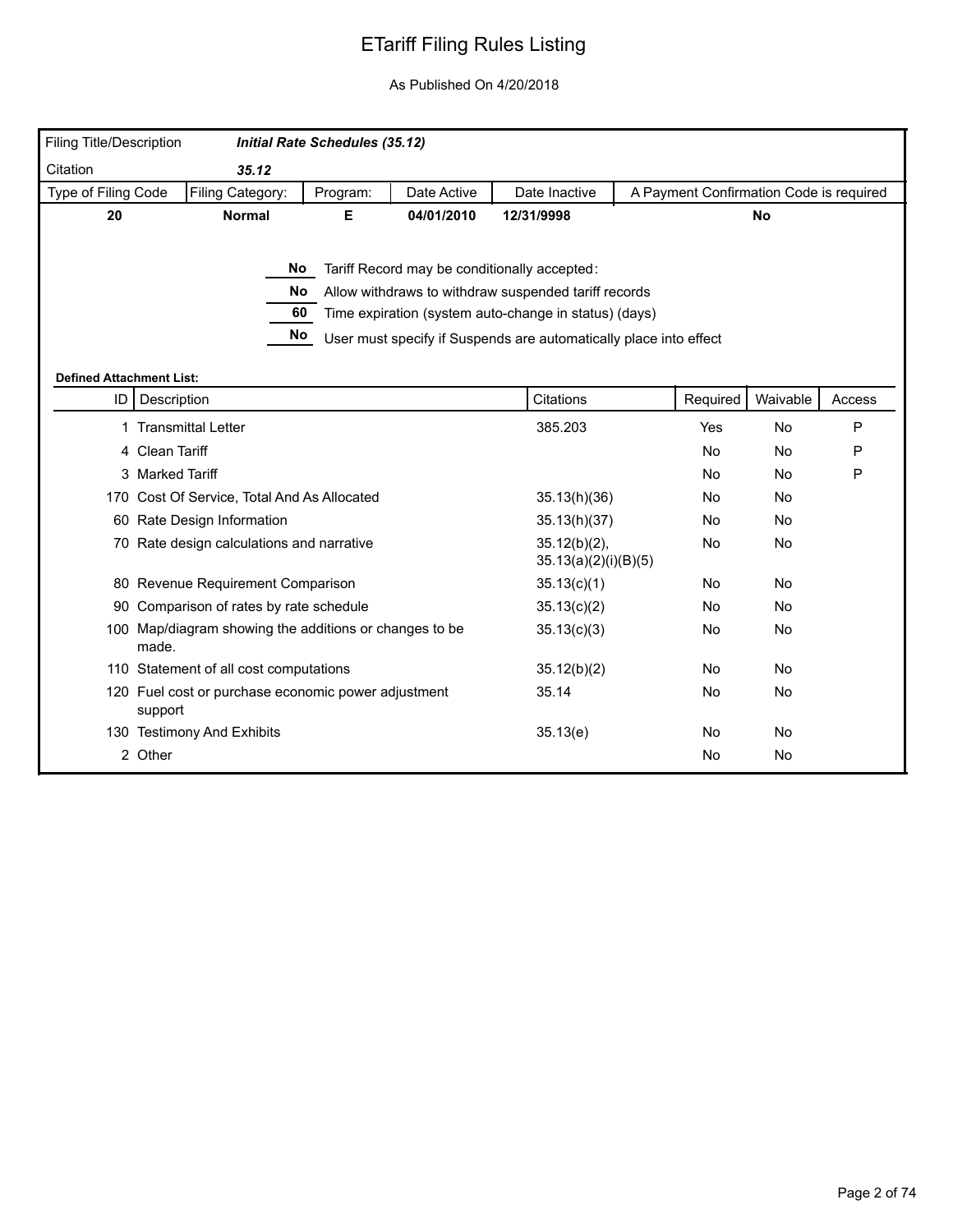| Filing Title/Description        | <b>Small Rate Increase</b>                                     |          |             |                                                                   |                                         |           |              |
|---------------------------------|----------------------------------------------------------------|----------|-------------|-------------------------------------------------------------------|-----------------------------------------|-----------|--------------|
| Citation                        | 35.13(a)(2)(i)                                                 |          |             |                                                                   |                                         |           |              |
| Type of Filing Code             | Filing Category:                                               | Program: | Date Active | Date Inactive                                                     | A Payment Confirmation Code is required |           |              |
| 280                             | <b>Normal</b>                                                  | Е        | 04/01/2010  | 12/31/9998                                                        |                                         | <b>No</b> |              |
|                                 |                                                                |          |             |                                                                   |                                         |           |              |
|                                 |                                                                | No l     |             | Tariff Record may be conditionally accepted:                      |                                         |           |              |
|                                 | No                                                             |          |             | Allow withdraws to withdraw suspended tariff records              |                                         |           |              |
|                                 | 60                                                             |          |             | Time expiration (system auto-change in status) (days)             |                                         |           |              |
|                                 | No                                                             |          |             | User must specify if Suspends are automatically place into effect |                                         |           |              |
|                                 |                                                                |          |             |                                                                   |                                         |           |              |
| <b>Defined Attachment List:</b> |                                                                |          |             |                                                                   |                                         |           |              |
| ID                              | Description                                                    |          |             | Citations                                                         | Required                                | Waivable  | Access       |
|                                 | 1 Transmittal Letter                                           |          |             | 385.203                                                           | Yes                                     | No        | $\mathsf{P}$ |
|                                 | 4 Clean Tariff                                                 |          |             |                                                                   | No                                      | No        | P            |
|                                 | 3 Marked Tariff                                                |          |             |                                                                   | <b>No</b>                               | No        | $\mathsf{P}$ |
|                                 | 320 Cost Of Service, Total And As Allocated                    |          |             | 35.13(h)(36)                                                      | <b>No</b>                               | No        |              |
|                                 | 330 Rate Design Information                                    |          |             | 35.13(h)(37)                                                      | No                                      | No        |              |
|                                 | 340 Rate design calculations and narrative                     |          |             | $35.12(b)(2)$ ,<br>35.13(a)(2)(i)(B)(5)                           | No                                      | No        |              |
|                                 | 350 Revenue Requirement Comparison                             |          |             | 35.13(c)(1)                                                       | No                                      | No        |              |
|                                 | 360 Comparison of rates by rate schedule                       |          |             | 35.13(c)(2)                                                       | No.                                     | <b>No</b> |              |
|                                 | 370 Map/diagram showing the additions or changes to be<br>made |          |             | 35.13(c)(3)                                                       | No                                      | No        |              |
|                                 | 380 Statement of all cost computations                         |          |             | 35.12(b)(2)                                                       | No                                      | No        |              |
|                                 | 390 Fuel cost or purchase economic power adjustment<br>support |          |             | 35.14                                                             | No                                      | No        |              |
|                                 | 400 Testimony And Exhibits                                     |          |             | 35.13(e)                                                          | <b>No</b>                               | <b>No</b> |              |
|                                 | 2 Other                                                        |          |             |                                                                   | No                                      | No        |              |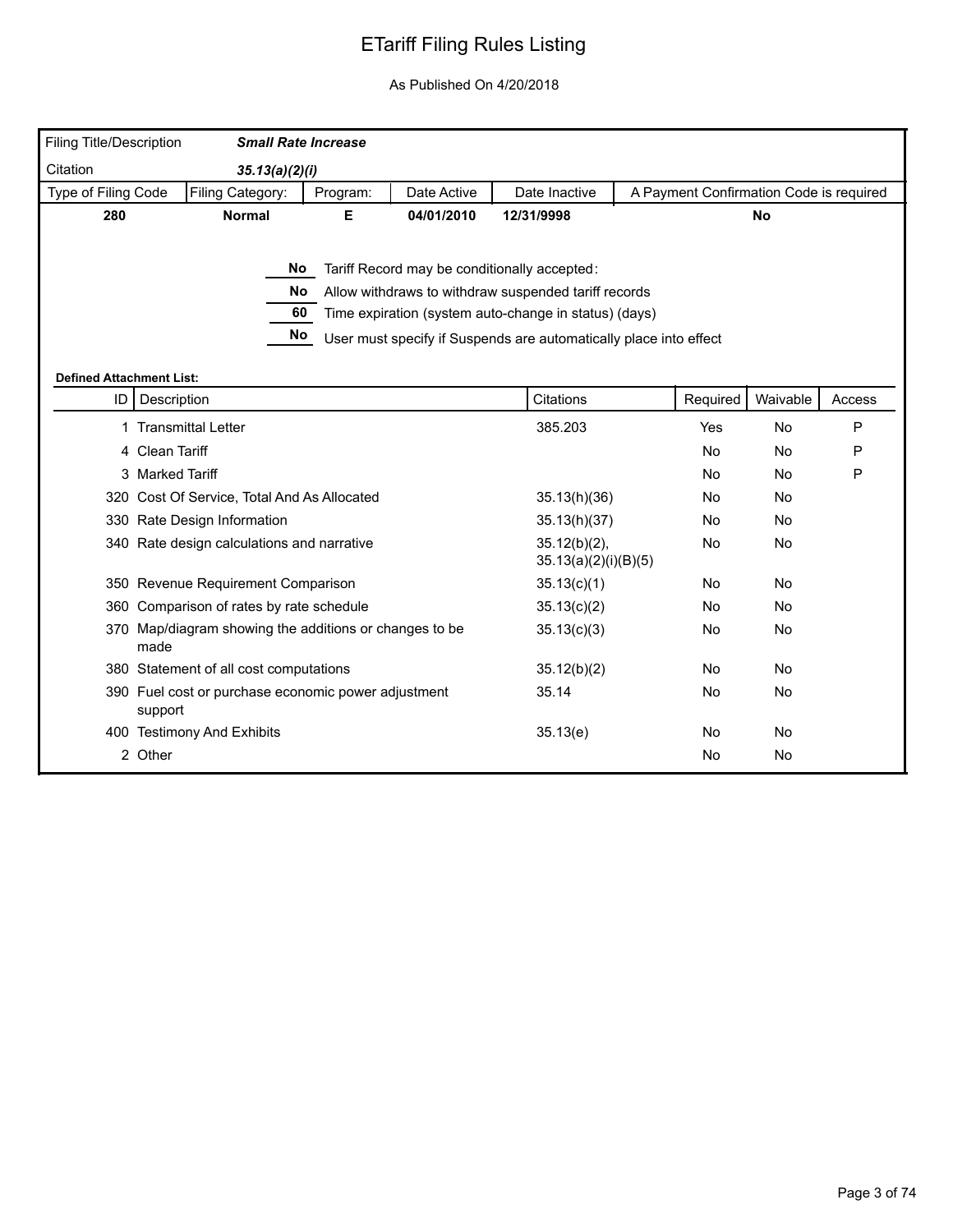| <b>Filing Title/Description</b> |                           | <b>Small Rate Increase Hearing Filing</b> |             |                                                                   |                                         |           |        |
|---------------------------------|---------------------------|-------------------------------------------|-------------|-------------------------------------------------------------------|-----------------------------------------|-----------|--------|
| Citation                        | 35.13(a)(2)(i)(F)         |                                           |             |                                                                   |                                         |           |        |
| Type of Filing Code             | Filing Category:          | Program:                                  | Date Active | Date Inactive                                                     | A Payment Confirmation Code is required |           |        |
| 300                             | Report                    | Е                                         | 04/01/2010  | 12/31/9998                                                        |                                         | <b>No</b> |        |
|                                 |                           |                                           |             |                                                                   |                                         |           |        |
|                                 | No                        |                                           |             | Tariff Record may be conditionally accepted:                      |                                         |           |        |
|                                 | No                        |                                           |             | Allow withdraws to withdraw suspended tariff records              |                                         |           |        |
|                                 |                           |                                           |             | Time expiration (system auto-change in status) (days)             |                                         |           |        |
|                                 | No                        |                                           |             | User must specify if Suspends are automatically place into effect |                                         |           |        |
|                                 |                           |                                           |             |                                                                   |                                         |           |        |
| <b>Defined Attachment List:</b> |                           |                                           |             |                                                                   |                                         |           |        |
| Description<br>ID               |                           |                                           |             | Citations                                                         | Required                                | Waivable  | Access |
|                                 | <b>Transmittal Letter</b> |                                           |             | 385.203                                                           | <b>Yes</b>                              | No        | P      |
| 500                             | Testimony And Exhibits    |                                           |             | 35.13(e)                                                          | No                                      | No        |        |
| 2 Other                         |                           |                                           |             |                                                                   | No                                      | <b>No</b> |        |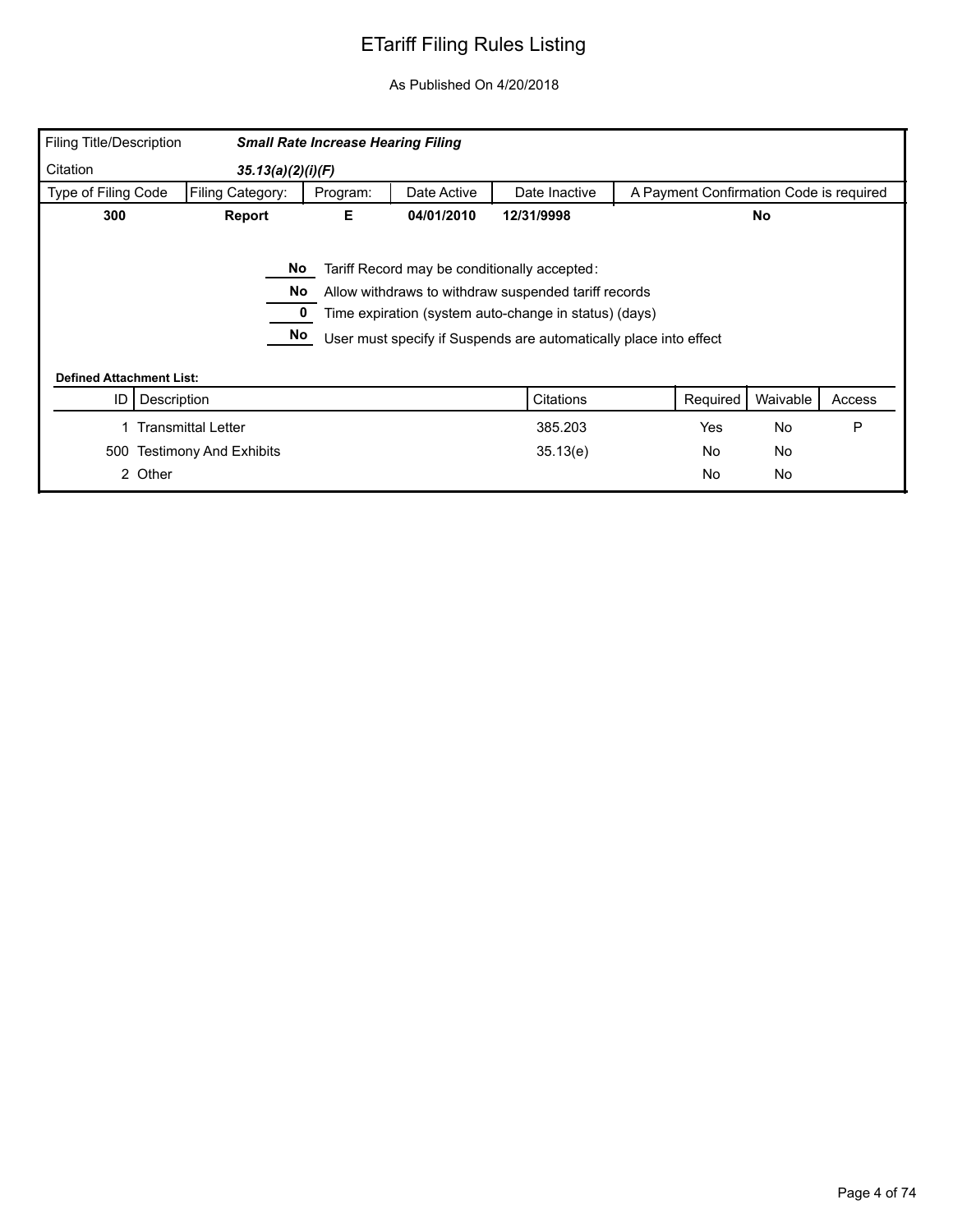|                     |     | Filing Title/Description        | <b>General Rate Case</b>                               |          |             |                                                                   |                                         |          |        |
|---------------------|-----|---------------------------------|--------------------------------------------------------|----------|-------------|-------------------------------------------------------------------|-----------------------------------------|----------|--------|
| Citation            |     |                                 | 35.13(a)(1)                                            |          |             |                                                                   |                                         |          |        |
| Type of Filing Code |     |                                 | Filing Category:                                       | Program: | Date Active | Date Inactive                                                     | A Payment Confirmation Code is required |          |        |
|                     | 320 |                                 | <b>Normal</b>                                          | Е.       | 04/01/2010  | 12/31/9998                                                        |                                         | No       |        |
|                     |     |                                 |                                                        |          |             |                                                                   |                                         |          |        |
|                     |     |                                 |                                                        |          |             | No Tariff Record may be conditionally accepted:                   |                                         |          |        |
|                     |     |                                 | No.                                                    |          |             | Allow withdraws to withdraw suspended tariff records              |                                         |          |        |
|                     |     |                                 | 60                                                     |          |             | Time expiration (system auto-change in status) (days)             |                                         |          |        |
|                     |     |                                 | No.                                                    |          |             | User must specify if Suspends are automatically place into effect |                                         |          |        |
|                     |     | <b>Defined Attachment List:</b> |                                                        |          |             |                                                                   |                                         |          |        |
|                     |     | ID   Description                |                                                        |          |             | Citations                                                         | Required                                | Waivable | Access |
|                     |     |                                 | 1 Transmittal Letter                                   |          |             | 385.203                                                           | Yes                                     | No       | P      |
|                     |     | 4 Clean Tariff                  |                                                        |          |             |                                                                   | No                                      | No.      | P      |
|                     |     | 3 Marked Tariff                 |                                                        |          |             |                                                                   | No                                      | No.      | P      |
|                     |     |                                 | 520 Revenue Requirement Comparison                     |          |             | 35.13(c)                                                          | No                                      | No       |        |
|                     |     |                                 | 530 Testimony And Exhibits                             |          |             | 35.13(e)                                                          | No                                      | No       |        |
|                     |     |                                 | 540 Balance Sheets                                     |          |             | 35.13(h)(1)                                                       | No                                      | No       |        |
|                     |     |                                 | 550 Income Statements                                  |          |             | 35.13(h)(2)                                                       | No                                      | No       |        |
|                     |     |                                 | 560 Retained Earnings Statements                       |          |             | 35.13(h)(3)                                                       | No                                      | No       |        |
|                     |     | 570 Cost Of Plant               |                                                        |          |             | 35.13(h)(4)                                                       | No                                      | No       |        |
|                     |     |                                 | 580 Accumulated Depreciation And Amortization          |          |             | 35.13(h)(5)                                                       | No                                      | No       |        |
|                     |     |                                 | 590 Specified Deferred Credits                         |          |             | 35.13(h)(6)                                                       | No                                      | No       |        |
|                     |     |                                 | 600 Specified Plant Accounts And Deferred Debits       |          |             | 35.13(h)(7)                                                       | No                                      | No       |        |
|                     |     |                                 | 610 Operation And Maintenance Expenses                 |          |             | 35.13(h)(8)                                                       | No                                      | No       |        |
|                     |     |                                 | 620 Wages And Salaries                                 |          |             | 35.13(h)(9)                                                       | No                                      | No       |        |
|                     |     |                                 | 630 Depreciation And Amortization Expenses             |          |             | 35.13(h)(10)                                                      | No                                      | No       |        |
|                     |     |                                 | 640 Taxes Other Than Income Taxes                      |          |             | 35.13(h)(11)                                                      | No                                      | No       |        |
|                     |     |                                 | 650 Working Capital                                    |          |             | 35.13(h)(12)                                                      | No                                      | No       |        |
|                     |     |                                 | 660 Construction Work In Progress                      |          |             | 35.13(h)(13)                                                      | No                                      | No       |        |
|                     |     |                                 | 670 Notes Payable                                      |          |             | 35.13(h)(14)                                                      | No                                      | No.      |        |
|                     |     | Construction                    | 680 Rate For Allowance For Funds Used During           |          |             | 35.13(h)(15)                                                      | No                                      | No       |        |
|                     |     |                                 | 690 Federal Income Tax Deductions Interest             |          |             | 35.13(h)(16)                                                      | No                                      | No       |        |
|                     |     |                                 | 700 Federal Income Tax Deductions--Other Than Interest |          |             | 35.13(h)(17)                                                      | No                                      | No       |        |
|                     |     |                                 | 710 Federal Tax Adjustments                            |          |             | 35.13(h)(18)                                                      | No                                      | No       |        |
|                     |     |                                 | 720 Additional State Income Tax Deductions             |          |             | 35.13(h)(19)                                                      | No                                      | No       |        |
|                     |     |                                 | 730 State Tax Adjustments                              |          |             | 35.13(h)(20)                                                      | No                                      | No       |        |
|                     |     |                                 | 740 Revenue Credits                                    |          |             | 35.13(h)(21)                                                      | No                                      | No       |        |
|                     |     |                                 | 750 Rate Of Return                                     |          |             | 35.13(h)(22)                                                      | No                                      | No       |        |
|                     |     |                                 | 760 Cost Of Short-Term Debt                            |          |             | 35.13(h)(23)                                                      | No                                      | No       |        |
|                     |     |                                 | 770 Other Recent And Pending Rate Changes              |          |             | 35.13(h)(24)                                                      | No                                      | No       |        |
|                     |     |                                 | 780 Income And Revenue Tax Rate Data                   |          |             | 35.13(h)(25)                                                      | No                                      | No       |        |
|                     |     |                                 | 790 Wholesale Customer Rate Groups                     |          |             | 35.13(h)(26)                                                      | No                                      | No       |        |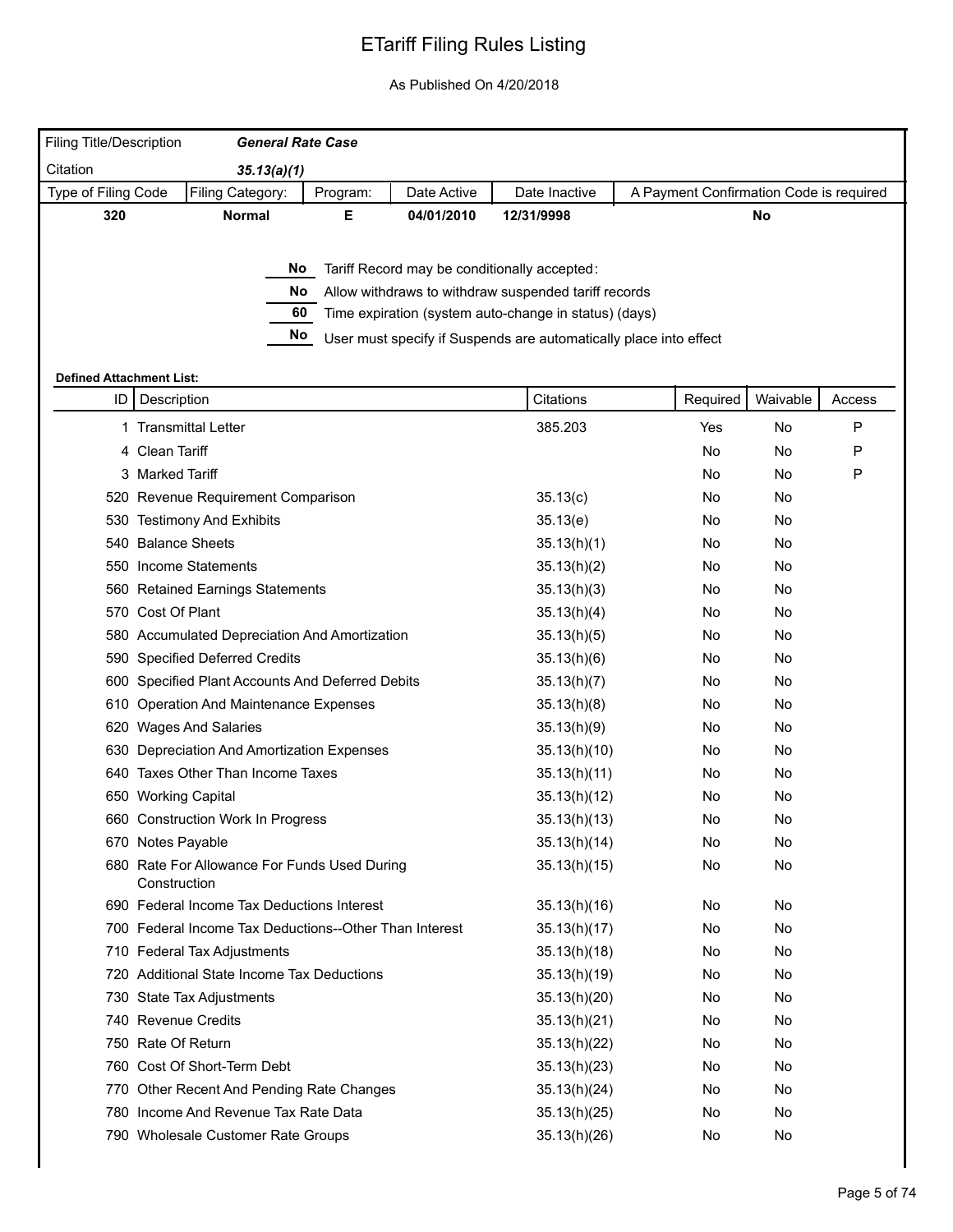| 810 Allocation Demand And Capability Data                                | 35.13(h)(27) | No        | No |
|--------------------------------------------------------------------------|--------------|-----------|----|
| 820 Reliability Data                                                     | 35.13(h)(28) | No        | No |
| 830 Allocation Energy And Supporting Data                                | 35.13(h)(29) | No        | No |
| 840 Specific Assignment Data                                             | 35.13(h)(30) | <b>No</b> | No |
| 850 Exclusive-Use Commitments Of Major Power Supply<br><b>Facilities</b> | 35.13(h)(31) | No        | No |
| 860 Revenue Data To Reflect Changed Rates                                | 35.13(h)(32) | <b>No</b> | No |
| 870 Revenue Data To Reflect Present Rates                                | 35.13(h)(33) | No        | No |
| 880 Fuel Cost Adjustment Factors                                         | 35.13(h)(34) | No        | No |
| 890 Summary Data Tables                                                  | 35.13(h)(35) | <b>No</b> | No |
| 900 Cost Of Service, Total And As Allocated                              | 35.13(h)(36) | No        | No |
| 910 Rate Design Information                                              | 35.13(h)(37) | No        | No |
| 920 Construction Program Statement                                       | 35.13(h)(38) | <b>No</b> | No |
| 2 Other                                                                  |              | No        | No |
|                                                                          |              |           |    |

| Filing Title/Description        |                           |          | <b>Cancellation of Tariff or Rate Schedule (partial)</b> |                                                                   |                                         |          |        |
|---------------------------------|---------------------------|----------|----------------------------------------------------------|-------------------------------------------------------------------|-----------------------------------------|----------|--------|
| Citation                        | 35.15                     |          |                                                          |                                                                   |                                         |          |        |
| Type of Filing Code             | Filing Category:          | Program: | Date Active                                              | Date Inactive                                                     | A Payment Confirmation Code is required |          |        |
| 260                             | <b>Normal</b>             | Е        | 04/01/2010                                               | 12/31/9998                                                        |                                         | No       |        |
|                                 |                           |          |                                                          |                                                                   |                                         |          |        |
|                                 | No                        |          |                                                          | Tariff Record may be conditionally accepted:                      |                                         |          |        |
|                                 | No                        |          |                                                          | Allow withdraws to withdraw suspended tariff records              |                                         |          |        |
|                                 | 60                        |          |                                                          | Time expiration (system auto-change in status) (days)             |                                         |          |        |
|                                 | No                        |          |                                                          | User must specify if Suspends are automatically place into effect |                                         |          |        |
|                                 |                           |          |                                                          |                                                                   |                                         |          |        |
| <b>Defined Attachment List:</b> |                           |          |                                                          |                                                                   |                                         |          |        |
| ID                              | Description               |          |                                                          | Citations                                                         | Required                                | Waivable | Access |
|                                 | <b>Transmittal Letter</b> |          |                                                          | 385.203                                                           | Yes                                     | No       | P      |
|                                 | 4 Clean Tariff            |          |                                                          |                                                                   | No                                      | No       | P      |
|                                 | 3 Marked Tariff           |          |                                                          |                                                                   | No                                      | No       | P      |
| 2 Other                         |                           |          |                                                          |                                                                   | No                                      | No       |        |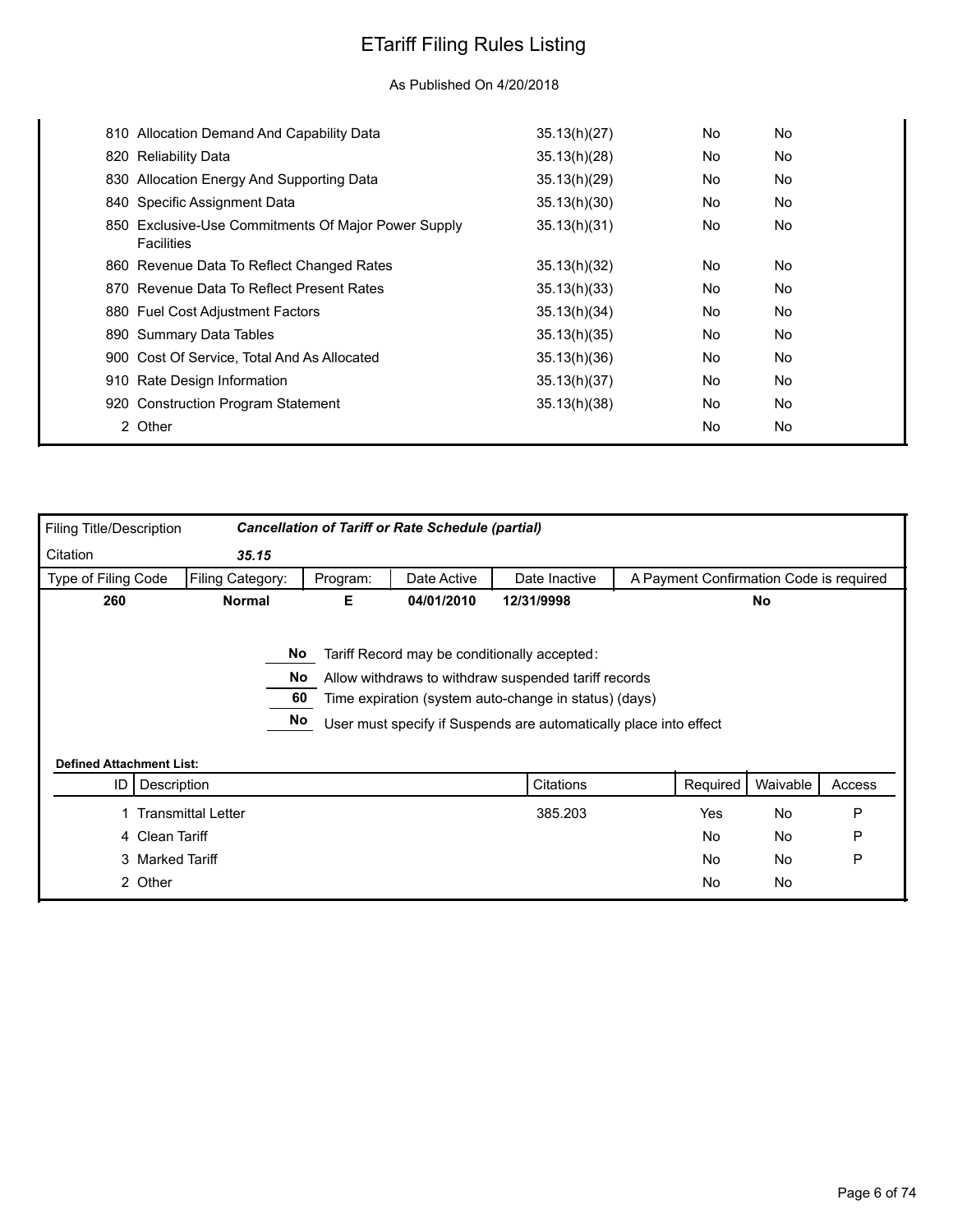| Filing Title/Description        |                                                                 |          |             | Rate Increase (Short Term, Interchange or Coordination Service)                                                                                                                                                                    |                                         |           |        |
|---------------------------------|-----------------------------------------------------------------|----------|-------------|------------------------------------------------------------------------------------------------------------------------------------------------------------------------------------------------------------------------------------|-----------------------------------------|-----------|--------|
| Citation                        | 35.13(a)(2)(ii)                                                 |          |             |                                                                                                                                                                                                                                    |                                         |           |        |
| Type of Filing Code             | Filing Category:                                                | Program: | Date Active | Date Inactive                                                                                                                                                                                                                      | A Payment Confirmation Code is required |           |        |
| 340                             | <b>Normal</b>                                                   | Е.       | 04/01/2010  | 12/31/9998                                                                                                                                                                                                                         |                                         | <b>No</b> |        |
| <b>Defined Attachment List:</b> | No.<br>No.<br>60<br>No                                          |          |             | Tariff Record may be conditionally accepted:<br>Allow withdraws to withdraw suspended tariff records<br>Time expiration (system auto-change in status) (days)<br>User must specify if Suspends are automatically place into effect |                                         |           |        |
| ID                              | Description                                                     |          |             | Citations                                                                                                                                                                                                                          | Required                                | Waivable  | Access |
|                                 | 1 Transmittal Letter                                            |          |             | 385.203                                                                                                                                                                                                                            | Yes                                     | No        | P      |
|                                 | 4 Clean Tariff                                                  |          |             |                                                                                                                                                                                                                                    | <b>No</b>                               | <b>No</b> | P      |
|                                 | 3 Marked Tariff                                                 |          |             |                                                                                                                                                                                                                                    | <b>No</b>                               | <b>No</b> | P      |
|                                 | 1330 Revenue Requirement Comparison                             |          |             | 35.13(c)(1)                                                                                                                                                                                                                        | <b>No</b>                               | <b>No</b> |        |
|                                 | 1340 Comparison of rates by rate schedule                       |          |             | 35.13(c)(2)                                                                                                                                                                                                                        | No                                      | No        |        |
|                                 | 1350 Map/diagram showing the additions or changes to be<br>made |          |             | 35.13(c)(3)                                                                                                                                                                                                                        | No                                      | No        |        |
|                                 | 1360 Statement of all cost computations                         |          |             | 35.12(b)(2)                                                                                                                                                                                                                        | No                                      | No        |        |
|                                 | 1370 Rate Design Information                                    |          |             | 35.13(h)(37)                                                                                                                                                                                                                       | No                                      | No        |        |
|                                 | 1380 Rate design calculations and narrative                     |          |             | 35.12(b)(5)                                                                                                                                                                                                                        | No.                                     | <b>No</b> |        |
|                                 | 2 Other                                                         |          |             |                                                                                                                                                                                                                                    | No                                      | No        |        |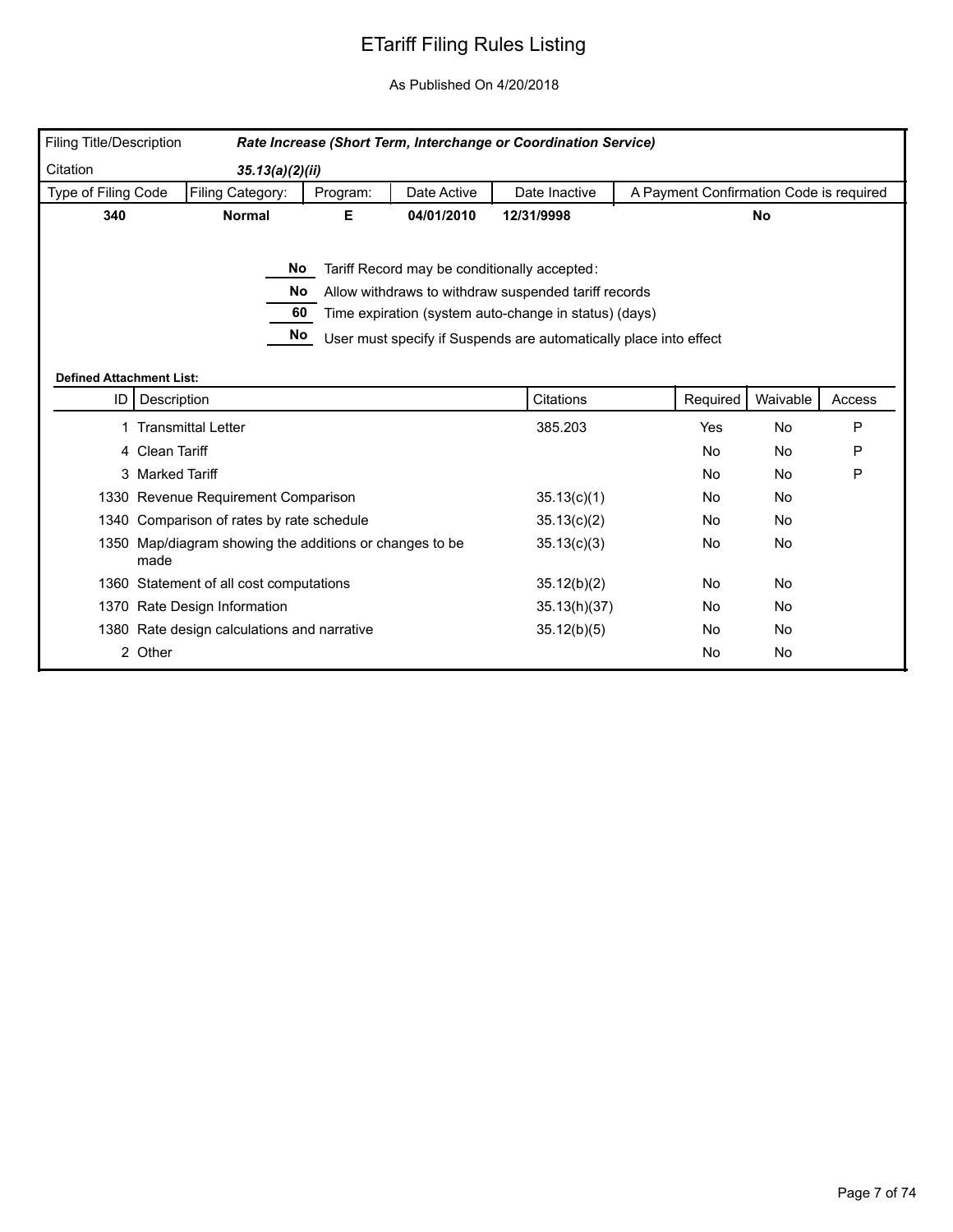| Filing Title/Description        |                           | <b>Market Based Rate Triennial Reveiw</b> |             |                                                                                                                                                                                                                                    |                                         |           |        |
|---------------------------------|---------------------------|-------------------------------------------|-------------|------------------------------------------------------------------------------------------------------------------------------------------------------------------------------------------------------------------------------------|-----------------------------------------|-----------|--------|
| Citation                        | 35.37                     |                                           |             |                                                                                                                                                                                                                                    |                                         |           |        |
| Type of Filing Code             | Filing Category:          | Program:                                  | Date Active | Date Inactive                                                                                                                                                                                                                      | A Payment Confirmation Code is required |           |        |
| 1150                            | Compliance                | Е                                         | 01/24/2011  | 12/31/9998                                                                                                                                                                                                                         |                                         | <b>No</b> |        |
| <b>Defined Attachment List:</b> |                           | No<br>No.<br>No                           |             | Tariff Record may be conditionally accepted:<br>Allow withdraws to withdraw suspended tariff records<br>Time expiration (system auto-change in status) (days)<br>User must specify if Suspends are automatically place into effect |                                         |           |        |
| ID I                            | Description               |                                           |             | Citations                                                                                                                                                                                                                          | Required                                | Waivable  | Access |
|                                 | <b>Transmittal Letter</b> |                                           |             | 385.203                                                                                                                                                                                                                            | Yes                                     | No        | P      |
|                                 | 4 Clean Tariff            |                                           |             |                                                                                                                                                                                                                                    | <b>No</b>                               | No        | P      |
|                                 | 3 Marked Tariff           |                                           |             |                                                                                                                                                                                                                                    | <b>No</b>                               | No        | P      |
|                                 | 4250 Appendix A           |                                           |             | 35.37(b)(4)                                                                                                                                                                                                                        | No                                      | No        |        |
|                                 | 2910 Appendix B           |                                           |             | 35.37(a)(2)                                                                                                                                                                                                                        | No.                                     | No        |        |
|                                 |                           |                                           |             |                                                                                                                                                                                                                                    |                                         |           |        |

| Filing Title/Description        |                           | <b>Amendment of Pending Tariff Filing</b> |             |                                                                                                                                                                                                                                    |                                         |           |        |
|---------------------------------|---------------------------|-------------------------------------------|-------------|------------------------------------------------------------------------------------------------------------------------------------------------------------------------------------------------------------------------------------|-----------------------------------------|-----------|--------|
| Citation                        | 35.17(b)                  |                                           |             |                                                                                                                                                                                                                                    |                                         |           |        |
| Type of Filing Code             | Filing Category:          | Program:                                  | Date Active | Date Inactive                                                                                                                                                                                                                      | A Payment Confirmation Code is required |           |        |
| 130                             | <b>Amendment</b>          | Е.                                        | 04/01/2010  | 12/31/9998                                                                                                                                                                                                                         |                                         | No        |        |
| <b>Defined Attachment List:</b> | No.<br>60                 | No<br>No                                  |             | Tariff Record may be conditionally accepted:<br>Allow withdraws to withdraw suspended tariff records<br>Time expiration (system auto-change in status) (days)<br>User must specify if Suspends are automatically place into effect |                                         |           |        |
| ID I                            | Description               |                                           |             | Citations                                                                                                                                                                                                                          | Required                                | Waivable  | Access |
|                                 | <b>Transmittal Letter</b> |                                           |             | 385.203                                                                                                                                                                                                                            | Yes                                     | <b>No</b> | P      |
|                                 | 4 Clean Tariff            |                                           |             |                                                                                                                                                                                                                                    | <b>No</b>                               | <b>No</b> | P      |
|                                 | 3 Marked Tariff           |                                           |             |                                                                                                                                                                                                                                    | No.                                     | No        | P      |
|                                 | 2 Other                   |                                           |             |                                                                                                                                                                                                                                    | No                                      | No        |        |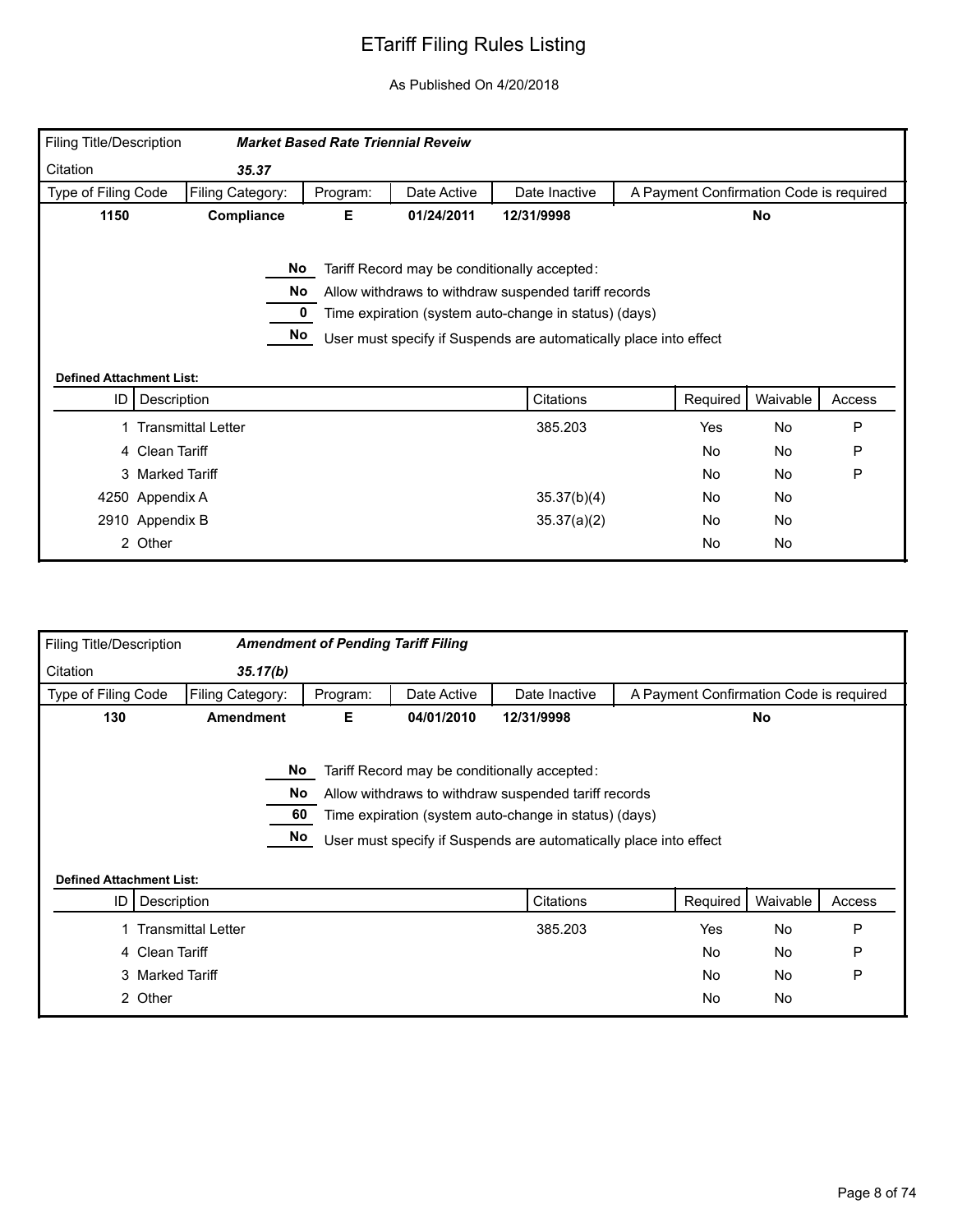| <b>Filing Title/Description</b> | <b>Deficiency Filing</b>  |          |             |                                                                                                                                                                                                                                    |                                         |           |        |
|---------------------------------|---------------------------|----------|-------------|------------------------------------------------------------------------------------------------------------------------------------------------------------------------------------------------------------------------------------|-----------------------------------------|-----------|--------|
| Citation                        | 35.17(b)                  |          |             |                                                                                                                                                                                                                                    |                                         |           |        |
| Type of Filing Code             | Filing Category:          | Program: | Date Active | Date Inactive                                                                                                                                                                                                                      | A Payment Confirmation Code is required |           |        |
| 180                             | <b>Amendment</b>          | Е        | 04/01/2010  | 12/31/9998                                                                                                                                                                                                                         |                                         | <b>No</b> |        |
| <b>Defined Attachment List:</b> | No<br>No.<br>60<br>No     |          |             | Tariff Record may be conditionally accepted:<br>Allow withdraws to withdraw suspended tariff records<br>Time expiration (system auto-change in status) (days)<br>User must specify if Suspends are automatically place into effect |                                         |           |        |
| ID                              | Description               |          |             | Citations                                                                                                                                                                                                                          | Required                                | Waivable  | Access |
|                                 |                           |          |             |                                                                                                                                                                                                                                    |                                         |           |        |
|                                 | <b>Transmittal Letter</b> |          |             | 385.203                                                                                                                                                                                                                            | <b>Yes</b>                              | <b>No</b> | P      |
|                                 | 4 Clean Tariff            |          |             |                                                                                                                                                                                                                                    | No                                      | <b>No</b> | P      |
|                                 | 3 Marked Tariff           |          |             |                                                                                                                                                                                                                                    | No                                      | No        | P      |

| Filing Title/Description        | <b>Compliance filing</b>  |          |             |                                                                                                                                                                                                                                    |                                         |          |        |
|---------------------------------|---------------------------|----------|-------------|------------------------------------------------------------------------------------------------------------------------------------------------------------------------------------------------------------------------------------|-----------------------------------------|----------|--------|
| Citation                        | 35                        |          |             |                                                                                                                                                                                                                                    |                                         |          |        |
| Type of Filing Code             | Filing Category:          | Program: | Date Active | Date Inactive                                                                                                                                                                                                                      | A Payment Confirmation Code is required |          |        |
| 80                              | Compliance                | Е        | 04/01/2010  | 12/31/9998                                                                                                                                                                                                                         |                                         | No       |        |
| <b>Defined Attachment List:</b> | No<br>No.<br>No           |          |             | Tariff Record may be conditionally accepted:<br>Allow withdraws to withdraw suspended tariff records<br>Time expiration (system auto-change in status) (days)<br>User must specify if Suspends are automatically place into effect |                                         |          |        |
| ID I                            | Description               |          |             | Citations                                                                                                                                                                                                                          | Required                                | Waivable | Access |
|                                 | <b>Transmittal Letter</b> |          |             | 385.203                                                                                                                                                                                                                            | Yes                                     | No       | P      |
|                                 | 4 Clean Tariff            |          |             |                                                                                                                                                                                                                                    | No                                      | No       | P      |
|                                 | 3 Marked Tariff           |          |             |                                                                                                                                                                                                                                    | <b>No</b>                               | No       | P      |
|                                 | 2 Other                   |          |             |                                                                                                                                                                                                                                    | No                                      | No       |        |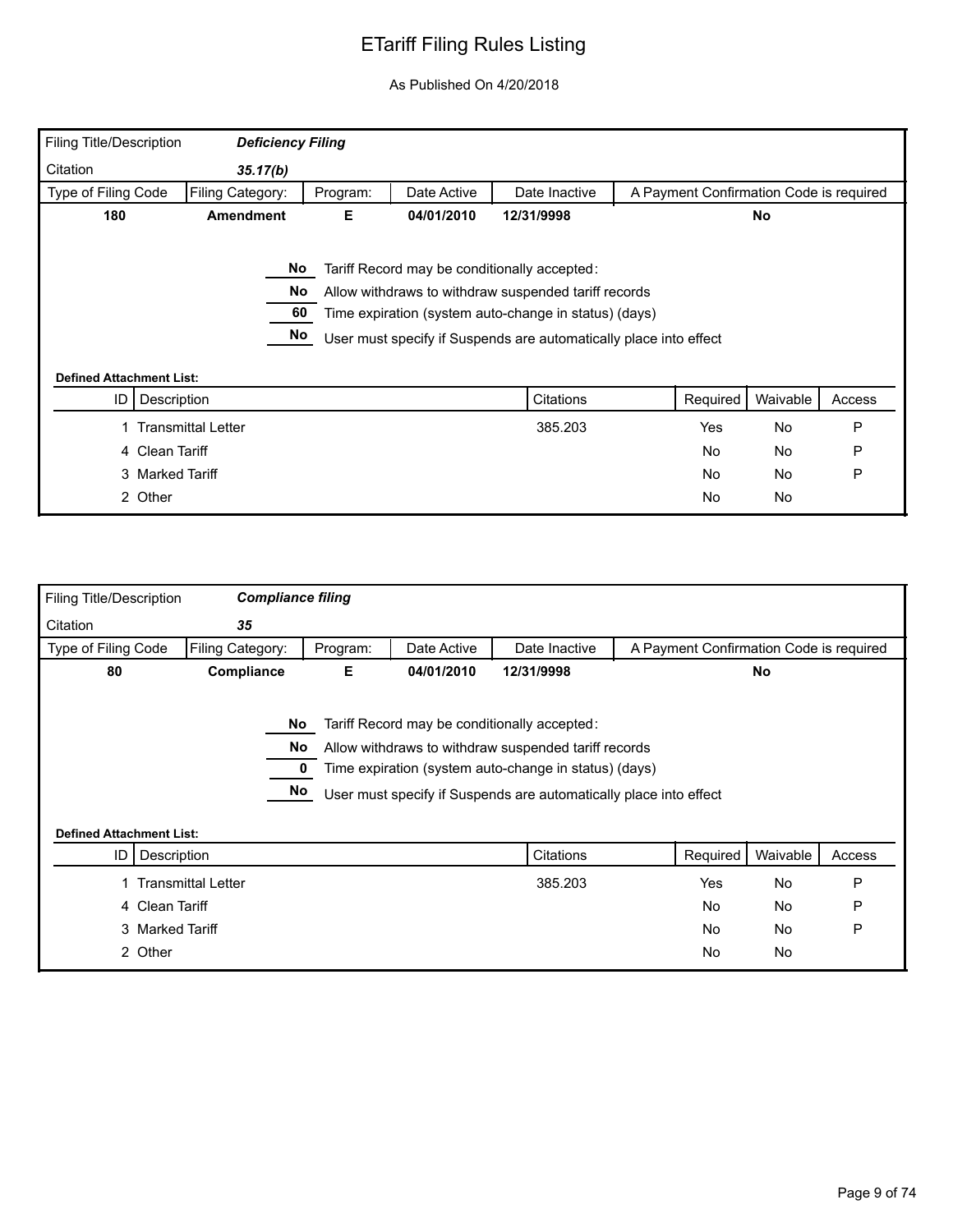| <b>Filing Title/Description</b> |                                                   | <b>Complaint (ISOs/RTOs)</b> |             |                                                                                                                                                                                                                                    |                                         |           |        |
|---------------------------------|---------------------------------------------------|------------------------------|-------------|------------------------------------------------------------------------------------------------------------------------------------------------------------------------------------------------------------------------------------|-----------------------------------------|-----------|--------|
| Citation                        | 385.206                                           |                              |             |                                                                                                                                                                                                                                    |                                         |           |        |
| Type of Filing Code             | Filing Category:                                  | Program:                     | Date Active | Date Inactive                                                                                                                                                                                                                      | A Payment Confirmation Code is required |           |        |
| 230                             | Compliance<br>Е<br>04/01/2010<br>12/31/9998<br>No |                              |             |                                                                                                                                                                                                                                    |                                         |           |        |
| <b>Defined Attachment List:</b> |                                                   | No<br>No<br>No               |             | Tariff Record may be conditionally accepted:<br>Allow withdraws to withdraw suspended tariff records<br>Time expiration (system auto-change in status) (days)<br>User must specify if Suspends are automatically place into effect |                                         |           |        |
| ID                              | Description                                       |                              |             | Citations                                                                                                                                                                                                                          | Required                                | Waivable  | Access |
|                                 | <b>Transmittal Letter</b>                         |                              |             | 385.203                                                                                                                                                                                                                            | Yes                                     | <b>No</b> | P      |
|                                 | 4 Clean Tariff                                    |                              |             |                                                                                                                                                                                                                                    | No                                      | <b>No</b> | P      |
|                                 | 3 Marked Tariff                                   |                              |             |                                                                                                                                                                                                                                    | No                                      | <b>No</b> | P      |
|                                 | 2 Other                                           |                              |             |                                                                                                                                                                                                                                    | No                                      | No        |        |

| Filing Title/Description        |                                                                                                                                                                                                                                                       |          | <b>Motion to Delay Effective Date of Suspended Tariff</b> |               |                                         |           |        |
|---------------------------------|-------------------------------------------------------------------------------------------------------------------------------------------------------------------------------------------------------------------------------------------------------|----------|-----------------------------------------------------------|---------------|-----------------------------------------|-----------|--------|
| Citation                        | 385.2001                                                                                                                                                                                                                                              |          |                                                           |               |                                         |           |        |
| Type of Filing Code             | Filing Category:                                                                                                                                                                                                                                      | Program: | Date Active                                               | Date Inactive | A Payment Confirmation Code is required |           |        |
| 240                             | <b>Motion</b>                                                                                                                                                                                                                                         | Е        | 04/01/2010                                                | 12/31/9998    |                                         | <b>No</b> |        |
|                                 | Tariff Record may be conditionally accepted:<br>No<br>Allow withdraws to withdraw suspended tariff records<br>No.<br>Time expiration (system auto-change in status) (days)<br>No<br>User must specify if Suspends are automatically place into effect |          |                                                           |               |                                         |           |        |
| <b>Defined Attachment List:</b> |                                                                                                                                                                                                                                                       |          |                                                           |               |                                         |           |        |
| ID                              | Description                                                                                                                                                                                                                                           |          |                                                           | Citations     | Required                                | Waivable  | Access |
|                                 | <b>Transmittal Letter</b>                                                                                                                                                                                                                             |          |                                                           | 385.203       | Yes                                     | <b>No</b> | P      |
|                                 | 2 Other                                                                                                                                                                                                                                               |          |                                                           |               | <b>No</b>                               | No        |        |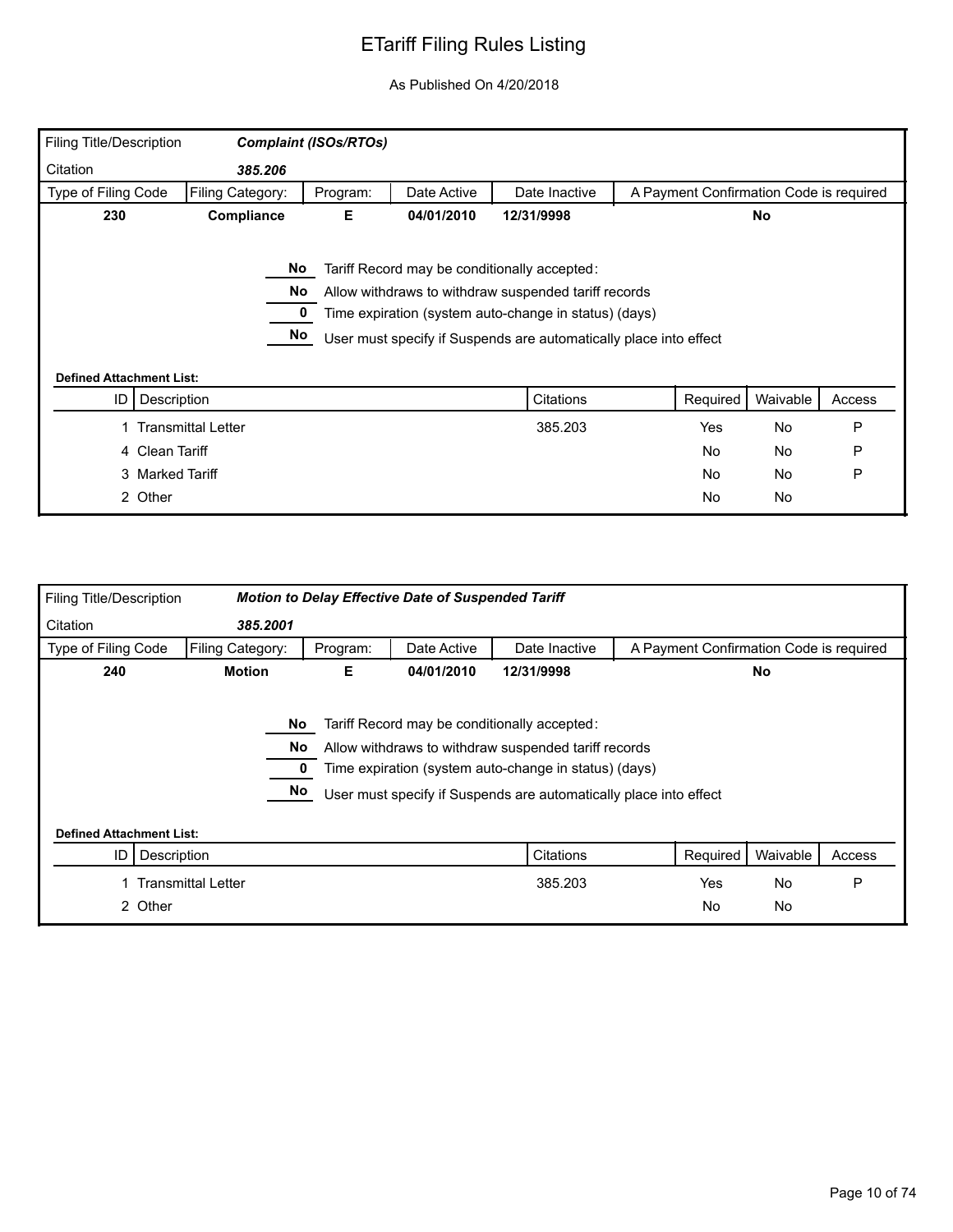| Filing Title/Description        |                                                                                                                                                                                                                                                       |          | Data Response/Supplement the record |               |                                         |           |        |  |
|---------------------------------|-------------------------------------------------------------------------------------------------------------------------------------------------------------------------------------------------------------------------------------------------------|----------|-------------------------------------|---------------|-----------------------------------------|-----------|--------|--|
| Citation                        |                                                                                                                                                                                                                                                       |          |                                     |               |                                         |           |        |  |
| Type of Filing Code             | Filing Category:                                                                                                                                                                                                                                      | Program: | Date Active                         | Date Inactive | A Payment Confirmation Code is required |           |        |  |
| 150                             | 04/01/2010<br>12/31/9998<br>Report<br>Е<br>No                                                                                                                                                                                                         |          |                                     |               |                                         |           |        |  |
|                                 | No<br>Tariff Record may be conditionally accepted:<br>No.<br>Allow withdraws to withdraw suspended tariff records<br>Time expiration (system auto-change in status) (days)<br>No<br>User must specify if Suspends are automatically place into effect |          |                                     |               |                                         |           |        |  |
| <b>Defined Attachment List:</b> |                                                                                                                                                                                                                                                       |          |                                     |               |                                         |           |        |  |
| ID                              | Description                                                                                                                                                                                                                                           |          |                                     | Citations     | Required                                | Waivable  | Access |  |
|                                 | <b>Transmittal Letter</b>                                                                                                                                                                                                                             |          |                                     | 385.203       | Yes                                     | <b>No</b> | P      |  |
| 2 Other                         |                                                                                                                                                                                                                                                       |          |                                     |               | <b>No</b>                               | No        |        |  |

| <b>Filing Title/Description</b> | <b>Refund Report</b>      |          |             |                                                                                                                                                                                                                                    |                                         |           |        |
|---------------------------------|---------------------------|----------|-------------|------------------------------------------------------------------------------------------------------------------------------------------------------------------------------------------------------------------------------------|-----------------------------------------|-----------|--------|
| Citation                        | 35.19a(b)                 |          |             |                                                                                                                                                                                                                                    |                                         |           |        |
| Type of Filing Code             | Filing Category:          | Program: | Date Active | Date Inactive                                                                                                                                                                                                                      | A Payment Confirmation Code is required |           |        |
| 1130                            | Report                    | Е.       | 04/01/2010  | 12/31/9998                                                                                                                                                                                                                         |                                         | <b>No</b> |        |
|                                 | No<br>No.<br>No           |          |             | Tariff Record may be conditionally accepted:<br>Allow withdraws to withdraw suspended tariff records<br>Time expiration (system auto-change in status) (days)<br>User must specify if Suspends are automatically place into effect |                                         |           |        |
| <b>Defined Attachment List:</b> |                           |          |             |                                                                                                                                                                                                                                    |                                         |           |        |
| Description<br>ID               |                           |          |             | Citations                                                                                                                                                                                                                          | Required                                | Waivable  | Access |
|                                 | <b>Transmittal Letter</b> |          |             | 385.203                                                                                                                                                                                                                            | Yes                                     | No        | P      |
| 2 Other                         |                           |          |             |                                                                                                                                                                                                                                    | <b>No</b>                               | No        |        |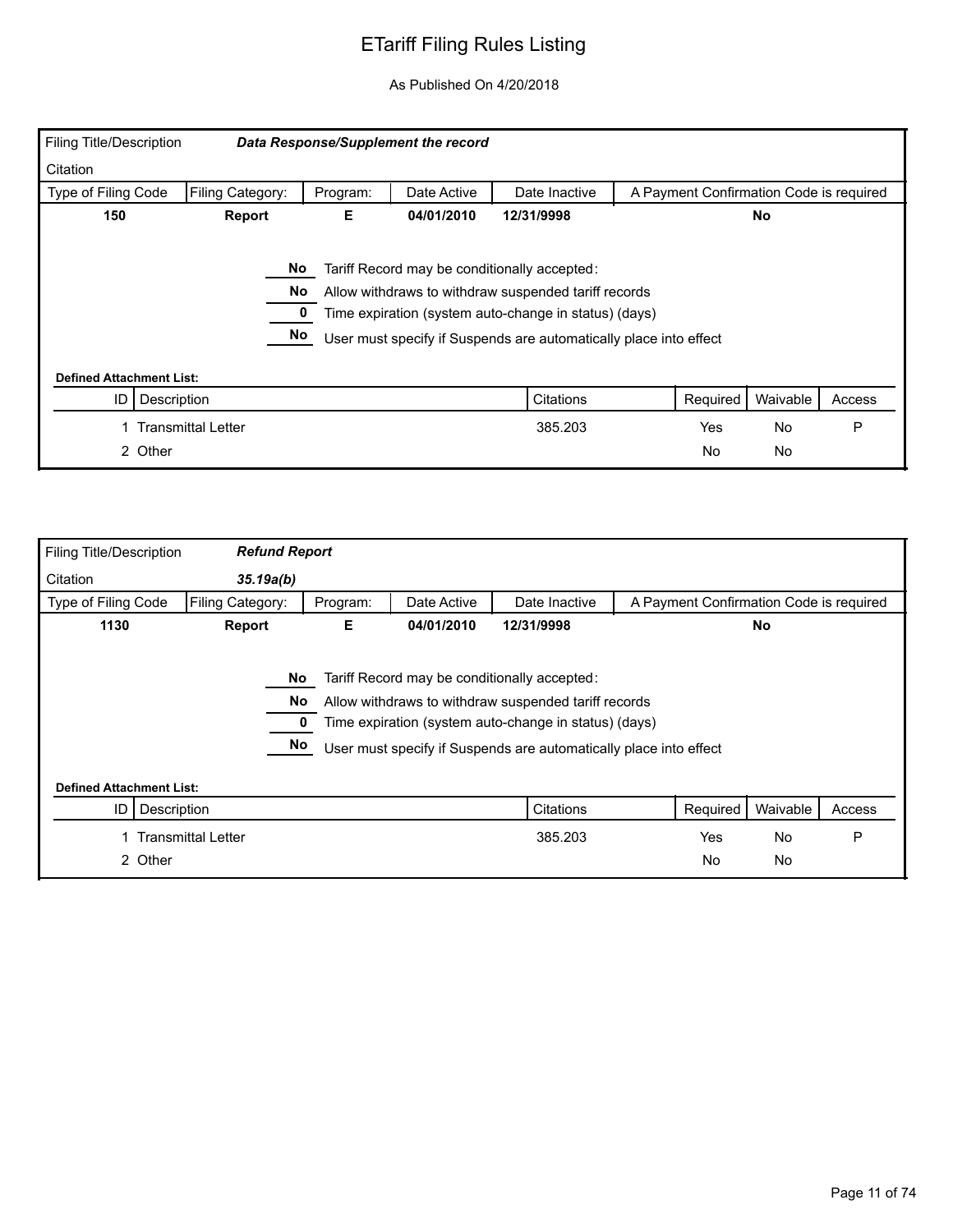| Filing Title/Description        |                             | <b>Withdraw Entire Proceeding</b> |             |                                                                                                                                                                                                                                    |                                         |           |        |
|---------------------------------|-----------------------------|-----------------------------------|-------------|------------------------------------------------------------------------------------------------------------------------------------------------------------------------------------------------------------------------------------|-----------------------------------------|-----------|--------|
| Citation                        | 35.17(a)                    |                                   |             |                                                                                                                                                                                                                                    |                                         |           |        |
| Type of Filing Code             | Filing Category:            | Program:                          | Date Active | Date Inactive                                                                                                                                                                                                                      | A Payment Confirmation Code is required |           |        |
| 90                              | <b>Withdraw</b>             | Е.                                | 04/01/2010  | 12/31/9998                                                                                                                                                                                                                         |                                         | No.       |        |
|                                 | No<br><b>No</b><br>15<br>No |                                   |             | Tariff Record may be conditionally accepted:<br>Allow withdraws to withdraw suspended tariff records<br>Time expiration (system auto-change in status) (days)<br>User must specify if Suspends are automatically place into effect |                                         |           |        |
| <b>Defined Attachment List:</b> |                             |                                   |             |                                                                                                                                                                                                                                    |                                         |           |        |
| ID<br>Description               |                             |                                   |             | Citations                                                                                                                                                                                                                          | Required                                | Waivable  | Access |
|                                 | Transmittal Letter          |                                   |             | 385.203                                                                                                                                                                                                                            | Yes                                     | <b>No</b> | P      |
| 2 Other                         |                             |                                   |             |                                                                                                                                                                                                                                    | <b>No</b>                               | No        |        |

| Filing Title/Description        |                           | <b>Non-Jurisdictional filing</b> |             |                                                                                                                                                                                                                                    |                                         |           |        |
|---------------------------------|---------------------------|----------------------------------|-------------|------------------------------------------------------------------------------------------------------------------------------------------------------------------------------------------------------------------------------------|-----------------------------------------|-----------|--------|
| Citation                        | 35.28(e)                  |                                  |             |                                                                                                                                                                                                                                    |                                         |           |        |
| Type of Filing Code             | Filing Category:          | Program:                         | Date Active | Date Inactive                                                                                                                                                                                                                      | A Payment Confirmation Code is required |           |        |
| 1030                            | Compliance                | Е                                | 07/01/2011  | 12/31/9998                                                                                                                                                                                                                         |                                         | No        |        |
| <b>Defined Attachment List:</b> |                           | Yes<br>No<br>No                  |             | Tariff Record may be conditionally accepted:<br>Allow withdraws to withdraw suspended tariff records<br>Time expiration (system auto-change in status) (days)<br>User must specify if Suspends are automatically place into effect |                                         |           |        |
| ID I                            | Description               |                                  |             | Citations                                                                                                                                                                                                                          | Required                                | Waivable  | Access |
|                                 | <b>Transmittal Letter</b> |                                  |             | 385.203                                                                                                                                                                                                                            | Yes                                     | <b>No</b> | P      |
|                                 | 4 Clean Tariff            |                                  |             |                                                                                                                                                                                                                                    | <b>No</b>                               | No        | P      |
|                                 | 3 Marked Tariff           |                                  |             |                                                                                                                                                                                                                                    | <b>No</b>                               | No        | P      |
|                                 | 2 Other                   |                                  |             |                                                                                                                                                                                                                                    | <b>No</b>                               | No        |        |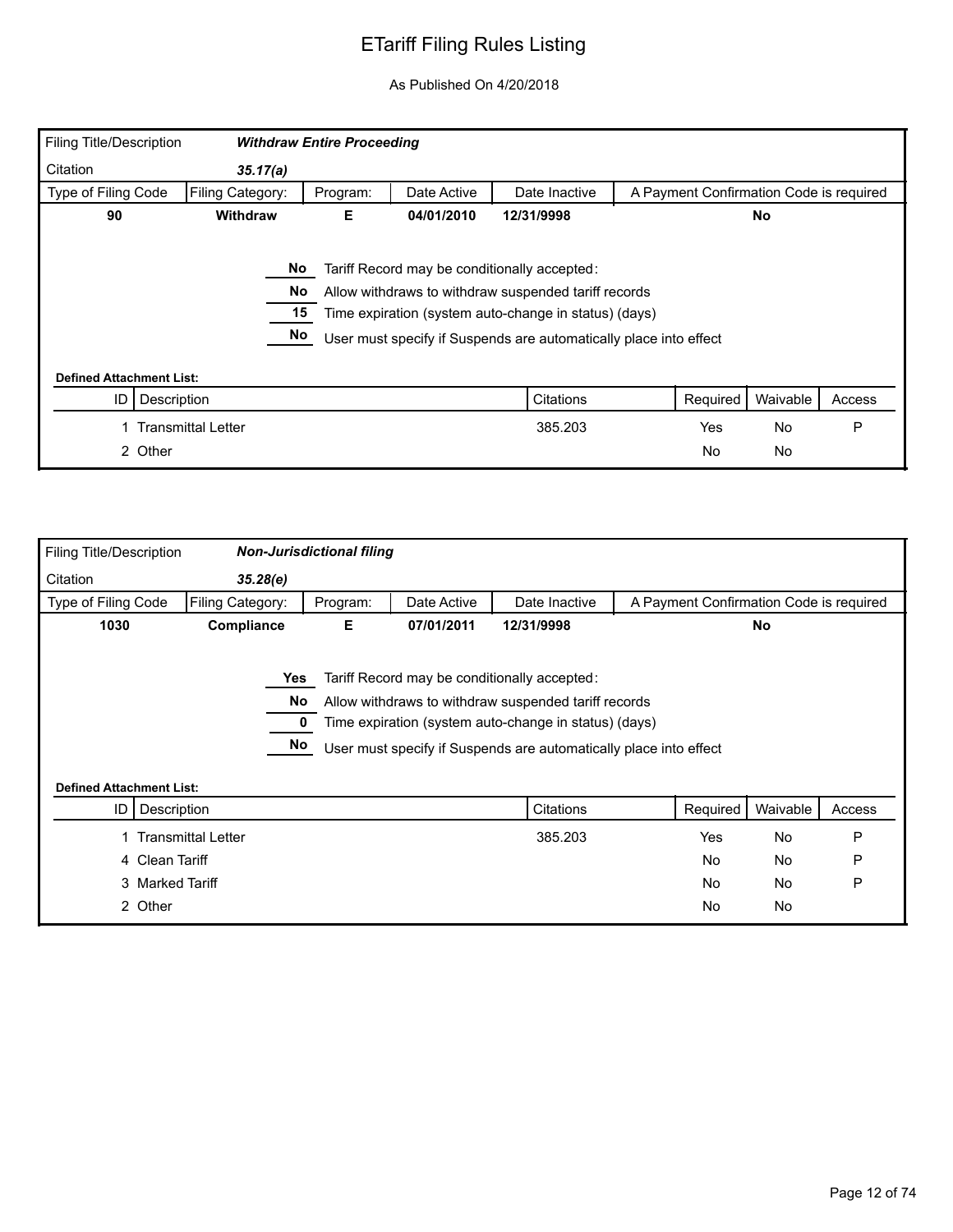| <b>Filing Title/Description</b> |                    |          | <b>Non-Jurisdictional filing Amendment</b> |                                                                   |                                         |           |        |
|---------------------------------|--------------------|----------|--------------------------------------------|-------------------------------------------------------------------|-----------------------------------------|-----------|--------|
| Citation                        | 35.28(e)           |          |                                            |                                                                   |                                         |           |        |
| Type of Filing Code             | Filing Category:   | Program: | Date Active                                | Date Inactive                                                     | A Payment Confirmation Code is required |           |        |
| 1040                            | Compliance         | Е        | 07/01/2011                                 | 12/31/9998                                                        |                                         | <b>No</b> |        |
|                                 |                    |          |                                            |                                                                   |                                         |           |        |
|                                 | Yes                |          |                                            | Tariff Record may be conditionally accepted:                      |                                         |           |        |
|                                 | No                 |          |                                            | Allow withdraws to withdraw suspended tariff records              |                                         |           |        |
|                                 |                    |          |                                            | Time expiration (system auto-change in status) (days)             |                                         |           |        |
|                                 | No                 |          |                                            | User must specify if Suspends are automatically place into effect |                                         |           |        |
|                                 |                    |          |                                            |                                                                   |                                         |           |        |
| <b>Defined Attachment List:</b> |                    |          |                                            |                                                                   |                                         |           |        |
| ID                              | Description        |          |                                            | Citations                                                         | Required                                | Waivable  | Access |
|                                 | Transmittal Letter |          |                                            | 385.203                                                           | Yes                                     | <b>No</b> | P      |
|                                 | 4 Clean Tariff     |          |                                            |                                                                   | No                                      | No        | P      |
|                                 | 3 Marked Tariff    |          |                                            |                                                                   | No                                      | <b>No</b> | P      |
|                                 | 2 Other            |          |                                            |                                                                   | No                                      | No        |        |

| <b>Filing Title/Description</b> |                           | <b>Non-Jurisdictional filing (Baseline)</b>                    |             |                                                                                                                                                                                                                                    |                                         |           |        |  |  |
|---------------------------------|---------------------------|----------------------------------------------------------------|-------------|------------------------------------------------------------------------------------------------------------------------------------------------------------------------------------------------------------------------------------|-----------------------------------------|-----------|--------|--|--|
| Citation                        | 35.28(e)                  |                                                                |             |                                                                                                                                                                                                                                    |                                         |           |        |  |  |
| Type of Filing Code             | Filing Category:          | Program:                                                       | Date Active | Date Inactive                                                                                                                                                                                                                      | A Payment Confirmation Code is required |           |        |  |  |
| 1080                            |                           | Е<br><b>Baseline_Refiled</b><br>07/01/2011<br>12/31/9998<br>No |             |                                                                                                                                                                                                                                    |                                         |           |        |  |  |
|                                 | Yes<br>No<br>No           |                                                                |             | Tariff Record may be conditionally accepted:<br>Allow withdraws to withdraw suspended tariff records<br>Time expiration (system auto-change in status) (days)<br>User must specify if Suspends are automatically place into effect |                                         |           |        |  |  |
| <b>Defined Attachment List:</b> |                           |                                                                |             |                                                                                                                                                                                                                                    |                                         |           |        |  |  |
| ID                              | Description               |                                                                |             | Citations                                                                                                                                                                                                                          | Required                                | Waivable  | Access |  |  |
|                                 | <b>Transmittal Letter</b> |                                                                |             | 385.203                                                                                                                                                                                                                            | Yes                                     | <b>No</b> | P      |  |  |
|                                 | 4 Clean Tariff            |                                                                |             |                                                                                                                                                                                                                                    | <b>No</b>                               | No        | P      |  |  |
|                                 | 3 Marked Tariff           |                                                                |             |                                                                                                                                                                                                                                    | No                                      | <b>No</b> | P      |  |  |
|                                 | 2 Other                   |                                                                |             |                                                                                                                                                                                                                                    | No                                      | <b>No</b> |        |  |  |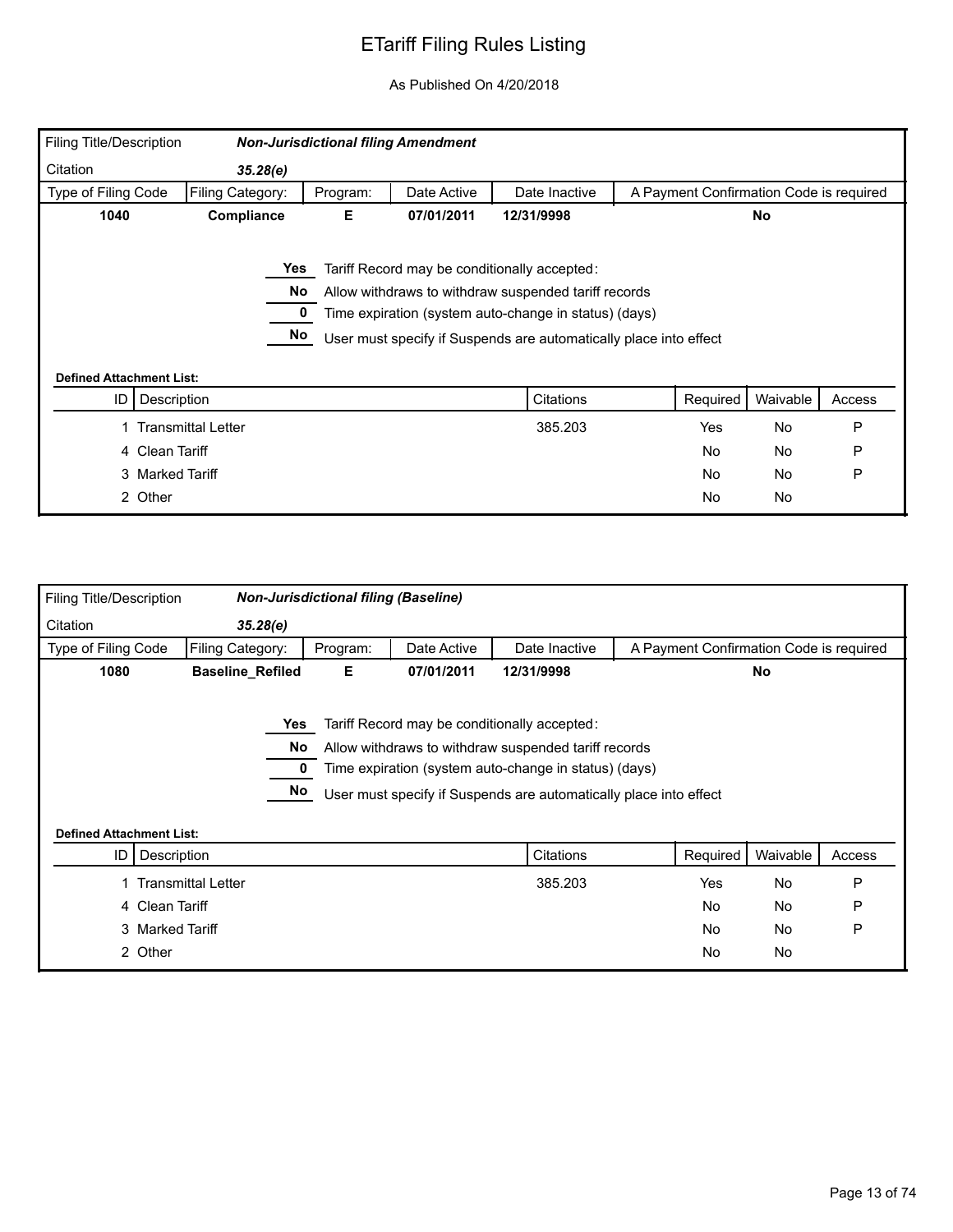| <b>Filing Title/Description</b> |                           | <b>Non-Jurisdictional Withdraw</b> |             |                                                                   |                                         |           |        |
|---------------------------------|---------------------------|------------------------------------|-------------|-------------------------------------------------------------------|-----------------------------------------|-----------|--------|
| Citation                        |                           |                                    |             |                                                                   |                                         |           |        |
| Type of Filing Code             | Filing Category:          | Program:                           | Date Active | Date Inactive                                                     | A Payment Confirmation Code is required |           |        |
| 1060                            | <b>Withdraw</b>           | Е                                  | 04/01/2010  | 12/31/9998                                                        |                                         | No.       |        |
|                                 |                           |                                    |             |                                                                   |                                         |           |        |
|                                 | No                        |                                    |             | Tariff Record may be conditionally accepted:                      |                                         |           |        |
|                                 | No                        |                                    |             | Allow withdraws to withdraw suspended tariff records              |                                         |           |        |
|                                 |                           |                                    |             | Time expiration (system auto-change in status) (days)             |                                         |           |        |
|                                 | No                        |                                    |             | User must specify if Suspends are automatically place into effect |                                         |           |        |
|                                 |                           |                                    |             |                                                                   |                                         |           |        |
| <b>Defined Attachment List:</b> |                           |                                    |             |                                                                   |                                         |           |        |
| Description<br>ID               |                           |                                    |             | Citations                                                         | Required                                | Waivable  | Access |
|                                 | <b>Transmittal Letter</b> |                                    |             | 385.203                                                           | Yes                                     | <b>No</b> | P      |
| 4 Clean Tariff                  |                           |                                    |             |                                                                   | No                                      | No        | P      |
| 3 Marked Tariff                 |                           |                                    |             |                                                                   | No                                      | <b>No</b> | P      |
|                                 |                           |                                    |             |                                                                   |                                         |           |        |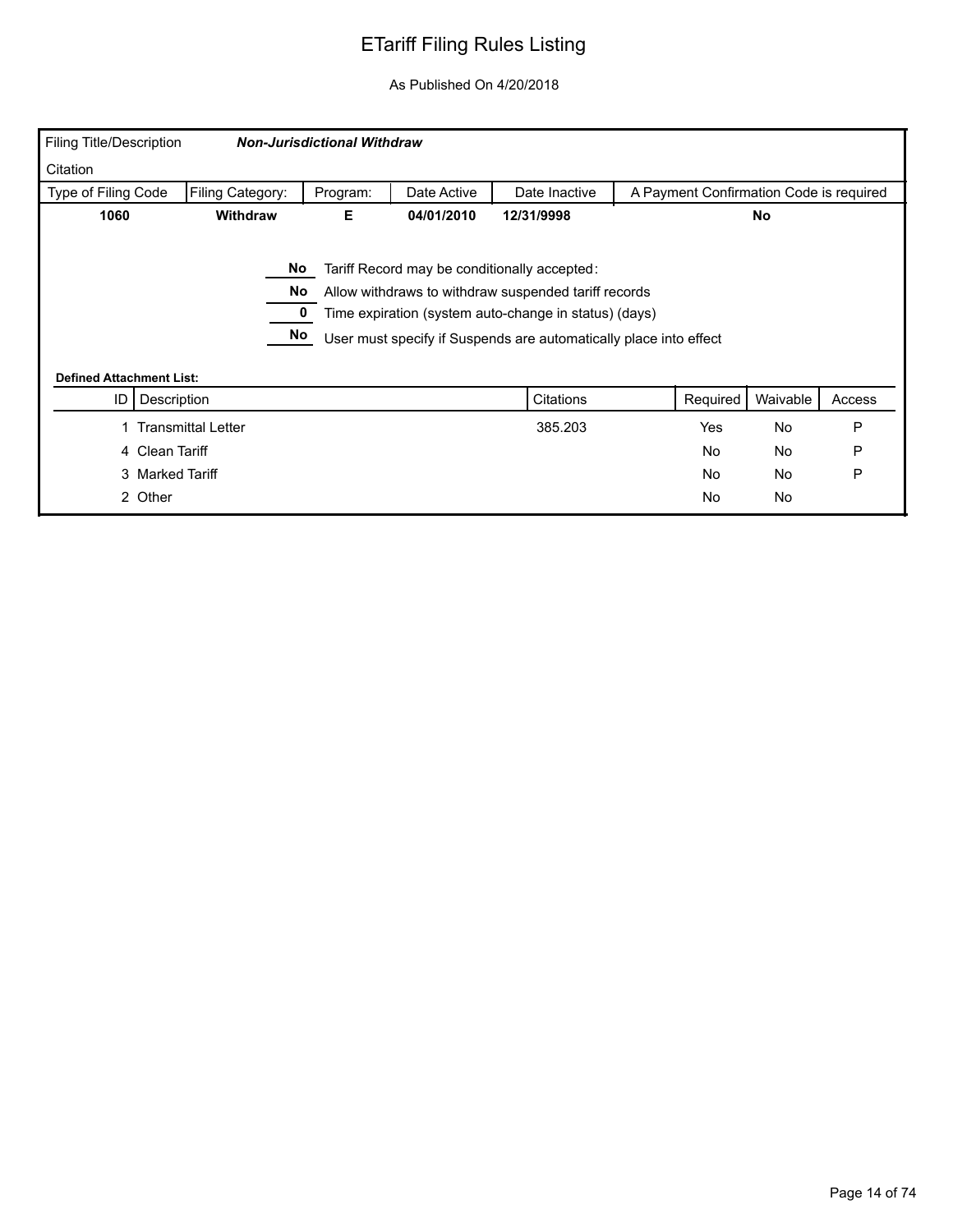| <b>Filing Title/Description</b> |                                                                 |          | <b>New Company's Tariff (Initial Tariff Baseline)</b> |                                                                   |                                         |           |           |
|---------------------------------|-----------------------------------------------------------------|----------|-------------------------------------------------------|-------------------------------------------------------------------|-----------------------------------------|-----------|-----------|
| Citation                        | 35.1                                                            |          |                                                       |                                                                   |                                         |           |           |
| Type of Filing Code             | Filing Category:                                                | Program: | Date Active                                           | Date Inactive                                                     | A Payment Confirmation Code is required |           |           |
| 390                             | <b>Baseline_New</b>                                             | Е        | 04/01/2010                                            | 12/31/9998                                                        |                                         | <b>No</b> |           |
|                                 |                                                                 |          |                                                       |                                                                   |                                         |           |           |
|                                 |                                                                 | No l     |                                                       | Tariff Record may be conditionally accepted:                      |                                         |           |           |
|                                 | No                                                              |          |                                                       | Allow withdraws to withdraw suspended tariff records              |                                         |           |           |
|                                 | 60                                                              |          |                                                       | Time expiration (system auto-change in status) (days)             |                                         |           |           |
|                                 | No                                                              |          |                                                       | User must specify if Suspends are automatically place into effect |                                         |           |           |
|                                 |                                                                 |          |                                                       |                                                                   |                                         |           |           |
| <b>Defined Attachment List:</b> | ID   Description                                                |          |                                                       | Citations                                                         | Required                                | Waivable  | Access    |
| 1.                              | <b>Transmittal Letter</b>                                       |          |                                                       | 385.203                                                           | Yes                                     | No        | ${\sf P}$ |
|                                 | 4 Clean Tariff                                                  |          |                                                       |                                                                   | No                                      | No        | P         |
|                                 | 3 Marked Tariff                                                 |          |                                                       |                                                                   | No                                      | <b>No</b> | P         |
|                                 | 1450 Cost Of Service, Total And As Allocated                    |          |                                                       | 35.13(h)(36)                                                      | <b>No</b>                               | <b>No</b> |           |
|                                 | 1460 Rate Design Information                                    |          |                                                       | 35.13(h)(37)                                                      | No                                      | No        |           |
|                                 | 1470 Rate design calculations and narrative                     |          |                                                       | $35.12(b)(2)$ ,<br>35.13(a)(2)(i)(B)(5)                           | No                                      | No        |           |
|                                 | 1480 Revenue Requirement Comparison                             |          |                                                       | 35.13(c)(1)                                                       | No                                      | No        |           |
|                                 | 1490 Comparison of rates by rate schedule                       |          |                                                       | 35.13(c)(2)                                                       | No.                                     | <b>No</b> |           |
|                                 | 1500 Map/diagram showing the additions or changes to be<br>made |          |                                                       | 35.13(c)(3)                                                       | No                                      | No        |           |
|                                 | 1510 Statement of all cost computations                         |          |                                                       | 35.12(b)(2)                                                       | No                                      | No        |           |
|                                 | 1520 Fuel cost or purchase economic power adjustment<br>support |          |                                                       | 35.14                                                             | No                                      | No        |           |
|                                 | 1530 Testimony And Exhibits                                     |          |                                                       | 35.13(e)                                                          | No                                      | <b>No</b> |           |
|                                 | 2 Other                                                         |          |                                                       |                                                                   | No                                      | No        |           |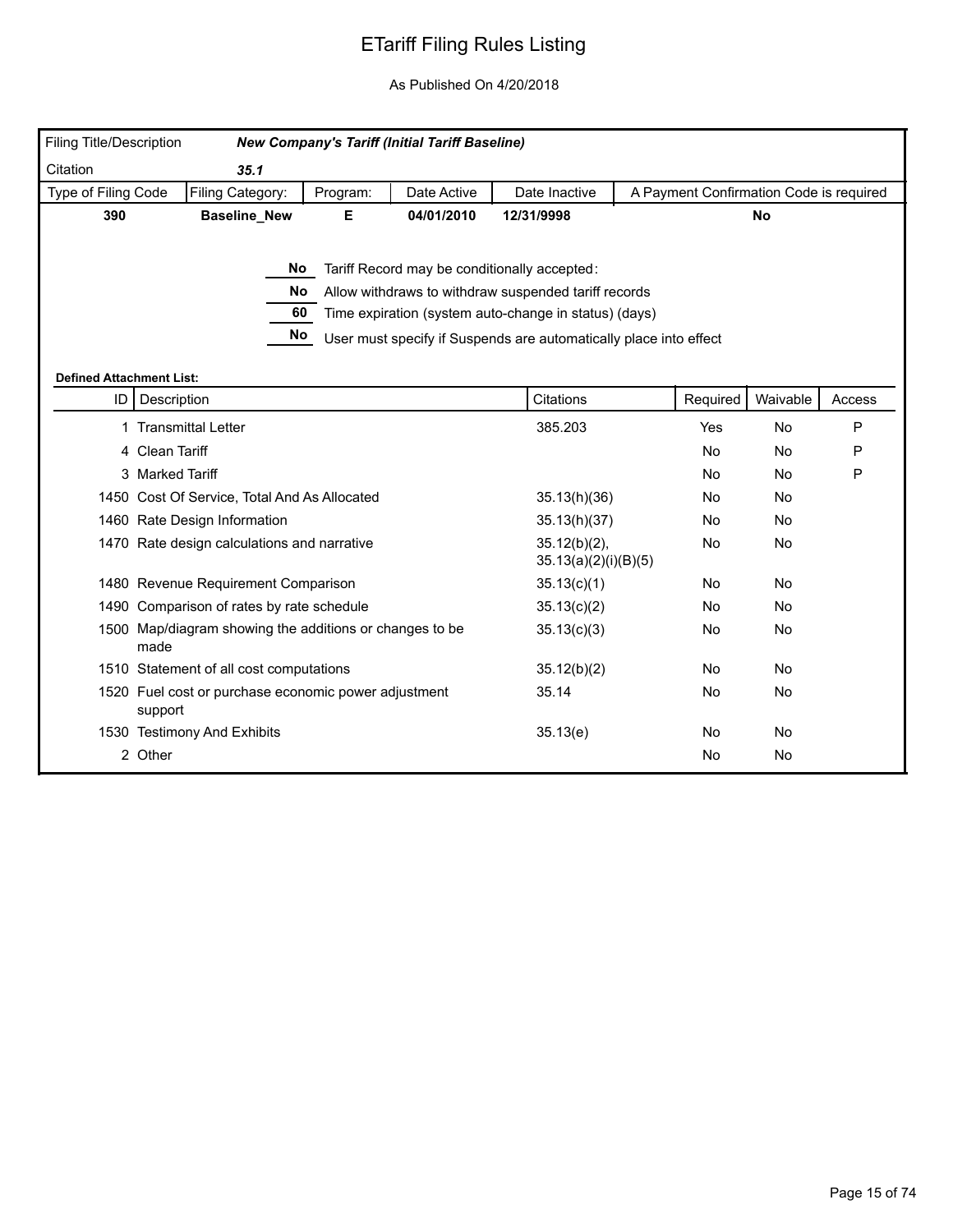| Filing Title/Description |                                                    | <b>Refile Tariff (Baseline Filing)</b> |             |                                                                                                                                                                                                                                    |                                         |          |        |
|--------------------------|----------------------------------------------------|----------------------------------------|-------------|------------------------------------------------------------------------------------------------------------------------------------------------------------------------------------------------------------------------------------|-----------------------------------------|----------|--------|
| Citation                 | 35.1                                               |                                        |             |                                                                                                                                                                                                                                    |                                         |          |        |
| Type of Filing Code      | Filing Category:                                   | Program:                               | Date Active | Date Inactive                                                                                                                                                                                                                      | A Payment Confirmation Code is required |          |        |
| 370                      | <b>Baseline_Refiled</b>                            | Е.                                     | 04/01/2010  | 12/31/9998                                                                                                                                                                                                                         |                                         | No       |        |
|                          | No.<br>No<br>No<br><b>Defined Attachment List:</b> |                                        |             | Tariff Record may be conditionally accepted:<br>Allow withdraws to withdraw suspended tariff records<br>Time expiration (system auto-change in status) (days)<br>User must specify if Suspends are automatically place into effect |                                         |          |        |
| ID                       | Description                                        |                                        |             | Citations                                                                                                                                                                                                                          | Required                                | Waivable | Access |
|                          | <b>Transmittal Letter</b>                          |                                        |             | 385.203                                                                                                                                                                                                                            | Yes                                     | No       | P      |
|                          | 4 Clean Tariff                                     |                                        |             |                                                                                                                                                                                                                                    | <b>No</b>                               | No       | P      |
|                          | 3 Marked Tariff                                    |                                        |             |                                                                                                                                                                                                                                    | <b>No</b>                               | No       | P      |
|                          | 2 Other                                            |                                        |             |                                                                                                                                                                                                                                    | <b>No</b>                               | No       |        |

| <b>Filing Title/Description</b> | <b>ALJ Settlement</b>     |          |             |                                                                                                                                                                                                                                    |                                         |           |        |
|---------------------------------|---------------------------|----------|-------------|------------------------------------------------------------------------------------------------------------------------------------------------------------------------------------------------------------------------------------|-----------------------------------------|-----------|--------|
| Citation                        | 385.602                   |          |             |                                                                                                                                                                                                                                    |                                         |           |        |
| Type of Filing Code             | Filing Category:          | Program: | Date Active | Date Inactive                                                                                                                                                                                                                      | A Payment Confirmation Code is required |           |        |
| 1380                            | Compliance                | Е.       | 11/14/2016  | 12/31/9998                                                                                                                                                                                                                         |                                         | No        |        |
| <b>Defined Attachment List:</b> | No<br>No.<br>No           |          |             | Tariff Record may be conditionally accepted:<br>Allow withdraws to withdraw suspended tariff records<br>Time expiration (system auto-change in status) (days)<br>User must specify if Suspends are automatically place into effect |                                         |           |        |
| ID I                            | Description               |          |             | Citations                                                                                                                                                                                                                          | Required                                | Waivable  | Access |
|                                 | <b>Transmittal Letter</b> |          |             | 385.203                                                                                                                                                                                                                            | Yes                                     | No        | P      |
|                                 | 4 Clean Tariff            |          |             |                                                                                                                                                                                                                                    | No                                      | <b>No</b> | P      |
|                                 | 3 Marked Tariff           |          |             |                                                                                                                                                                                                                                    | <b>No</b>                               | <b>No</b> | P      |
| 4270                            | Stipulation and Agreement |          |             | 385.602(c)                                                                                                                                                                                                                         | No.                                     | <b>No</b> |        |
|                                 | 2 Other                   |          |             |                                                                                                                                                                                                                                    | No                                      | <b>No</b> |        |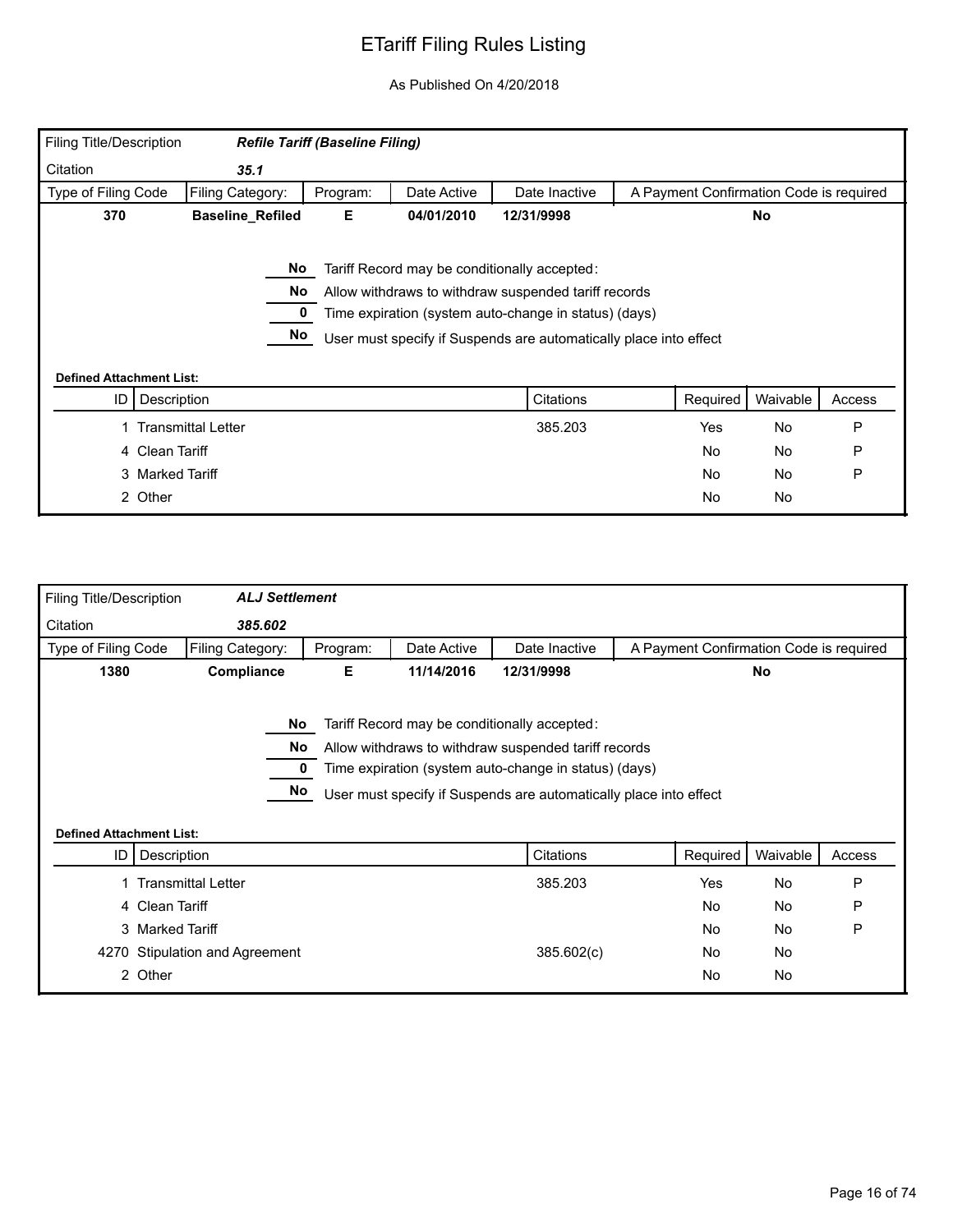| Filing Title/Description        |                           | <b>ALJ Settlement Modification</b> |             |                                                                   |                                         |           |        |
|---------------------------------|---------------------------|------------------------------------|-------------|-------------------------------------------------------------------|-----------------------------------------|-----------|--------|
| Citation                        | 385.602                   |                                    |             |                                                                   |                                         |           |        |
| Type of Filing Code             | Filing Category:          | Program:                           | Date Active | Date Inactive                                                     | A Payment Confirmation Code is required |           |        |
| 1460                            | <b>Report</b>             | Е                                  | 04/20/2018  | 12/31/9998                                                        |                                         | No        |        |
|                                 |                           |                                    |             |                                                                   |                                         |           |        |
|                                 | No                        |                                    |             | Tariff Record may be conditionally accepted:                      |                                         |           |        |
|                                 | No                        |                                    |             | Allow withdraws to withdraw suspended tariff records              |                                         |           |        |
|                                 |                           |                                    |             | Time expiration (system auto-change in status) (days)             |                                         |           |        |
|                                 | No                        |                                    |             | User must specify if Suspends are automatically place into effect |                                         |           |        |
|                                 |                           |                                    |             |                                                                   |                                         |           |        |
| <b>Defined Attachment List:</b> |                           |                                    |             |                                                                   |                                         |           |        |
| Description<br>ID               |                           |                                    |             | Citations                                                         | Required                                | Waivable  | Access |
|                                 | <b>Transmittal Letter</b> |                                    |             | 385.203                                                           | Yes                                     | <b>No</b> | P      |
| 4 Clean Tariff                  |                           |                                    |             |                                                                   | No                                      | No        | P      |
| 3 Marked Tariff                 |                           |                                    |             |                                                                   | No                                      | No        | P      |
| 4300 Settlement                 |                           |                                    |             | 385.602(c)                                                        | No                                      | <b>No</b> |        |
| 2 Other                         |                           |                                    |             |                                                                   | No                                      | No        |        |
|                                 |                           |                                    |             |                                                                   |                                         |           |        |

| Filing Title/Description        |                           | <b>Cancellation (Complete Tariff ID)</b> |             |                                                                                                                                                                                                                                    |                                         |           |        |
|---------------------------------|---------------------------|------------------------------------------|-------------|------------------------------------------------------------------------------------------------------------------------------------------------------------------------------------------------------------------------------------|-----------------------------------------|-----------|--------|
| Citation                        | 35.15                     |                                          |             |                                                                                                                                                                                                                                    |                                         |           |        |
| Type of Filing Code             | Filing Category:          | Program:                                 | Date Active | Date Inactive                                                                                                                                                                                                                      | A Payment Confirmation Code is required |           |        |
| 410                             | <b>Cancellation</b>       | Е                                        | 04/01/2010  | 12/31/9998                                                                                                                                                                                                                         |                                         | <b>No</b> |        |
| <b>Defined Attachment List:</b> | No.<br>No<br>60<br>No     |                                          |             | Tariff Record may be conditionally accepted:<br>Allow withdraws to withdraw suspended tariff records<br>Time expiration (system auto-change in status) (days)<br>User must specify if Suspends are automatically place into effect |                                         |           |        |
| ID I                            | Description               |                                          |             | Citations                                                                                                                                                                                                                          | Required                                | Waivable  | Access |
|                                 | <b>Transmittal Letter</b> |                                          |             | 385.203                                                                                                                                                                                                                            | Yes                                     | No        | P      |
|                                 | 4 Clean Tariff            |                                          |             |                                                                                                                                                                                                                                    | <b>No</b>                               | <b>No</b> | P      |
|                                 | 3 Marked Tariff           |                                          |             |                                                                                                                                                                                                                                    | <b>No</b>                               | <b>No</b> | P      |
|                                 | 2 Other                   |                                          |             |                                                                                                                                                                                                                                    | No                                      | <b>No</b> |        |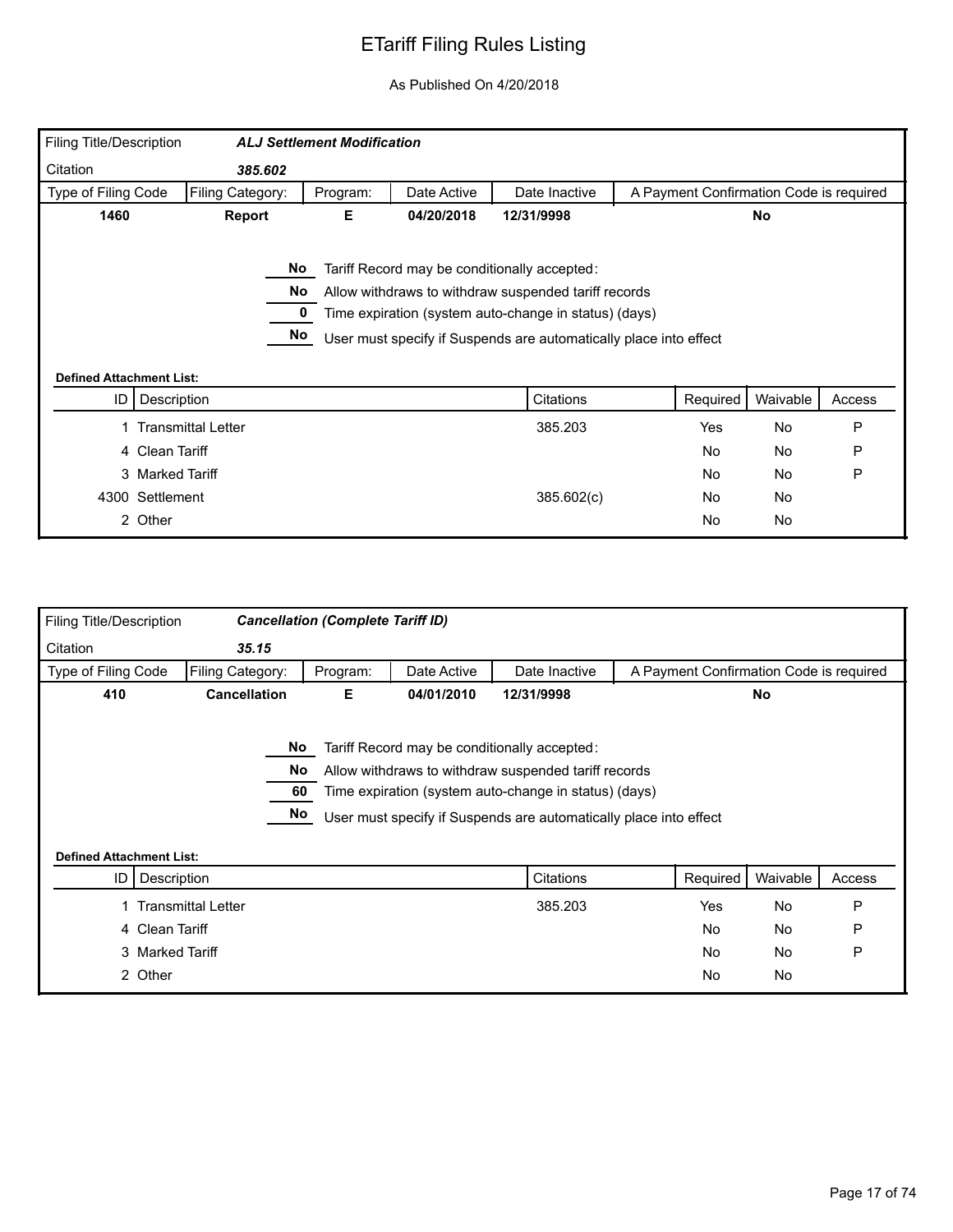| Filing Title/Description              |                                             |          | <b>Application for Confirmation and Approval (BPA)</b> |                                                                                                                                                                                                                                    |           |                                         |        |
|---------------------------------------|---------------------------------------------|----------|--------------------------------------------------------|------------------------------------------------------------------------------------------------------------------------------------------------------------------------------------------------------------------------------------|-----------|-----------------------------------------|--------|
| Citation                              | 300.10                                      |          |                                                        |                                                                                                                                                                                                                                    |           |                                         |        |
| Type of Filing Code                   | Filing Category:                            | Program: | Date Active                                            | Date Inactive                                                                                                                                                                                                                      |           | A Payment Confirmation Code is required |        |
| 440                                   | Compliance                                  | F.       | 07/01/2011                                             | 12/31/9998                                                                                                                                                                                                                         |           | <b>No</b>                               |        |
|                                       | No.<br>No<br>$\mathbf 0$<br>No              |          |                                                        | Tariff Record may be conditionally accepted:<br>Allow withdraws to withdraw suspended tariff records<br>Time expiration (system auto-change in status) (days)<br>User must specify if Suspends are automatically place into effect |           |                                         |        |
| <b>Defined Attachment List:</b><br>ID | Description                                 |          |                                                        | Citations                                                                                                                                                                                                                          | Required  | Waivable                                | Access |
|                                       | 1 Transmittal Letter                        |          |                                                        | 385.203                                                                                                                                                                                                                            | Yes       | No                                      | P      |
|                                       | 4 Clean Tariff                              |          |                                                        |                                                                                                                                                                                                                                    | <b>No</b> | No                                      | P      |
|                                       | 1570 Statement of Revenue and related costs |          |                                                        | 300.10(e)                                                                                                                                                                                                                          | No        | No                                      |        |
|                                       | 1580 Statement A                            |          |                                                        | 300.11(b)(1)                                                                                                                                                                                                                       | <b>No</b> | No                                      |        |
|                                       | 1590 Rate Development                       |          |                                                        | 300.10(f)                                                                                                                                                                                                                          | <b>No</b> | No                                      |        |
|                                       | 1600 Statement B                            |          |                                                        | 300.11(b)(2)                                                                                                                                                                                                                       | No        | No                                      |        |
|                                       | 1610 Statement C                            |          |                                                        | 300.11(b)(3)                                                                                                                                                                                                                       | No        | No                                      |        |
|                                       | 1620 Statement D                            |          |                                                        | 300.11(b)(4)                                                                                                                                                                                                                       | No        | No                                      |        |
|                                       | 1630 Statement E                            |          |                                                        | 300.11(b)(5)                                                                                                                                                                                                                       | No        | No                                      |        |
|                                       | 1640 Statement F                            |          |                                                        | 300.11(b)(6)                                                                                                                                                                                                                       | No.       | No                                      |        |
|                                       | 1650 Revenue Recovery Study                 |          |                                                        | 300.12(b)                                                                                                                                                                                                                          | No        | No                                      |        |
|                                       | 1660 Cost of Service Study                  |          |                                                        | 300.12(c)                                                                                                                                                                                                                          | No.       | No                                      |        |
|                                       | 2 Other                                     |          |                                                        |                                                                                                                                                                                                                                    | <b>No</b> | No                                      |        |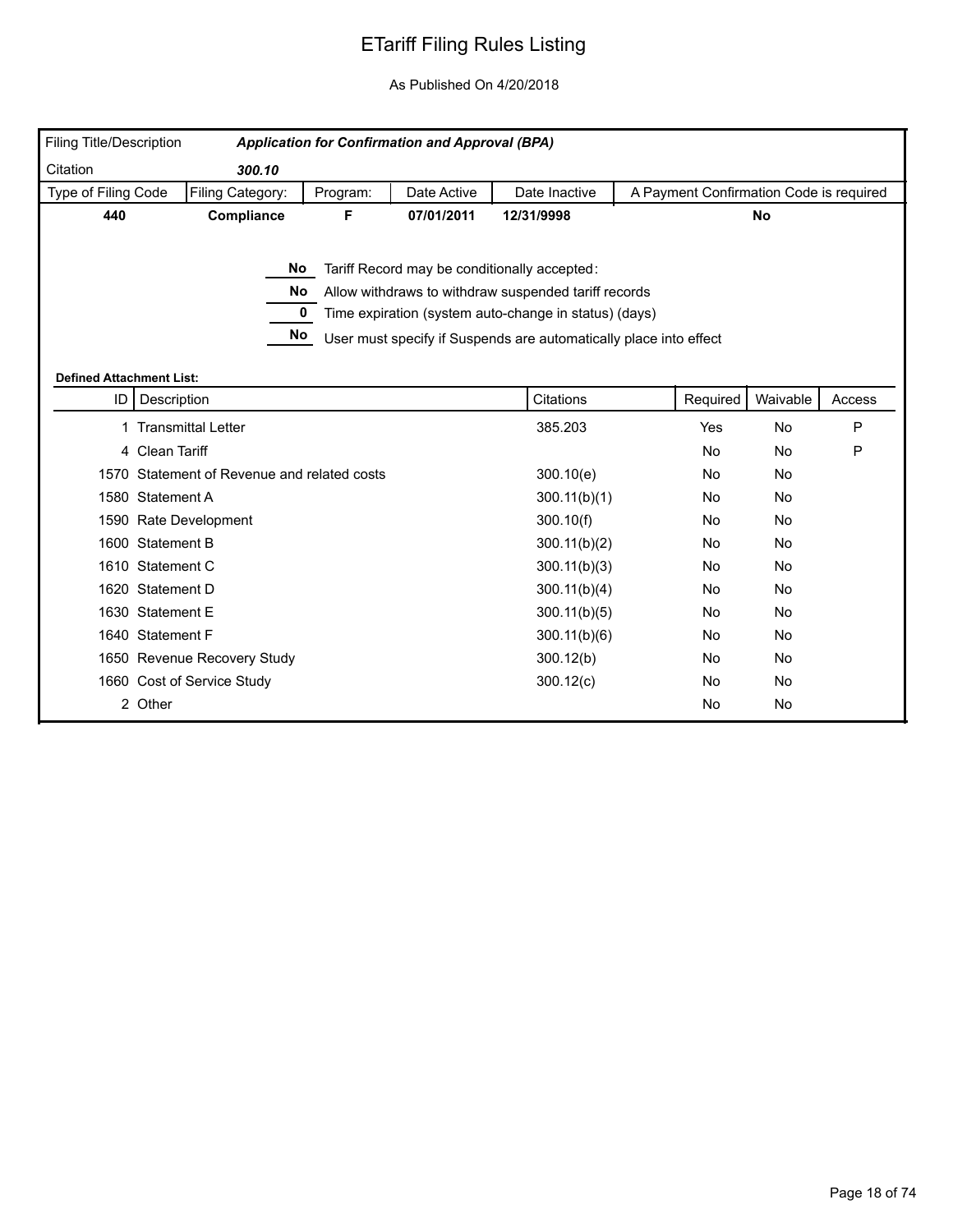| <b>Filing Title/Description</b> | <b>Amendment (BPA)</b>    |          |             |                                                                   |                                         |          |        |
|---------------------------------|---------------------------|----------|-------------|-------------------------------------------------------------------|-----------------------------------------|----------|--------|
| Citation                        | 300.10                    |          |             |                                                                   |                                         |          |        |
| Type of Filing Code             | Filing Category:          | Program: | Date Active | Date Inactive                                                     | A Payment Confirmation Code is required |          |        |
| 460                             | Compliance                | F        | 07/01/2011  | 12/31/9998                                                        |                                         | No       |        |
|                                 | No.                       |          |             | Tariff Record may be conditionally accepted:                      |                                         |          |        |
|                                 | No                        |          |             | Allow withdraws to withdraw suspended tariff records              |                                         |          |        |
|                                 |                           |          |             | Time expiration (system auto-change in status) (days)             |                                         |          |        |
|                                 | No                        |          |             | User must specify if Suspends are automatically place into effect |                                         |          |        |
| <b>Defined Attachment List:</b> |                           |          |             |                                                                   |                                         |          |        |
| ID                              | Description               |          |             | Citations                                                         | Required                                | Waivable | Access |
|                                 | <b>Transmittal Letter</b> |          |             | 385.203                                                           | Yes                                     | No       | P      |
| 4 Clean Tariff                  |                           |          |             |                                                                   | No                                      | No       | P      |
| 2 Other                         |                           |          |             |                                                                   | No                                      | No       |        |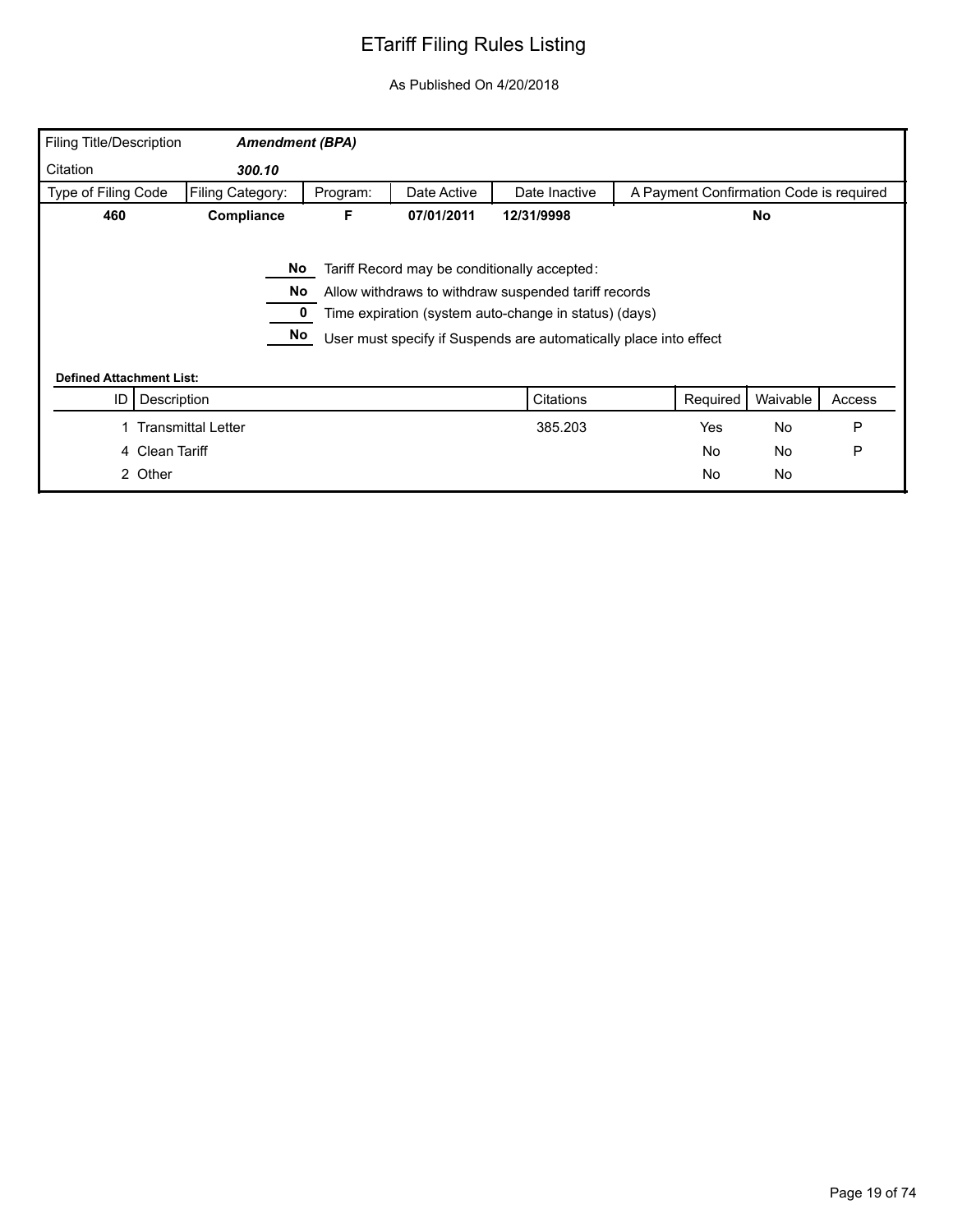| Filing Title/Description              |                                             |          |             | Application for Confirmation and Approval (Other than BPA)                                                                                                                                                                         |           |                                         |        |
|---------------------------------------|---------------------------------------------|----------|-------------|------------------------------------------------------------------------------------------------------------------------------------------------------------------------------------------------------------------------------------|-----------|-----------------------------------------|--------|
| Citation                              | 300.10                                      |          |             |                                                                                                                                                                                                                                    |           |                                         |        |
| Type of Filing Code                   | Filing Category:                            | Program: | Date Active | Date Inactive                                                                                                                                                                                                                      |           | A Payment Confirmation Code is required |        |
| 40                                    | Compliance                                  | F.       | 07/01/2011  | 12/31/9998                                                                                                                                                                                                                         |           | <b>No</b>                               |        |
|                                       | <b>Yes</b><br>No<br>0<br>No                 |          |             | Tariff Record may be conditionally accepted:<br>Allow withdraws to withdraw suspended tariff records<br>Time expiration (system auto-change in status) (days)<br>User must specify if Suspends are automatically place into effect |           |                                         |        |
| <b>Defined Attachment List:</b><br>ID | Description                                 |          |             | Citations                                                                                                                                                                                                                          | Required  | Waivable                                | Access |
|                                       | 1 Transmittal Letter                        |          |             | 385.203                                                                                                                                                                                                                            | Yes       | No                                      | P      |
|                                       | 4 Clean Tariff                              |          |             |                                                                                                                                                                                                                                    | <b>No</b> | No                                      | P      |
|                                       | 2940 Statement of Revenue and related costs |          |             | 300.10(e)                                                                                                                                                                                                                          | No        | No                                      |        |
|                                       | 2920 Statement A                            |          |             | 300.11(b)(1)                                                                                                                                                                                                                       | <b>No</b> | No                                      |        |
|                                       | 2950 Rate Development                       |          |             | 300.11(b)(1)                                                                                                                                                                                                                       | <b>No</b> | No                                      |        |
|                                       | 2930 Statement B                            |          |             | 300.11(b)(2)                                                                                                                                                                                                                       | No        | No                                      |        |
|                                       | 2960 Statement C                            |          |             | 300.11(b)(3)                                                                                                                                                                                                                       | No        | No                                      |        |
|                                       | 2970 Statement D                            |          |             | 300.11(b)(4)                                                                                                                                                                                                                       | No        | No                                      |        |
|                                       | 2980 Statement E                            |          |             | 300.11(b)(5)                                                                                                                                                                                                                       | No        | No                                      |        |
|                                       | 2990 Statement F                            |          |             | 300.11(b)(6)                                                                                                                                                                                                                       | No.       | No                                      |        |
|                                       | 3000 Revenue Recovery Study                 |          |             | 300.12(b)                                                                                                                                                                                                                          | No        | No                                      |        |
|                                       | 3010 Cost of Service Study                  |          |             | 300.12(c)                                                                                                                                                                                                                          | No.       | No                                      |        |
|                                       | 2 Other                                     |          |             |                                                                                                                                                                                                                                    | <b>No</b> | No                                      |        |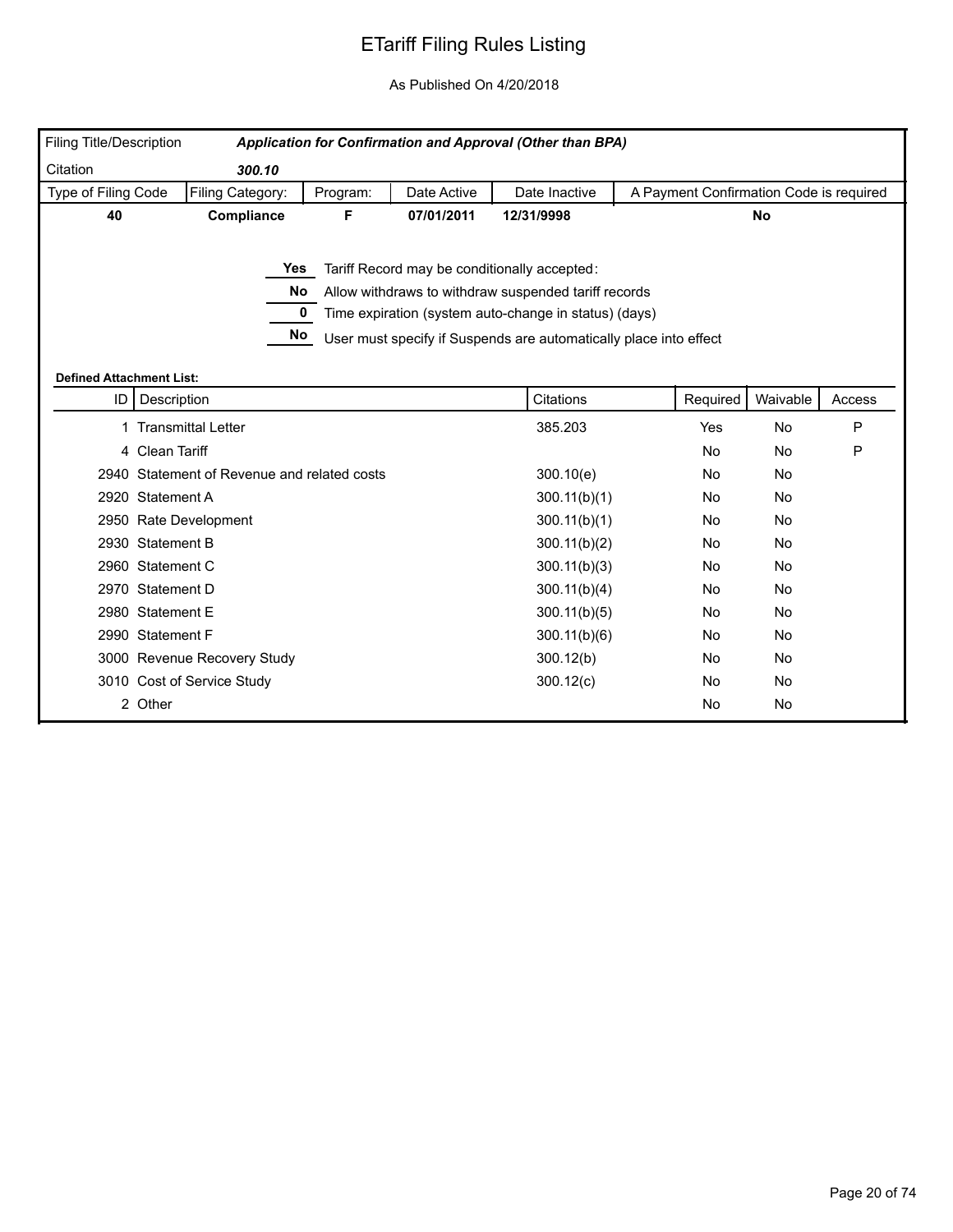| Filing Title/Description        |                           | <b>Amendment (Other than BPA)</b> |             |                                                                   |                                         |           |        |
|---------------------------------|---------------------------|-----------------------------------|-------------|-------------------------------------------------------------------|-----------------------------------------|-----------|--------|
| Citation                        | 300.10                    |                                   |             |                                                                   |                                         |           |        |
| Type of Filing Code             | Filing Category:          | Program:                          | Date Active | Date Inactive                                                     | A Payment Confirmation Code is required |           |        |
| 1050                            | Compliance                | F                                 | 07/01/2011  | 12/31/9998                                                        |                                         | <b>No</b> |        |
|                                 |                           |                                   |             |                                                                   |                                         |           |        |
|                                 | Yes                       |                                   |             | Tariff Record may be conditionally accepted:                      |                                         |           |        |
|                                 | No                        |                                   |             | Allow withdraws to withdraw suspended tariff records              |                                         |           |        |
|                                 |                           |                                   |             | Time expiration (system auto-change in status) (days)             |                                         |           |        |
|                                 | No                        |                                   |             | User must specify if Suspends are automatically place into effect |                                         |           |        |
| <b>Defined Attachment List:</b> |                           |                                   |             |                                                                   |                                         |           |        |
| Description<br>ID               |                           |                                   |             | Citations                                                         | Required                                | Waivable  | Access |
|                                 | <b>Transmittal Letter</b> |                                   |             | 385.203                                                           | Yes                                     | No        | P      |
| 4 Clean Tariff                  |                           |                                   |             |                                                                   | <b>No</b>                               | No        | P      |
| 2 Other                         |                           |                                   |             |                                                                   | <b>No</b>                               | No        |        |

| Filing Title/Description        | <b>Rate Extensions</b>    |          |             |                                                                                                                                                                                                                                    |                                         |           |        |
|---------------------------------|---------------------------|----------|-------------|------------------------------------------------------------------------------------------------------------------------------------------------------------------------------------------------------------------------------------|-----------------------------------------|-----------|--------|
| Citation                        | 10 CFR 903.23             |          |             |                                                                                                                                                                                                                                    |                                         |           |        |
| Type of Filing Code             | Filing Category:          | Program: | Date Active | Date Inactive                                                                                                                                                                                                                      | A Payment Confirmation Code is required |           |        |
| 1220                            | <b>Normal</b>             | F.       | 11/18/2012  | 12/31/9998                                                                                                                                                                                                                         |                                         | <b>No</b> |        |
| <b>Defined Attachment List:</b> | No<br>No<br>No            |          |             | Tariff Record may be conditionally accepted:<br>Allow withdraws to withdraw suspended tariff records<br>Time expiration (system auto-change in status) (days)<br>User must specify if Suspends are automatically place into effect |                                         |           |        |
| ID I                            | Description               |          |             | Citations                                                                                                                                                                                                                          | Required                                | Waivable  | Access |
|                                 |                           |          |             | 385.203                                                                                                                                                                                                                            | Yes                                     | <b>No</b> | P      |
|                                 | <b>Transmittal Letter</b> |          |             |                                                                                                                                                                                                                                    |                                         |           |        |
| 4 Clean Tariff                  |                           |          |             |                                                                                                                                                                                                                                    | <b>No</b>                               | No        | P      |
| 3 Marked Tariff                 |                           |          |             |                                                                                                                                                                                                                                    | <b>No</b>                               | <b>No</b> | P      |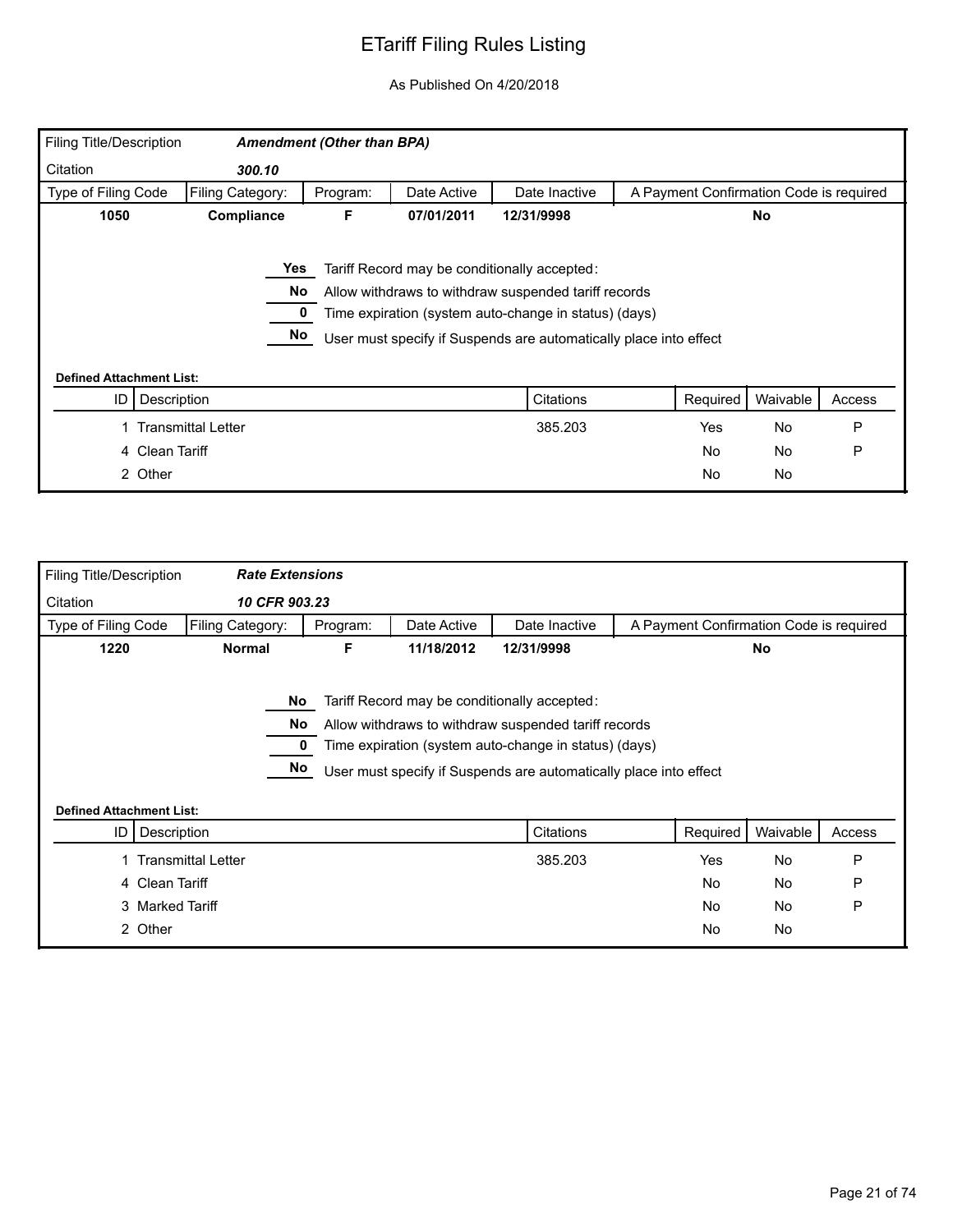| Filing Title/Description        |                    | <b>Average System Cost Methodology</b> |             |                                                                                                                                                                                                                                    |                                         |           |        |
|---------------------------------|--------------------|----------------------------------------|-------------|------------------------------------------------------------------------------------------------------------------------------------------------------------------------------------------------------------------------------------|-----------------------------------------|-----------|--------|
| Citation                        | 301.1              |                                        |             |                                                                                                                                                                                                                                    |                                         |           |        |
| Type of Filing Code             | Filing Category:   | Program:                               | Date Active | Date Inactive                                                                                                                                                                                                                      | A Payment Confirmation Code is required |           |        |
| 1170                            | Compliance         | F.                                     | 04/01/2010  | 12/31/9998                                                                                                                                                                                                                         |                                         | No.       |        |
|                                 | No<br>No<br>No     |                                        |             | Tariff Record may be conditionally accepted:<br>Allow withdraws to withdraw suspended tariff records<br>Time expiration (system auto-change in status) (days)<br>User must specify if Suspends are automatically place into effect |                                         |           |        |
| <b>Defined Attachment List:</b> |                    |                                        |             |                                                                                                                                                                                                                                    |                                         |           |        |
| ID<br>Description               |                    |                                        |             | Citations                                                                                                                                                                                                                          | Required                                | Waivable  | Access |
|                                 | Transmittal Letter |                                        |             | 385.203                                                                                                                                                                                                                            | Yes                                     | <b>No</b> | P      |
| 2 Other                         |                    |                                        |             |                                                                                                                                                                                                                                    | <b>No</b>                               | No        |        |

| <b>Filing Title/Description</b> |                           |          | <b>Data Response/Supplement Record</b> |                                                                                                                                                                                                                                    |                                         |           |        |
|---------------------------------|---------------------------|----------|----------------------------------------|------------------------------------------------------------------------------------------------------------------------------------------------------------------------------------------------------------------------------------|-----------------------------------------|-----------|--------|
| Citation                        |                           |          |                                        |                                                                                                                                                                                                                                    |                                         |           |        |
| Type of Filing Code             | Filing Category:          | Program: | Date Active                            | Date Inactive                                                                                                                                                                                                                      | A Payment Confirmation Code is required |           |        |
| 550                             | Report                    | F        | 04/01/2010                             | 12/31/9998                                                                                                                                                                                                                         |                                         | <b>No</b> |        |
|                                 | No<br>No<br>No            |          |                                        | Tariff Record may be conditionally accepted:<br>Allow withdraws to withdraw suspended tariff records<br>Time expiration (system auto-change in status) (days)<br>User must specify if Suspends are automatically place into effect |                                         |           |        |
| <b>Defined Attachment List:</b> |                           |          |                                        |                                                                                                                                                                                                                                    |                                         |           |        |
| Description<br>ID               |                           |          |                                        | Citations                                                                                                                                                                                                                          | Required                                | Waivable  | Access |
|                                 | <b>Transmittal Letter</b> |          |                                        | 385.203                                                                                                                                                                                                                            | Yes                                     | No        | P      |
| 2 Other                         |                           |          |                                        |                                                                                                                                                                                                                                    | No.                                     | No        |        |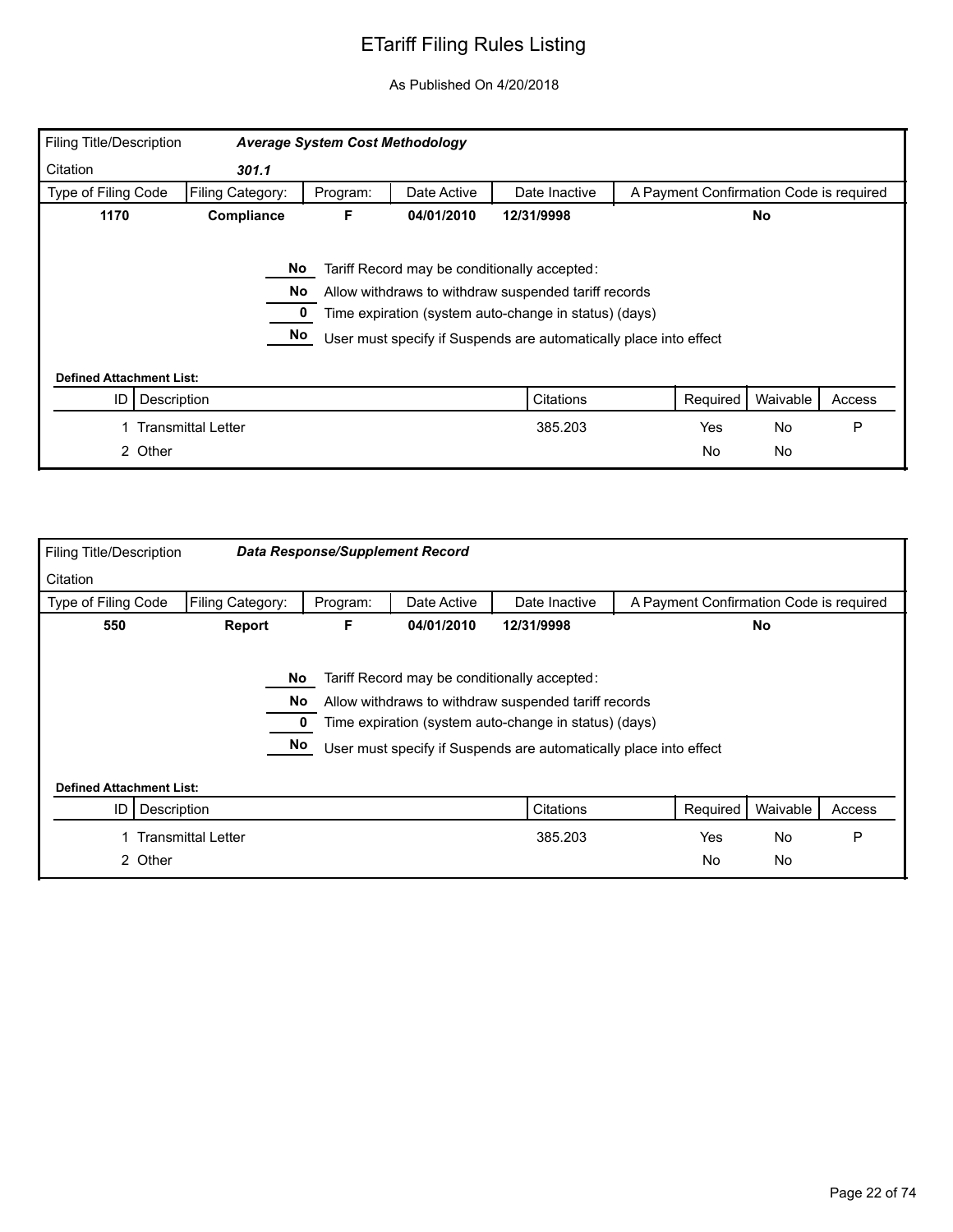| Filing Title/Description        |                             | <b>Withdraw (All PMA EFs)</b> |             |                                                                                                                                                                                                                                    |           |                                         |        |
|---------------------------------|-----------------------------|-------------------------------|-------------|------------------------------------------------------------------------------------------------------------------------------------------------------------------------------------------------------------------------------------|-----------|-----------------------------------------|--------|
| Citation                        |                             |                               |             |                                                                                                                                                                                                                                    |           |                                         |        |
| Type of Filing Code             | Filing Category:            | Program:                      | Date Active | Date Inactive                                                                                                                                                                                                                      |           | A Payment Confirmation Code is required |        |
| 470                             | Withdraw                    | F.                            | 04/01/2010  | 12/31/9998                                                                                                                                                                                                                         |           | No                                      |        |
| <b>Defined Attachment List:</b> | No<br><b>No</b><br>15<br>No |                               |             | Tariff Record may be conditionally accepted:<br>Allow withdraws to withdraw suspended tariff records<br>Time expiration (system auto-change in status) (days)<br>User must specify if Suspends are automatically place into effect |           |                                         |        |
| ID                              | Description                 |                               |             | Citations                                                                                                                                                                                                                          | Required  | Waivable                                | Access |
|                                 | <b>Transmittal Letter</b>   |                               |             | 385.203                                                                                                                                                                                                                            | Yes       | <b>No</b>                               | P      |
| 2 Other                         |                             |                               |             |                                                                                                                                                                                                                                    | <b>No</b> | No                                      |        |

| <b>Filing Title/Description</b> |                           | <b>Non-Jurisdictional filing</b> |             |                                                                                                                                                                                                                                    |                                         |           |        |
|---------------------------------|---------------------------|----------------------------------|-------------|------------------------------------------------------------------------------------------------------------------------------------------------------------------------------------------------------------------------------------|-----------------------------------------|-----------|--------|
| Citation                        | 35.28(e)                  |                                  |             |                                                                                                                                                                                                                                    |                                         |           |        |
| Type of Filing Code             | Filing Category:          | Program:                         | Date Active | Date Inactive                                                                                                                                                                                                                      | A Payment Confirmation Code is required |           |        |
| 450                             | Compliance                | F                                | 07/01/2011  | 12/31/9998                                                                                                                                                                                                                         |                                         | No        |        |
| <b>Defined Attachment List:</b> | No<br>No<br>No            |                                  |             | Tariff Record may be conditionally accepted:<br>Allow withdraws to withdraw suspended tariff records<br>Time expiration (system auto-change in status) (days)<br>User must specify if Suspends are automatically place into effect |                                         |           |        |
| ID                              | Description               |                                  |             | Citations                                                                                                                                                                                                                          | Required                                | Waivable  | Access |
|                                 | <b>Transmittal Letter</b> |                                  |             | 385.203                                                                                                                                                                                                                            | Yes                                     | <b>No</b> | P      |
|                                 | 4 Clean Tariff            |                                  |             |                                                                                                                                                                                                                                    | <b>No</b>                               | No        | P      |
|                                 | 3 Marked Tariff           |                                  |             |                                                                                                                                                                                                                                    | <b>No</b>                               | No        | P      |
| 2 Other                         |                           |                                  |             |                                                                                                                                                                                                                                    | <b>No</b>                               | No        |        |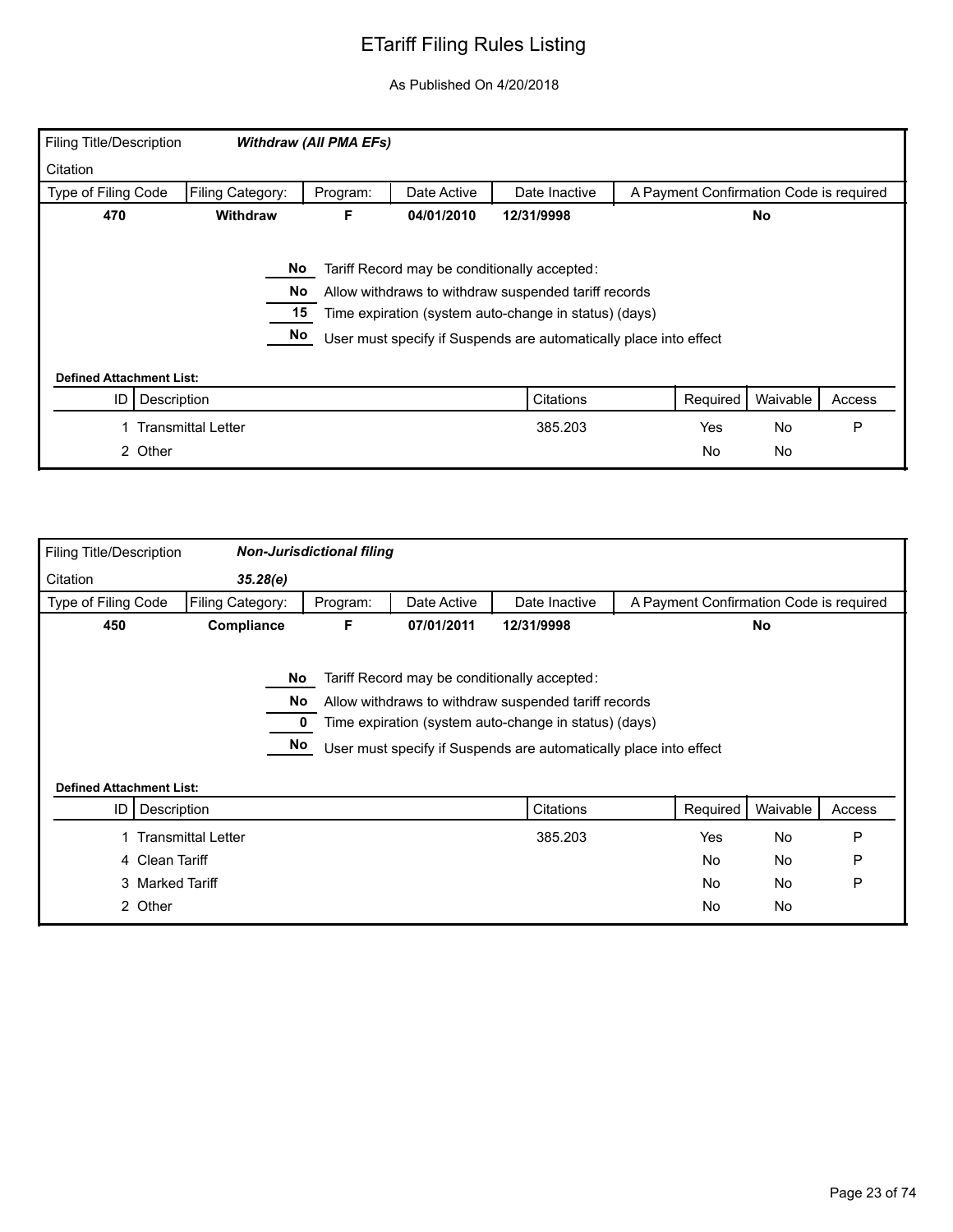| <b>Filing Title/Description</b> |                    |          | <b>Non-Jurisdictional filing Amendment</b> |                                                                                                                                                                                                                                    |                                         |           |        |
|---------------------------------|--------------------|----------|--------------------------------------------|------------------------------------------------------------------------------------------------------------------------------------------------------------------------------------------------------------------------------------|-----------------------------------------|-----------|--------|
| Citation                        | 35.28(e)           |          |                                            |                                                                                                                                                                                                                                    |                                         |           |        |
| Type of Filing Code             | Filing Category:   | Program: | Date Active                                | Date Inactive                                                                                                                                                                                                                      | A Payment Confirmation Code is required |           |        |
| 1020                            | Compliance         | F        | 07/01/2011                                 | 12/31/9998                                                                                                                                                                                                                         |                                         | <b>No</b> |        |
| <b>Defined Attachment List:</b> | No<br>No<br>No     |          |                                            | Tariff Record may be conditionally accepted:<br>Allow withdraws to withdraw suspended tariff records<br>Time expiration (system auto-change in status) (days)<br>User must specify if Suspends are automatically place into effect |                                         |           |        |
| ID                              | Description        |          |                                            | Citations                                                                                                                                                                                                                          | Required                                | Waivable  | Access |
|                                 | Transmittal Letter |          |                                            | 385.203                                                                                                                                                                                                                            | Yes                                     | <b>No</b> | P      |
|                                 | 4 Clean Tariff     |          |                                            |                                                                                                                                                                                                                                    | No                                      | No        | P      |
|                                 | 3 Marked Tariff    |          |                                            |                                                                                                                                                                                                                                    | No                                      | <b>No</b> | P      |
|                                 | 2 Other            |          |                                            |                                                                                                                                                                                                                                    | No                                      | No        |        |

| <b>Filing Title/Description</b> |                           |          | <b>Non-Jurisdictional Compliance Filing</b> |                                                                   |                                         |          |        |
|---------------------------------|---------------------------|----------|---------------------------------------------|-------------------------------------------------------------------|-----------------------------------------|----------|--------|
| Citation                        |                           |          |                                             |                                                                   |                                         |          |        |
| Type of Filing Code             | Filing Category:          | Program: | Date Active                                 | Date Inactive                                                     | A Payment Confirmation Code is required |          |        |
| 530                             | Compliance                | F        | 04/01/2010                                  | 12/31/9998                                                        |                                         | No       |        |
|                                 |                           |          |                                             |                                                                   |                                         |          |        |
|                                 |                           | No       |                                             | Tariff Record may be conditionally accepted:                      |                                         |          |        |
|                                 |                           | No.      |                                             | Allow withdraws to withdraw suspended tariff records              |                                         |          |        |
|                                 |                           |          |                                             | Time expiration (system auto-change in status) (days)             |                                         |          |        |
|                                 |                           | No       |                                             | User must specify if Suspends are automatically place into effect |                                         |          |        |
|                                 |                           |          |                                             |                                                                   |                                         |          |        |
| <b>Defined Attachment List:</b> |                           |          |                                             |                                                                   |                                         |          |        |
| ID                              | Description               |          |                                             | Citations                                                         | Required                                | Waivable | Access |
|                                 | <b>Transmittal Letter</b> |          |                                             | 385.203                                                           | Yes                                     | No       | P      |
|                                 | 4 Clean Tariff            |          |                                             |                                                                   | No                                      | No       | P      |
|                                 | 3 Marked Tariff           |          |                                             |                                                                   | No.                                     | No       | P      |
|                                 | 2 Other                   |          |                                             |                                                                   | No                                      | No       |        |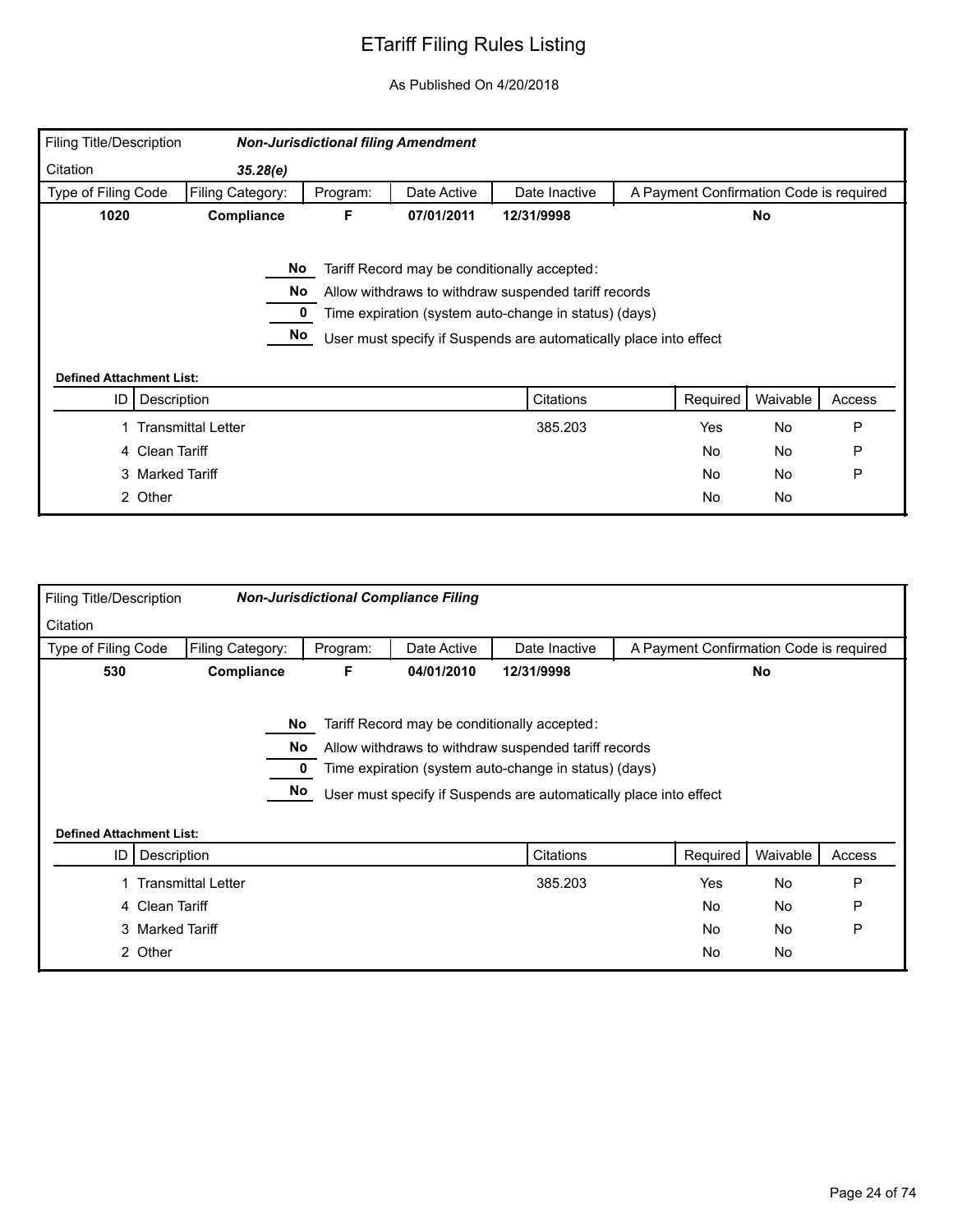| <b>Filing Title/Description</b> |                    | <b>Withdraw Non-Jurisdictional Filings</b> |             |                                                                                                                                                                                                                                    |                                         |           |        |
|---------------------------------|--------------------|--------------------------------------------|-------------|------------------------------------------------------------------------------------------------------------------------------------------------------------------------------------------------------------------------------------|-----------------------------------------|-----------|--------|
| Citation                        |                    |                                            |             |                                                                                                                                                                                                                                    |                                         |           |        |
| Type of Filing Code             | Filing Category:   | Program:                                   | Date Active | Date Inactive                                                                                                                                                                                                                      | A Payment Confirmation Code is required |           |        |
| 110                             | Withdraw           | F                                          | 04/01/2010  | 12/31/9998                                                                                                                                                                                                                         |                                         | No        |        |
|                                 | No<br>No<br>No     |                                            |             | Tariff Record may be conditionally accepted:<br>Allow withdraws to withdraw suspended tariff records<br>Time expiration (system auto-change in status) (days)<br>User must specify if Suspends are automatically place into effect |                                         |           |        |
| <b>Defined Attachment List:</b> |                    |                                            |             |                                                                                                                                                                                                                                    |                                         |           |        |
| Description<br>ID               |                    |                                            |             | Citations                                                                                                                                                                                                                          | Required                                | Waivable  | Access |
|                                 | Transmittal Letter |                                            |             | 385.203                                                                                                                                                                                                                            | Yes                                     | <b>No</b> | P      |
| 2 Other                         |                    |                                            |             |                                                                                                                                                                                                                                    | No.                                     | No        |        |

| <b>Filing Title/Description</b>                      |                           | <b>Complete Cancellation of Tariff</b> |             |                                                                   |                                         |           |        |
|------------------------------------------------------|---------------------------|----------------------------------------|-------------|-------------------------------------------------------------------|-----------------------------------------|-----------|--------|
| Citation                                             |                           |                                        |             |                                                                   |                                         |           |        |
| Type of Filing Code                                  | Filing Category:          | Program:                               | Date Active | Date Inactive                                                     | A Payment Confirmation Code is required |           |        |
| 540                                                  | <b>Cancellation</b>       | F                                      | 04/01/2010  | 12/31/9998                                                        |                                         | <b>No</b> |        |
|                                                      |                           |                                        |             |                                                                   |                                         |           |        |
|                                                      | No.                       |                                        |             | Tariff Record may be conditionally accepted:                      |                                         |           |        |
|                                                      | No                        |                                        |             | Allow withdraws to withdraw suspended tariff records              |                                         |           |        |
|                                                      |                           |                                        |             | Time expiration (system auto-change in status) (days)             |                                         |           |        |
|                                                      | No                        |                                        |             | User must specify if Suspends are automatically place into effect |                                         |           |        |
|                                                      |                           |                                        |             |                                                                   |                                         |           |        |
| <b>Defined Attachment List:</b><br>Description<br>ID |                           |                                        |             | Citations                                                         | Required                                | Waivable  | Access |
|                                                      |                           |                                        |             |                                                                   |                                         |           |        |
|                                                      | <b>Transmittal Letter</b> |                                        |             | 385.203                                                           | Yes                                     | <b>No</b> | P      |
| 4 Clean Tariff                                       |                           |                                        |             |                                                                   | <b>No</b>                               | No        | P      |
| 2 Other                                              |                           |                                        |             |                                                                   | <b>No</b>                               | No        |        |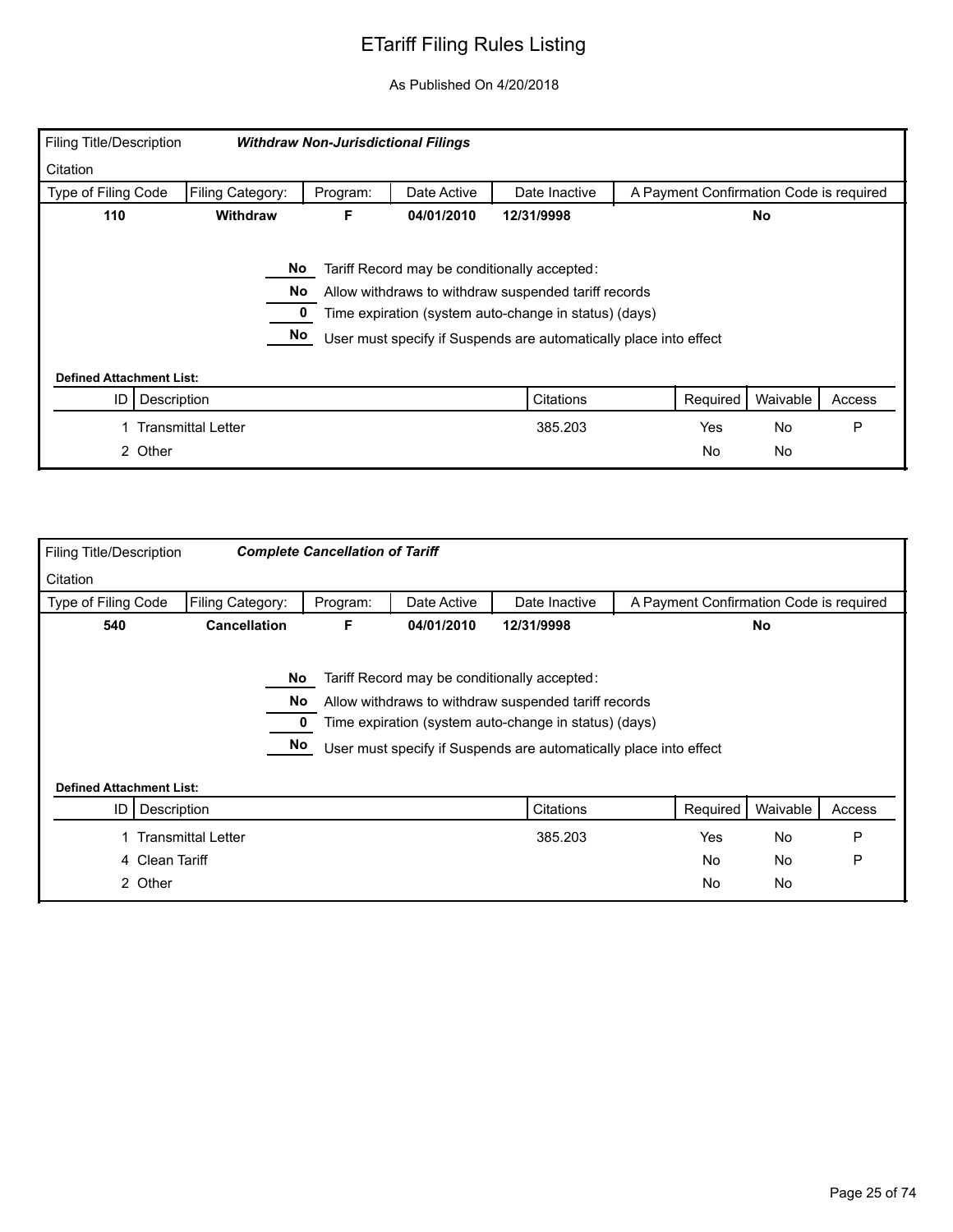| Filing Title/Description        |                           | <b>Refile Tariff (Baseline Filing)</b> |             |                                                                   |                                         |           |        |
|---------------------------------|---------------------------|----------------------------------------|-------------|-------------------------------------------------------------------|-----------------------------------------|-----------|--------|
| Citation                        | 35.1                      |                                        |             |                                                                   |                                         |           |        |
| Type of Filing Code             | Filing Category:          | Program:                               | Date Active | Date Inactive                                                     | A Payment Confirmation Code is required |           |        |
| 380                             | <b>Baseline_Refiled</b>   | F                                      | 04/01/2010  | 12/31/9998                                                        |                                         | No        |        |
|                                 | Yes                       |                                        |             | Tariff Record may be conditionally accepted:                      |                                         |           |        |
|                                 | No                        |                                        |             | Allow withdraws to withdraw suspended tariff records              |                                         |           |        |
|                                 |                           |                                        |             | Time expiration (system auto-change in status) (days)             |                                         |           |        |
|                                 | No                        |                                        |             | User must specify if Suspends are automatically place into effect |                                         |           |        |
| <b>Defined Attachment List:</b> |                           |                                        |             |                                                                   |                                         |           |        |
| ID                              | Description               |                                        |             | Citations                                                         | Required                                | Waivable  | Access |
|                                 | <b>Transmittal Letter</b> |                                        |             | 385.203                                                           | Yes                                     | No        | P      |
|                                 | 4 Clean Tariff            |                                        |             |                                                                   | <b>No</b>                               | <b>No</b> | P      |
|                                 | 2 Other                   |                                        |             |                                                                   | <b>No</b>                               | No        |        |

| <b>Filing Title/Description</b> |                      |                          | <b>Limited Sec 4 Tax Reduction</b> |             |                                                                                                                                                                                                                                    |           |                                         |        |
|---------------------------------|----------------------|--------------------------|------------------------------------|-------------|------------------------------------------------------------------------------------------------------------------------------------------------------------------------------------------------------------------------------------|-----------|-----------------------------------------|--------|
| Citation                        | 154.404              |                          |                                    |             |                                                                                                                                                                                                                                    |           |                                         |        |
| Type of Filing Code             | Filing Category:     |                          | Program:                           | Date Active | Date Inactive                                                                                                                                                                                                                      |           | A Payment Confirmation Code is required |        |
| 1440                            | <b>Normal</b>        |                          | G                                  | 03/16/2018  | 12/31/2018                                                                                                                                                                                                                         |           | No                                      |        |
| <b>Defined Attachment List:</b> |                      | No l<br>No.<br>30<br>Yes |                                    |             | Tariff Record may be conditionally accepted:<br>Allow withdraws to withdraw suspended tariff records<br>Time expiration (system auto-change in status) (days)<br>User must specify if Suspends are automatically place into effect |           |                                         |        |
|                                 | ID   Description     |                          |                                    |             | Citations                                                                                                                                                                                                                          | Required  | Waivable                                | Access |
|                                 | 1 Transmittal Letter |                          |                                    |             | 385.203                                                                                                                                                                                                                            | Yes       | <b>No</b>                               | P      |
|                                 | 4 Clean Tariff       |                          |                                    |             |                                                                                                                                                                                                                                    | <b>No</b> | <b>No</b>                               | P      |
|                                 | 3 Marked Tariff      |                          |                                    |             |                                                                                                                                                                                                                                    | <b>No</b> | <b>No</b>                               | P      |
|                                 | 4290 FERC Form 501G  |                          |                                    |             | 154.404(c)                                                                                                                                                                                                                         | <b>No</b> | <b>No</b>                               |        |
|                                 | 2 Other              |                          |                                    |             |                                                                                                                                                                                                                                    | <b>No</b> | No                                      |        |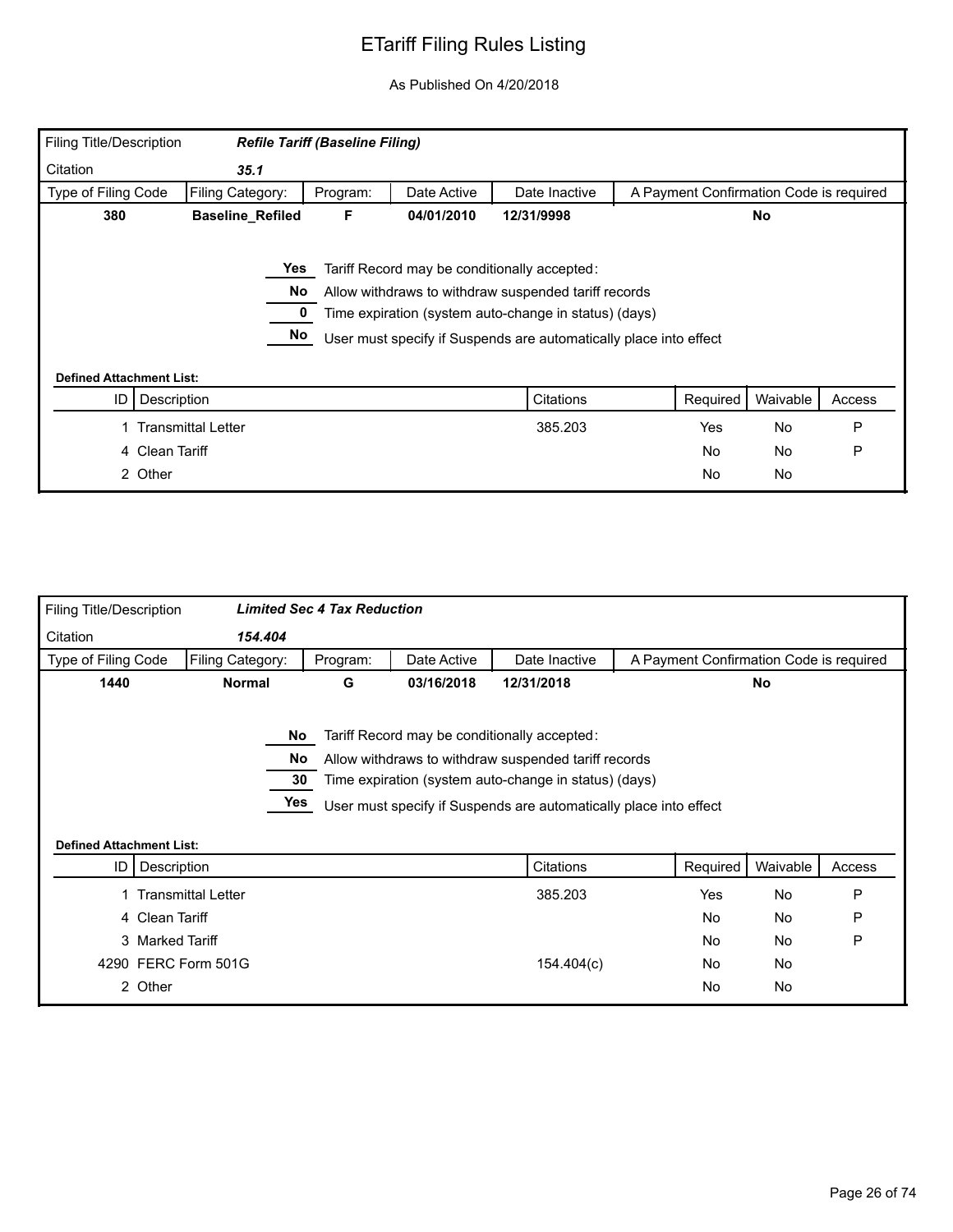| Filing Title/Description        |                           | FERC Form No. 501-G Report |             |                                                                   |                                         |           |        |
|---------------------------------|---------------------------|----------------------------|-------------|-------------------------------------------------------------------|-----------------------------------------|-----------|--------|
| Citation                        | 260.402                   |                            |             |                                                                   |                                         |           |        |
| Type of Filing Code             | Filing Category:          | Program:                   | Date Active | Date Inactive                                                     | A Payment Confirmation Code is required |           |        |
| 1430                            | Compliance                | G                          | 03/16/2018  | 12/31/2018                                                        |                                         | <b>No</b> |        |
|                                 | No.                       |                            |             | Tariff Record may be conditionally accepted:                      |                                         |           |        |
|                                 | No                        |                            |             | Allow withdraws to withdraw suspended tariff records              |                                         |           |        |
|                                 |                           |                            |             | Time expiration (system auto-change in status) (days)             |                                         |           |        |
|                                 | No                        |                            |             | User must specify if Suspends are automatically place into effect |                                         |           |        |
| <b>Defined Attachment List:</b> |                           |                            |             |                                                                   |                                         |           |        |
| ID                              | Description               |                            |             | Citations                                                         | Required                                | Waivable  | Access |
|                                 | <b>Transmittal Letter</b> |                            |             | 385.203                                                           | Yes                                     | <b>No</b> | P      |
|                                 | 4280 FERC Form 501G       |                            |             | 260.402                                                           | <b>No</b>                               | <b>No</b> | P      |
|                                 | 2 Other                   |                            |             |                                                                   | <b>No</b>                               | No        |        |

| Filing Title/Description        |                                                            |          |             | Change In Rate Schedule, Forms Of Service Agreement, Or GT&C                                                                                                  |                                         |           |        |
|---------------------------------|------------------------------------------------------------|----------|-------------|---------------------------------------------------------------------------------------------------------------------------------------------------------------|-----------------------------------------|-----------|--------|
| Citation                        | 154.204                                                    |          |             |                                                                                                                                                               |                                         |           |        |
| Type of Filing Code             | Filing Category:                                           | Program: | Date Active | Date Inactive                                                                                                                                                 | A Payment Confirmation Code is required |           |        |
| 570                             | <b>Normal</b>                                              | G        | 04/01/2010  | 12/31/9998                                                                                                                                                    |                                         | <b>No</b> |        |
|                                 | <b>No</b><br>No.<br>30                                     |          |             | Tariff Record may be conditionally accepted:<br>Allow withdraws to withdraw suspended tariff records<br>Time expiration (system auto-change in status) (days) |                                         |           |        |
| <b>Defined Attachment List:</b> |                                                            | Yes      |             | User must specify if Suspends are automatically place into effect                                                                                             |                                         |           |        |
| ID                              | Description                                                |          |             | Citations                                                                                                                                                     | Required                                | Waivable  | Access |
|                                 | <b>Transmittal Letter</b>                                  |          |             | 385.203                                                                                                                                                       | Yes                                     | No        | P      |
| 4 Clean Tariff                  |                                                            |          |             |                                                                                                                                                               | <b>No</b>                               | <b>No</b> | P      |
|                                 | 3 Marked Tariff                                            |          |             |                                                                                                                                                               | <b>No</b>                               | <b>No</b> | P      |
|                                 | 1970 Description of the proposed change and related impact |          |             | $154.204(b)-(d)$ , (f)                                                                                                                                        | No.                                     | <b>No</b> |        |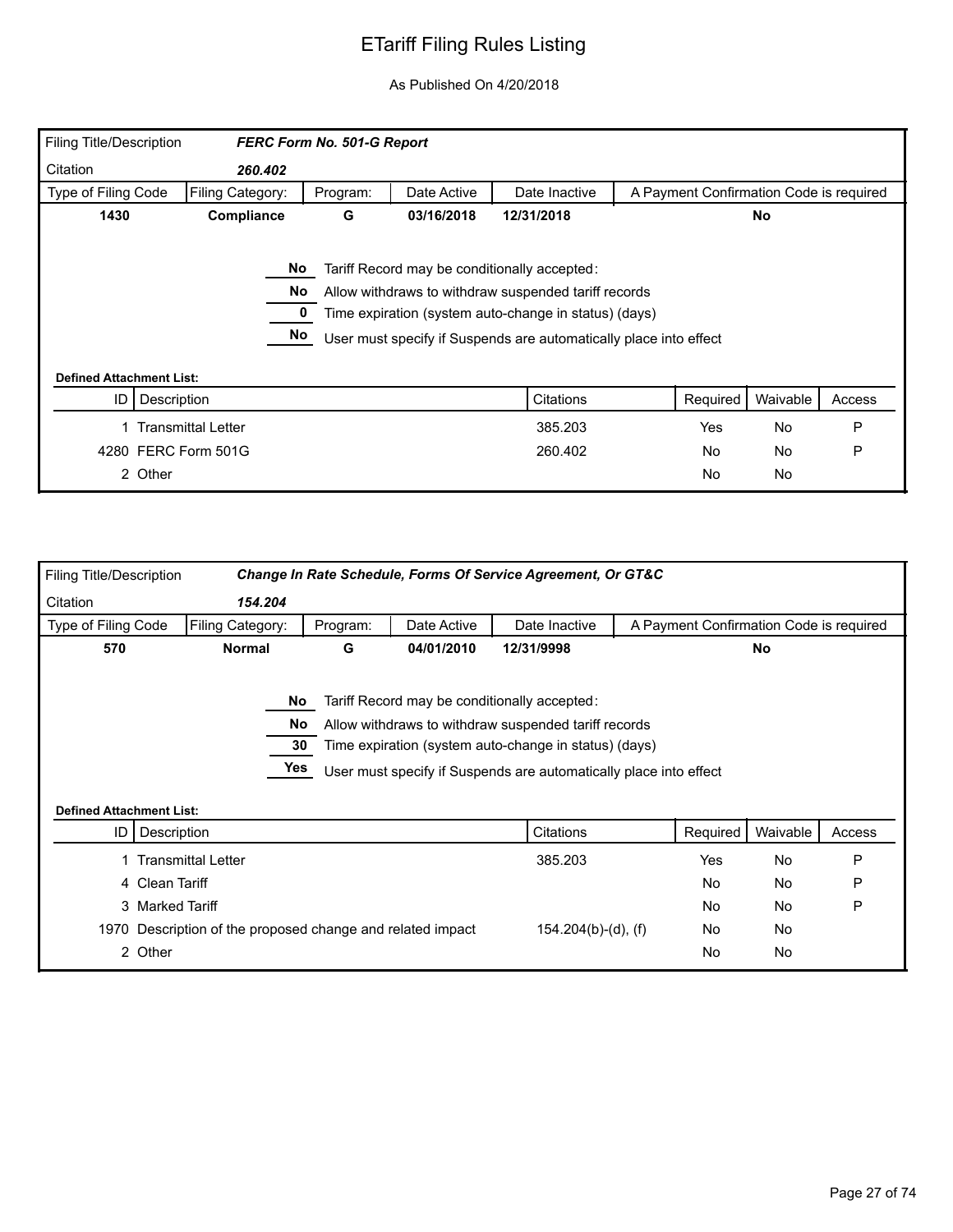| Filing Title/Description        |                                                                  | <b>Limited Section 4 Rate Case (small)</b> |             |                                                                   |                                         |          |        |
|---------------------------------|------------------------------------------------------------------|--------------------------------------------|-------------|-------------------------------------------------------------------|-----------------------------------------|----------|--------|
| Citation                        | 154.313                                                          |                                            |             |                                                                   |                                         |          |        |
| Type of Filing Code             | Filing Category:                                                 | Program:                                   | Date Active | Date Inactive                                                     | A Payment Confirmation Code is required |          |        |
| 680                             | <b>Normal</b>                                                    | G                                          | 04/01/2010  | 12/31/9998                                                        |                                         | No       |        |
|                                 |                                                                  |                                            |             |                                                                   |                                         |          |        |
|                                 |                                                                  |                                            |             | No Tariff Record may be conditionally accepted:                   |                                         |          |        |
|                                 | No.                                                              |                                            |             | Allow withdraws to withdraw suspended tariff records              |                                         |          |        |
|                                 | 30                                                               |                                            |             | Time expiration (system auto-change in status) (days)             |                                         |          |        |
|                                 | Yes                                                              |                                            |             | User must specify if Suspends are automatically place into effect |                                         |          |        |
|                                 |                                                                  |                                            |             |                                                                   |                                         |          |        |
| <b>Defined Attachment List:</b> |                                                                  |                                            |             |                                                                   |                                         |          |        |
| ID                              | Description                                                      |                                            |             | Citations                                                         | Required                                | Waivable | Access |
|                                 | 1 Transmittal Letter                                             |                                            |             | 385.203                                                           | Yes                                     | No       | P      |
|                                 | 4 Clean Tariff                                                   |                                            |             |                                                                   | <b>No</b>                               | No       | P      |
|                                 | 3 Marked Tariff                                                  |                                            |             |                                                                   | No.                                     | No       | P      |
|                                 | 2070 Overall Cost of Service by Function                         |                                            |             | 154.313                                                           | No                                      | No       |        |
|                                 | 2110 Overall Rate Base and Return                                |                                            |             | 154.313                                                           | No                                      | No       |        |
|                                 | 2090 Accumulated Deferred Income Taxes                           |                                            |             | 154.313                                                           | No.                                     | No       |        |
|                                 | 2130 Regulatory Asset and Liability                              |                                            |             | 154.313                                                           | No                                      | No       |        |
|                                 | 2100 Cost of Plant by Function                                   |                                            |             | 154.313                                                           | No                                      | No       |        |
|                                 | 2080 Working Capital                                             |                                            |             | 154.313                                                           | No                                      | No       |        |
|                                 | 2120 Depreciation Depletion Amortization and Abandonment         |                                            |             | 154.313                                                           | No                                      | No       |        |
|                                 | 2200 Depreciation Depletion Amortization and Negative<br>Salvage |                                            |             | 154.313                                                           | No                                      | No       |        |
|                                 | 2140 Rate of Return                                              |                                            |             | 154.313                                                           | No                                      | No       |        |
|                                 | 4000 Revenues and Billing Determinants                           |                                            |             | 154.313                                                           | No                                      | No       |        |
|                                 | 2180 Adjustment Period Revenues                                  |                                            |             | 154.313                                                           | No                                      | No       |        |
|                                 | 2150 Operation and Maintenance Expenses                          |                                            |             | 154.313                                                           | No                                      | No       |        |
|                                 | 4020 Work papers for Expense Accounts                            |                                            |             | 154.313                                                           | No                                      | No       |        |
|                                 | 4040 Income Tax Allowance                                        |                                            |             | 154.313                                                           | No                                      | No       |        |
|                                 | 2220 Reconciliation between Book and Tax Depreciable Plant       |                                            |             | 154.313                                                           | No.                                     | No       |        |
|                                 | 2160 Other Taxes                                                 |                                            |             | 154.313                                                           | No                                      | No       |        |
|                                 | 2 Other                                                          |                                            |             |                                                                   | No                                      | No       |        |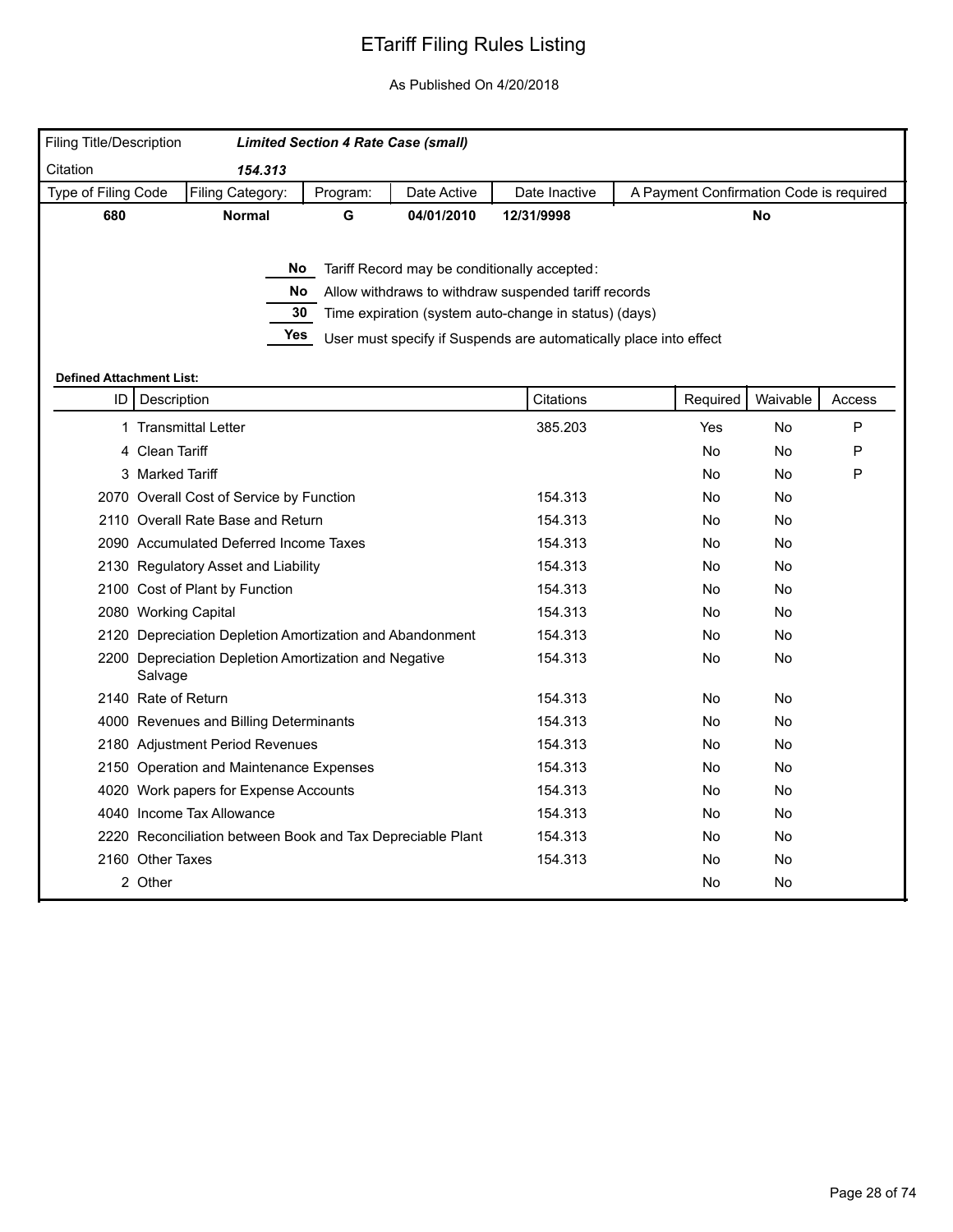| <b>Filing Title/Description</b><br>Citation | 154.312                         |     | <b>General Section 4 Rate Case</b> |             |                                                                   |                                         |          |        |
|---------------------------------------------|---------------------------------|-----|------------------------------------|-------------|-------------------------------------------------------------------|-----------------------------------------|----------|--------|
| Type of Filing Code                         | Filing Category:                |     | Program:                           | Date Active | Date Inactive                                                     | A Payment Confirmation Code is required |          |        |
| 690                                         | <b>Normal</b>                   |     | G                                  | 04/01/2010  | 12/31/9998                                                        |                                         | No       |        |
|                                             |                                 |     |                                    |             |                                                                   |                                         |          |        |
|                                             |                                 | No  |                                    |             | Tariff Record may be conditionally accepted:                      |                                         |          |        |
|                                             |                                 | No  |                                    |             | Allow withdraws to withdraw suspended tariff records              |                                         |          |        |
|                                             |                                 | 30  |                                    |             | Time expiration (system auto-change in status) (days)             |                                         |          |        |
|                                             |                                 | Yes |                                    |             | User must specify if Suspends are automatically place into effect |                                         |          |        |
|                                             | <b>Defined Attachment List:</b> |     |                                    |             |                                                                   |                                         |          |        |
|                                             | ID   Description                |     |                                    |             | Citations                                                         | Required                                | Waivable | Access |
|                                             | 1 Transmittal Letter            |     |                                    |             | 385.203                                                           | Yes                                     | No       | P      |
|                                             | 4 Clean Tariff                  |     |                                    |             |                                                                   | No                                      | No       | P      |
|                                             | 3 Marked Tariff                 |     |                                    |             |                                                                   | No                                      | No       | P      |
|                                             | 2170 Statement A                |     |                                    |             | 154.312                                                           | No                                      | No       |        |
|                                             | 4010 Statement B                |     |                                    |             | 154.312                                                           | No                                      | No       |        |
|                                             | 2190 Schedule B-1               |     |                                    |             | 154.312                                                           | No                                      | No       |        |
|                                             | 2640 Schedule B-2               |     |                                    |             | 154.312                                                           | No                                      | No       |        |
|                                             | 4030 Statement C                |     |                                    |             | 154.312                                                           | No                                      | No       |        |
|                                             | 2210 Schedule C-1               |     |                                    |             | 154.312                                                           | No                                      | No       |        |
|                                             | 2330 Schedule C-2               |     |                                    |             | 154.312                                                           | No                                      | No       |        |
|                                             | 2340 Schedule C-3               |     |                                    |             | 154.312                                                           | No                                      | No       |        |
|                                             | 2350 Schedule C-4               |     |                                    |             | 154.312                                                           | No                                      | No       |        |
|                                             | 2360 Statement D                |     |                                    |             | 154.312                                                           | No                                      | No       |        |
|                                             | 4050 Schedule D-1               |     |                                    |             | 154.312                                                           | No                                      | No       |        |
|                                             | 2370 Schedule D-2               |     |                                    |             | 154.312                                                           | No                                      | No       |        |
|                                             | 2380 Statement E                |     |                                    |             | 154.312                                                           | No                                      | No       |        |
|                                             | 2230 Schedule E-1               |     |                                    |             | 154.312                                                           | No                                      | No       |        |
|                                             | 2400 Schedule E-2               |     |                                    |             | 154.312                                                           | No                                      | No       |        |
|                                             | 2410 Schedule E-3               |     |                                    |             | 154.312                                                           | No                                      | No       |        |
|                                             | 2390 Schedule E-4               |     |                                    |             | 154.312                                                           | No                                      | No       |        |
|                                             | 2420 Statement F                |     |                                    |             | 154.312                                                           | No                                      | No       |        |
|                                             | 2240 Schedule F-1               |     |                                    |             | 154.312                                                           | No                                      | No       |        |
|                                             | 2430 Schedule F-2               |     |                                    |             | 154.312                                                           | No                                      | No       |        |
|                                             | 2450 Schedule F-3               |     |                                    |             | 154.312                                                           | No                                      | No       |        |
|                                             | 2440 Schedule F-4               |     |                                    |             | 154.312                                                           | No                                      | No       |        |
|                                             | 2460 Statement G                |     |                                    |             | 154.312                                                           | No                                      | No       |        |
|                                             | 2250 Schedule G-1               |     |                                    |             | 154.312                                                           | No                                      | No       |        |
|                                             | 2470 Schedule G-2               |     |                                    |             | 154.312                                                           | No                                      | No       |        |
|                                             | 2500 Schedule G-3               |     |                                    |             | 154.312                                                           | No                                      | No       |        |
|                                             | 2480 Schedule G-4               |     |                                    |             | 154.312                                                           | No                                      | No       |        |
|                                             | 2490 Schedule G-5               |     |                                    |             | 154.312                                                           | No                                      | No       |        |
|                                             | 2630 Schedule G-6               |     |                                    |             | 154.312                                                           | No                                      | No       |        |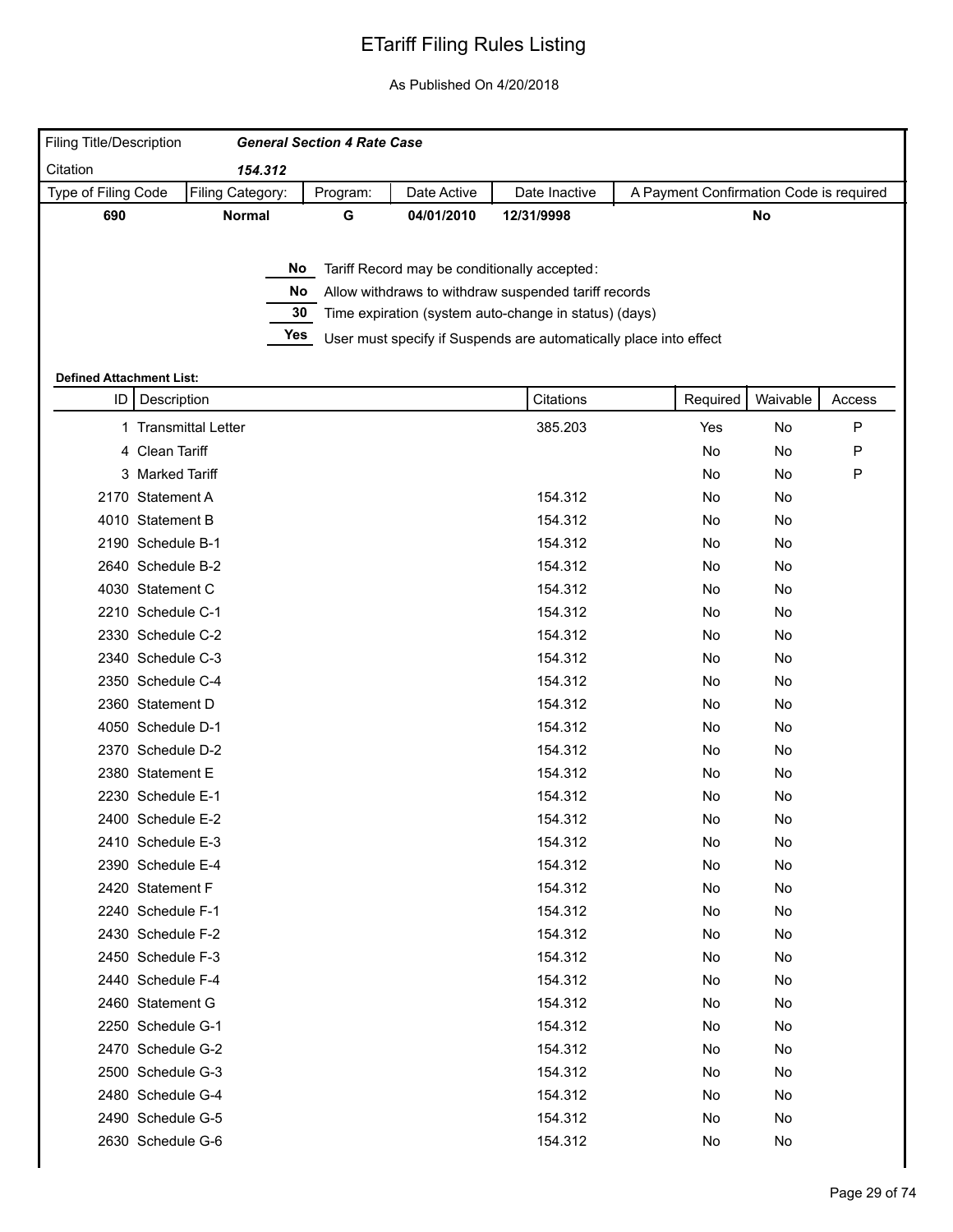| 2260 Statement H  | 154.312 | No  | No |  |
|-------------------|---------|-----|----|--|
| 2550 Schedule H-1 | 154.312 | No  | No |  |
| 2510 Schedule H-2 | 154.312 | No  | No |  |
| 2530 Schedule H-3 | 154.312 | No  | No |  |
| 2520 Schedule H-4 | 154.312 | No. | No |  |
| 2560 Statement I  | 154.312 | No  | No |  |
| 2270 Schedule I-1 | 154.312 | No  | No |  |
| 2590 Schedule I-2 | 154.312 | No  | No |  |
| 2600 Schedule I-3 | 154.312 | No  | No |  |
| 2580 Schedule I-4 | 154.312 | No  | No |  |
| 2570 Schedule I-5 | 154.312 | No. | No |  |
| 2280 Statement J  | 154.312 | No. | No |  |
| 2610 Schedule J-1 | 154.312 | No. | No |  |
| 2620 Schedule J-2 | 154.312 | No  | No |  |
| 2290 Statement L  | 154.312 | No  | No |  |
| 2300 Statement M  | 154.312 | No  | No |  |
| 2310 Statement O  | 154.312 | No  | No |  |
| 2320 Statement P  | 154.312 | No  | No |  |
| 2 Other           |         | No  | No |  |
|                   |         |     |    |  |

| Filing Title/Description        |                           | <b>Annual Charge Adjustment</b> |             |                                                                                                                                                                                                                                    |                                         |           |        |
|---------------------------------|---------------------------|---------------------------------|-------------|------------------------------------------------------------------------------------------------------------------------------------------------------------------------------------------------------------------------------------|-----------------------------------------|-----------|--------|
| Citation                        | 154.402                   |                                 |             |                                                                                                                                                                                                                                    |                                         |           |        |
| Type of Filing Code             | Filing Category:          | Program:                        | Date Active | Date Inactive                                                                                                                                                                                                                      | A Payment Confirmation Code is required |           |        |
| 630                             | <b>Normal</b>             | G                               | 04/01/2010  | 12/31/9998                                                                                                                                                                                                                         |                                         | No        |        |
| <b>Defined Attachment List:</b> |                           | No.<br>No.<br>30<br>Yes         |             | Tariff Record may be conditionally accepted:<br>Allow withdraws to withdraw suspended tariff records<br>Time expiration (system auto-change in status) (days)<br>User must specify if Suspends are automatically place into effect |                                         |           |        |
| ID                              | Description               |                                 |             | Citations                                                                                                                                                                                                                          | Required                                | Waivable  | Access |
|                                 | <b>Transmittal Letter</b> |                                 |             | 385.203                                                                                                                                                                                                                            | Yes                                     | No        | P      |
|                                 | 4 Clean Tariff            |                                 |             |                                                                                                                                                                                                                                    | <b>No</b>                               | <b>No</b> | P      |
|                                 | 3 Marked Tariff           |                                 |             |                                                                                                                                                                                                                                    | No.                                     | <b>No</b> | P      |
|                                 | 1980 Statement on ACA     |                                 |             | 154.402(b)                                                                                                                                                                                                                         | No.                                     | <b>No</b> |        |
|                                 |                           |                                 |             |                                                                                                                                                                                                                                    |                                         | No        |        |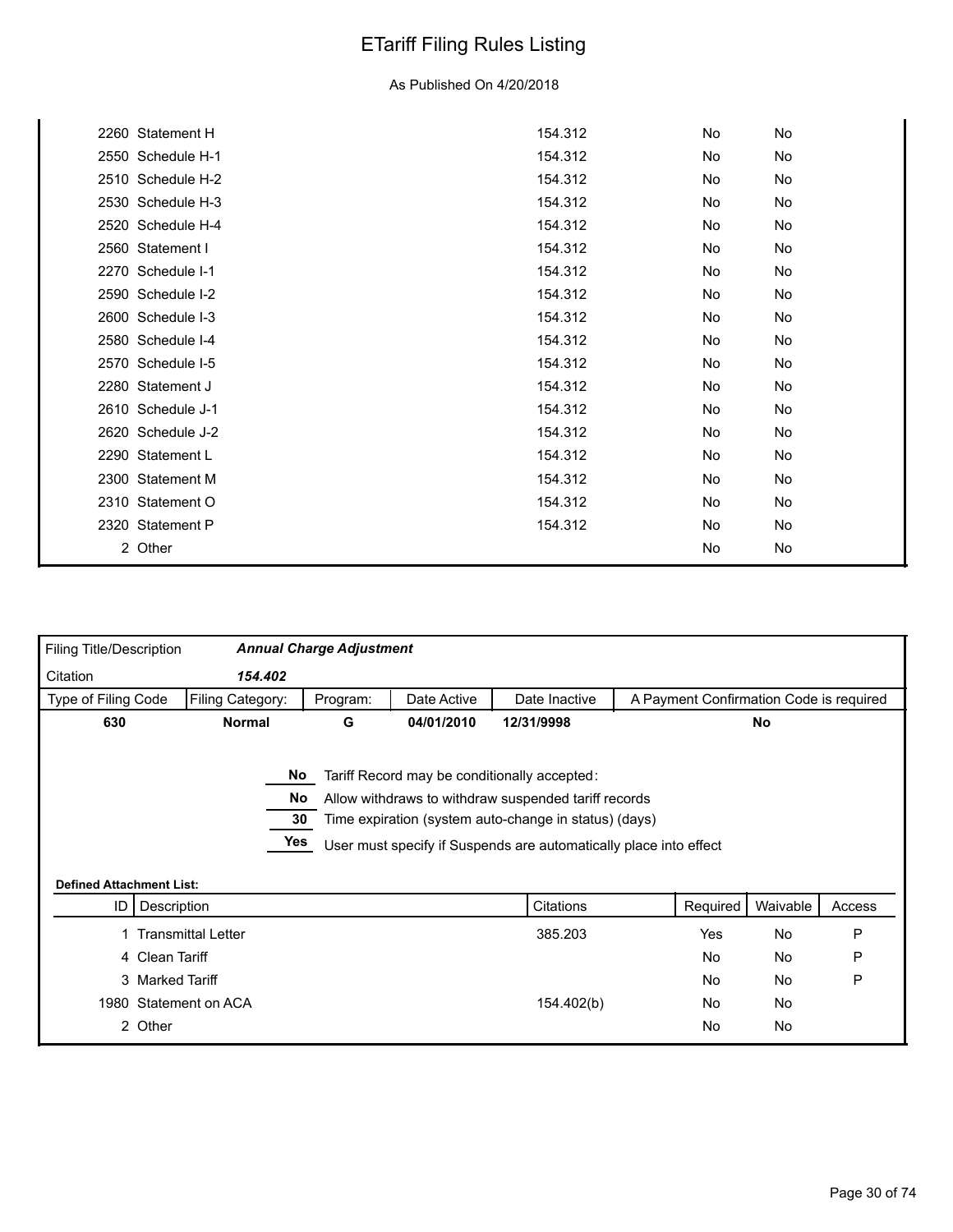| Filing Title/Description        |                                                                   |                  | Account No. 858 Rate and Fuel Tracker |                                                                                                                                                                                                                                    |                     |                                         |           |        |
|---------------------------------|-------------------------------------------------------------------|------------------|---------------------------------------|------------------------------------------------------------------------------------------------------------------------------------------------------------------------------------------------------------------------------------|---------------------|-----------------------------------------|-----------|--------|
| Citation                        | 154.403(d)(2)                                                     |                  |                                       |                                                                                                                                                                                                                                    |                     |                                         |           |        |
| Type of Filing Code             | Filing Category:                                                  | Program:         | Date Active                           | Date Inactive                                                                                                                                                                                                                      |                     | A Payment Confirmation Code is required |           |        |
| 650                             | <b>Normal</b>                                                     | 12/31/9998       |                                       |                                                                                                                                                                                                                                    | <b>No</b>           |                                         |           |        |
| <b>Defined Attachment List:</b> | No.<br>No<br>30<br>Yes                                            |                  |                                       | Tariff Record may be conditionally accepted:<br>Allow withdraws to withdraw suspended tariff records<br>Time expiration (system auto-change in status) (days)<br>User must specify if Suspends are automatically place into effect |                     |                                         |           |        |
| ID I                            | Description                                                       |                  |                                       | Citations                                                                                                                                                                                                                          |                     | Required                                | Waivable  | Access |
|                                 | <b>Transmittal Letter</b>                                         |                  |                                       | 385.203                                                                                                                                                                                                                            |                     | Yes                                     | No        | P      |
|                                 | 4 Clean Tariff                                                    |                  |                                       |                                                                                                                                                                                                                                    |                     | <b>No</b>                               | <b>No</b> | P      |
|                                 | 3 Marked Tariff                                                   |                  |                                       |                                                                                                                                                                                                                                    |                     | <b>No</b>                               | <b>No</b> | P      |
|                                 | 2010 Summary of the rate component added to each rate<br>schedule | 154.403(d)(1)(i) |                                       | No                                                                                                                                                                                                                                 | <b>No</b>           |                                         |           |        |
|                                 | 2020 Work papers showing the calculation of the rate              |                  |                                       |                                                                                                                                                                                                                                    | 154.403(d)(1)(iii)- | No                                      | No        |        |
|                                 | 2030 Monthly actual gas balances used to calculate rate           |                  |                                       | 154.403(d)(3)                                                                                                                                                                                                                      |                     | No                                      | No        |        |
|                                 | 2 Other                                                           |                  |                                       |                                                                                                                                                                                                                                    |                     | No                                      | No        |        |

| Filing Title/Description        |                                                         |          |             | Periodic Rate Adjustments (Other Than Fuel, Lost or Unaccounted)  |                                         |           |        |
|---------------------------------|---------------------------------------------------------|----------|-------------|-------------------------------------------------------------------|-----------------------------------------|-----------|--------|
| Citation                        | 154.403                                                 |          |             |                                                                   |                                         |           |        |
| Type of Filing Code             | Filing Category:                                        | Program: | Date Active | Date Inactive                                                     | A Payment Confirmation Code is required |           |        |
| 640                             | <b>Normal</b>                                           | G        | 04/01/2010  | 12/31/9998                                                        |                                         | <b>No</b> |        |
|                                 | No.                                                     |          |             | Tariff Record may be conditionally accepted:                      |                                         |           |        |
|                                 | No.                                                     |          |             | Allow withdraws to withdraw suspended tariff records              |                                         |           |        |
|                                 | 30                                                      |          |             | Time expiration (system auto-change in status) (days)             |                                         |           |        |
|                                 | Yes                                                     |          |             | User must specify if Suspends are automatically place into effect |                                         |           |        |
|                                 |                                                         |          |             |                                                                   |                                         |           |        |
|                                 |                                                         |          |             |                                                                   |                                         |           |        |
| <b>Defined Attachment List:</b> |                                                         |          |             |                                                                   |                                         |           |        |
| ID.                             | Description                                             |          |             | Citations                                                         | Required                                | Waivable  | Access |
|                                 | 1 Transmittal Letter                                    |          |             | 385.203                                                           | Yes                                     | No        | P      |
|                                 | 4 Clean Tariff                                          |          |             |                                                                   | <b>No</b>                               | <b>No</b> | P      |
|                                 | 3 Marked Tariff                                         |          |             |                                                                   | <b>No</b>                               | No        | P      |
|                                 | 1990 Rate summary and work papers                       |          |             |                                                                   | No.                                     | No        |        |
|                                 | 2000 Rate design for a new fuel percentage or surcharge |          |             | 154.403(d)(1)(i)<br>154.403(d)(1)(ii)<br>$(iv)-(vi)$              | No                                      | No        |        |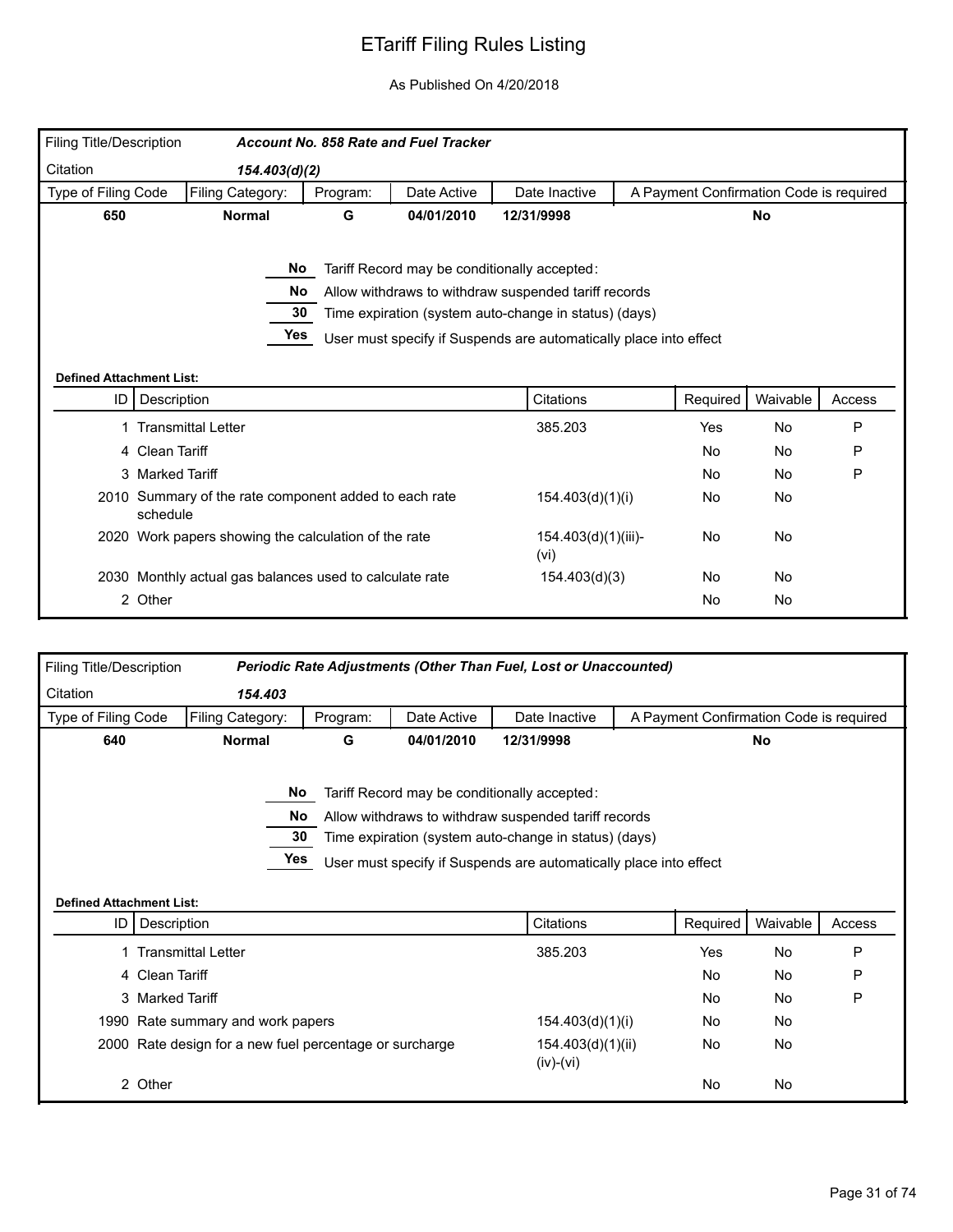| <b>Filing Title/Description</b> |                    |          | <b>Change In Executed Service Agreement</b> |                                                                   |                                         |           |        |  |
|---------------------------------|--------------------|----------|---------------------------------------------|-------------------------------------------------------------------|-----------------------------------------|-----------|--------|--|
| Citation                        | 154.601            |          |                                             |                                                                   |                                         |           |        |  |
| Type of Filing Code             | Filing Category:   | Program: | Date Active                                 | Date Inactive                                                     | A Payment Confirmation Code is required |           |        |  |
| 660                             | <b>Normal</b>      | G        | 04/01/2010                                  | 12/31/9998                                                        | <b>No</b>                               |           |        |  |
|                                 |                    |          |                                             |                                                                   |                                         |           |        |  |
|                                 | No                 |          |                                             | Tariff Record may be conditionally accepted:                      |                                         |           |        |  |
|                                 | No                 |          |                                             | Allow withdraws to withdraw suspended tariff records              |                                         |           |        |  |
|                                 | 30                 |          |                                             | Time expiration (system auto-change in status) (days)             |                                         |           |        |  |
|                                 | Yes                |          |                                             | User must specify if Suspends are automatically place into effect |                                         |           |        |  |
|                                 |                    |          |                                             |                                                                   |                                         |           |        |  |
| <b>Defined Attachment List:</b> |                    |          |                                             |                                                                   |                                         |           |        |  |
| ID                              | Description        |          |                                             | Citations                                                         | Required                                | Waivable  | Access |  |
|                                 | Transmittal Letter |          |                                             | 385.203                                                           | Yes                                     | <b>No</b> | P      |  |
|                                 | 4 Clean Tariff     |          |                                             |                                                                   | No                                      | No        | P      |  |
|                                 | 3 Marked Tariff    |          |                                             |                                                                   | No                                      | <b>No</b> | P      |  |
|                                 | 2 Other            |          |                                             |                                                                   | No                                      | No        |        |  |

| <b>Filing Title/Description</b> |                                                             |          | <b>Cancellation of Rate Schedule or Service Agreement</b> |                                                                                                                                                                                                                                                 |                                         |           |        |  |
|---------------------------------|-------------------------------------------------------------|----------|-----------------------------------------------------------|-------------------------------------------------------------------------------------------------------------------------------------------------------------------------------------------------------------------------------------------------|-----------------------------------------|-----------|--------|--|
| Citation                        | 154.602                                                     |          |                                                           |                                                                                                                                                                                                                                                 |                                         |           |        |  |
| Type of Filing Code             | Filing Category:                                            | Program: | Date Active                                               | Date Inactive                                                                                                                                                                                                                                   | A Payment Confirmation Code is required |           |        |  |
| 750                             | 04/01/2010<br>12/31/9998<br><b>Normal</b><br>G<br><b>No</b> |          |                                                           |                                                                                                                                                                                                                                                 |                                         |           |        |  |
| <b>Defined Attachment List:</b> | No.<br><b>No</b><br>30<br>Yes<br>ID   Description           |          |                                                           | Tariff Record may be conditionally accepted:<br>Allow withdraws to withdraw suspended tariff records<br>Time expiration (system auto-change in status) (days)<br>User must specify if Suspends are automatically place into effect<br>Citations | Required                                | Waivable  | Access |  |
|                                 | <b>Transmittal Letter</b>                                   |          |                                                           | 385.203                                                                                                                                                                                                                                         | Yes                                     | <b>No</b> | P      |  |
|                                 | 4 Clean Tariff                                              |          |                                                           |                                                                                                                                                                                                                                                 | <b>No</b>                               | <b>No</b> | P      |  |
|                                 | 3 Marked Tariff                                             |          |                                                           |                                                                                                                                                                                                                                                 | <b>No</b>                               | No        | P      |  |
| 2660                            | Termination list of customers and contract demands          |          |                                                           | 154.602                                                                                                                                                                                                                                         | No                                      | No        |        |  |
|                                 | 2 Other                                                     |          |                                                           |                                                                                                                                                                                                                                                 | No                                      | No        |        |  |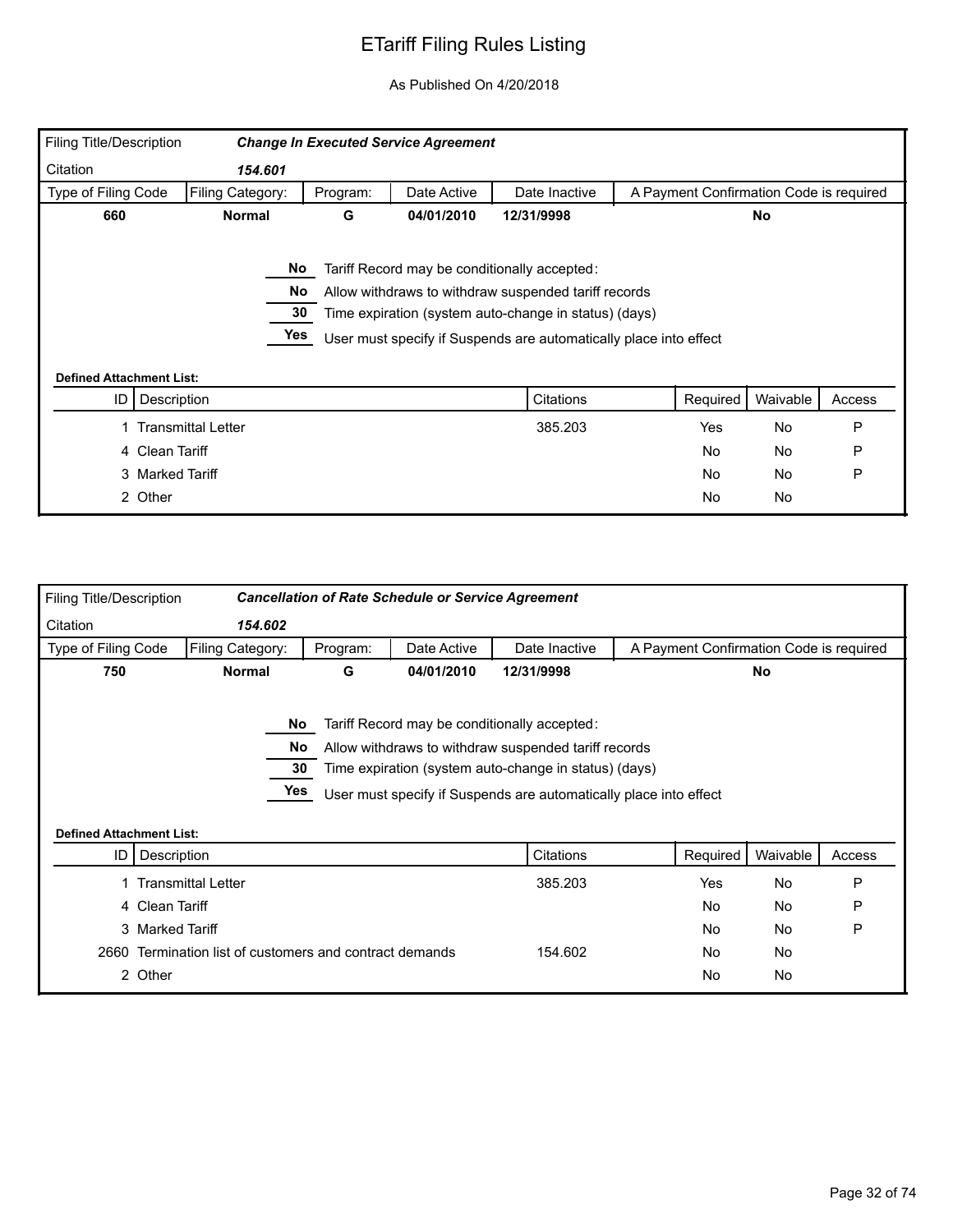| <b>Filing Title/Description</b> | <b>Amendment</b>          |          |             |                                                                   |                                         |           |        |  |
|---------------------------------|---------------------------|----------|-------------|-------------------------------------------------------------------|-----------------------------------------|-----------|--------|--|
| Citation                        | 154.205(b)                |          |             |                                                                   |                                         |           |        |  |
| Type of Filing Code             | Filing Category:          | Program: | Date Active | Date Inactive                                                     | A Payment Confirmation Code is required |           |        |  |
| 600                             | <b>Amendment</b>          | G        | 04/01/2010  | 12/31/9998                                                        | <b>No</b>                               |           |        |  |
|                                 |                           |          |             |                                                                   |                                         |           |        |  |
|                                 | No                        |          |             | Tariff Record may be conditionally accepted:                      |                                         |           |        |  |
|                                 | No                        |          |             | Allow withdraws to withdraw suspended tariff records              |                                         |           |        |  |
|                                 | 30                        |          |             | Time expiration (system auto-change in status) (days)             |                                         |           |        |  |
|                                 | Yes                       |          |             | User must specify if Suspends are automatically place into effect |                                         |           |        |  |
|                                 |                           |          |             |                                                                   |                                         |           |        |  |
| <b>Defined Attachment List:</b> |                           |          |             |                                                                   |                                         |           |        |  |
| ID                              | Description               |          |             | Citations                                                         | Required                                | Waivable  | Access |  |
|                                 | <b>Transmittal Letter</b> |          |             | 385.203                                                           | Yes                                     | <b>No</b> | P      |  |
| 4 Clean Tariff                  |                           |          |             |                                                                   | No                                      | <b>No</b> | P      |  |
|                                 | 3 Marked Tariff           |          |             |                                                                   | No                                      | <b>No</b> | P      |  |
|                                 |                           |          |             |                                                                   |                                         |           |        |  |

| Filing Title/Description        | <b>Compliance Filing</b>  |          |             |                                                                                                                                                                                                                                    |                                         |           |        |  |  |
|---------------------------------|---------------------------|----------|-------------|------------------------------------------------------------------------------------------------------------------------------------------------------------------------------------------------------------------------------------|-----------------------------------------|-----------|--------|--|--|
| Citation                        | 154.203                   |          |             |                                                                                                                                                                                                                                    |                                         |           |        |  |  |
| Type of Filing Code             | Filing Category:          | Program: | Date Active | Date Inactive                                                                                                                                                                                                                      | A Payment Confirmation Code is required |           |        |  |  |
| 580                             | Compliance                | G        | 04/01/2010  | 12/31/9998                                                                                                                                                                                                                         | No                                      |           |        |  |  |
| <b>Defined Attachment List:</b> | No<br>No<br>No            |          |             | Tariff Record may be conditionally accepted:<br>Allow withdraws to withdraw suspended tariff records<br>Time expiration (system auto-change in status) (days)<br>User must specify if Suspends are automatically place into effect |                                         |           |        |  |  |
| ID                              | Description               |          |             | Citations                                                                                                                                                                                                                          | Required                                | Waivable  | Access |  |  |
|                                 | <b>Transmittal Letter</b> |          |             | 385.203                                                                                                                                                                                                                            | Yes                                     | <b>No</b> | P      |  |  |
|                                 | 4 Clean Tariff            |          |             |                                                                                                                                                                                                                                    | No                                      | No        | P      |  |  |
|                                 | 3 Marked Tariff           |          |             |                                                                                                                                                                                                                                    | No                                      | No        | P      |  |  |
|                                 | 2 Other                   |          |             |                                                                                                                                                                                                                                    | No                                      | No        |        |  |  |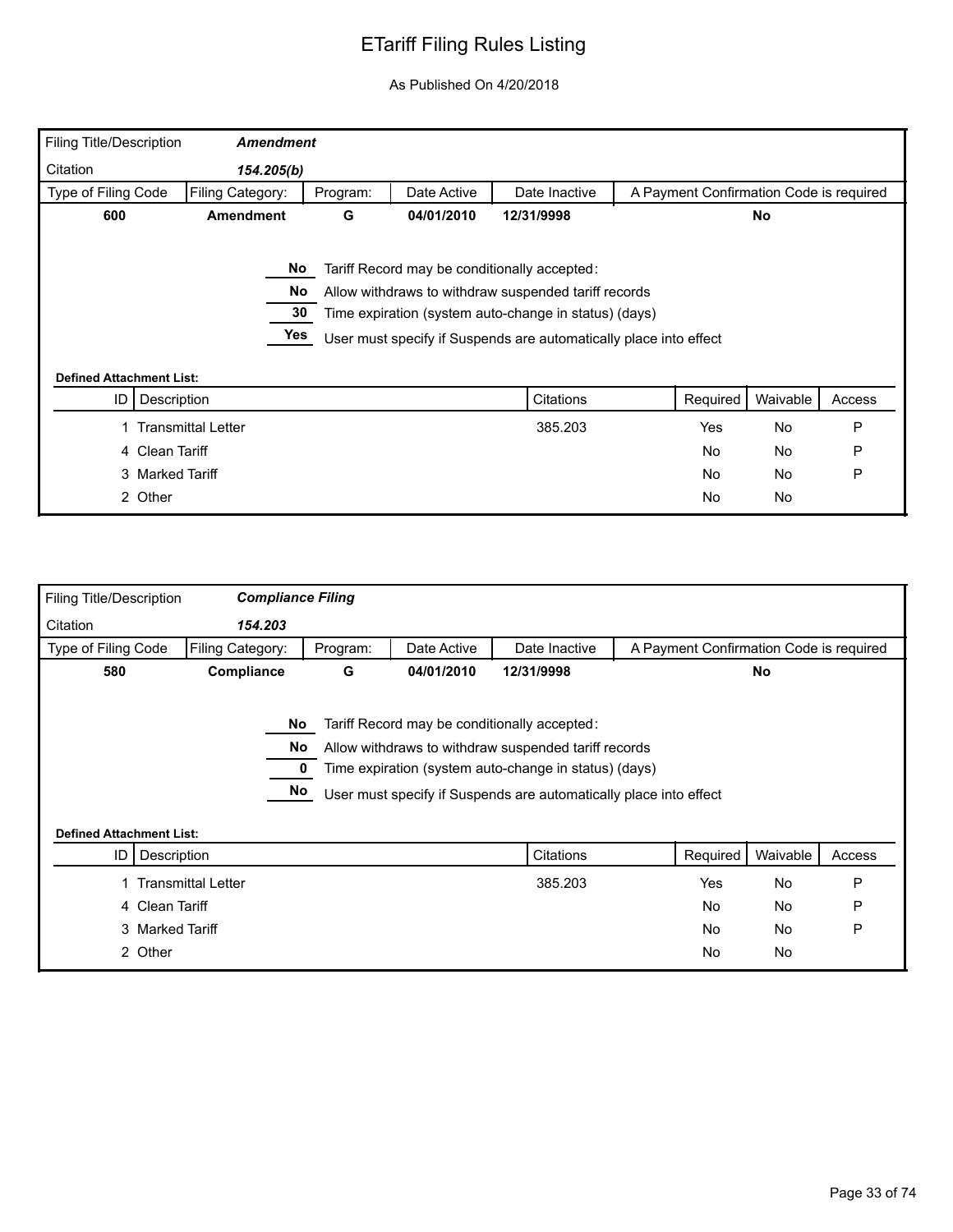|                     | Filing Title/Description<br><b>Refund Report</b> |          |             |                                                                                                                                                               |                                         |           |        |
|---------------------|--------------------------------------------------|----------|-------------|---------------------------------------------------------------------------------------------------------------------------------------------------------------|-----------------------------------------|-----------|--------|
| Citation            | 154.501                                          |          |             |                                                                                                                                                               |                                         |           |        |
| Type of Filing Code | Filing Category:                                 | Program: | Date Active | Date Inactive                                                                                                                                                 | A Payment Confirmation Code is required |           |        |
| 670                 | <b>Report</b>                                    | G        | 11/27/2011  | 12/31/9998                                                                                                                                                    |                                         | No        |        |
|                     | No<br>No.                                        |          |             | Tariff Record may be conditionally accepted:<br>Allow withdraws to withdraw suspended tariff records<br>Time expiration (system auto-change in status) (days) |                                         |           |        |
|                     | No<br><b>Defined Attachment List:</b>            |          |             | User must specify if Suspends are automatically place into effect                                                                                             |                                         |           |        |
| ID                  | Description                                      |          |             | Citations                                                                                                                                                     | Required                                | Waivable  | Access |
|                     | <b>Transmittal Letter</b>                        |          |             | 385.203                                                                                                                                                       | Yes                                     | <b>No</b> | P      |
|                     | 2040 Refund by service work papers               |          |             | $154.501(e)(1)$ , (5)                                                                                                                                         | No                                      | No        |        |
|                     | 2050 Refund amount work papers                   |          |             | 154.501(e)(2)                                                                                                                                                 | No                                      | No        |        |
|                     | 2060 Refund interest calculation work papers     |          |             | 154.501(e)(4)                                                                                                                                                 | No                                      | No        |        |

| Filing Title/Description        | <b>Motion</b>             |                 |             |                                                                                                                                                                                                                                    |                                         |           |        |
|---------------------------------|---------------------------|-----------------|-------------|------------------------------------------------------------------------------------------------------------------------------------------------------------------------------------------------------------------------------------|-----------------------------------------|-----------|--------|
| Citation                        | 154.206                   |                 |             |                                                                                                                                                                                                                                    |                                         |           |        |
| Type of Filing Code             | Filing Category:          | Program:        | Date Active | Date Inactive                                                                                                                                                                                                                      | A Payment Confirmation Code is required |           |        |
| 610                             | <b>Motion</b>             | G               | 04/01/2010  | 12/31/9998                                                                                                                                                                                                                         |                                         | <b>No</b> |        |
|                                 |                           | No.<br>No<br>No |             | Tariff Record may be conditionally accepted:<br>Allow withdraws to withdraw suspended tariff records<br>Time expiration (system auto-change in status) (days)<br>User must specify if Suspends are automatically place into effect |                                         |           |        |
| <b>Defined Attachment List:</b> |                           |                 |             |                                                                                                                                                                                                                                    |                                         |           |        |
| ID                              | Description               |                 |             | Citations                                                                                                                                                                                                                          | Required                                | Waivable  | Access |
|                                 | <b>Transmittal Letter</b> |                 |             | 385.203                                                                                                                                                                                                                            | Yes                                     | <b>No</b> | P      |
|                                 | 2 Other                   |                 |             |                                                                                                                                                                                                                                    | <b>No</b>                               | <b>No</b> |        |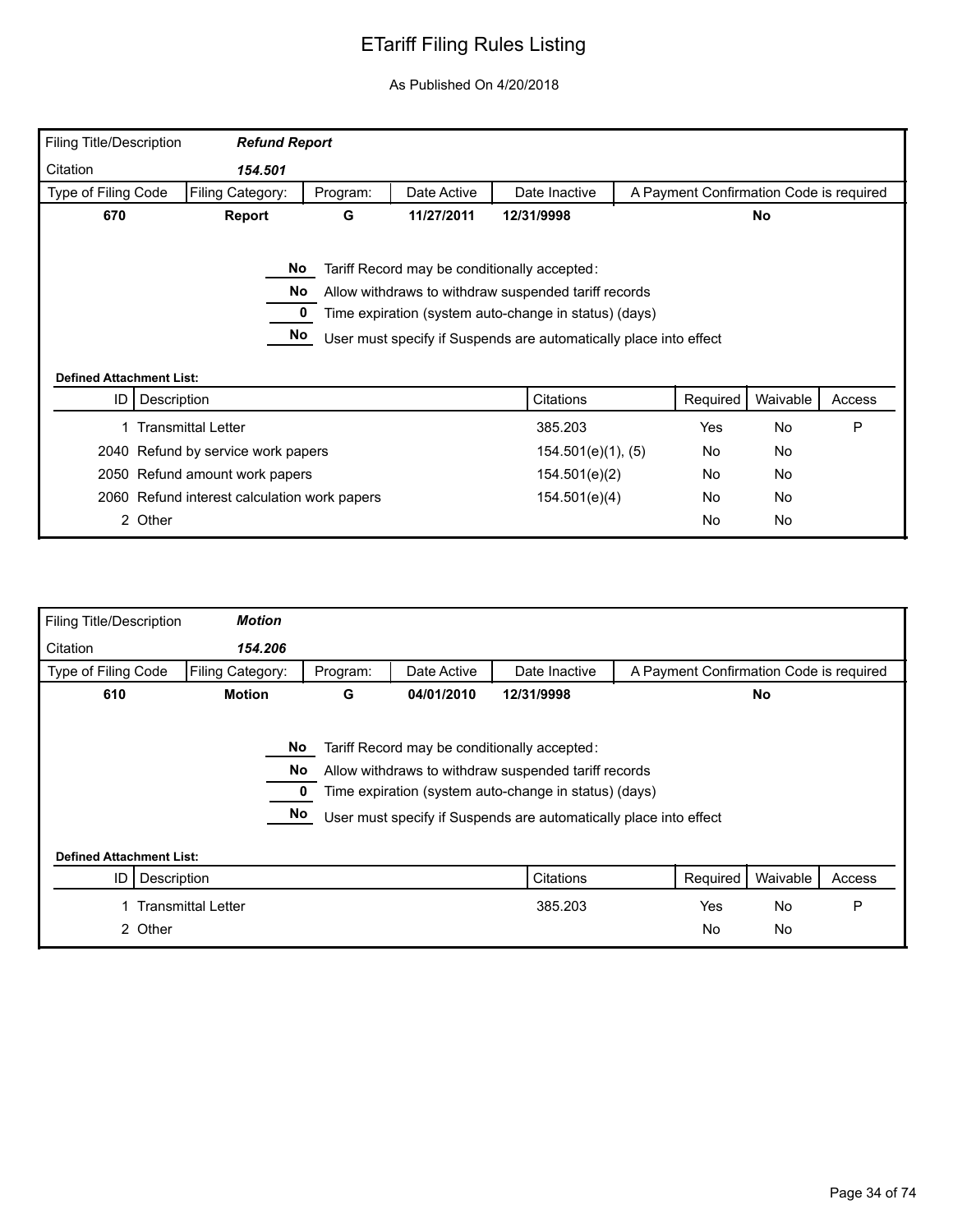| <b>Filing Title/Description</b> |                                                                                                                                                                                                                                                      | <b>Data Response/Supplement Record</b> |             |               |                                         |           |        |  |
|---------------------------------|------------------------------------------------------------------------------------------------------------------------------------------------------------------------------------------------------------------------------------------------------|----------------------------------------|-------------|---------------|-----------------------------------------|-----------|--------|--|
| Citation                        |                                                                                                                                                                                                                                                      |                                        |             |               |                                         |           |        |  |
| Type of Filing Code             | Filing Category:                                                                                                                                                                                                                                     | Program:                               | Date Active | Date Inactive | A Payment Confirmation Code is required |           |        |  |
| 620                             | Report                                                                                                                                                                                                                                               | G                                      | 04/01/2010  | 12/31/9998    |                                         | <b>No</b> |        |  |
|                                 | No<br>Tariff Record may be conditionally accepted:<br>No<br>Allow withdraws to withdraw suspended tariff records<br>Time expiration (system auto-change in status) (days)<br>No<br>User must specify if Suspends are automatically place into effect |                                        |             |               |                                         |           |        |  |
| <b>Defined Attachment List:</b> |                                                                                                                                                                                                                                                      |                                        |             |               |                                         |           |        |  |
| ID                              | Description                                                                                                                                                                                                                                          |                                        |             | Citations     | Required                                | Waivable  | Access |  |
|                                 | <b>Transmittal Letter</b>                                                                                                                                                                                                                            |                                        |             | 385.203       | Yes                                     | <b>No</b> | P      |  |
| 2 Other                         |                                                                                                                                                                                                                                                      |                                        |             |               | <b>No</b>                               | No        |        |  |

| Filing Title/Description        |                           | <b>Statement G Update</b> |             |                                                                                                                                                                                                                                    |          |                                         |        |
|---------------------------------|---------------------------|---------------------------|-------------|------------------------------------------------------------------------------------------------------------------------------------------------------------------------------------------------------------------------------------|----------|-----------------------------------------|--------|
| Citation                        | 154.312(j)(2)             |                           |             |                                                                                                                                                                                                                                    |          |                                         |        |
| Type of Filing Code             | Filing Category:          | Program:                  | Date Active | Date Inactive                                                                                                                                                                                                                      |          | A Payment Confirmation Code is required |        |
| 700                             | Report                    | G                         | 04/01/2010  | 12/31/9998                                                                                                                                                                                                                         |          | No                                      |        |
| <b>Defined Attachment List:</b> | No.<br><b>No</b><br>No    | 0                         |             | Tariff Record may be conditionally accepted:<br>Allow withdraws to withdraw suspended tariff records<br>Time expiration (system auto-change in status) (days)<br>User must specify if Suspends are automatically place into effect |          |                                         |        |
|                                 | ID   Description          |                           |             | Citations                                                                                                                                                                                                                          | Required | Waivable                                | Access |
|                                 | <b>Transmittal Letter</b> |                           |             | 385.203                                                                                                                                                                                                                            | Yes      | No                                      | P      |
|                                 | 4060 Schedule G-1         |                           |             | 154.312                                                                                                                                                                                                                            | No       | No                                      |        |
| 4070                            | Schedule G-2              |                           |             | 154.312                                                                                                                                                                                                                            | No       | No                                      |        |
|                                 | 4080 Schedule G-3         |                           |             | 154.312                                                                                                                                                                                                                            | No       | No                                      |        |
|                                 | 2650 Schedule G-4         |                           |             | 154.312                                                                                                                                                                                                                            | No.      | <b>No</b>                               |        |
| 4120                            | Schedule G-5              |                           |             | 154.312                                                                                                                                                                                                                            | No       | No                                      |        |
|                                 | 2670 Schedule G-6         |                           |             | 154.312                                                                                                                                                                                                                            | No       | No                                      |        |
|                                 | 2 Other                   |                           |             |                                                                                                                                                                                                                                    | No       | No                                      |        |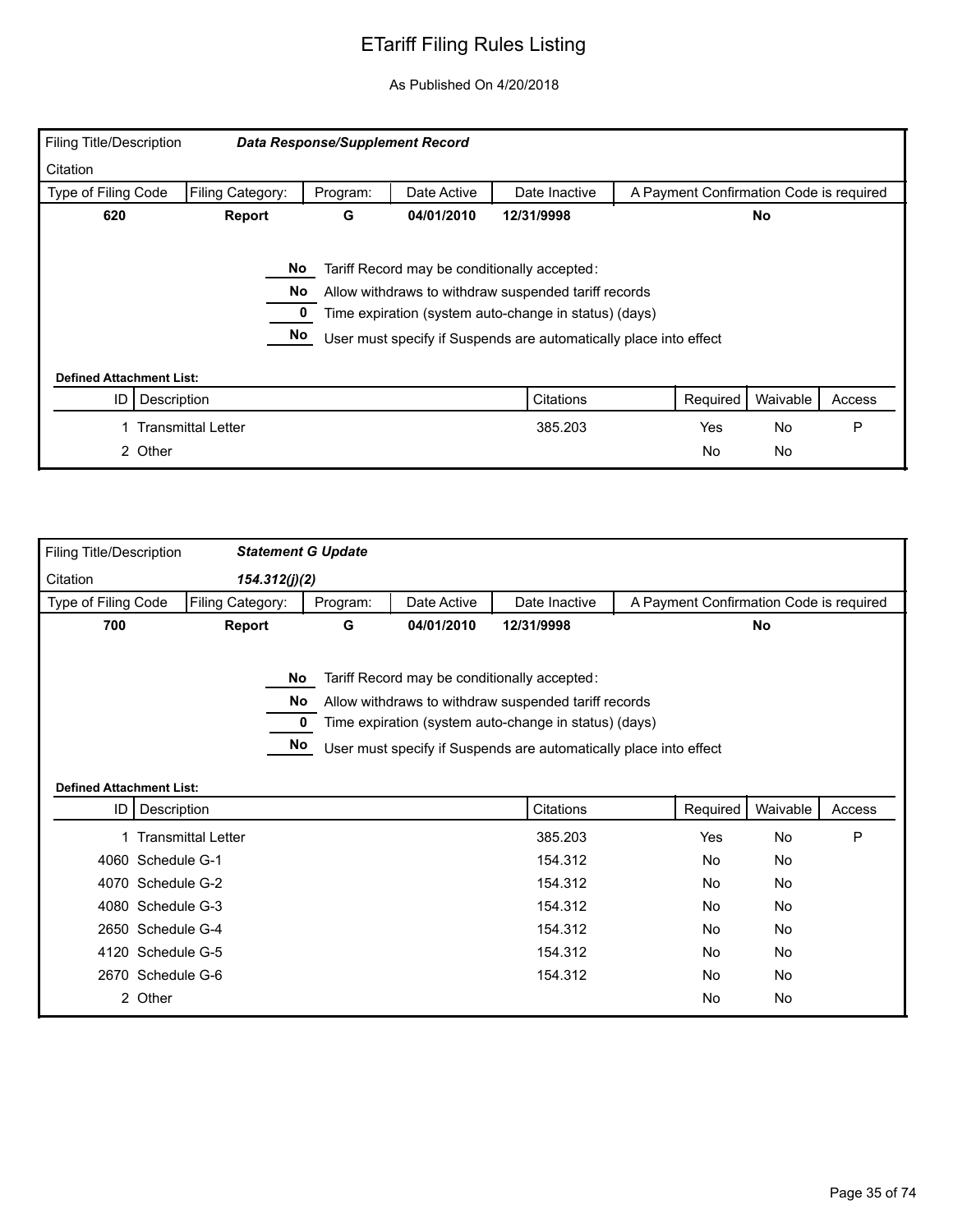| <b>Filing Title/Description</b> |                      | <b>Updated Statements</b> |          |             |                                                                   |          |                                         |           |
|---------------------------------|----------------------|---------------------------|----------|-------------|-------------------------------------------------------------------|----------|-----------------------------------------|-----------|
| Citation                        |                      | 154.311                   |          |             |                                                                   |          |                                         |           |
| Type of Filing Code             |                      | Filing Category:          | Program: | Date Active | Date Inactive                                                     |          | A Payment Confirmation Code is required |           |
| 710                             |                      | Report                    | G        | 04/01/2010  | 12/31/9998                                                        |          | No                                      |           |
|                                 |                      |                           |          |             |                                                                   |          |                                         |           |
|                                 |                      | No                        |          |             | Tariff Record may be conditionally accepted:                      |          |                                         |           |
|                                 |                      | No                        |          |             | Allow withdraws to withdraw suspended tariff records              |          |                                         |           |
|                                 |                      | $\pmb{0}$                 |          |             | Time expiration (system auto-change in status) (days)             |          |                                         |           |
|                                 |                      | No                        |          |             | User must specify if Suspends are automatically place into effect |          |                                         |           |
|                                 |                      |                           |          |             |                                                                   |          |                                         |           |
| <b>Defined Attachment List:</b> |                      |                           |          |             |                                                                   |          |                                         |           |
| ID                              | Description          |                           |          |             | Citations                                                         | Required | Waivable                                | Access    |
|                                 | 1 Transmittal Letter |                           |          |             | 385.203                                                           | Yes      | No                                      | ${\sf P}$ |
|                                 | 4 Clean Tariff       |                           |          |             |                                                                   | No       | No                                      | ${\sf P}$ |
|                                 | 3 Marked Tariff      |                           |          |             |                                                                   | No       | No                                      | ${\sf P}$ |
|                                 | 4130 Schedule B-1    |                           |          |             | 154.312                                                           | No       | No                                      |           |
|                                 | 2680 Schedule B-2    |                           |          |             | 154.312                                                           | No       | No                                      |           |
|                                 | 4090 Statement C     |                           |          |             | 154.312                                                           | No       | No                                      |           |
|                                 | 2690 Schedule C-3    |                           |          |             | 154.312                                                           | No       | No                                      |           |
|                                 | 4100 Statement D     |                           |          |             | 154.312                                                           | No       | No                                      |           |
|                                 | 2700 Schedule D-2    |                           |          |             | 154.312                                                           | No       | No                                      |           |
|                                 | 2710 Schedule E-2    |                           |          |             | 154.312                                                           | No       | No                                      |           |
|                                 | 2720 Schedule E-4    |                           |          |             | 154.312                                                           | No       | No                                      |           |
|                                 | 2730 Schedule G-1    |                           |          |             | 154.312                                                           | No       | No                                      |           |
|                                 | 2740 Schedule G-4    |                           |          |             | 154.312                                                           | No       | No                                      |           |
|                                 | 2750 Schedule G-5    |                           |          |             | 154.312                                                           | No       | No                                      |           |
|                                 | 2760 Schedule G-6    |                           |          |             | 154.312                                                           | No       | No                                      |           |
|                                 | 2770 Schedule H-1    |                           |          |             | 154.312                                                           | No       | No                                      |           |
|                                 | 4150 Schedule H-2    |                           |          |             | 154.312                                                           | No       | No                                      |           |
|                                 | 4160 Schedule H-3    |                           |          |             | 154.312                                                           | No       | No                                      |           |
|                                 | 2800 Schedule I-4    |                           |          |             | 154.312                                                           | No       | No                                      |           |
|                                 | 2 Other              |                           |          |             |                                                                   | No       | No                                      |           |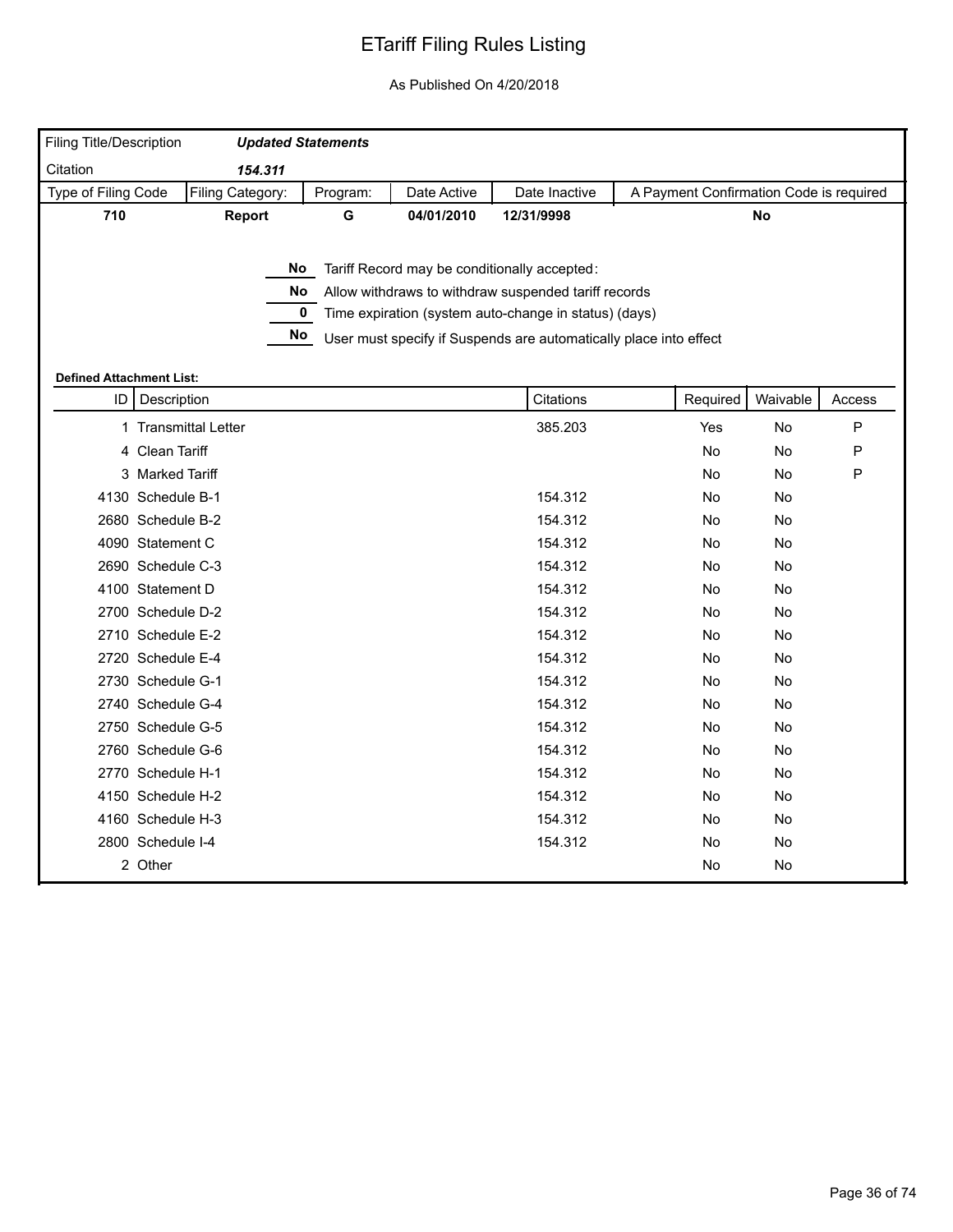| <b>Filing Title/Description</b> | Withdraw                  |          |             |                                                                                                                                                                                                                                    |                                         |           |        |
|---------------------------------|---------------------------|----------|-------------|------------------------------------------------------------------------------------------------------------------------------------------------------------------------------------------------------------------------------------|-----------------------------------------|-----------|--------|
| Citation                        | 154.205(a)                |          |             |                                                                                                                                                                                                                                    |                                         |           |        |
| Type of Filing Code             | Filing Category:          | Program: | Date Active | Date Inactive                                                                                                                                                                                                                      | A Payment Confirmation Code is required |           |        |
| 590                             | <b>Withdraw</b>           | G        | 04/01/2010  | 12/31/9998                                                                                                                                                                                                                         |                                         | No.       |        |
|                                 | No<br>No.<br>15<br>No     |          |             | Tariff Record may be conditionally accepted:<br>Allow withdraws to withdraw suspended tariff records<br>Time expiration (system auto-change in status) (days)<br>User must specify if Suspends are automatically place into effect |                                         |           |        |
| <b>Defined Attachment List:</b> |                           |          |             |                                                                                                                                                                                                                                    |                                         |           |        |
| Description<br>ID               |                           |          |             | Citations                                                                                                                                                                                                                          | Required                                | Waivable  | Access |
|                                 | <b>Transmittal Letter</b> |          |             | 385.203                                                                                                                                                                                                                            | Yes                                     | <b>No</b> | P      |
| 2 Other                         |                           |          |             |                                                                                                                                                                                                                                    | No                                      | <b>No</b> |        |

| Filing Title/Description        |                           | <b>Compliance new tariff (Baseline)</b> |             |                                                                                                                                                                                                                                    |                                         |           |        |
|---------------------------------|---------------------------|-----------------------------------------|-------------|------------------------------------------------------------------------------------------------------------------------------------------------------------------------------------------------------------------------------------|-----------------------------------------|-----------|--------|
| Citation                        | 154.203                   |                                         |             |                                                                                                                                                                                                                                    |                                         |           |        |
| Type of Filing Code             | Filing Category:          | Program:                                | Date Active | Date Inactive                                                                                                                                                                                                                      | A Payment Confirmation Code is required |           |        |
| 740                             | <b>Baseline_Refiled</b>   | G                                       | 04/01/2010  | 12/31/9998                                                                                                                                                                                                                         |                                         | No        |        |
| <b>Defined Attachment List:</b> | No.<br>No<br>No           |                                         |             | Tariff Record may be conditionally accepted:<br>Allow withdraws to withdraw suspended tariff records<br>Time expiration (system auto-change in status) (days)<br>User must specify if Suspends are automatically place into effect |                                         |           |        |
| ID                              | Description               |                                         |             | Citations                                                                                                                                                                                                                          | Required                                | Waivable  | Access |
|                                 | <b>Transmittal Letter</b> |                                         |             | 385.203                                                                                                                                                                                                                            | Yes                                     | <b>No</b> | P      |
|                                 | 4 Clean Tariff            |                                         |             |                                                                                                                                                                                                                                    | <b>No</b>                               | No        | P      |
|                                 |                           |                                         |             |                                                                                                                                                                                                                                    | <b>No</b>                               | <b>No</b> | P      |
|                                 | 3 Marked Tariff           |                                         |             |                                                                                                                                                                                                                                    |                                         |           |        |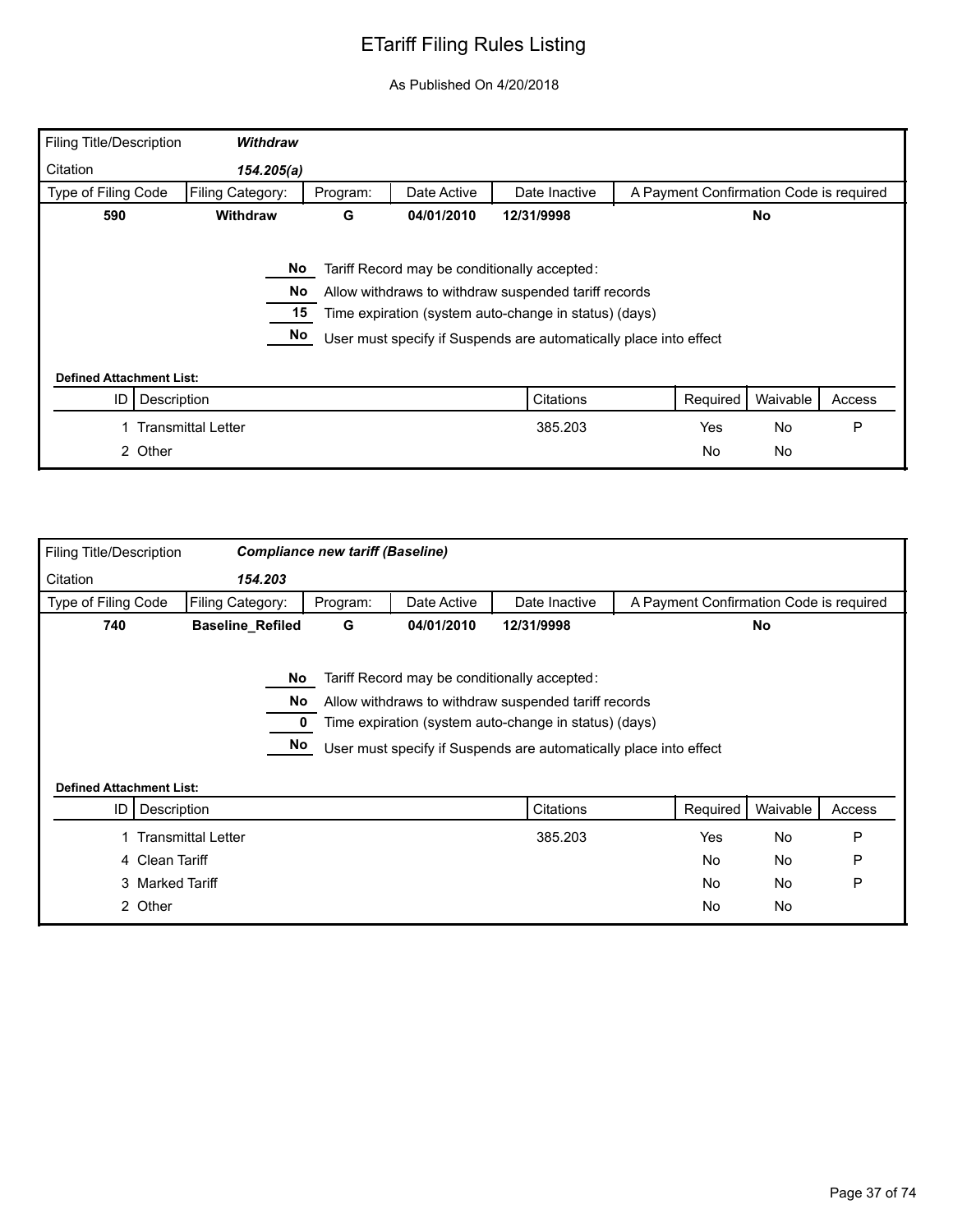| <b>Filing Title/Description</b> |                           | <b>New company Tariff (Baseline)</b> |             |                                                                   |                                         |           |        |
|---------------------------------|---------------------------|--------------------------------------|-------------|-------------------------------------------------------------------|-----------------------------------------|-----------|--------|
| Citation                        | 154.202                   |                                      |             |                                                                   |                                         |           |        |
| Type of Filing Code             | Filing Category:          | Program:                             | Date Active | Date Inactive                                                     | A Payment Confirmation Code is required |           |        |
| 730                             | <b>Baseline_New</b>       | G                                    | 04/01/2010  | 12/31/9998                                                        |                                         | No        |        |
|                                 | No                        |                                      |             | Tariff Record may be conditionally accepted:                      |                                         |           |        |
|                                 | No                        |                                      |             | Allow withdraws to withdraw suspended tariff records              |                                         |           |        |
|                                 | 30                        |                                      |             | Time expiration (system auto-change in status) (days)             |                                         |           |        |
|                                 | Yes                       |                                      |             | User must specify if Suspends are automatically place into effect |                                         |           |        |
|                                 |                           |                                      |             |                                                                   |                                         |           |        |
| <b>Defined Attachment List:</b> |                           |                                      |             |                                                                   |                                         |           |        |
| ID                              | Description               |                                      |             | Citations                                                         | Required                                | Waivable  | Access |
|                                 | <b>Transmittal Letter</b> |                                      |             | 385.203                                                           | Yes                                     | <b>No</b> | P      |
|                                 | 4 Clean Tariff            |                                      |             |                                                                   | No                                      | <b>No</b> | P      |
|                                 | 3 Marked Tariff           |                                      |             |                                                                   | No                                      | <b>No</b> | P      |
|                                 | 2 Other                   |                                      |             |                                                                   | No                                      | No        |        |

| <b>Filing Title/Description</b> |                                                    | <b>Cancellation of whole tariff</b> |             |                                                                                                                                                                                                                                    |                                         |           |        |
|---------------------------------|----------------------------------------------------|-------------------------------------|-------------|------------------------------------------------------------------------------------------------------------------------------------------------------------------------------------------------------------------------------------|-----------------------------------------|-----------|--------|
| Citation                        | 154.602                                            |                                     |             |                                                                                                                                                                                                                                    |                                         |           |        |
| Type of Filing Code             | Filing Category:                                   | Program:                            | Date Active | Date Inactive                                                                                                                                                                                                                      | A Payment Confirmation Code is required |           |        |
| 720                             | <b>Cancellation</b>                                | G                                   | 04/01/2010  | 12/31/9998                                                                                                                                                                                                                         |                                         | <b>No</b> |        |
| <b>Defined Attachment List:</b> | No<br>No.<br>30<br>Yes                             |                                     |             | Tariff Record may be conditionally accepted:<br>Allow withdraws to withdraw suspended tariff records<br>Time expiration (system auto-change in status) (days)<br>User must specify if Suspends are automatically place into effect |                                         |           |        |
|                                 | ID   Description                                   |                                     |             | Citations                                                                                                                                                                                                                          | Required                                | Waivable  | Access |
|                                 | <b>Transmittal Letter</b>                          |                                     |             | 385.203                                                                                                                                                                                                                            | Yes                                     | No        | P      |
|                                 | 4 Clean Tariff                                     |                                     |             |                                                                                                                                                                                                                                    | <b>No</b>                               | <b>No</b> | P      |
|                                 | 3 Marked Tariff                                    |                                     |             |                                                                                                                                                                                                                                    | No.                                     | <b>No</b> | P      |
| 4110                            | Termination list of customers and contract demands |                                     |             | 154.602                                                                                                                                                                                                                            | No.                                     | <b>No</b> |        |
|                                 | 2 Other                                            |                                     |             |                                                                                                                                                                                                                                    | No                                      | No        |        |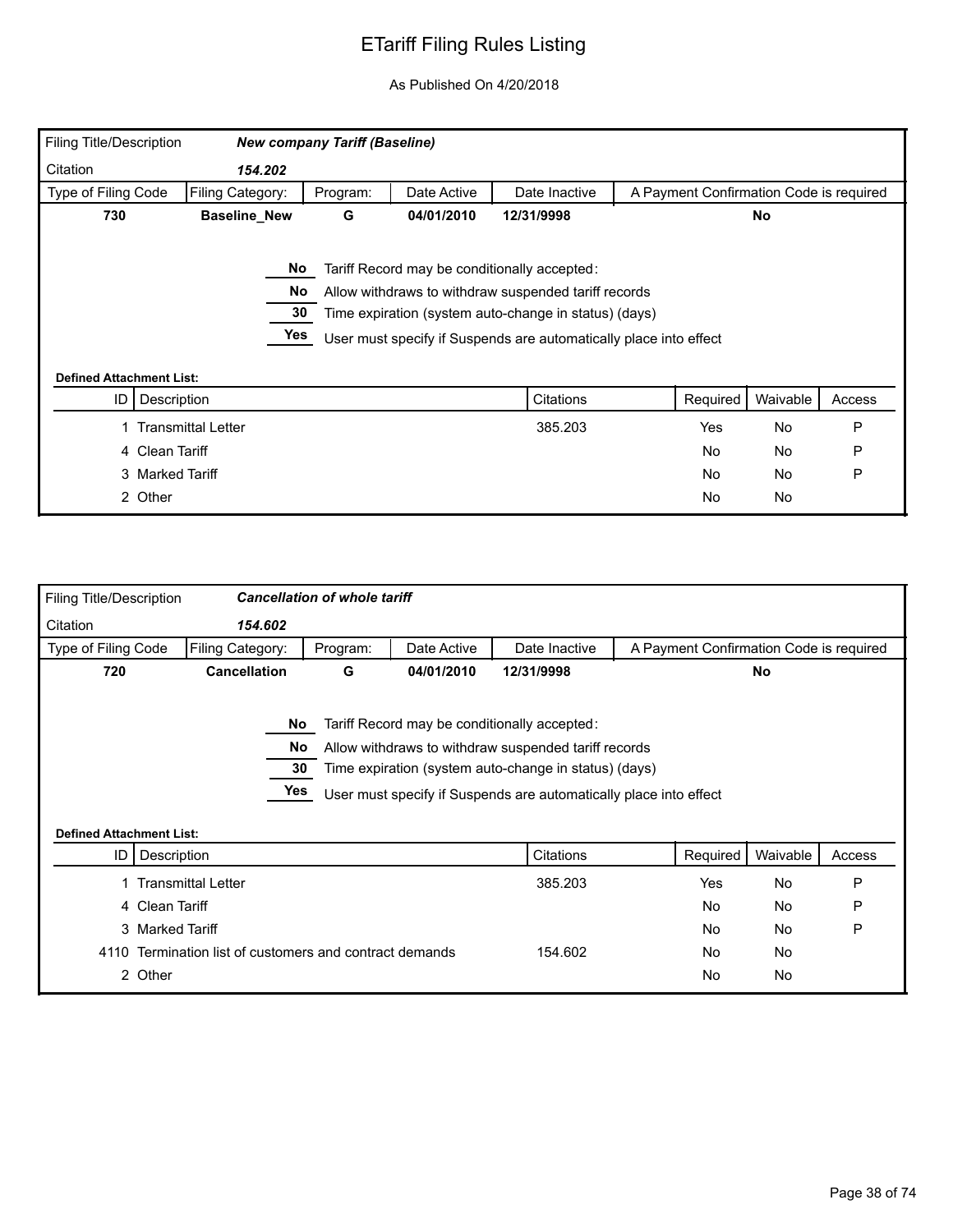| Filing Title/Description        |                           | <b>ALJ Settlement Modification</b> |             |                                                                                                                                                                                                                                    |                                         |           |        |
|---------------------------------|---------------------------|------------------------------------|-------------|------------------------------------------------------------------------------------------------------------------------------------------------------------------------------------------------------------------------------------|-----------------------------------------|-----------|--------|
| Citation                        | 385.602                   |                                    |             |                                                                                                                                                                                                                                    |                                         |           |        |
| Type of Filing Code             | Filing Category:          | Program:                           | Date Active | Date Inactive                                                                                                                                                                                                                      | A Payment Confirmation Code is required |           |        |
| 1480                            | Report                    | G                                  | 04/20/2018  | 12/31/9998                                                                                                                                                                                                                         |                                         | No        |        |
|                                 | No<br>No<br>No            |                                    |             | Tariff Record may be conditionally accepted:<br>Allow withdraws to withdraw suspended tariff records<br>Time expiration (system auto-change in status) (days)<br>User must specify if Suspends are automatically place into effect |                                         |           |        |
| <b>Defined Attachment List:</b> |                           |                                    |             |                                                                                                                                                                                                                                    |                                         |           |        |
| ID                              | Description               |                                    |             | Citations                                                                                                                                                                                                                          | Required                                | Waivable  | Access |
|                                 | <b>Transmittal Letter</b> |                                    |             |                                                                                                                                                                                                                                    | Yes                                     | <b>No</b> | P      |
| 4 Clean Tariff                  |                           |                                    |             | 385.203                                                                                                                                                                                                                            | No                                      | No        | P      |
|                                 | 3 Marked Tariff           |                                    |             |                                                                                                                                                                                                                                    | No                                      | <b>No</b> | P      |
| 4310 Settlement                 |                           |                                    |             | 385.602(c)                                                                                                                                                                                                                         | No                                      | No        |        |

| Filing Title/Description        | <b>ALJ Settlement</b>          |          |             |                                                                                                                                                                                                                                    |                                         |           |        |
|---------------------------------|--------------------------------|----------|-------------|------------------------------------------------------------------------------------------------------------------------------------------------------------------------------------------------------------------------------------|-----------------------------------------|-----------|--------|
| Citation                        | 385.602                        |          |             |                                                                                                                                                                                                                                    |                                         |           |        |
| Type of Filing Code             | Filing Category:               | Program: | Date Active | Date Inactive                                                                                                                                                                                                                      | A Payment Confirmation Code is required |           |        |
| 1400                            | Compliance                     | G        | 11/14/2016  | 12/31/9998                                                                                                                                                                                                                         |                                         | <b>No</b> |        |
| <b>Defined Attachment List:</b> | No<br>No<br>No                 |          |             | Tariff Record may be conditionally accepted:<br>Allow withdraws to withdraw suspended tariff records<br>Time expiration (system auto-change in status) (days)<br>User must specify if Suspends are automatically place into effect |                                         |           |        |
| ID                              | Description                    |          |             | Citations                                                                                                                                                                                                                          | Required                                | Waivable  | Access |
|                                 | 1 Transmittal Letter           |          |             | 385.203                                                                                                                                                                                                                            | Yes                                     | <b>No</b> | P      |
|                                 | 4 Clean Tariff                 |          |             |                                                                                                                                                                                                                                    | <b>No</b>                               | No        | P      |
|                                 | 3 Marked Tariff                |          |             |                                                                                                                                                                                                                                    | <b>No</b>                               | <b>No</b> | P      |
|                                 | 4270 Stipulation and Agreement |          |             | 385.602(c)                                                                                                                                                                                                                         | No                                      | No        |        |
|                                 | 2 Other                        |          |             |                                                                                                                                                                                                                                    | No                                      | <b>No</b> |        |
|                                 |                                |          |             |                                                                                                                                                                                                                                    |                                         |           |        |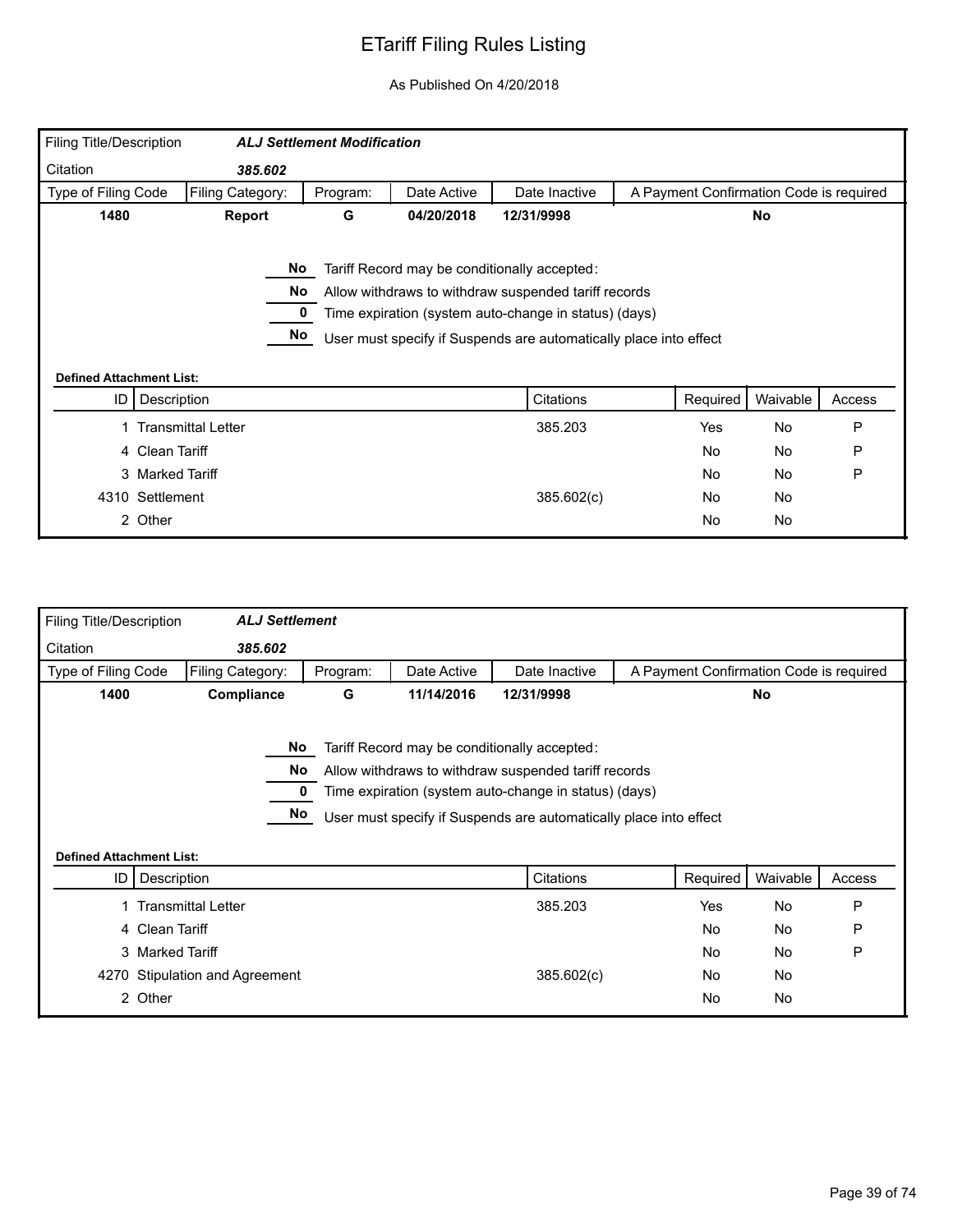| Filing Title/Description        |                           |                              |             | OPT-State Election, Fuel filing or SOC chg w/o rate chg           |                                         |           |        |
|---------------------------------|---------------------------|------------------------------|-------------|-------------------------------------------------------------------|-----------------------------------------|-----------|--------|
| Citation                        |                           | 284.123(b), (e) + (g) / .224 |             |                                                                   |                                         |           |        |
| Type of Filing Code             | Filing Category:          | Program:                     | Date Active | Date Inactive                                                     | A Payment Confirmation Code is required |           |        |
| 1300                            | <b>Normal</b>             | Κ                            | 11/12/2013  | 12/31/9998                                                        |                                         | No        |        |
|                                 |                           |                              |             |                                                                   |                                         |           |        |
|                                 | Yes                       |                              |             | Tariff Record may be conditionally accepted:                      |                                         |           |        |
|                                 | No                        |                              |             | Allow withdraws to withdraw suspended tariff records              |                                         |           |        |
|                                 | 60                        |                              |             | Time expiration (system auto-change in status) (days)             |                                         |           |        |
|                                 | No                        |                              |             | User must specify if Suspends are automatically place into effect |                                         |           |        |
|                                 |                           |                              |             |                                                                   |                                         |           |        |
| <b>Defined Attachment List:</b> |                           |                              |             |                                                                   |                                         |           |        |
| ID                              | Description               |                              |             | Citations                                                         | Required                                | Waivable  | Access |
|                                 | <b>Transmittal Letter</b> |                              |             | 385.203                                                           | Yes                                     | No        | P      |
|                                 | 4 Clean Tariff            |                              |             |                                                                   | <b>No</b>                               | No        | P      |
|                                 | 3 Marked Tariff           |                              |             |                                                                   | <b>No</b>                               | <b>No</b> | P      |
| 2 Other                         |                           |                              |             |                                                                   | No                                      | No        |        |

| <b>Filing Title/Description</b> |                                 |                              | <b>OPT-FEE-New or chg in Cost Based Rate</b> |                                                                   |                                         |            |        |
|---------------------------------|---------------------------------|------------------------------|----------------------------------------------|-------------------------------------------------------------------|-----------------------------------------|------------|--------|
| Citation                        |                                 | $284.123(b)(2)+(e)+(g)/.224$ |                                              |                                                                   |                                         |            |        |
| Type of Filing Code             | Filing Category:                | Program:                     | Date Active                                  | Date Inactive                                                     | A Payment Confirmation Code is required |            |        |
| 1310                            | <b>Normal</b>                   | Κ                            | 11/12/2013                                   | 12/31/9998                                                        |                                         | <b>Yes</b> |        |
|                                 |                                 |                              |                                              |                                                                   |                                         |            |        |
|                                 |                                 | Yes                          |                                              | Tariff Record may be conditionally accepted:                      |                                         |            |        |
|                                 |                                 | No                           |                                              | Allow withdraws to withdraw suspended tariff records              |                                         |            |        |
|                                 |                                 | 60                           |                                              | Time expiration (system auto-change in status) (days)             |                                         |            |        |
|                                 |                                 | No                           |                                              | User must specify if Suspends are automatically place into effect |                                         |            |        |
|                                 |                                 |                              |                                              |                                                                   |                                         |            |        |
|                                 | <b>Defined Attachment List:</b> |                              |                                              |                                                                   |                                         |            |        |
| ID I                            | Description                     |                              |                                              | Citations                                                         | Required                                | Waivable   | Access |
|                                 | 1 Transmittal Letter            |                              |                                              | 385.203                                                           | Yes                                     | No         | P      |
|                                 | 4 Clean Tariff                  |                              |                                              |                                                                   | <b>No</b>                               | No         | P      |
|                                 | 3 Marked Tariff                 |                              |                                              |                                                                   | <b>No</b>                               | No         | P      |
|                                 | 2 Other                         |                              |                                              |                                                                   | No                                      | No         |        |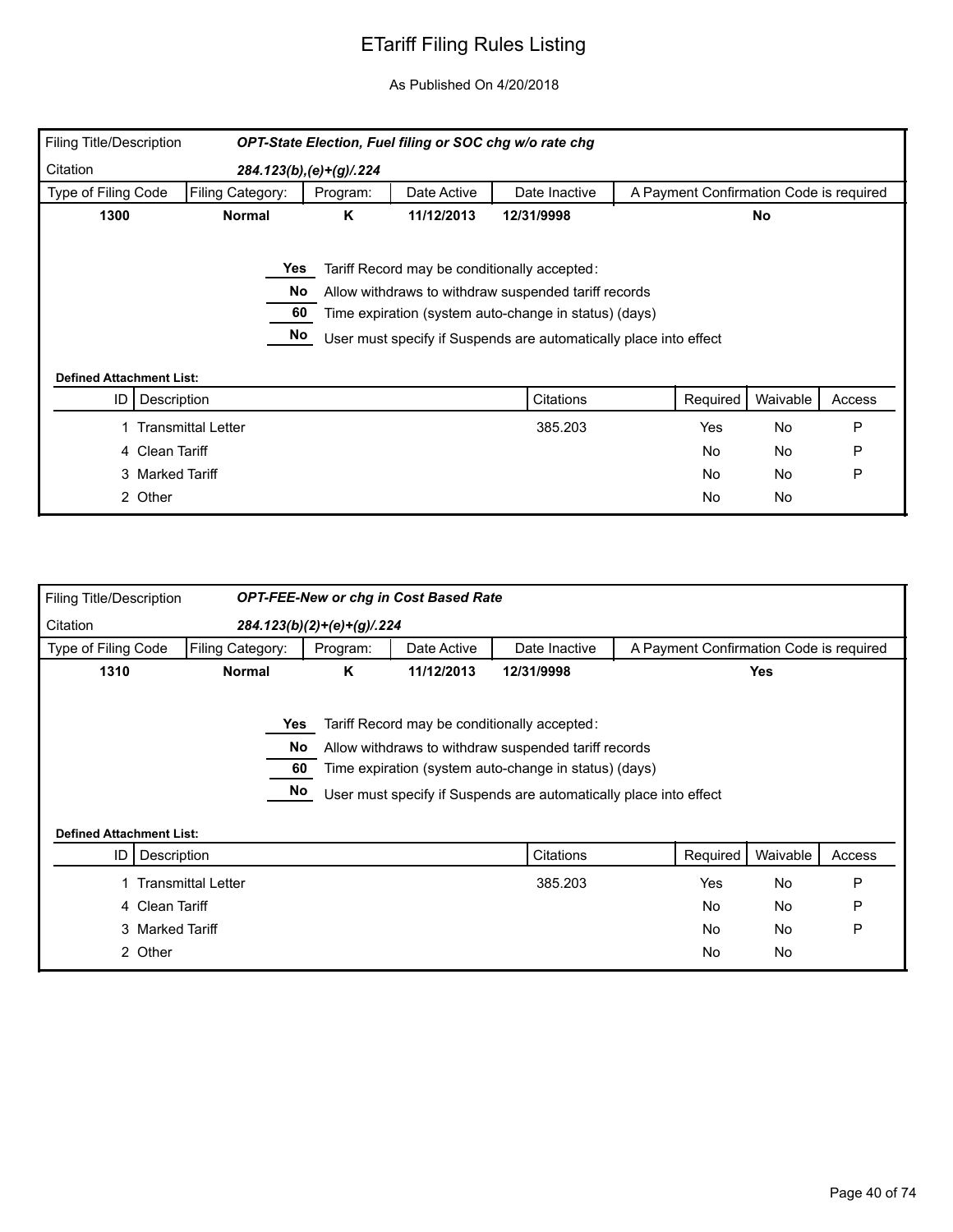| <b>Filing Title/Description</b> |                           |          | State Election, Fuel filing or SOC chg w/o rate chg |                                                                   |                                         |           |        |
|---------------------------------|---------------------------|----------|-----------------------------------------------------|-------------------------------------------------------------------|-----------------------------------------|-----------|--------|
| Citation                        | 284.123(b), (e)/.224      |          |                                                     |                                                                   |                                         |           |        |
| Type of Filing Code             | Filing Category:          | Program: | Date Active                                         | Date Inactive                                                     | A Payment Confirmation Code is required |           |        |
| 980                             | Compliance                | K        | 11/12/2013                                          | 12/31/9998                                                        |                                         | No        |        |
|                                 |                           |          |                                                     |                                                                   |                                         |           |        |
|                                 | Yes                       |          |                                                     | Tariff Record may be conditionally accepted:                      |                                         |           |        |
|                                 | No                        |          |                                                     | Allow withdraws to withdraw suspended tariff records              |                                         |           |        |
|                                 |                           |          |                                                     | Time expiration (system auto-change in status) (days)             |                                         |           |        |
|                                 | No                        |          |                                                     | User must specify if Suspends are automatically place into effect |                                         |           |        |
|                                 |                           |          |                                                     |                                                                   |                                         |           |        |
| <b>Defined Attachment List:</b> |                           |          |                                                     |                                                                   |                                         |           |        |
| ID                              | Description               |          |                                                     | Citations                                                         | Required                                | Waivable  | Access |
|                                 | <b>Transmittal Letter</b> |          |                                                     | 385.203                                                           | Yes                                     | No        | P      |
|                                 | 4 Clean Tariff            |          |                                                     |                                                                   | <b>No</b>                               | <b>No</b> | P      |
|                                 | 3 Marked Tariff           |          |                                                     |                                                                   | No.                                     | No        | P      |
|                                 | 2 Other                   |          |                                                     |                                                                   | <b>No</b>                               | No        |        |

| <b>Filing Title/Description</b> |                           | FEE-New or chg in Cost Based Rate |             |                                                                                                                                                                                                                                    |                                         |          |        |
|---------------------------------|---------------------------|-----------------------------------|-------------|------------------------------------------------------------------------------------------------------------------------------------------------------------------------------------------------------------------------------------|-----------------------------------------|----------|--------|
| Citation                        |                           | 284.123(b)(2)+(e)/.224            |             |                                                                                                                                                                                                                                    |                                         |          |        |
| Type of Filing Code             | Filing Category:          | Program:                          | Date Active | Date Inactive                                                                                                                                                                                                                      | A Payment Confirmation Code is required |          |        |
| 760                             | <b>Normal</b>             | Κ                                 | 11/12/2013  | 12/31/9998                                                                                                                                                                                                                         |                                         | Yes      |        |
| <b>Defined Attachment List:</b> |                           | Yes<br>No.<br>150<br>No           |             | Tariff Record may be conditionally accepted:<br>Allow withdraws to withdraw suspended tariff records<br>Time expiration (system auto-change in status) (days)<br>User must specify if Suspends are automatically place into effect |                                         |          |        |
| ID                              | Description               |                                   |             | Citations                                                                                                                                                                                                                          | Required                                | Waivable | Access |
|                                 | <b>Transmittal Letter</b> |                                   |             | 385.203                                                                                                                                                                                                                            | Yes                                     | No       | P      |
|                                 | 4 Clean Tariff            |                                   |             |                                                                                                                                                                                                                                    | No                                      | No       | P      |
|                                 | 3 Marked Tariff           |                                   |             |                                                                                                                                                                                                                                    | No                                      | No       | P      |
|                                 | 2 Other                   |                                   |             |                                                                                                                                                                                                                                    | <b>No</b>                               | No       |        |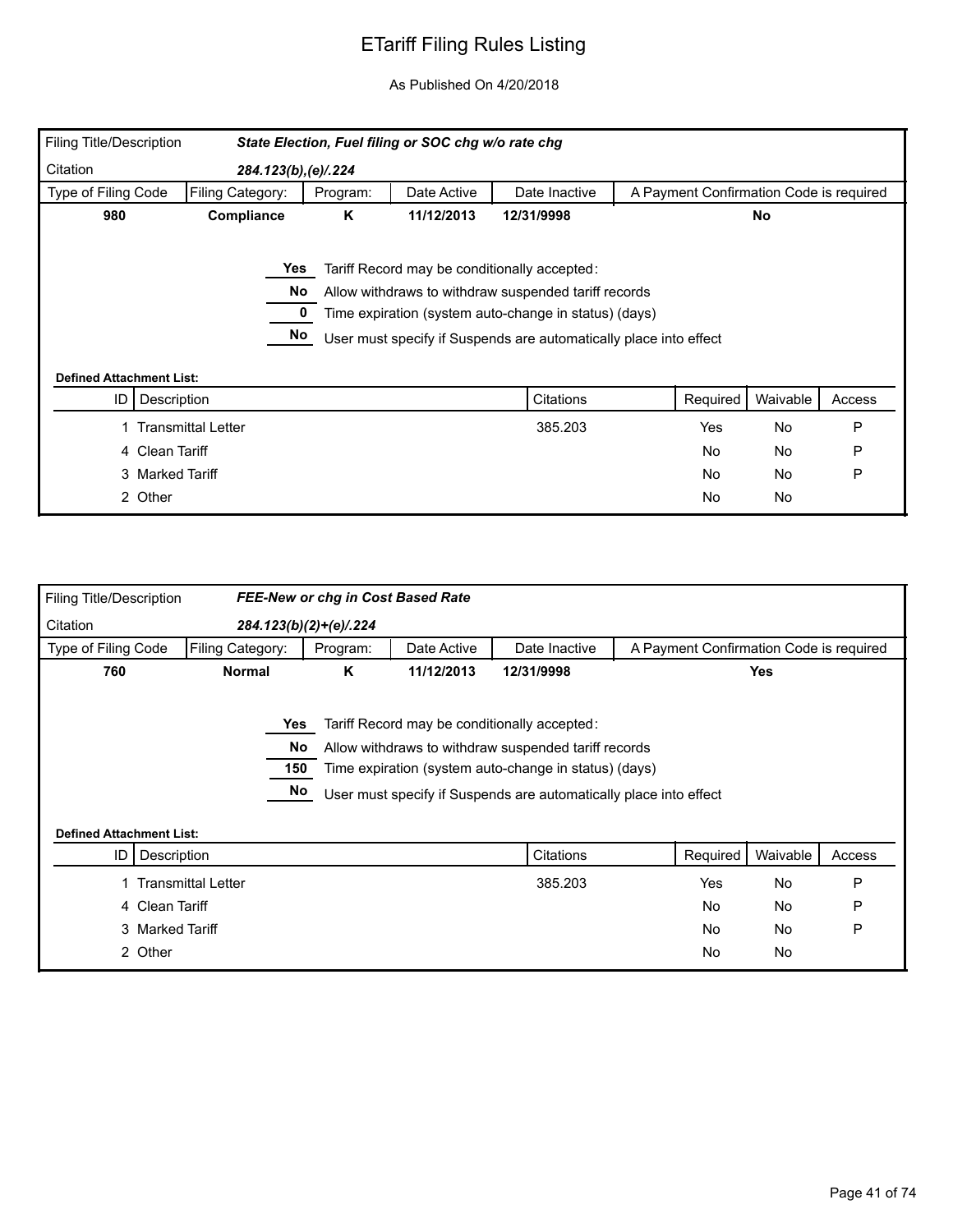| Filing Title/Description        |                           |                           |             | OPT-Amendment using optional notice procedure filing              |                                         |          |        |
|---------------------------------|---------------------------|---------------------------|-------------|-------------------------------------------------------------------|-----------------------------------------|----------|--------|
| Citation                        |                           | $284.123(b), (e)+(g)/224$ |             |                                                                   |                                         |          |        |
| Type of Filing Code             | Filing Category:          | Program:                  | Date Active | Date Inactive                                                     | A Payment Confirmation Code is required |          |        |
| 1270                            | <b>Amendment</b>          | K                         | 11/12/2013  | 12/31/9998                                                        |                                         | No       |        |
|                                 | Yes                       |                           |             | Tariff Record may be conditionally accepted:                      |                                         |          |        |
|                                 | No                        |                           |             | Allow withdraws to withdraw suspended tariff records              |                                         |          |        |
|                                 | 60                        |                           |             | Time expiration (system auto-change in status) (days)             |                                         |          |        |
|                                 | No                        |                           |             | User must specify if Suspends are automatically place into effect |                                         |          |        |
|                                 |                           |                           |             |                                                                   |                                         |          |        |
| <b>Defined Attachment List:</b> |                           |                           |             |                                                                   |                                         |          |        |
| ID                              | Description               |                           |             | Citations                                                         | Required                                | Waivable | Access |
|                                 | <b>Transmittal Letter</b> |                           |             | 385.203                                                           | Yes                                     | No       | P      |
|                                 | 4 Clean Tariff            |                           |             |                                                                   | <b>No</b>                               | No       | P      |
|                                 | 3 Marked Tariff           |                           |             |                                                                   | <b>No</b>                               | No       | P      |
|                                 | 2 Other                   |                           |             |                                                                   | <b>No</b>                               | No       |        |

| <b>Filing Title/Description</b> |                           | <b>Amendment to non-statutory filings</b> |             |                                                                                                                                                                                                                                    |                                         |           |        |
|---------------------------------|---------------------------|-------------------------------------------|-------------|------------------------------------------------------------------------------------------------------------------------------------------------------------------------------------------------------------------------------------|-----------------------------------------|-----------|--------|
| Citation                        | 284.123(b), (e)/.224      |                                           |             |                                                                                                                                                                                                                                    |                                         |           |        |
| Type of Filing Code             | Filing Category:          | Program:                                  | Date Active | Date Inactive                                                                                                                                                                                                                      | A Payment Confirmation Code is required |           |        |
| 1000                            | Compliance                | Κ                                         | 11/12/2013  | 12/31/9998                                                                                                                                                                                                                         |                                         | No        |        |
|                                 | Yes                       | No.<br>No                                 |             | Tariff Record may be conditionally accepted:<br>Allow withdraws to withdraw suspended tariff records<br>Time expiration (system auto-change in status) (days)<br>User must specify if Suspends are automatically place into effect |                                         |           |        |
| <b>Defined Attachment List:</b> |                           |                                           |             |                                                                                                                                                                                                                                    |                                         |           |        |
| ID                              | Description               |                                           |             | Citations                                                                                                                                                                                                                          | Required                                | Waivable  | Access |
|                                 | <b>Transmittal Letter</b> |                                           |             | 385.203                                                                                                                                                                                                                            | Yes                                     | No        | P      |
|                                 | 4 Clean Tariff            |                                           |             |                                                                                                                                                                                                                                    | No                                      | No        | P      |
|                                 | 3 Marked Tariff           |                                           |             |                                                                                                                                                                                                                                    | No.                                     | <b>No</b> | P      |
|                                 | 2 Other                   |                                           |             |                                                                                                                                                                                                                                    | No                                      | No        |        |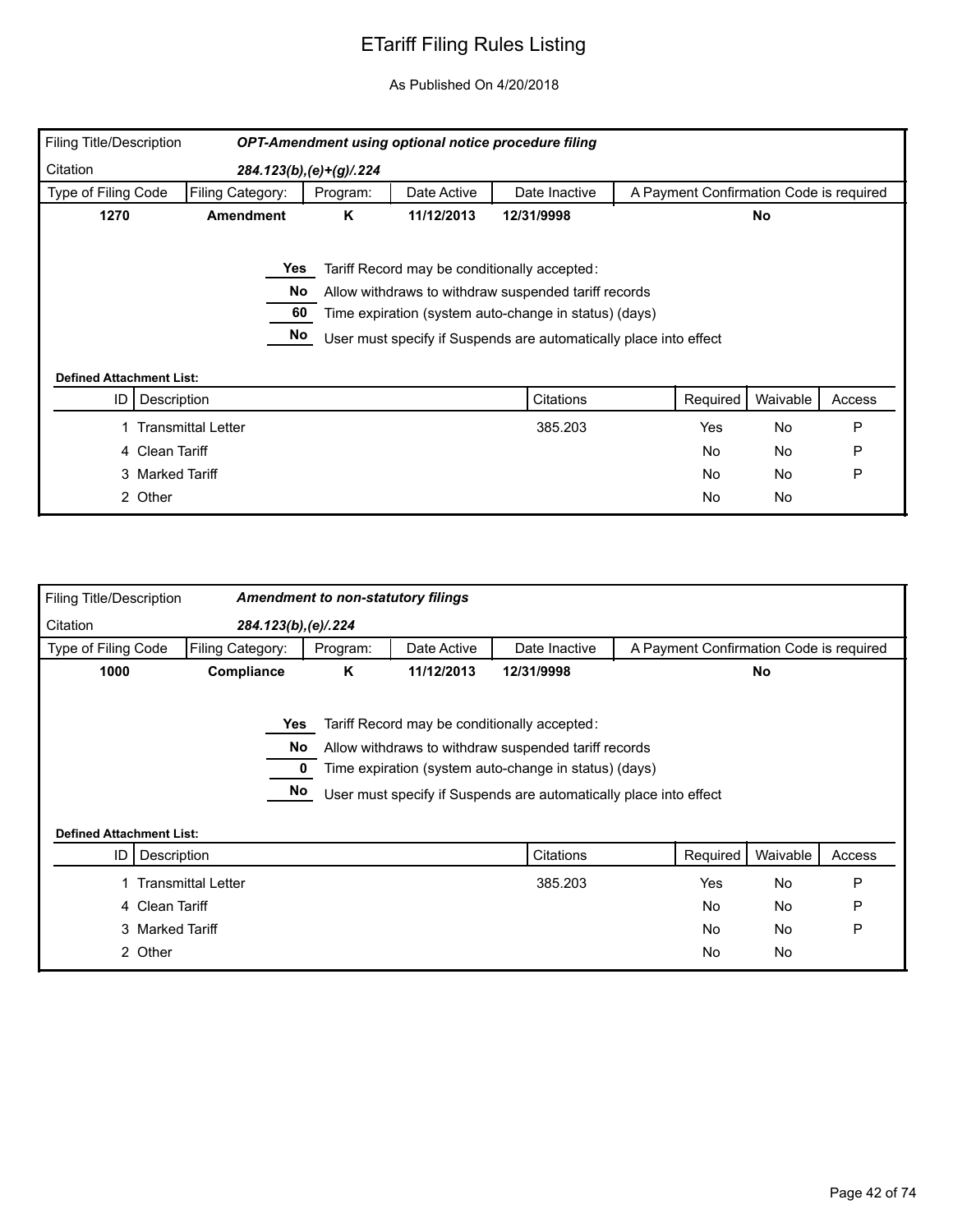| <b>Filing Title/Description</b>       |                           | <b>Amendment to statutory filings</b> |             |                                                                   |                                         |           |        |
|---------------------------------------|---------------------------|---------------------------------------|-------------|-------------------------------------------------------------------|-----------------------------------------|-----------|--------|
| Citation                              | 284.123(b)(2),(e)/.224    |                                       |             |                                                                   |                                         |           |        |
| Type of Filing Code                   | Filing Category:          | Program:                              | Date Active | Date Inactive                                                     | A Payment Confirmation Code is required |           |        |
| 1350                                  | <b>Amendment</b>          | Κ                                     | 11/12/2013  | 12/31/9998                                                        |                                         | No        |        |
|                                       | Yes                       |                                       |             | Tariff Record may be conditionally accepted:                      |                                         |           |        |
|                                       | No                        |                                       |             | Allow withdraws to withdraw suspended tariff records              |                                         |           |        |
|                                       | 150                       |                                       |             | Time expiration (system auto-change in status) (days)             |                                         |           |        |
|                                       | No                        |                                       |             | User must specify if Suspends are automatically place into effect |                                         |           |        |
|                                       |                           |                                       |             |                                                                   |                                         |           |        |
| <b>Defined Attachment List:</b><br>ID | Description               |                                       |             | Citations                                                         | Required                                | Waivable  | Access |
|                                       | <b>Transmittal Letter</b> |                                       |             | 385.203                                                           | Yes                                     | <b>No</b> | P      |
|                                       | 4 Clean Tariff            |                                       |             |                                                                   | <b>No</b>                               | No        | P      |
|                                       | 3 Marked Tariff           |                                       |             |                                                                   | <b>No</b>                               | <b>No</b> | P      |
| 2 Other                               |                           |                                       |             |                                                                   | <b>No</b>                               | No        |        |

| Filing Title/Description        |                           |          | Data Response or Supplement to the record |                                                                                                                                                                                                                                    |                                         |           |        |
|---------------------------------|---------------------------|----------|-------------------------------------------|------------------------------------------------------------------------------------------------------------------------------------------------------------------------------------------------------------------------------------|-----------------------------------------|-----------|--------|
| Citation                        | 284.123(b), (e)/.224      |          |                                           |                                                                                                                                                                                                                                    |                                         |           |        |
| Type of Filing Code             | Filing Category:          | Program: | Date Active                               | Date Inactive                                                                                                                                                                                                                      | A Payment Confirmation Code is required |           |        |
| 780                             | Report                    | Κ        | 04/01/2010                                | 12/31/9998                                                                                                                                                                                                                         |                                         | <b>No</b> |        |
|                                 | No.<br>No                 | No.      |                                           | Tariff Record may be conditionally accepted:<br>Allow withdraws to withdraw suspended tariff records<br>Time expiration (system auto-change in status) (days)<br>User must specify if Suspends are automatically place into effect |                                         |           |        |
| <b>Defined Attachment List:</b> |                           |          |                                           |                                                                                                                                                                                                                                    |                                         |           |        |
| ID                              | Description               |          |                                           | Citations                                                                                                                                                                                                                          | Required                                | Waivable  | Access |
|                                 | <b>Transmittal Letter</b> |          |                                           | 385.203                                                                                                                                                                                                                            | Yes                                     | <b>No</b> | P      |
|                                 | 2 Other                   |          |                                           |                                                                                                                                                                                                                                    | <b>No</b>                               | No        |        |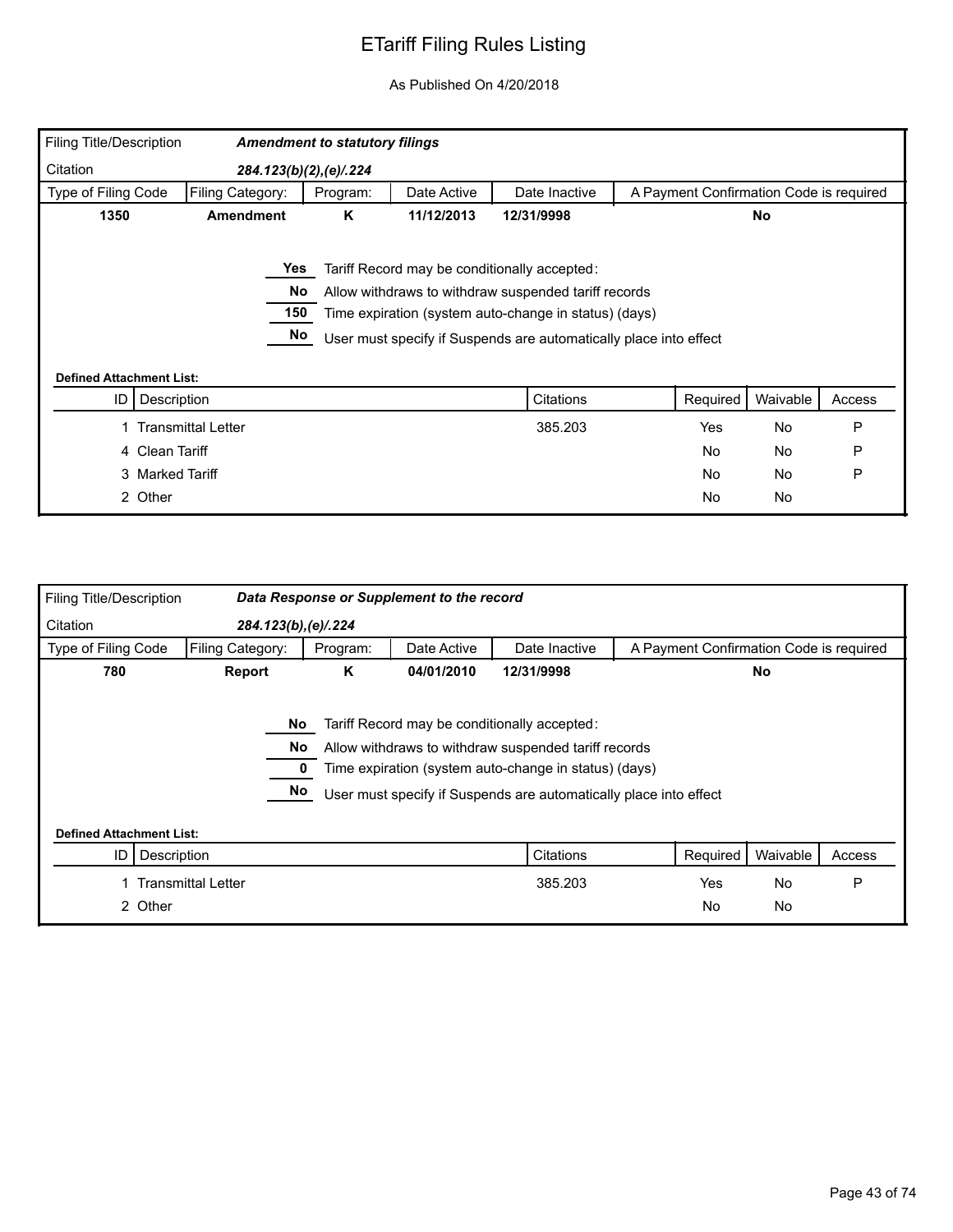| <b>Filing Title/Description</b> | <b>Compliance Filing</b>  |          |             |                                                                                                                                                                                                                                    |                                         |           |        |
|---------------------------------|---------------------------|----------|-------------|------------------------------------------------------------------------------------------------------------------------------------------------------------------------------------------------------------------------------------|-----------------------------------------|-----------|--------|
| Citation                        | 284.123(b), (e)/.224      |          |             |                                                                                                                                                                                                                                    |                                         |           |        |
| Type of Filing Code             | Filing Category:          | Program: | Date Active | Date Inactive                                                                                                                                                                                                                      | A Payment Confirmation Code is required |           |        |
| 790                             | Compliance                | Κ        | 04/01/2010  | 12/31/9998                                                                                                                                                                                                                         |                                         | No        |        |
| <b>Defined Attachment List:</b> | No<br>No<br>No            |          |             | Tariff Record may be conditionally accepted:<br>Allow withdraws to withdraw suspended tariff records<br>Time expiration (system auto-change in status) (days)<br>User must specify if Suspends are automatically place into effect |                                         |           |        |
| ID                              | Description               |          |             | Citations                                                                                                                                                                                                                          | Required                                | Waivable  | Access |
|                                 | <b>Transmittal Letter</b> |          |             | 385.203                                                                                                                                                                                                                            | Yes                                     | No        | P      |
|                                 | 4 Clean Tariff            |          |             |                                                                                                                                                                                                                                    | No                                      | No        | P      |
|                                 | 3 Marked Tariff           |          |             |                                                                                                                                                                                                                                    | No                                      | <b>No</b> | P      |
|                                 | 2 Other                   |          |             |                                                                                                                                                                                                                                    | No                                      | No        |        |

| <b>Filing Title/Description</b> |                                 |     | <b>OPT-Compliance filing</b> |             |                                                                   |                                         |           |        |
|---------------------------------|---------------------------------|-----|------------------------------|-------------|-------------------------------------------------------------------|-----------------------------------------|-----------|--------|
| Citation                        |                                 |     | 284.123(b), (e) + (g) / .224 |             |                                                                   |                                         |           |        |
| Type of Filing Code             | Filing Category:                |     | Program:                     | Date Active | Date Inactive                                                     | A Payment Confirmation Code is required |           |        |
| 1370                            | <b>Normal</b>                   |     | K                            | 11/06/2016  | 12/31/9998                                                        |                                         | <b>No</b> |        |
|                                 |                                 |     |                              |             |                                                                   |                                         |           |        |
|                                 |                                 | Yes |                              |             | Tariff Record may be conditionally accepted:                      |                                         |           |        |
|                                 |                                 | No. |                              |             | Allow withdraws to withdraw suspended tariff records              |                                         |           |        |
|                                 |                                 | 60  |                              |             | Time expiration (system auto-change in status) (days)             |                                         |           |        |
|                                 |                                 | No  |                              |             | User must specify if Suspends are automatically place into effect |                                         |           |        |
|                                 |                                 |     |                              |             |                                                                   |                                         |           |        |
|                                 | <b>Defined Attachment List:</b> |     |                              |             |                                                                   |                                         |           |        |
| ID                              | Description                     |     |                              |             | Citations                                                         | Required                                | Waivable  | Access |
|                                 | 1 Transmittal Letter            |     |                              |             | 385.203                                                           | Yes                                     | No        | P      |
|                                 | 4 Clean Tariff                  |     |                              |             |                                                                   | <b>No</b>                               | <b>No</b> | P      |
|                                 | 3 Marked Tariff                 |     |                              |             |                                                                   | <b>No</b>                               | No        | P      |
|                                 |                                 |     |                              |             |                                                                   | <b>No</b>                               | No        |        |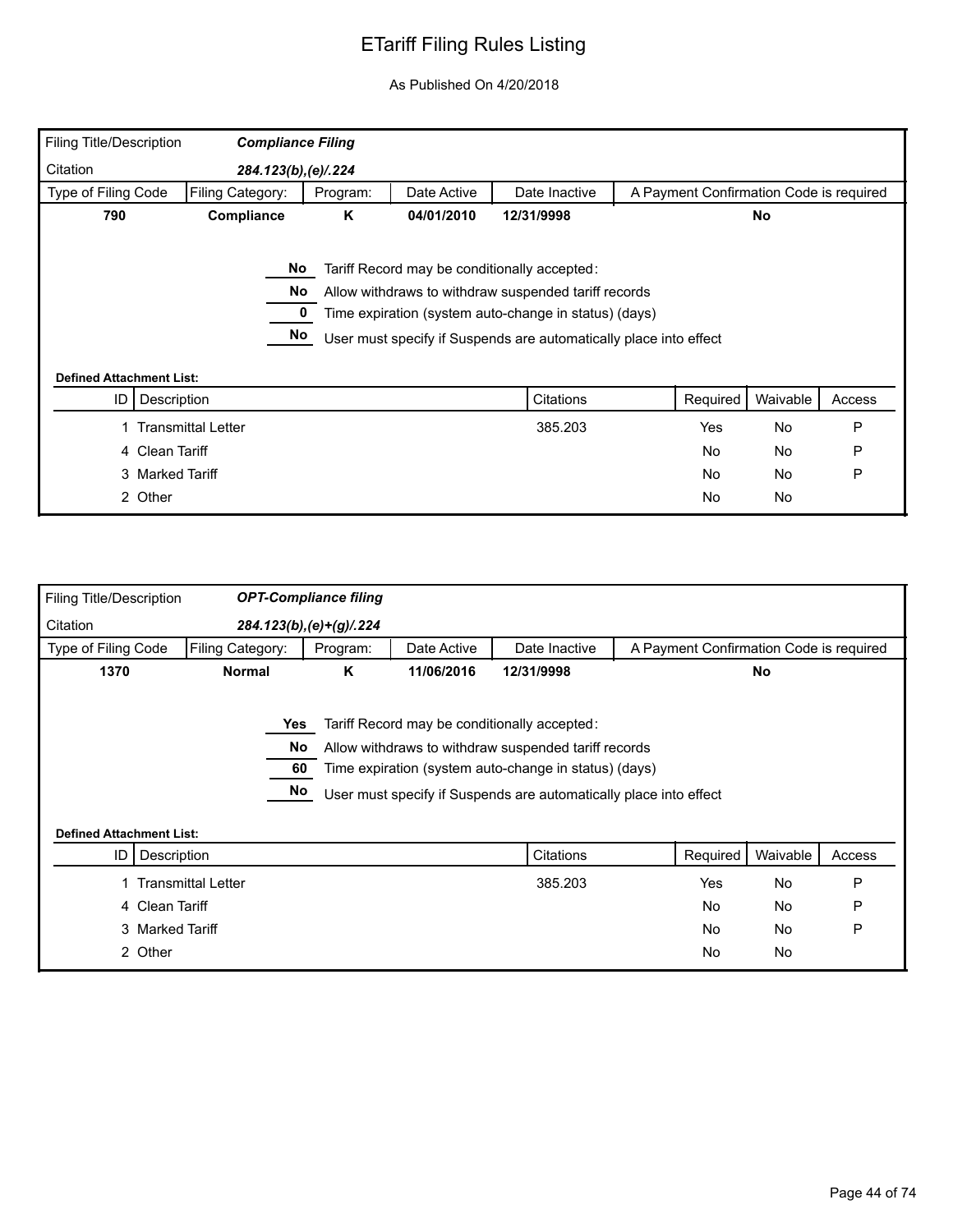| Filing Title/Description        | <b>Refund Report</b>      |          |             |                                                                                                                                                                                                                                    |                                         |           |        |
|---------------------------------|---------------------------|----------|-------------|------------------------------------------------------------------------------------------------------------------------------------------------------------------------------------------------------------------------------------|-----------------------------------------|-----------|--------|
| Citation                        | 284.123(b),(h)/.224       |          |             |                                                                                                                                                                                                                                    |                                         |           |        |
| Type of Filing Code             | Filing Category:          | Program: | Date Active | Date Inactive                                                                                                                                                                                                                      | A Payment Confirmation Code is required |           |        |
| 1200                            | Report                    | K        | 11/12/2013  | 12/31/9998                                                                                                                                                                                                                         |                                         | No        |        |
|                                 | No.<br>No.<br>No          |          |             | Tariff Record may be conditionally accepted:<br>Allow withdraws to withdraw suspended tariff records<br>Time expiration (system auto-change in status) (days)<br>User must specify if Suspends are automatically place into effect |                                         |           |        |
| <b>Defined Attachment List:</b> |                           |          |             |                                                                                                                                                                                                                                    |                                         |           |        |
| ID                              | Description               |          |             | Citations                                                                                                                                                                                                                          | Required                                | Waivable  | Access |
|                                 | <b>Transmittal Letter</b> |          |             | 385.203                                                                                                                                                                                                                            | Yes                                     | <b>No</b> | P      |
| 2 Other                         |                           |          |             |                                                                                                                                                                                                                                    | <b>No</b>                               | No        |        |

| Filing Title/Description        |                           |                       |                                 | <b>OPT-Certification of Unchg State Rate Election</b> |                                                                                                                                                                                                                                    |                                         |           |        |
|---------------------------------|---------------------------|-----------------------|---------------------------------|-------------------------------------------------------|------------------------------------------------------------------------------------------------------------------------------------------------------------------------------------------------------------------------------------|-----------------------------------------|-----------|--------|
| Citation                        |                           |                       | $284.123(b)(1)+(g)(9)(ii)/.224$ |                                                       |                                                                                                                                                                                                                                    |                                         |           |        |
| Type of Filing Code             | Filing Category:          |                       | Program:                        | Date Active                                           | Date Inactive                                                                                                                                                                                                                      | A Payment Confirmation Code is required |           |        |
| 1260                            | <b>Normal</b>             |                       | K                               | 11/06/2016                                            | 12/31/9998                                                                                                                                                                                                                         |                                         | No        |        |
| <b>Defined Attachment List:</b> |                           | Yes<br>No<br>60<br>No |                                 |                                                       | Tariff Record may be conditionally accepted:<br>Allow withdraws to withdraw suspended tariff records<br>Time expiration (system auto-change in status) (days)<br>User must specify if Suspends are automatically place into effect |                                         |           |        |
| ID I                            | Description               |                       |                                 |                                                       | Citations                                                                                                                                                                                                                          | Required                                | Waivable  | Access |
|                                 | <b>Transmittal Letter</b> |                       |                                 |                                                       | 385.203                                                                                                                                                                                                                            | Yes                                     | <b>No</b> | P      |
|                                 | 4 Clean Tariff            |                       |                                 |                                                       |                                                                                                                                                                                                                                    | <b>No</b>                               | No        | P      |
|                                 | 3 Marked Tariff           |                       |                                 |                                                       |                                                                                                                                                                                                                                    | <b>No</b>                               | No        | P      |
|                                 | 2 Other                   |                       |                                 |                                                       |                                                                                                                                                                                                                                    | No.                                     | No        |        |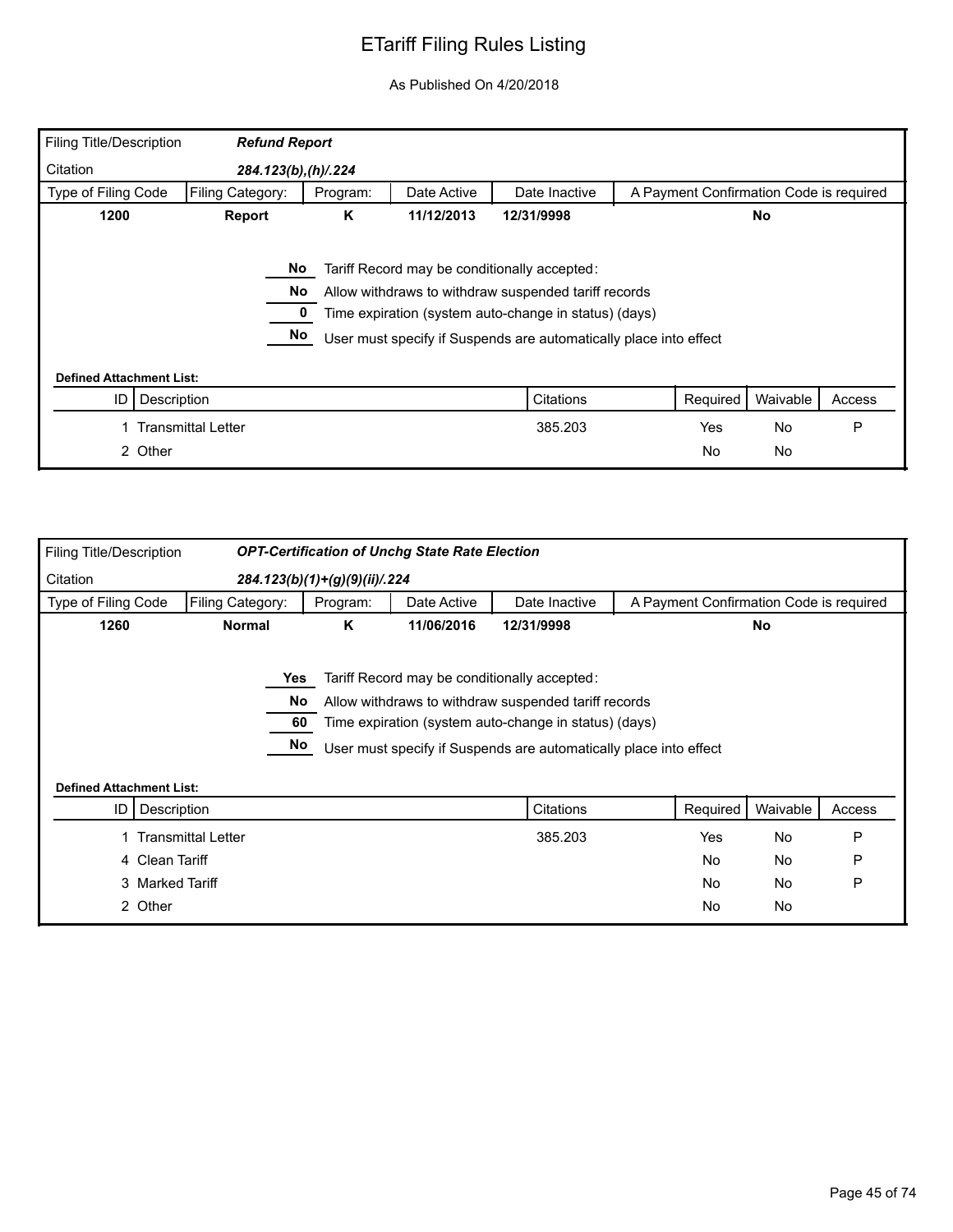| Filing Title/Description              |                           |          | <b>Certification of Unchg State Rate Election</b> |                                                                                                                                                                                                                                    |                                         |           |        |
|---------------------------------------|---------------------------|----------|---------------------------------------------------|------------------------------------------------------------------------------------------------------------------------------------------------------------------------------------------------------------------------------------|-----------------------------------------|-----------|--------|
| Citation                              | 284.123(b)(1)/.224        |          |                                                   |                                                                                                                                                                                                                                    |                                         |           |        |
| Type of Filing Code                   | Filing Category:          | Program: | Date Active                                       | Date Inactive                                                                                                                                                                                                                      | A Payment Confirmation Code is required |           |        |
| 1360                                  | Compliance                | K        | 11/06/2016                                        | 12/31/9998                                                                                                                                                                                                                         |                                         | <b>No</b> |        |
|                                       | Yes<br>No<br>No           |          |                                                   | Tariff Record may be conditionally accepted:<br>Allow withdraws to withdraw suspended tariff records<br>Time expiration (system auto-change in status) (days)<br>User must specify if Suspends are automatically place into effect |                                         |           |        |
| <b>Defined Attachment List:</b><br>ID | Description               |          |                                                   | Citations                                                                                                                                                                                                                          | Required                                | Waivable  | Access |
|                                       | <b>Transmittal Letter</b> |          |                                                   | 385.203                                                                                                                                                                                                                            | Yes                                     | No        | P      |
|                                       | 4 Clean Tariff            |          |                                                   |                                                                                                                                                                                                                                    | <b>No</b>                               | No        | P      |
|                                       | 3 Marked Tariff           |          |                                                   |                                                                                                                                                                                                                                    | No.                                     | No        | P      |
|                                       | 2 Other                   |          |                                                   |                                                                                                                                                                                                                                    | <b>No</b>                               | No        |        |

| <b>Filing Title/Description</b> |                           |          |             | FEE-Blanket Certificate Application including a live SOC          |                                         |            |        |
|---------------------------------|---------------------------|----------|-------------|-------------------------------------------------------------------|-----------------------------------------|------------|--------|
| Citation                        | 284.224/.123              |          |             |                                                                   |                                         |            |        |
| Type of Filing Code             | Filing Category:          | Program: | Date Active | Date Inactive                                                     | A Payment Confirmation Code is required |            |        |
| 1340                            | <b>Baseline_Refiled</b>   | Κ        | 11/06/2016  | 12/31/9998                                                        |                                         | <b>Yes</b> |        |
|                                 |                           |          |             |                                                                   |                                         |            |        |
|                                 | No.                       |          |             | Tariff Record may be conditionally accepted:                      |                                         |            |        |
|                                 | No                        |          |             | Allow withdraws to withdraw suspended tariff records              |                                         |            |        |
|                                 |                           |          |             | Time expiration (system auto-change in status) (days)             |                                         |            |        |
|                                 | No                        |          |             | User must specify if Suspends are automatically place into effect |                                         |            |        |
|                                 |                           |          |             |                                                                   |                                         |            |        |
| <b>Defined Attachment List:</b> |                           |          |             |                                                                   |                                         |            |        |
| ID I                            | Description               |          |             | Citations                                                         | Required                                | Waivable   | Access |
|                                 | <b>Transmittal Letter</b> |          |             | 385.203                                                           | Yes                                     | <b>No</b>  | P      |
|                                 | 4 Clean Tariff            |          |             |                                                                   | <b>No</b>                               | <b>No</b>  | P      |
| 2 Other                         |                           |          |             |                                                                   | <b>No</b>                               | <b>No</b>  |        |
|                                 |                           |          |             |                                                                   |                                         |            |        |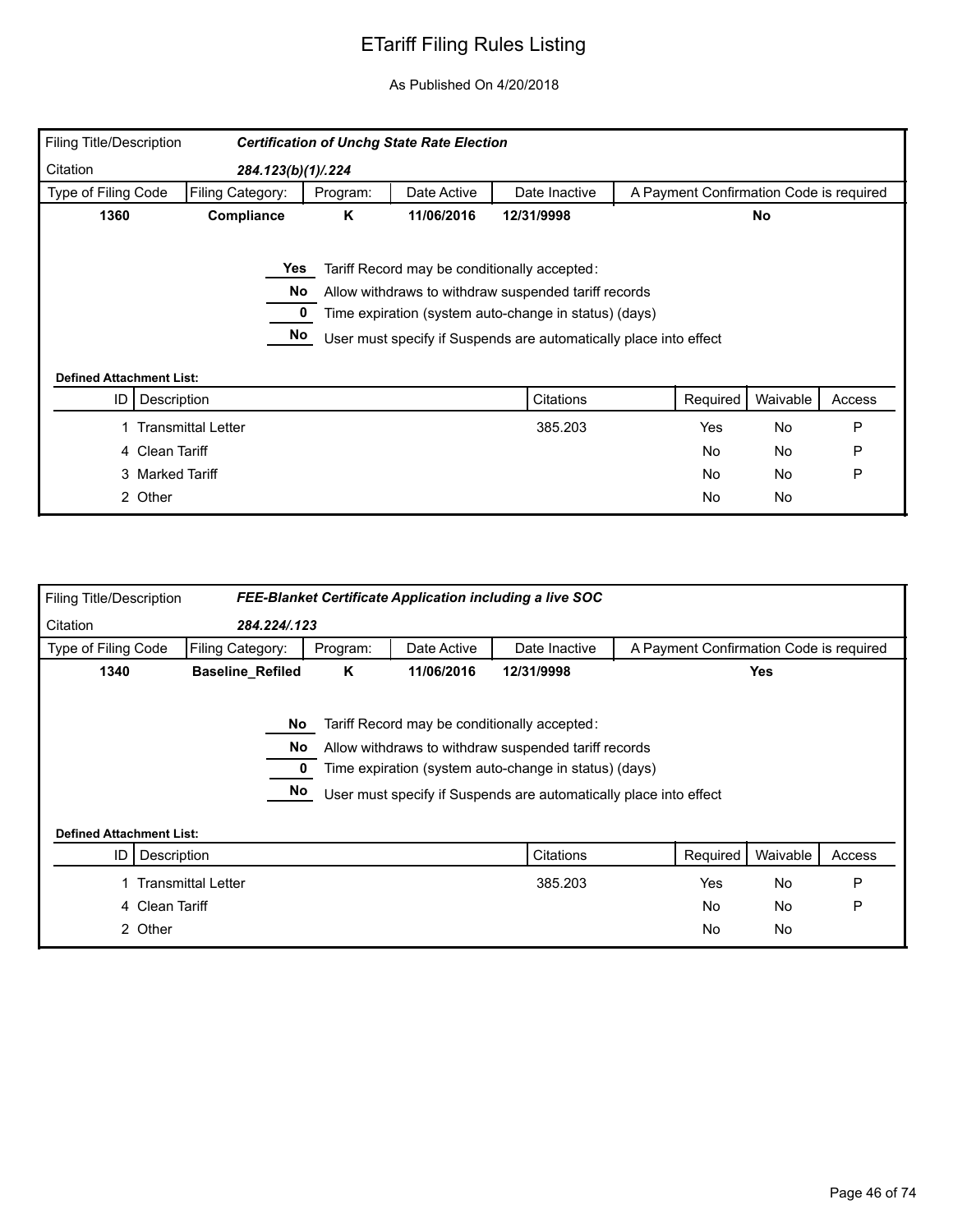| Filing Title/Description        |                           |                           |             | OPT-Baseline SOC-w/ State Rate Election or no rate chg            |                                         |           |        |
|---------------------------------|---------------------------|---------------------------|-------------|-------------------------------------------------------------------|-----------------------------------------|-----------|--------|
| Citation                        |                           | 284.123(b), (e) + (g)/224 |             |                                                                   |                                         |           |        |
| Type of Filing Code             | Filing Category:          | Program:                  | Date Active | Date Inactive                                                     | A Payment Confirmation Code is required |           |        |
| 1330                            | <b>Baseline_New</b>       | Κ                         | 11/12/2013  | 12/31/9998                                                        |                                         | <b>No</b> |        |
|                                 |                           |                           |             |                                                                   |                                         |           |        |
|                                 | Yes                       |                           |             | Tariff Record may be conditionally accepted:                      |                                         |           |        |
|                                 | No.                       |                           |             | Allow withdraws to withdraw suspended tariff records              |                                         |           |        |
|                                 | 60                        |                           |             | Time expiration (system auto-change in status) (days)             |                                         |           |        |
|                                 | No                        |                           |             | User must specify if Suspends are automatically place into effect |                                         |           |        |
|                                 |                           |                           |             |                                                                   |                                         |           |        |
| <b>Defined Attachment List:</b> |                           |                           |             |                                                                   |                                         |           |        |
| Description<br>ID               |                           |                           |             | Citations                                                         | Required                                | Waivable  | Access |
|                                 | <b>Transmittal Letter</b> |                           |             | 385.203                                                           | Yes                                     | <b>No</b> | P      |
| Clean Tariff<br>4               |                           |                           |             |                                                                   | <b>No</b>                               | No        | P      |
| 2 Other                         |                           |                           |             |                                                                   | <b>No</b>                               | No        |        |

| <b>Filing Title/Description</b> |                           |                            | <b>OPT-FEE-Baseline SOC-w/ Cost Based Rate</b> |                                                                   |                                         |            |        |
|---------------------------------|---------------------------|----------------------------|------------------------------------------------|-------------------------------------------------------------------|-----------------------------------------|------------|--------|
| Citation                        |                           | 284.123(b)(2),(e)+(g)/.224 |                                                |                                                                   |                                         |            |        |
| Type of Filing Code             | Filing Category:          | Program:                   | Date Active                                    | Date Inactive                                                     | A Payment Confirmation Code is required |            |        |
| 1320                            | <b>Baseline_New</b>       | K                          | 11/12/2013                                     | 12/31/9998                                                        |                                         | <b>Yes</b> |        |
|                                 |                           |                            |                                                |                                                                   |                                         |            |        |
|                                 | Yes                       |                            |                                                | Tariff Record may be conditionally accepted:                      |                                         |            |        |
|                                 | No                        |                            |                                                | Allow withdraws to withdraw suspended tariff records              |                                         |            |        |
|                                 | 60                        |                            |                                                | Time expiration (system auto-change in status) (days)             |                                         |            |        |
|                                 | No                        |                            |                                                | User must specify if Suspends are automatically place into effect |                                         |            |        |
|                                 |                           |                            |                                                |                                                                   |                                         |            |        |
| <b>Defined Attachment List:</b> |                           |                            |                                                |                                                                   |                                         |            |        |
| ID                              | Description               |                            |                                                | Citations                                                         | Required                                | Waivable   | Access |
|                                 | <b>Transmittal Letter</b> |                            |                                                | 385.203                                                           | Yes                                     | <b>No</b>  | P      |
| 4 Clean Tariff                  |                           |                            |                                                |                                                                   | <b>No</b>                               | <b>No</b>  | P      |
| 2 Other                         |                           |                            |                                                |                                                                   | <b>No</b>                               | No         |        |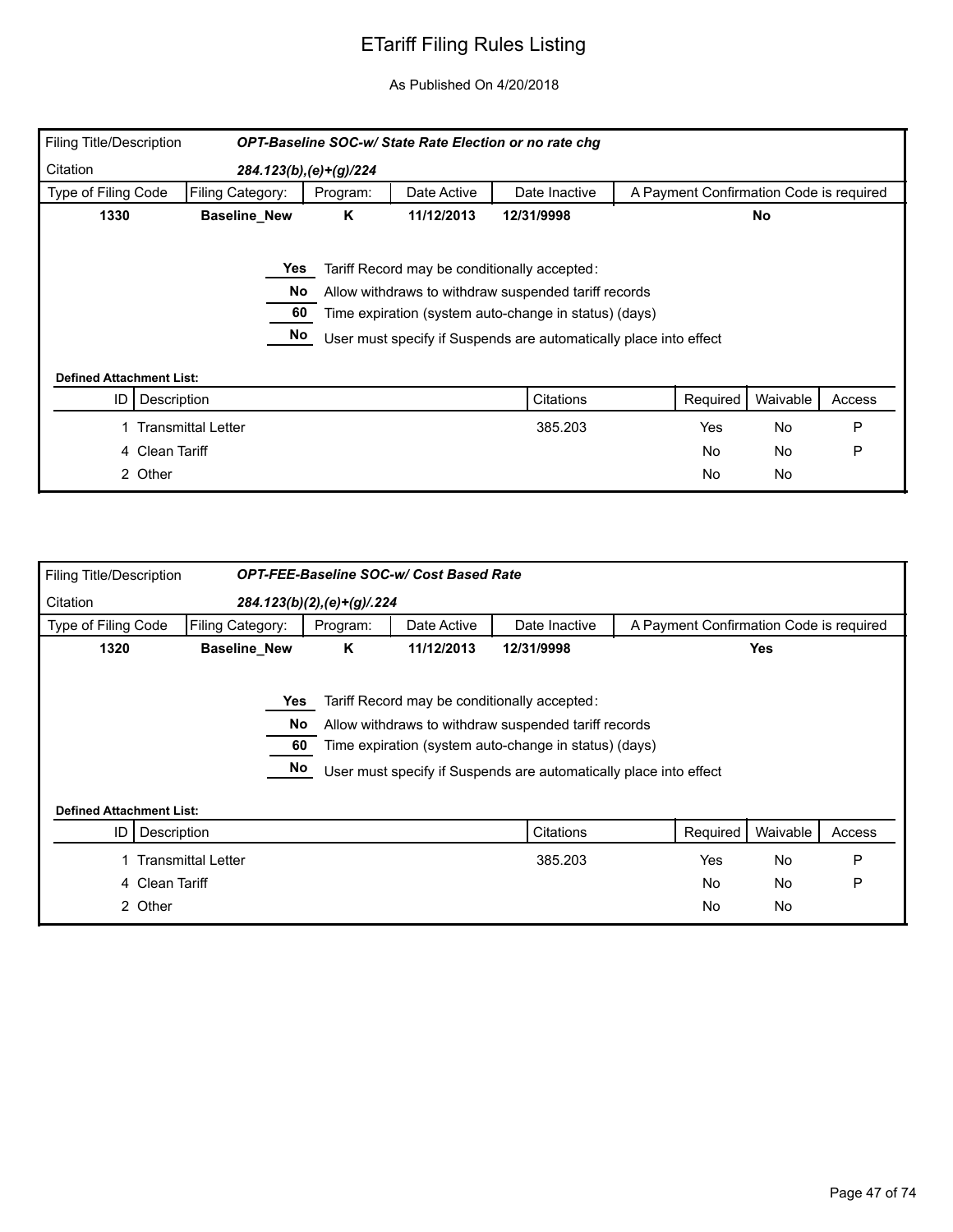| Filing Title/Description        |                           |          | Baseline SOC-w/ State Rate election or no rate chg |                                                                   |                                         |           |        |
|---------------------------------|---------------------------|----------|----------------------------------------------------|-------------------------------------------------------------------|-----------------------------------------|-----------|--------|
| Citation                        | 284.123(b), (e)/.224      |          |                                                    |                                                                   |                                         |           |        |
| Type of Filing Code             | Filing Category:          | Program: | Date Active                                        | Date Inactive                                                     | A Payment Confirmation Code is required |           |        |
| 990                             | <b>Baseline_Refiled</b>   | K        | 11/12/2013                                         | 12/31/9998                                                        |                                         | <b>No</b> |        |
|                                 |                           |          |                                                    |                                                                   |                                         |           |        |
|                                 | Yes                       |          |                                                    | Tariff Record may be conditionally accepted:                      |                                         |           |        |
|                                 | No.                       |          |                                                    | Allow withdraws to withdraw suspended tariff records              |                                         |           |        |
|                                 |                           |          |                                                    | Time expiration (system auto-change in status) (days)             |                                         |           |        |
|                                 | No                        |          |                                                    | User must specify if Suspends are automatically place into effect |                                         |           |        |
|                                 |                           |          |                                                    |                                                                   |                                         |           |        |
| <b>Defined Attachment List:</b> |                           |          |                                                    |                                                                   |                                         |           |        |
| Description<br>ID               |                           |          |                                                    | Citations                                                         | Required                                | Waivable  | Access |
|                                 | <b>Transmittal Letter</b> |          |                                                    | 385.203                                                           | Yes                                     | <b>No</b> | P      |
| Clean Tariff<br>4               |                           |          |                                                    |                                                                   | No.                                     | No        | P      |
| 2 Other                         |                           |          |                                                    |                                                                   | <b>No</b>                               | No        |        |

| Filing Title/Description        |                           |                        | FEE-Baseline SOC-w/ Cost Based Rate |                                                                   |                                         |            |        |
|---------------------------------|---------------------------|------------------------|-------------------------------------|-------------------------------------------------------------------|-----------------------------------------|------------|--------|
| Citation                        |                           | 284.123(b)(2),(e)/.224 |                                     |                                                                   |                                         |            |        |
| Type of Filing Code             | Filing Category:          | Program:               | Date Active                         | Date Inactive                                                     | A Payment Confirmation Code is required |            |        |
| 820                             | <b>Baseline_New</b>       | K                      | 11/12/2013                          | 12/31/9998                                                        |                                         | <b>Yes</b> |        |
|                                 |                           |                        |                                     |                                                                   |                                         |            |        |
|                                 | Yes                       |                        |                                     | Tariff Record may be conditionally accepted:                      |                                         |            |        |
|                                 | No.                       |                        |                                     | Allow withdraws to withdraw suspended tariff records              |                                         |            |        |
|                                 | 150                       |                        |                                     | Time expiration (system auto-change in status) (days)             |                                         |            |        |
|                                 | No                        |                        |                                     | User must specify if Suspends are automatically place into effect |                                         |            |        |
|                                 |                           |                        |                                     |                                                                   |                                         |            |        |
| <b>Defined Attachment List:</b> |                           |                        |                                     |                                                                   |                                         |            |        |
| ID                              | Description               |                        |                                     | Citations                                                         | Required                                | Waivable   | Access |
|                                 | <b>Transmittal Letter</b> |                        |                                     | 385.203                                                           | Yes                                     | <b>No</b>  | P      |
| 4                               | Clean Tariff              |                        |                                     |                                                                   | <b>No</b>                               | No         | P      |
| 2 Other                         |                           |                        |                                     |                                                                   | No                                      | No         |        |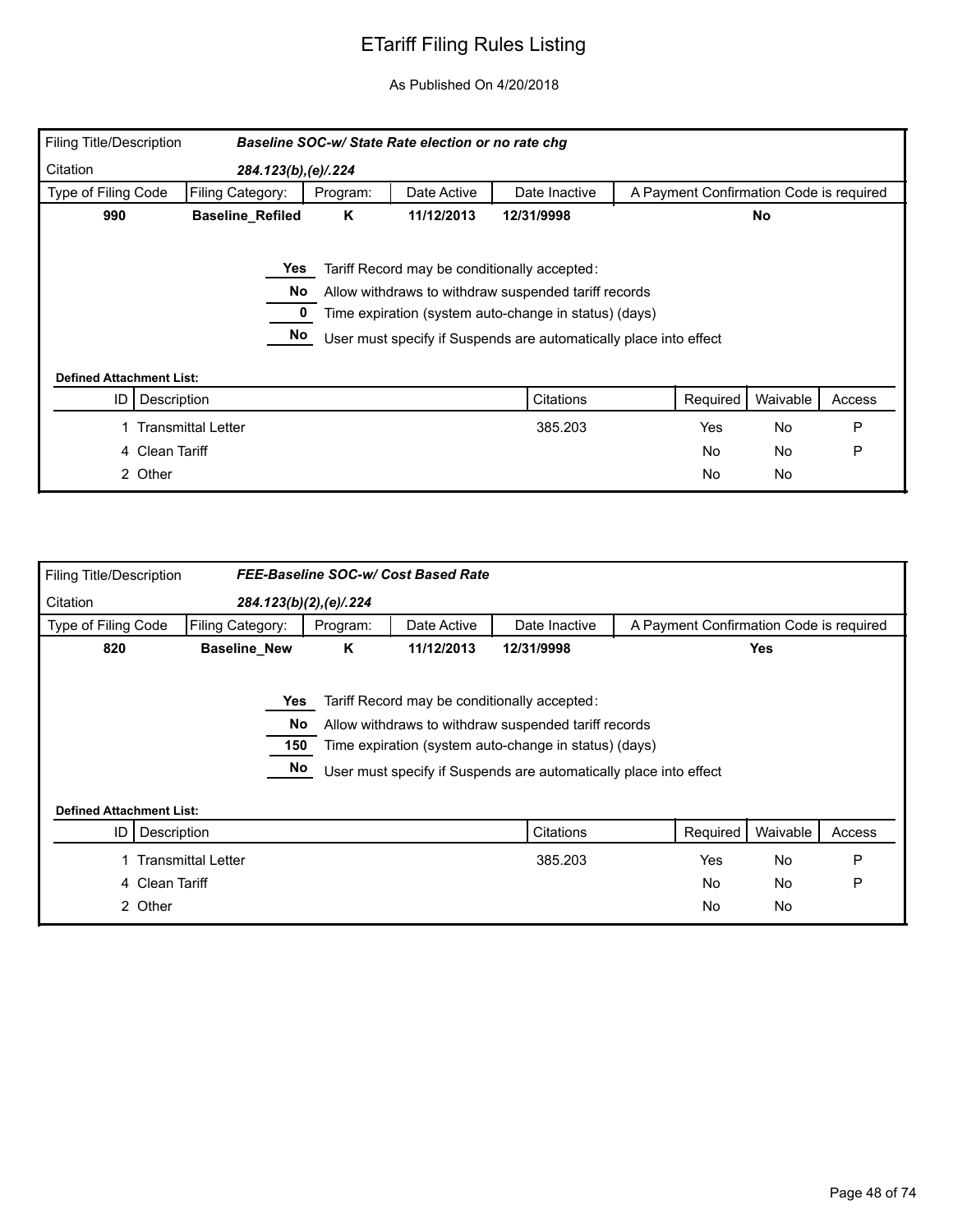| Filing Title/Description        |                                                 | <b>Withdrawal of entire filing</b> |             |                                                                                                                                                                                                                                    |                                         |           |        |
|---------------------------------|-------------------------------------------------|------------------------------------|-------------|------------------------------------------------------------------------------------------------------------------------------------------------------------------------------------------------------------------------------------|-----------------------------------------|-----------|--------|
| Citation                        | 284.123(h)                                      |                                    |             |                                                                                                                                                                                                                                    |                                         |           |        |
| Type of Filing Code             | Filing Category:                                | Program:                           | Date Active | Date Inactive                                                                                                                                                                                                                      | A Payment Confirmation Code is required |           |        |
| 810                             | Withdraw<br>K<br>11/12/2013<br>12/31/9998<br>No |                                    |             |                                                                                                                                                                                                                                    |                                         |           |        |
|                                 | No<br>No.<br>15<br>No                           |                                    |             | Tariff Record may be conditionally accepted:<br>Allow withdraws to withdraw suspended tariff records<br>Time expiration (system auto-change in status) (days)<br>User must specify if Suspends are automatically place into effect |                                         |           |        |
| <b>Defined Attachment List:</b> |                                                 |                                    |             |                                                                                                                                                                                                                                    |                                         |           |        |
| Description<br>ID               |                                                 |                                    |             | Citations                                                                                                                                                                                                                          | Required                                | Waivable  | Access |
|                                 | Transmittal Letter                              |                                    |             | 385.203                                                                                                                                                                                                                            | Yes                                     | <b>No</b> | P      |
| 2 Other                         |                                                 |                                    |             |                                                                                                                                                                                                                                    | <b>No</b>                               | No        |        |

| Filing Title/Description        |                           |                       | <b>OPT-Termination of SOC and/or Blanket Certificate</b> |                                                                                                                                                                                                                                    |                                         |           |        |
|---------------------------------|---------------------------|-----------------------|----------------------------------------------------------|------------------------------------------------------------------------------------------------------------------------------------------------------------------------------------------------------------------------------------|-----------------------------------------|-----------|--------|
| Citation                        |                           | 284.123(e)+(g)/.224   |                                                          |                                                                                                                                                                                                                                    |                                         |           |        |
| Type of Filing Code             | Filing Category:          | Program:              | Date Active                                              | Date Inactive                                                                                                                                                                                                                      | A Payment Confirmation Code is required |           |        |
| 1290                            | <b>Cancellation</b>       | K                     | 11/12/2013                                               | 12/31/9998                                                                                                                                                                                                                         |                                         | No        |        |
| <b>Defined Attachment List:</b> |                           | Yes<br>No<br>60<br>No |                                                          | Tariff Record may be conditionally accepted:<br>Allow withdraws to withdraw suspended tariff records<br>Time expiration (system auto-change in status) (days)<br>User must specify if Suspends are automatically place into effect |                                         |           |        |
| ID I                            | Description               |                       |                                                          | Citations                                                                                                                                                                                                                          | Required                                | Waivable  | Access |
|                                 | <b>Transmittal Letter</b> |                       |                                                          | 385.203                                                                                                                                                                                                                            | Yes                                     | <b>No</b> | P      |
|                                 | 4 Clean Tariff            |                       |                                                          |                                                                                                                                                                                                                                    | <b>No</b>                               | No        | P      |
|                                 | 3 Marked Tariff           |                       |                                                          |                                                                                                                                                                                                                                    | <b>No</b>                               | No        | P      |
|                                 | 2 Other                   |                       |                                                          |                                                                                                                                                                                                                                    | No.                                     | No        |        |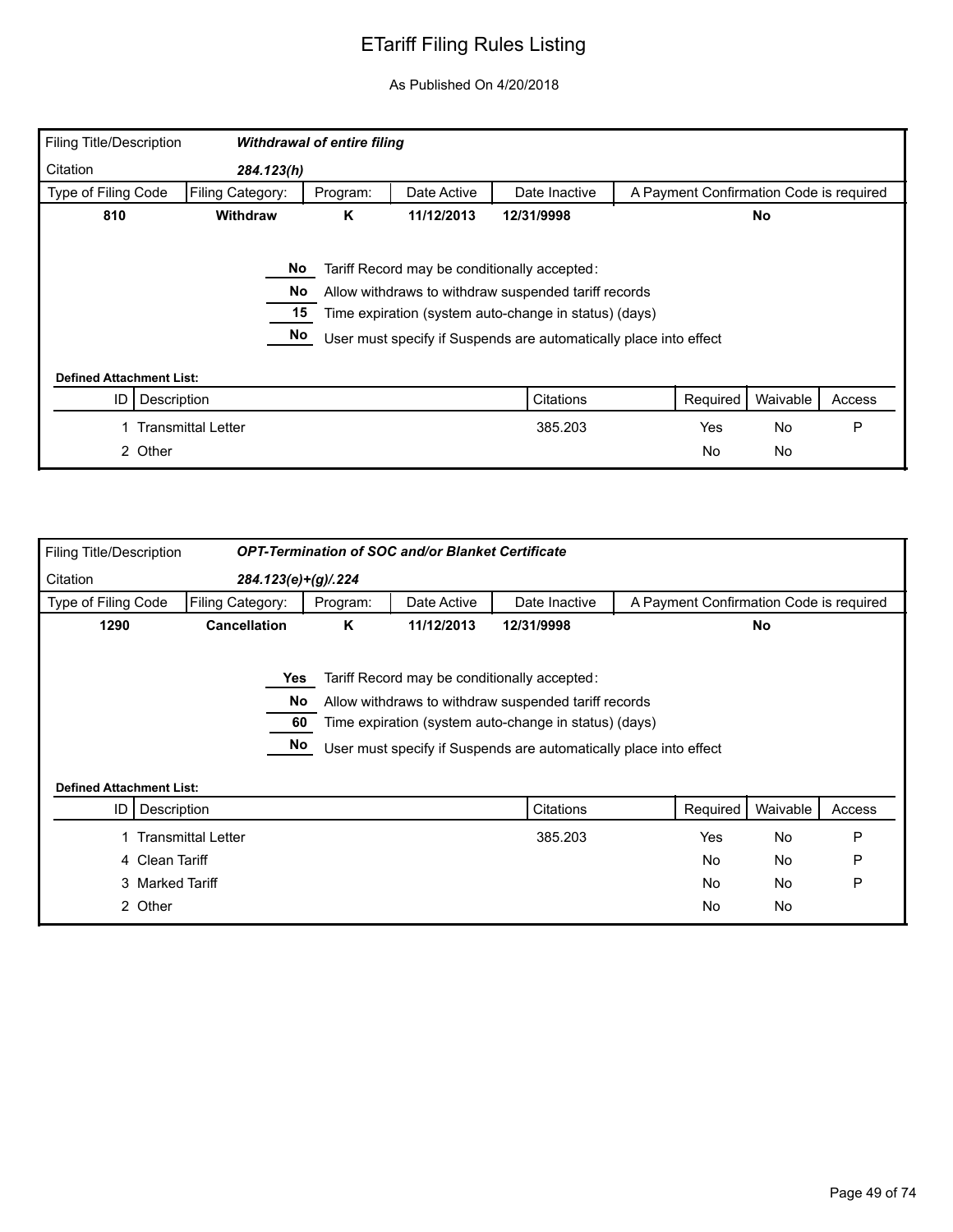| Filing Title/Description        |                           |          | Termination of SOC and/or Blanket Certificate |                                                                                                                                                                                                                                    |                                         |           |        |
|---------------------------------|---------------------------|----------|-----------------------------------------------|------------------------------------------------------------------------------------------------------------------------------------------------------------------------------------------------------------------------------------|-----------------------------------------|-----------|--------|
| Citation                        | 284.123(e)/.224           |          |                                               |                                                                                                                                                                                                                                    |                                         |           |        |
| Type of Filing Code             | Filing Category:          | Program: | Date Active                                   | Date Inactive                                                                                                                                                                                                                      | A Payment Confirmation Code is required |           |        |
| 800                             | <b>Cancellation</b>       | K        | 11/12/2013                                    | 12/31/9998                                                                                                                                                                                                                         |                                         | No        |        |
| <b>Defined Attachment List:</b> | No.<br>No<br>No           |          |                                               | Tariff Record may be conditionally accepted:<br>Allow withdraws to withdraw suspended tariff records<br>Time expiration (system auto-change in status) (days)<br>User must specify if Suspends are automatically place into effect |                                         |           |        |
| ID                              | Description               |          |                                               | Citations                                                                                                                                                                                                                          | Required                                | Waivable  | Access |
|                                 | <b>Transmittal Letter</b> |          |                                               | 385.203                                                                                                                                                                                                                            | Yes                                     | <b>No</b> | P      |
|                                 | 4 Clean Tariff            |          |                                               |                                                                                                                                                                                                                                    | <b>No</b>                               | No        | P      |
|                                 | 3 Marked Tariff           |          |                                               |                                                                                                                                                                                                                                    | No.                                     | No        | P      |
|                                 | 2 Other                   |          |                                               |                                                                                                                                                                                                                                    | <b>No</b>                               | No        |        |

| <b>Filing Title/Description</b> |                           | TOFC is deleted. Use TOFC 980. |             |                                                                                                      |                                         |           |        |
|---------------------------------|---------------------------|--------------------------------|-------------|------------------------------------------------------------------------------------------------------|-----------------------------------------|-----------|--------|
| Citation                        |                           | TOFC is deleted. Use TOFC 980. |             |                                                                                                      |                                         |           |        |
| Type of Filing Code             | Filing Category:          | Program:                       | Date Active | Date Inactive                                                                                        | A Payment Confirmation Code is required |           |        |
| 770                             | Compliance                | Κ                              | 11/12/2013  | 11/06/2016                                                                                           |                                         | No        |        |
|                                 | Yes                       | No.                            |             | Tariff Record may be conditionally accepted:<br>Allow withdraws to withdraw suspended tariff records |                                         |           |        |
|                                 |                           |                                |             | Time expiration (system auto-change in status) (days)                                                |                                         |           |        |
|                                 |                           | No                             |             | User must specify if Suspends are automatically place into effect                                    |                                         |           |        |
| <b>Defined Attachment List:</b> |                           |                                |             |                                                                                                      |                                         |           |        |
| ID                              | Description               |                                |             | Citations                                                                                            | Required                                | Waivable  | Access |
|                                 | <b>Transmittal Letter</b> |                                |             | 385.203                                                                                              | Yes                                     | No        | P      |
|                                 | 4 Clean Tariff            |                                |             |                                                                                                      | No                                      | No        | P      |
|                                 | 3 Marked Tariff           |                                |             |                                                                                                      | No                                      | <b>No</b> | P      |
|                                 | 2 Other                   |                                |             |                                                                                                      | No                                      | No        |        |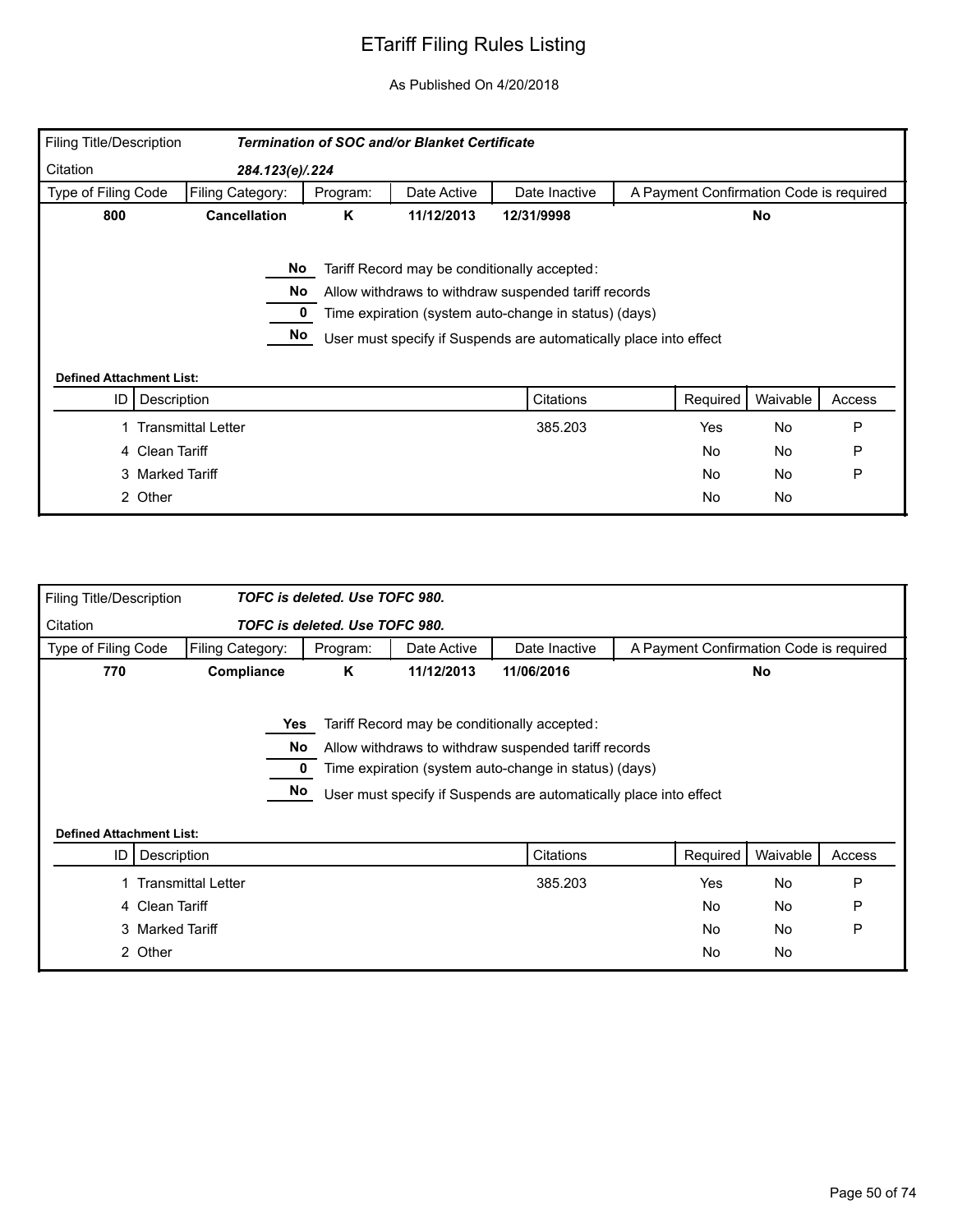| Filing Title/Description        |                           | TOFC is deleted. Use TOFC 1300. |             |                                                                   |                                         |           |        |
|---------------------------------|---------------------------|---------------------------------|-------------|-------------------------------------------------------------------|-----------------------------------------|-----------|--------|
| Citation                        |                           | TOFC is deleted. Use TOFC 1300. |             |                                                                   |                                         |           |        |
| Type of Filing Code             | Filing Category:          | Program:                        | Date Active | Date Inactive                                                     | A Payment Confirmation Code is required |           |        |
| 1280                            | <b>Normal</b>             | K                               | 11/12/2013  | 11/06/2016                                                        |                                         | <b>No</b> |        |
|                                 |                           |                                 |             |                                                                   |                                         |           |        |
|                                 | Yes                       |                                 |             | Tariff Record may be conditionally accepted:                      |                                         |           |        |
|                                 | No                        |                                 |             | Allow withdraws to withdraw suspended tariff records              |                                         |           |        |
|                                 | 60                        |                                 |             | Time expiration (system auto-change in status) (days)             |                                         |           |        |
|                                 | No                        |                                 |             | User must specify if Suspends are automatically place into effect |                                         |           |        |
| <b>Defined Attachment List:</b> |                           |                                 |             |                                                                   |                                         |           |        |
| ID                              | Description               |                                 |             | Citations                                                         | Required                                | Waivable  | Access |
|                                 | <b>Transmittal Letter</b> |                                 |             | 385.203                                                           | Yes                                     | No        | P      |
|                                 | 4 Clean Tariff            |                                 |             |                                                                   | <b>No</b>                               | No        | P      |
|                                 | 3 Marked Tariff           |                                 |             |                                                                   | No.                                     | No        | P      |
|                                 | 2 Other                   |                                 |             |                                                                   | <b>No</b>                               | No        |        |

| Filing Title/Description        |                           | <b>ALJ Settlement Modification</b> |             |                                                                                                                                                                                                                                                 |                                         |          |        |
|---------------------------------|---------------------------|------------------------------------|-------------|-------------------------------------------------------------------------------------------------------------------------------------------------------------------------------------------------------------------------------------------------|-----------------------------------------|----------|--------|
| Citation                        | 385.602                   |                                    |             |                                                                                                                                                                                                                                                 |                                         |          |        |
| Type of Filing Code             | Filing Category:          | Program:                           | Date Active | Date Inactive                                                                                                                                                                                                                                   | A Payment Confirmation Code is required |          |        |
| 1490                            | Report                    | Κ                                  | 04/20/2018  | 12/31/9998                                                                                                                                                                                                                                      |                                         | No       |        |
| <b>Defined Attachment List:</b> | No.<br>No<br>No           |                                    |             | Tariff Record may be conditionally accepted:<br>Allow withdraws to withdraw suspended tariff records<br>Time expiration (system auto-change in status) (days)<br>User must specify if Suspends are automatically place into effect<br>Citations |                                         |          |        |
|                                 | ID   Description          |                                    |             |                                                                                                                                                                                                                                                 | Required                                | Waivable | Access |
|                                 | <b>Transmittal Letter</b> |                                    |             | 385.203                                                                                                                                                                                                                                         | Yes                                     | No       | P      |
|                                 | 4 Clean Tariff            |                                    |             |                                                                                                                                                                                                                                                 | No                                      | No       | P      |
|                                 | 3 Marked Tariff           |                                    |             |                                                                                                                                                                                                                                                 | No                                      | No       | P      |
| 4320                            | Settlement                |                                    |             | 385.602(c)                                                                                                                                                                                                                                      | No                                      | No       |        |
|                                 | 2 Other                   |                                    |             |                                                                                                                                                                                                                                                 | No                                      | No       |        |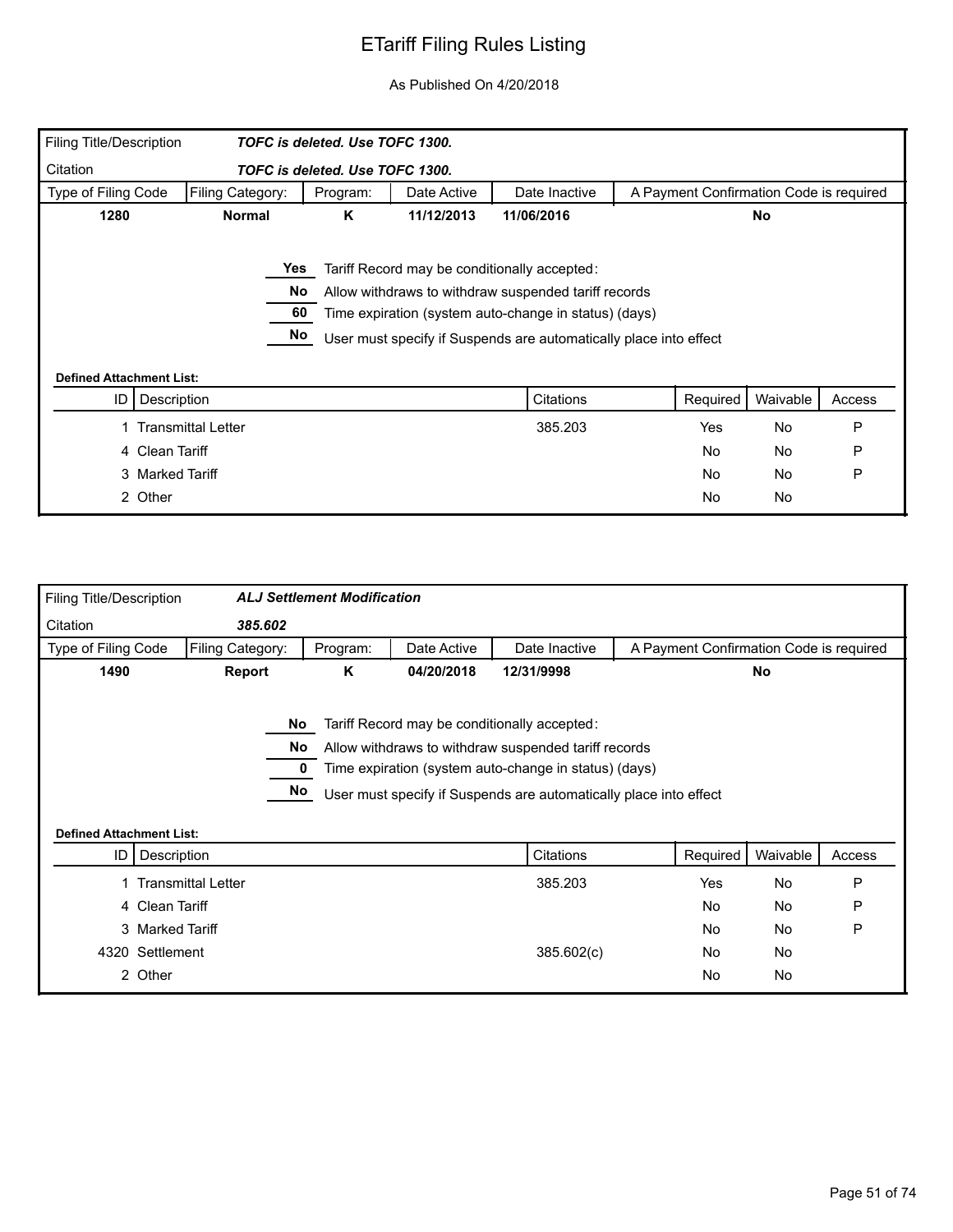| Filing Title/Description        | <b>ALJ Settlement</b>          |          |             |                                                                                                                                                                                                                                    |                                         |           |        |
|---------------------------------|--------------------------------|----------|-------------|------------------------------------------------------------------------------------------------------------------------------------------------------------------------------------------------------------------------------------|-----------------------------------------|-----------|--------|
| Citation                        | 385.602                        |          |             |                                                                                                                                                                                                                                    |                                         |           |        |
| Type of Filing Code             | Filing Category:               | Program: | Date Active | Date Inactive                                                                                                                                                                                                                      | A Payment Confirmation Code is required |           |        |
| 1410                            | Compliance                     | Κ        | 11/14/2016  | 12/31/9998                                                                                                                                                                                                                         |                                         | No        |        |
| <b>Defined Attachment List:</b> | No<br>No<br>No                 |          |             | Tariff Record may be conditionally accepted:<br>Allow withdraws to withdraw suspended tariff records<br>Time expiration (system auto-change in status) (days)<br>User must specify if Suspends are automatically place into effect |                                         |           |        |
| ID                              | Description                    |          |             | Citations                                                                                                                                                                                                                          | Required                                | Waivable  | Access |
|                                 | <b>Transmittal Letter</b>      |          |             | 385.203                                                                                                                                                                                                                            | Yes                                     | <b>No</b> | P      |
|                                 | 4 Clean Tariff                 |          |             |                                                                                                                                                                                                                                    | No                                      | <b>No</b> | P      |
|                                 | 3 Marked Tariff                |          |             |                                                                                                                                                                                                                                    | No                                      | <b>No</b> | P      |
|                                 |                                |          |             |                                                                                                                                                                                                                                    |                                         |           |        |
|                                 | 4270 Stipulation and Agreement |          |             | 385.602(c)                                                                                                                                                                                                                         | No                                      | No        |        |

| <b>Filing Title/Description</b> |                           | <b>ALJ Settlement Modification</b> |             |                                                                                                                                                                                                                                    |                                         |          |           |        |
|---------------------------------|---------------------------|------------------------------------|-------------|------------------------------------------------------------------------------------------------------------------------------------------------------------------------------------------------------------------------------------|-----------------------------------------|----------|-----------|--------|
| Citation                        | 385.602                   |                                    |             |                                                                                                                                                                                                                                    |                                         |          |           |        |
| Type of Filing Code             | Filing Category:          | Program:                           | Date Active | Date Inactive                                                                                                                                                                                                                      | A Payment Confirmation Code is required |          |           |        |
| 1470                            | Report                    | M                                  | 04/20/2018  | 12/31/9998                                                                                                                                                                                                                         |                                         |          | No        |        |
| <b>Defined Attachment List:</b> |                           | No.<br>No<br>No                    |             | Tariff Record may be conditionally accepted:<br>Allow withdraws to withdraw suspended tariff records<br>Time expiration (system auto-change in status) (days)<br>User must specify if Suspends are automatically place into effect |                                         |          |           |        |
|                                 | ID   Description          |                                    |             | Citations                                                                                                                                                                                                                          |                                         | Required | Waivable  | Access |
|                                 | <b>Transmittal Letter</b> |                                    |             | 385.203                                                                                                                                                                                                                            |                                         | Yes      | No        | P      |
|                                 | 4 Clean Tariff            |                                    |             |                                                                                                                                                                                                                                    |                                         | No       | No        | P      |
|                                 | 3 Marked Tariff           |                                    |             |                                                                                                                                                                                                                                    |                                         | No       | <b>No</b> | P      |
|                                 | 4270 Settlement           |                                    |             | 385.602(c)                                                                                                                                                                                                                         |                                         | No       | <b>No</b> |        |
|                                 | 2 Other                   |                                    |             |                                                                                                                                                                                                                                    |                                         | No       | No        |        |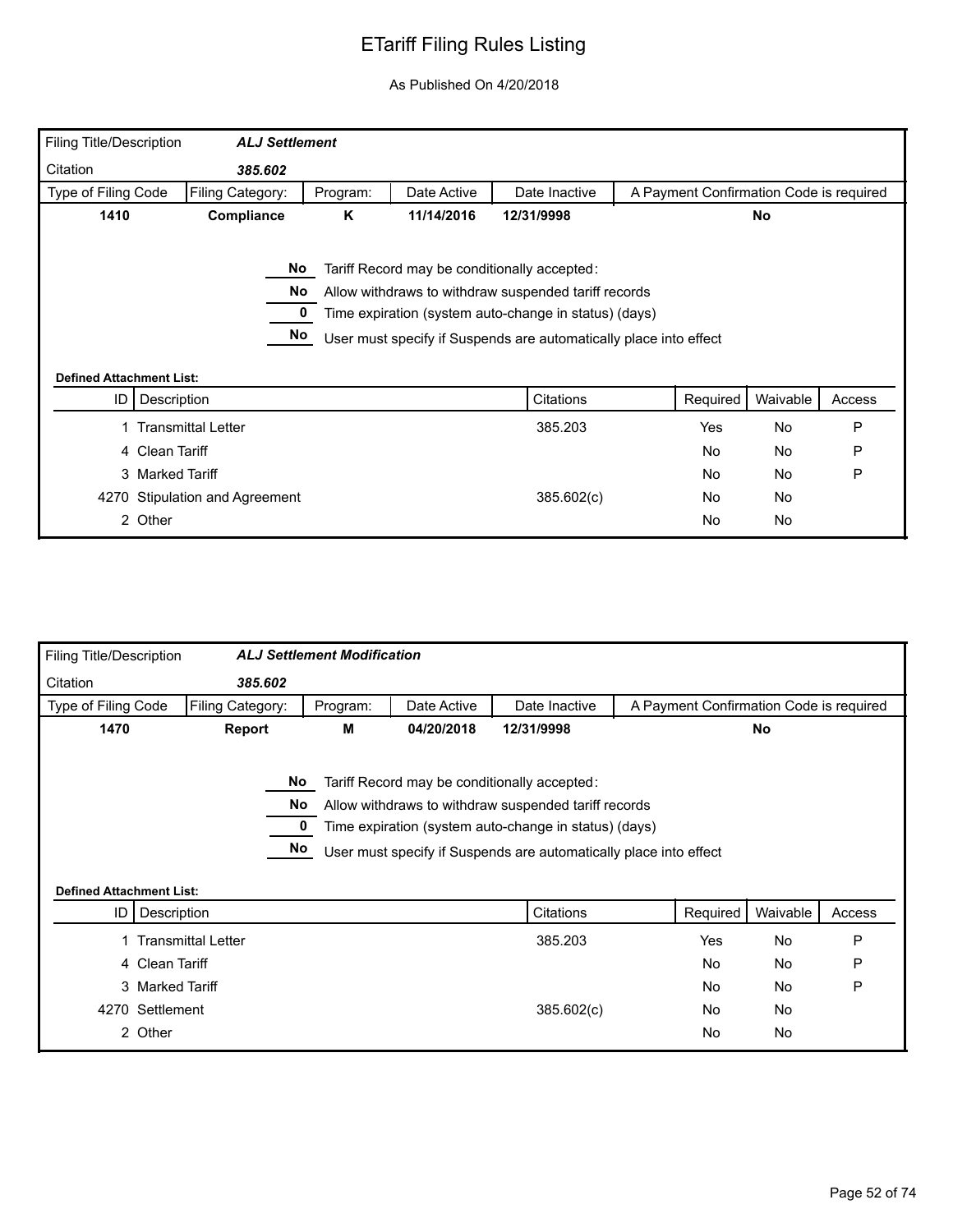| Filing Title/Description        |                                   |          | Rate Schedule Change Other Than Rate Increases |                                                                                                                                                                                                                                    |                                         |           |        |
|---------------------------------|-----------------------------------|----------|------------------------------------------------|------------------------------------------------------------------------------------------------------------------------------------------------------------------------------------------------------------------------------------|-----------------------------------------|-----------|--------|
| Citation                        | 35.13(a)(2)(iii)                  |          |                                                |                                                                                                                                                                                                                                    |                                         |           |        |
| Type of Filing Code             | Filing Category:                  | Program: | Date Active                                    | Date Inactive                                                                                                                                                                                                                      | A Payment Confirmation Code is required |           |        |
| 30                              | <b>Normal</b>                     | М        | 04/01/2010                                     | 12/31/9998                                                                                                                                                                                                                         |                                         | No        |        |
| <b>Defined Attachment List:</b> | No<br>No<br>60<br>No              |          |                                                | Tariff Record may be conditionally accepted:<br>Allow withdraws to withdraw suspended tariff records<br>Time expiration (system auto-change in status) (days)<br>User must specify if Suspends are automatically place into effect |                                         |           |        |
| ID                              | Description                       |          |                                                | Citations                                                                                                                                                                                                                          | Required                                | Waivable  | Access |
|                                 |                                   |          |                                                |                                                                                                                                                                                                                                    |                                         |           |        |
|                                 | <b>Transmittal Letter</b>         |          |                                                | 385.203                                                                                                                                                                                                                            | Yes                                     | <b>No</b> | P      |
|                                 | 4 Clean Tariff                    |          |                                                |                                                                                                                                                                                                                                    | <b>No</b>                               | No        | P      |
|                                 | 3 Marked Tariff                   |          |                                                |                                                                                                                                                                                                                                    | <b>No</b>                               | No        | P      |
|                                 | 30 Revenue Requirement Comparison |          |                                                | 35.13(c)                                                                                                                                                                                                                           | <b>No</b>                               | No        |        |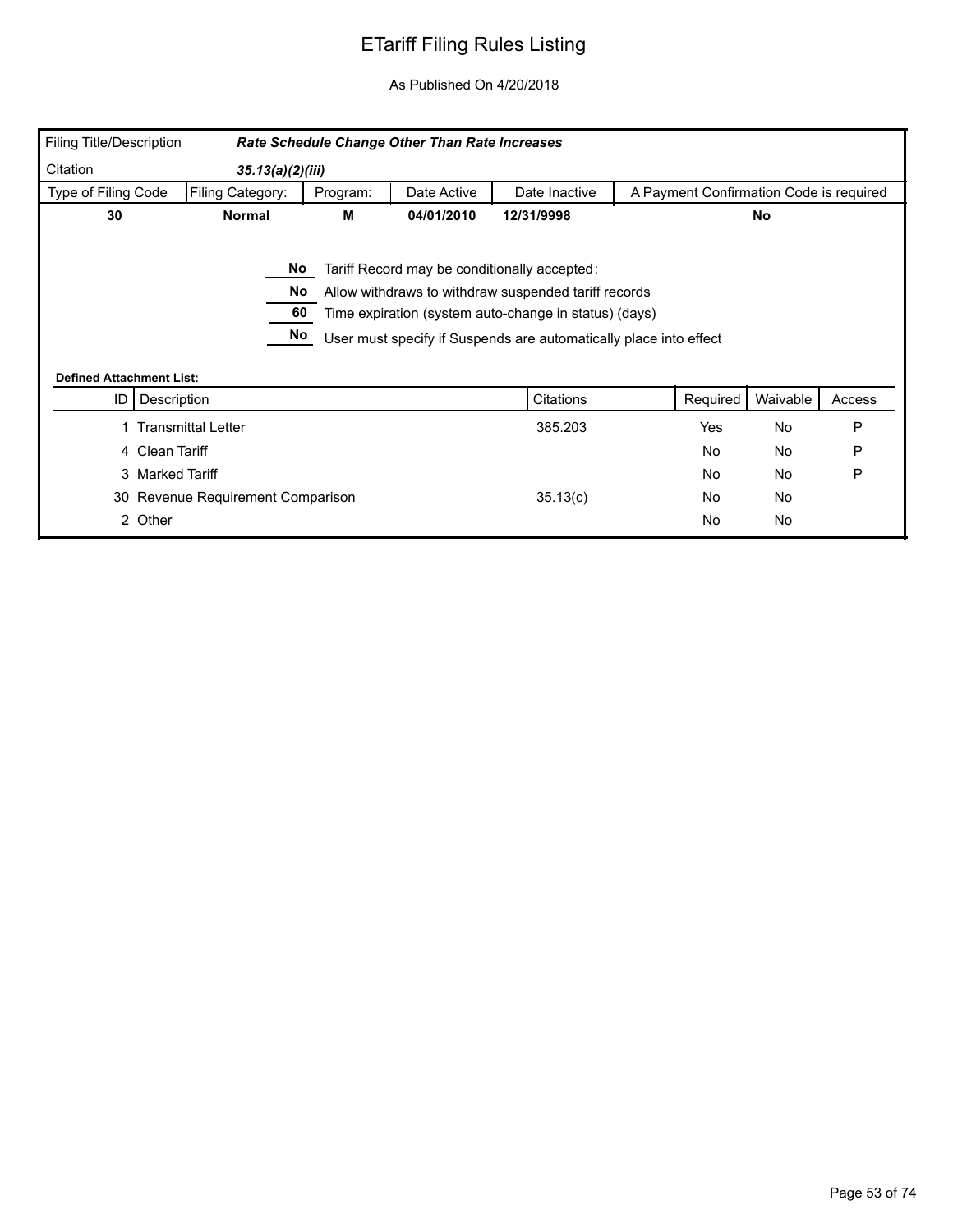| <b>Filing Title/Description</b> |                                                                | <b>Initial Rate Schedules (35.12)</b> |             |                                                                   |                                         |           |           |
|---------------------------------|----------------------------------------------------------------|---------------------------------------|-------------|-------------------------------------------------------------------|-----------------------------------------|-----------|-----------|
|                                 |                                                                |                                       |             |                                                                   |                                         |           |           |
| Citation                        | 35.12                                                          |                                       |             |                                                                   |                                         |           |           |
| Type of Filing Code             | Filing Category:                                               | Program:                              | Date Active | Date Inactive                                                     | A Payment Confirmation Code is required |           |           |
| 60                              | <b>Normal</b>                                                  | M                                     | 04/01/2010  | 12/31/9998                                                        |                                         | No        |           |
|                                 |                                                                |                                       |             |                                                                   |                                         |           |           |
|                                 |                                                                | No l                                  |             | Tariff Record may be conditionally accepted:                      |                                         |           |           |
|                                 | No.                                                            |                                       |             | Allow withdraws to withdraw suspended tariff records              |                                         |           |           |
|                                 | 60                                                             |                                       |             | Time expiration (system auto-change in status) (days)             |                                         |           |           |
|                                 | No                                                             |                                       |             | User must specify if Suspends are automatically place into effect |                                         |           |           |
|                                 |                                                                |                                       |             |                                                                   |                                         |           |           |
| <b>Defined Attachment List:</b> |                                                                |                                       |             |                                                                   |                                         |           |           |
|                                 | ID   Description                                               |                                       |             | Citations                                                         | Required                                | Waivable  | Access    |
| 1                               | <b>Transmittal Letter</b>                                      |                                       |             | 385.203                                                           | Yes                                     | No        | P         |
|                                 | 4 Clean Tariff                                                 |                                       |             |                                                                   | No                                      | No        | P         |
|                                 | 3 Marked Tariff                                                |                                       |             |                                                                   | No                                      | No        | ${\sf P}$ |
|                                 | 160 Cost Of Service, Total And As Allocated                    |                                       |             | 35.13(h)(36)                                                      | <b>No</b>                               | <b>No</b> |           |
|                                 | 240 Rate Design Information                                    |                                       |             | 35.13(h)(37)                                                      | No.                                     | <b>No</b> |           |
|                                 | 250 Rate design calculations and narrative                     |                                       |             | $35.12(b)(2)$ ,<br>35.13(a)(2)(i)(B)(5)                           | No                                      | No        |           |
|                                 | 260 Revenue Requirement Comparison                             |                                       |             | 35.13(c)(1)                                                       | No                                      | No        |           |
|                                 | 270 Comparison of rates by rate schedule                       |                                       |             | 35.13(c)(2)                                                       | No                                      | <b>No</b> |           |
|                                 | 280 Map/diagram showing the additions or changes to be<br>made |                                       |             | 35.13(c)(3)                                                       | No                                      | No        |           |
|                                 | 290 Statement of all cost computations                         |                                       |             | 35.12(b)(2)                                                       | No                                      | <b>No</b> |           |
|                                 | 300 Fuel cost or purchase economic power adjustment<br>support |                                       |             | 35.14                                                             | No                                      | No        |           |
|                                 | 310 Testimony And Exhibits                                     |                                       |             | 35.13(e)                                                          | No                                      | <b>No</b> |           |
|                                 | 2 Other                                                        |                                       |             |                                                                   | No                                      | <b>No</b> |           |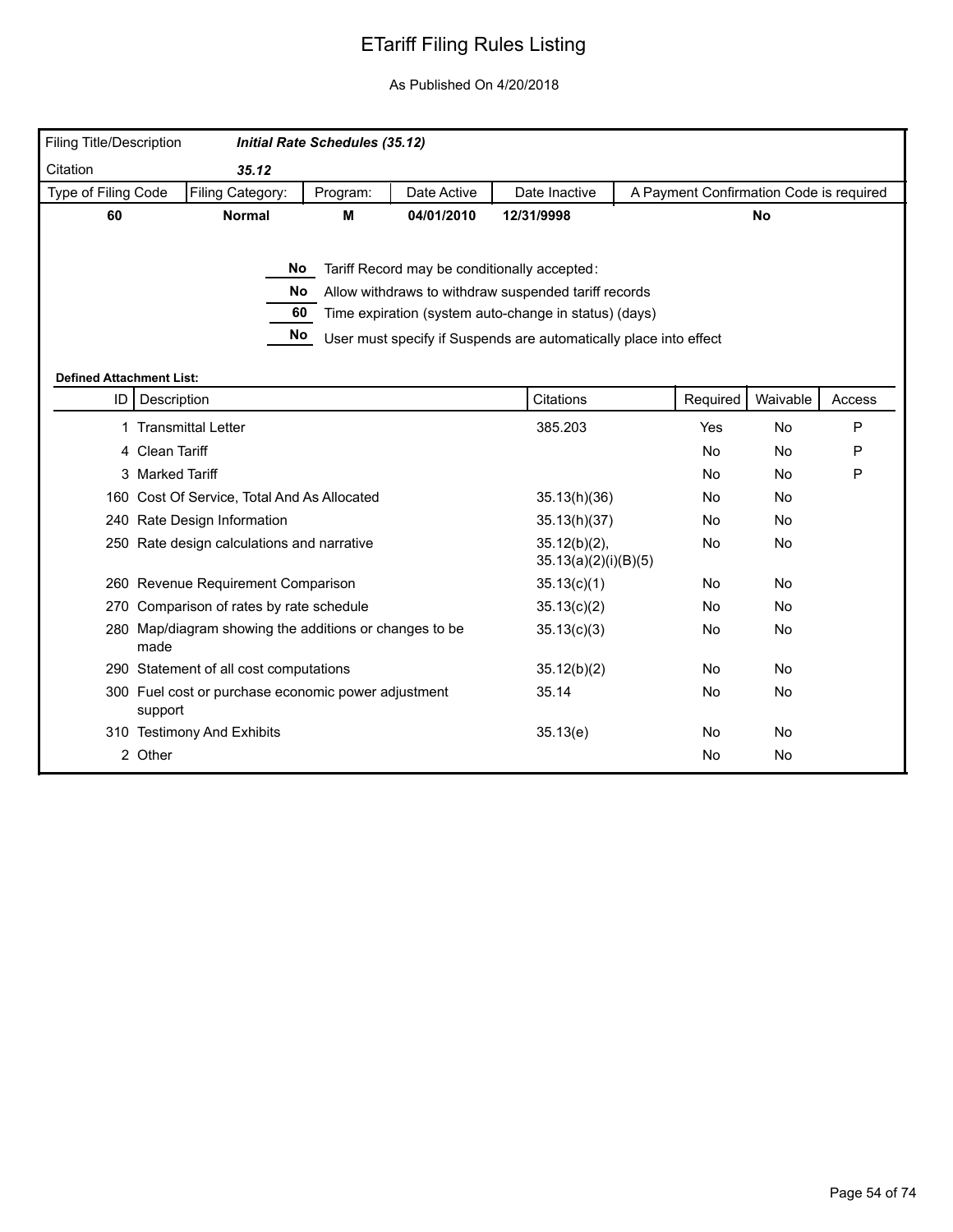| Filing Title/Description        |                           | <b>Withdraw Entire Proceeding</b> |             |                                                                                                                                                                                                                                    |                                         |           |        |
|---------------------------------|---------------------------|-----------------------------------|-------------|------------------------------------------------------------------------------------------------------------------------------------------------------------------------------------------------------------------------------------|-----------------------------------------|-----------|--------|
| Citation                        | 35.17(a)                  |                                   |             |                                                                                                                                                                                                                                    |                                         |           |        |
| Type of Filing Code             | Filing Category:          | Program:                          | Date Active | Date Inactive                                                                                                                                                                                                                      | A Payment Confirmation Code is required |           |        |
| 100                             | <b>Withdraw</b>           | М                                 | 04/01/2010  | 12/31/9998                                                                                                                                                                                                                         |                                         | No.       |        |
| <b>Defined Attachment List:</b> | No<br>No<br>15<br>No      |                                   |             | Tariff Record may be conditionally accepted:<br>Allow withdraws to withdraw suspended tariff records<br>Time expiration (system auto-change in status) (days)<br>User must specify if Suspends are automatically place into effect |                                         |           |        |
| ID                              | Description               |                                   |             | Citations                                                                                                                                                                                                                          | Required                                | Waivable  | Access |
|                                 | <b>Transmittal Letter</b> |                                   |             | 385.203                                                                                                                                                                                                                            | Yes                                     | <b>No</b> | P      |
|                                 | 2 Other                   |                                   |             |                                                                                                                                                                                                                                    | No                                      | <b>No</b> |        |

| Filing Title/Description        | <b>Deficiency Filing</b>  |          |             |                                                                   |                                         |           |        |
|---------------------------------|---------------------------|----------|-------------|-------------------------------------------------------------------|-----------------------------------------|-----------|--------|
| Citation                        | 35.17(b)                  |          |             |                                                                   |                                         |           |        |
| Type of Filing Code             | Filing Category:          | Program: | Date Active | Date Inactive                                                     | A Payment Confirmation Code is required |           |        |
| 170                             | <b>Amendment</b>          | M        | 04/01/2010  | 12/31/9998                                                        |                                         | No        |        |
|                                 |                           |          |             |                                                                   |                                         |           |        |
|                                 | No.                       |          |             | Tariff Record may be conditionally accepted:                      |                                         |           |        |
|                                 | No                        |          |             | Allow withdraws to withdraw suspended tariff records              |                                         |           |        |
|                                 | 60                        |          |             | Time expiration (system auto-change in status) (days)             |                                         |           |        |
|                                 | No                        |          |             | User must specify if Suspends are automatically place into effect |                                         |           |        |
|                                 |                           |          |             |                                                                   |                                         |           |        |
| <b>Defined Attachment List:</b> |                           |          |             |                                                                   |                                         |           |        |
| ID                              | Description               |          |             | Citations                                                         | Required                                | Waivable  | Access |
|                                 | <b>Transmittal Letter</b> |          |             | 385.203                                                           | Yes                                     | <b>No</b> | P      |
| 4 Clean Tariff                  |                           |          |             |                                                                   | <b>No</b>                               | <b>No</b> | P      |
|                                 | 3 Marked Tariff           |          |             |                                                                   | <b>No</b>                               | No        | P      |
| 2 Other                         |                           |          |             |                                                                   | No                                      | No        |        |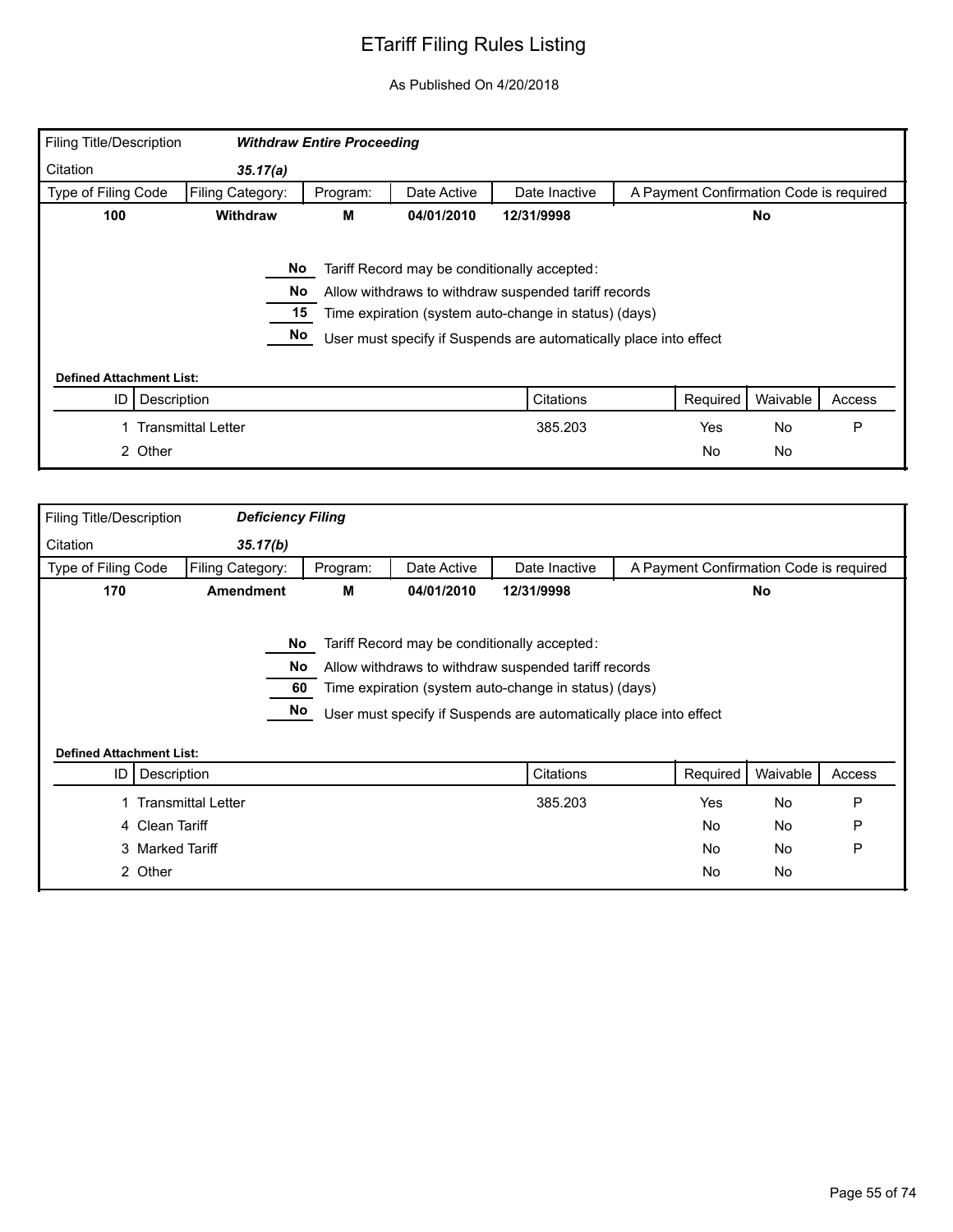| Filing Title/Description        |                           | <b>Amendment of Pending Tariff Filing</b> |             |                                                                   |                                         |           |           |        |
|---------------------------------|---------------------------|-------------------------------------------|-------------|-------------------------------------------------------------------|-----------------------------------------|-----------|-----------|--------|
| Citation                        | 35.17(b)                  |                                           |             |                                                                   |                                         |           |           |        |
| Type of Filing Code             | Filing Category:          | Program:                                  | Date Active | Date Inactive                                                     | A Payment Confirmation Code is required |           |           |        |
| 120                             | <b>Amendment</b>          | М                                         | 04/01/2010  | 12/31/9998                                                        |                                         |           | <b>No</b> |        |
|                                 |                           |                                           |             |                                                                   |                                         |           |           |        |
|                                 | No                        |                                           |             | Tariff Record may be conditionally accepted:                      |                                         |           |           |        |
|                                 | No                        |                                           |             | Allow withdraws to withdraw suspended tariff records              |                                         |           |           |        |
|                                 | 60                        |                                           |             | Time expiration (system auto-change in status) (days)             |                                         |           |           |        |
|                                 | No                        |                                           |             | User must specify if Suspends are automatically place into effect |                                         |           |           |        |
|                                 |                           |                                           |             |                                                                   |                                         |           |           |        |
| <b>Defined Attachment List:</b> |                           |                                           |             |                                                                   |                                         |           |           |        |
| ID                              | Description               |                                           |             | Citations                                                         |                                         | Required  | Waivable  | Access |
|                                 | <b>Transmittal Letter</b> |                                           |             | 385.203                                                           |                                         | Yes       | No        | P      |
|                                 | 4 Clean Tariff            |                                           |             |                                                                   |                                         | <b>No</b> | No        | P      |
|                                 | 3 Marked Tariff           |                                           |             |                                                                   |                                         | <b>No</b> | No        | P      |
|                                 | 2 Other                   |                                           |             |                                                                   |                                         | <b>No</b> | No        |        |

| Filing Title/Description        | <b>Compliance filing</b>  |          |             |                                                                                                                                                                                                                                    |                                         |          |        |
|---------------------------------|---------------------------|----------|-------------|------------------------------------------------------------------------------------------------------------------------------------------------------------------------------------------------------------------------------------|-----------------------------------------|----------|--------|
| Citation                        | 35                        |          |             |                                                                                                                                                                                                                                    |                                         |          |        |
| Type of Filing Code             | Filing Category:          | Program: | Date Active | Date Inactive                                                                                                                                                                                                                      | A Payment Confirmation Code is required |          |        |
| 70                              | Compliance                | М        | 04/01/2010  | 12/31/9998                                                                                                                                                                                                                         |                                         | No       |        |
| <b>Defined Attachment List:</b> | No.<br>No<br>No           |          |             | Tariff Record may be conditionally accepted:<br>Allow withdraws to withdraw suspended tariff records<br>Time expiration (system auto-change in status) (days)<br>User must specify if Suspends are automatically place into effect |                                         |          |        |
| ID                              | Description               |          |             | Citations                                                                                                                                                                                                                          | Required                                | Waivable | Access |
|                                 | <b>Transmittal Letter</b> |          |             | 385.203                                                                                                                                                                                                                            | Yes                                     | No       | P      |
|                                 |                           |          |             |                                                                                                                                                                                                                                    |                                         |          |        |
|                                 | 4 Clean Tariff            |          |             |                                                                                                                                                                                                                                    | <b>No</b>                               | No       | P      |
|                                 | 3 Marked Tariff           |          |             |                                                                                                                                                                                                                                    | <b>No</b>                               | No       | P      |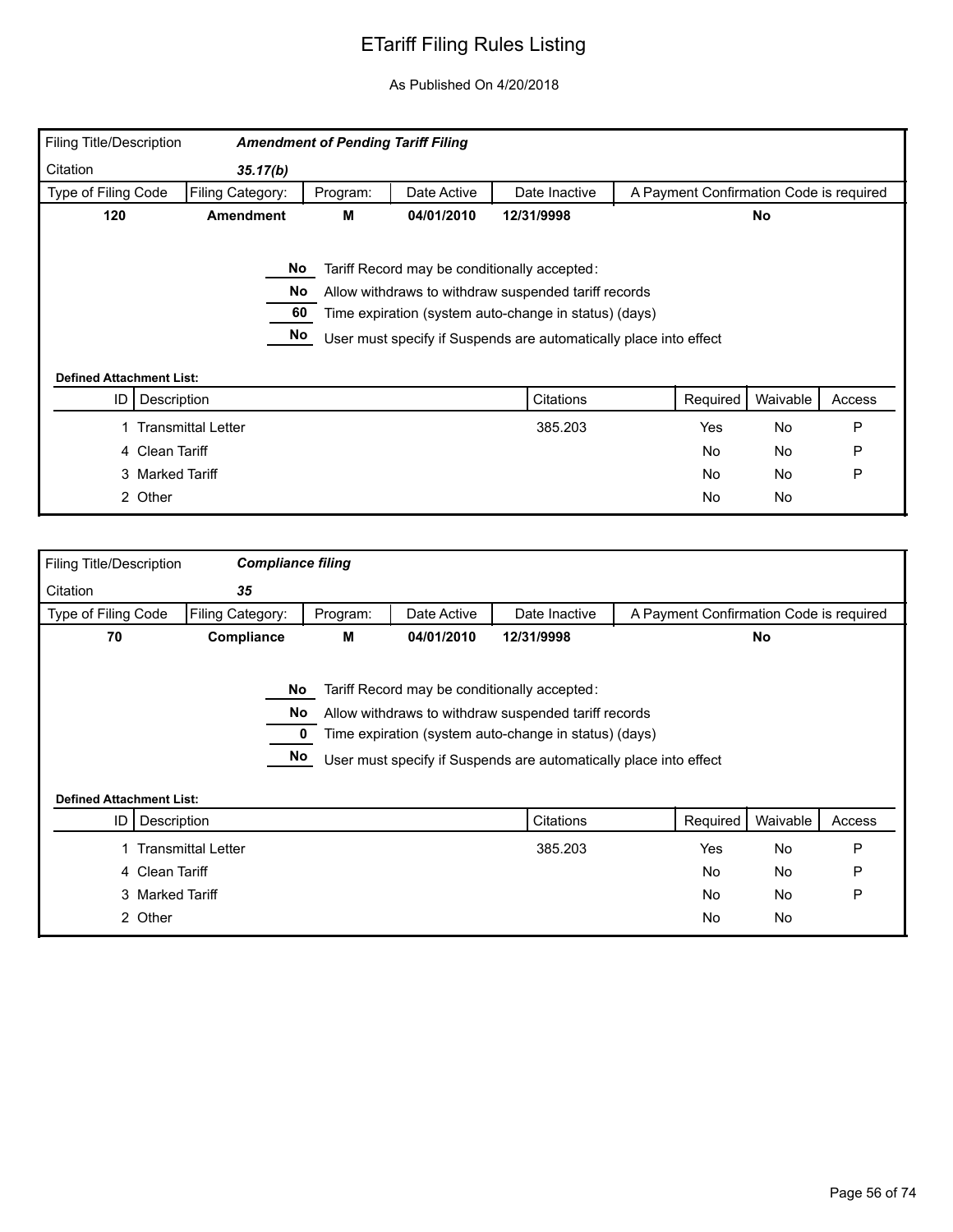| Filing Title/Description        |                           |          | Data Response/Supplement the record |                                                                   |                                         |           |        |
|---------------------------------|---------------------------|----------|-------------------------------------|-------------------------------------------------------------------|-----------------------------------------|-----------|--------|
| Citation                        |                           |          |                                     |                                                                   |                                         |           |        |
| Type of Filing Code             | Filing Category:          | Program: | Date Active                         | Date Inactive                                                     | A Payment Confirmation Code is required |           |        |
| 140                             | Report                    | м        | 12/31/9998                          |                                                                   | No                                      |           |        |
|                                 |                           |          |                                     |                                                                   |                                         |           |        |
|                                 | No                        |          |                                     | Tariff Record may be conditionally accepted:                      |                                         |           |        |
|                                 | No                        |          |                                     | Allow withdraws to withdraw suspended tariff records              |                                         |           |        |
|                                 |                           |          |                                     | Time expiration (system auto-change in status) (days)             |                                         |           |        |
|                                 | No                        |          |                                     | User must specify if Suspends are automatically place into effect |                                         |           |        |
| <b>Defined Attachment List:</b> |                           |          |                                     |                                                                   |                                         |           |        |
| ID<br>Description               |                           |          |                                     | Citations                                                         | Required                                | Waivable  | Access |
|                                 | <b>Transmittal Letter</b> |          |                                     | 385.203                                                           | Yes                                     | <b>No</b> | P      |
| 2 Other                         |                           |          |                                     |                                                                   | <b>No</b>                               | No        |        |

| Filing Title/Description                                     |                           |          | <b>Motion to Delay Effective Date of Suspended Tariff</b> |                                                                                                                                                                                                                                    |                                         |          |        |
|--------------------------------------------------------------|---------------------------|----------|-----------------------------------------------------------|------------------------------------------------------------------------------------------------------------------------------------------------------------------------------------------------------------------------------------|-----------------------------------------|----------|--------|
| Citation                                                     | 385,2001                  |          |                                                           |                                                                                                                                                                                                                                    |                                         |          |        |
| Type of Filing Code                                          | Filing Category:          | Program: | Date Active                                               | Date Inactive                                                                                                                                                                                                                      | A Payment Confirmation Code is required |          |        |
| 220<br><b>Motion</b><br>04/01/2010<br>12/31/9998<br>No.<br>М |                           |          |                                                           |                                                                                                                                                                                                                                    |                                         |          |        |
|                                                              | No.<br>No<br>No           |          |                                                           | Tariff Record may be conditionally accepted:<br>Allow withdraws to withdraw suspended tariff records<br>Time expiration (system auto-change in status) (days)<br>User must specify if Suspends are automatically place into effect |                                         |          |        |
| <b>Defined Attachment List:</b>                              |                           |          |                                                           |                                                                                                                                                                                                                                    |                                         |          |        |
| Description<br>ID                                            |                           |          |                                                           | Citations                                                                                                                                                                                                                          | Required                                | Waivable | Access |
|                                                              | <b>Transmittal Letter</b> |          |                                                           | 385.203                                                                                                                                                                                                                            | Yes                                     | No       | P      |
| 2 Other                                                      |                           |          |                                                           |                                                                                                                                                                                                                                    | No.                                     | No       |        |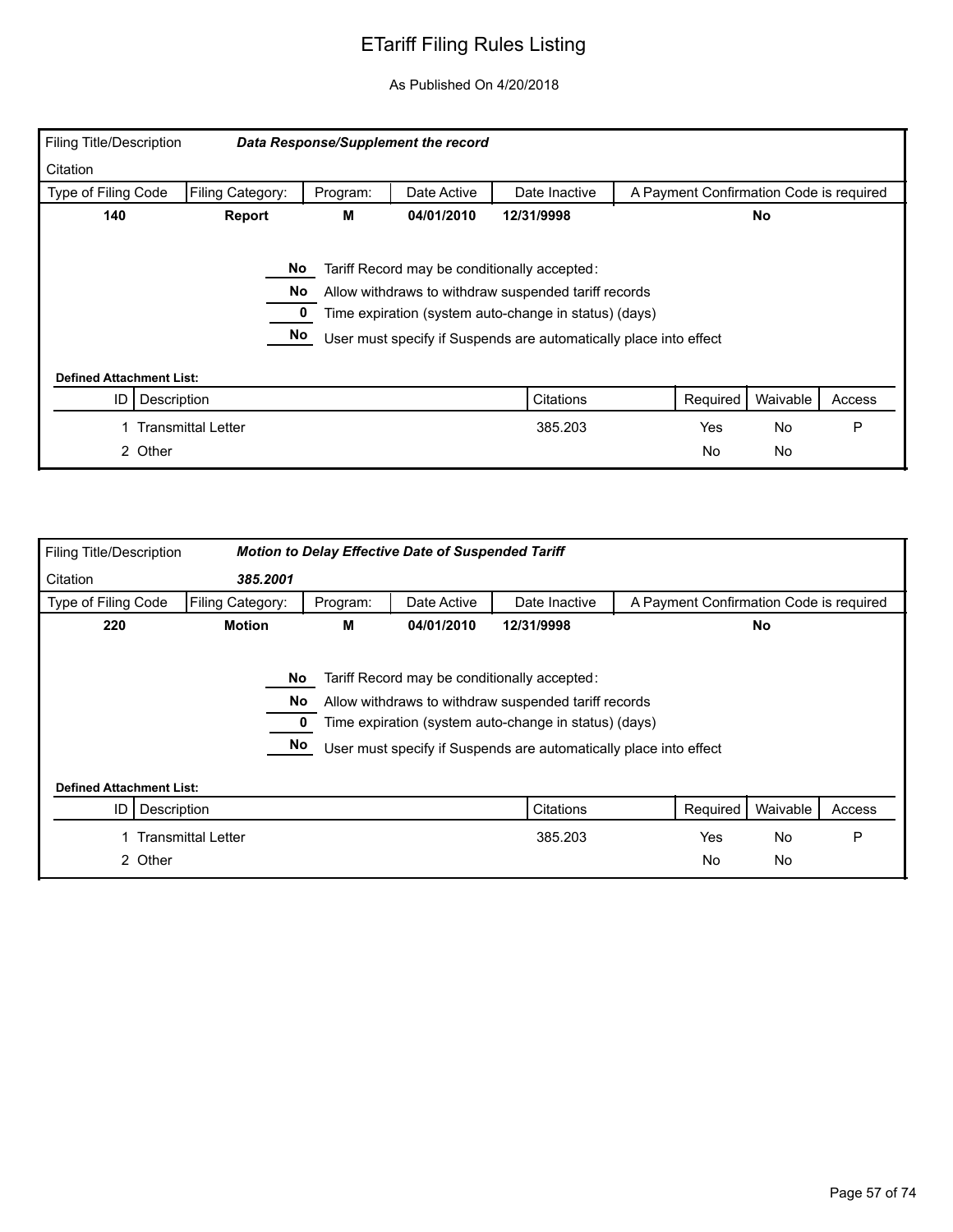| Filing Title/Description        |                           | <b>Market Based Rate Triennial Reveiw</b> |             |                                                                                                                                                                                                                                    |                                         |           |        |
|---------------------------------|---------------------------|-------------------------------------------|-------------|------------------------------------------------------------------------------------------------------------------------------------------------------------------------------------------------------------------------------------|-----------------------------------------|-----------|--------|
| Citation                        | 35.37                     |                                           |             |                                                                                                                                                                                                                                    |                                         |           |        |
| Type of Filing Code             | Filing Category:          | Program:                                  | Date Active | Date Inactive                                                                                                                                                                                                                      | A Payment Confirmation Code is required |           |        |
| 1120                            | Compliance                | М                                         | 01/24/2011  | 12/31/9998                                                                                                                                                                                                                         |                                         | <b>No</b> |        |
|                                 | No<br>No<br>No            |                                           |             | Tariff Record may be conditionally accepted:<br>Allow withdraws to withdraw suspended tariff records<br>Time expiration (system auto-change in status) (days)<br>User must specify if Suspends are automatically place into effect |                                         |           |        |
| <b>Defined Attachment List:</b> |                           |                                           |             |                                                                                                                                                                                                                                    |                                         |           |        |
|                                 |                           |                                           |             |                                                                                                                                                                                                                                    |                                         |           |        |
| ID                              | Description               |                                           |             | Citations                                                                                                                                                                                                                          | Required                                | Waivable  | Access |
|                                 | <b>Transmittal Letter</b> |                                           |             | 385.203                                                                                                                                                                                                                            | Yes                                     | No        | P      |
|                                 | 4 Clean Tariff            |                                           |             |                                                                                                                                                                                                                                    | <b>No</b>                               | No        | P      |
|                                 | 3 Marked Tariff           |                                           |             |                                                                                                                                                                                                                                    | <b>No</b>                               | No        | P      |
|                                 | 4240 Appendix A           |                                           |             | 35.37(b)(4)                                                                                                                                                                                                                        | <b>No</b>                               | No        |        |
|                                 | 4260 Appendix B           |                                           |             | 35.37(a)(2)                                                                                                                                                                                                                        | No.                                     | No        |        |

| Filing Title/Description                |                           |                | <b>Cancellation of Tariff or Rate Schedule (partial)</b> |                                                                                                                                                                                                                                    |                                         |           |        |
|-----------------------------------------|---------------------------|----------------|----------------------------------------------------------|------------------------------------------------------------------------------------------------------------------------------------------------------------------------------------------------------------------------------------|-----------------------------------------|-----------|--------|
| Citation                                | 35.15                     |                |                                                          |                                                                                                                                                                                                                                    |                                         |           |        |
| Type of Filing Code                     | Filing Category:          | Program:       | Date Active                                              | Date Inactive                                                                                                                                                                                                                      | A Payment Confirmation Code is required |           |        |
| 270                                     | <b>Normal</b>             | М              | 04/01/2010                                               | 12/31/9998                                                                                                                                                                                                                         |                                         | No        |        |
|                                         | No.                       | No<br>60<br>No |                                                          | Tariff Record may be conditionally accepted:<br>Allow withdraws to withdraw suspended tariff records<br>Time expiration (system auto-change in status) (days)<br>User must specify if Suspends are automatically place into effect |                                         |           |        |
| <b>Defined Attachment List:</b><br>ID I | Description               |                |                                                          | Citations                                                                                                                                                                                                                          | Required                                | Waivable  | Access |
|                                         | <b>Transmittal Letter</b> |                |                                                          | 385.203                                                                                                                                                                                                                            | Yes                                     | <b>No</b> | P      |
|                                         | 4 Clean Tariff            |                |                                                          |                                                                                                                                                                                                                                    | <b>No</b>                               | No        | P      |
|                                         |                           |                |                                                          |                                                                                                                                                                                                                                    |                                         |           |        |
|                                         | 3 Marked Tariff           |                |                                                          |                                                                                                                                                                                                                                    | <b>No</b>                               | <b>No</b> | P      |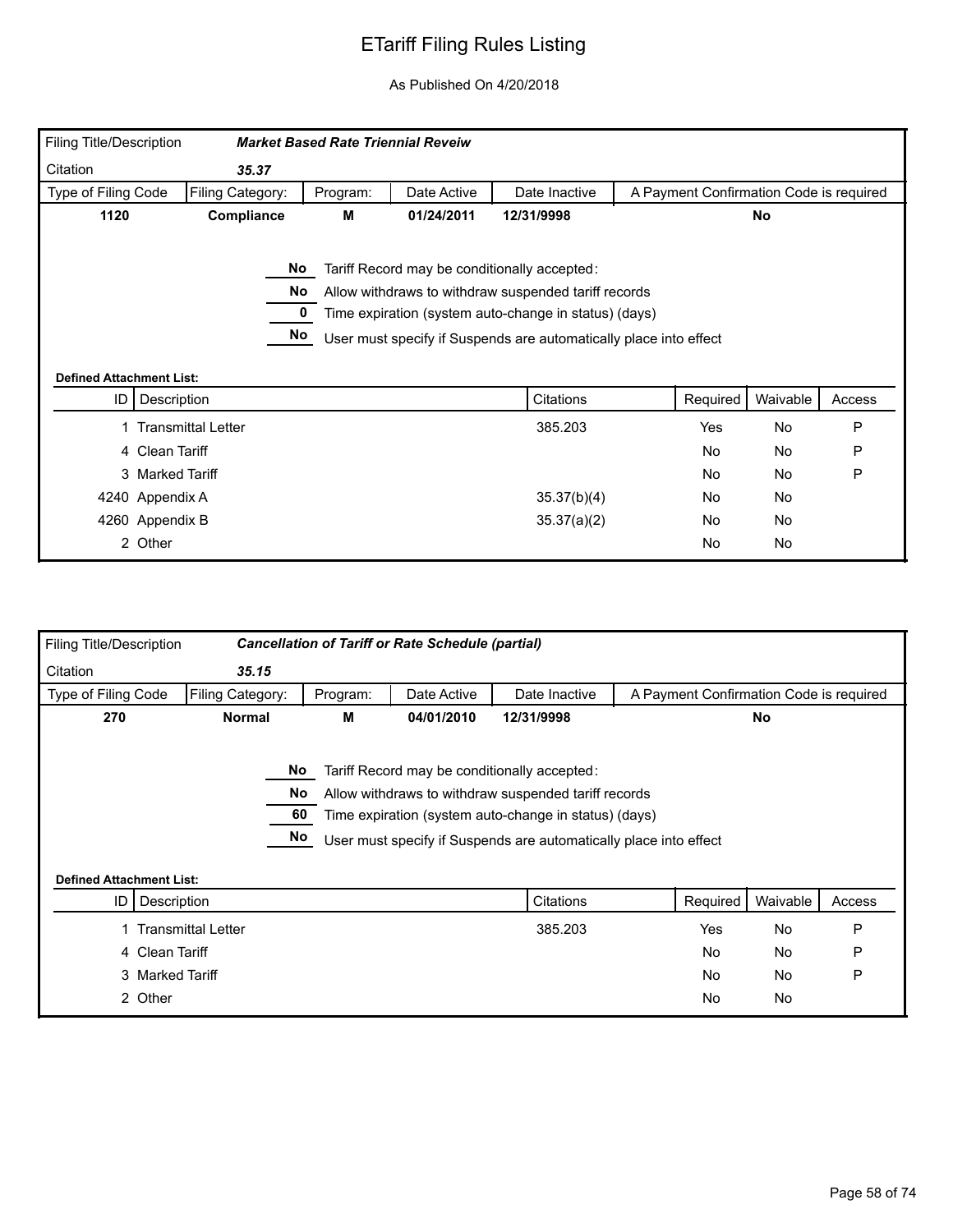| Filing Title/Description                             | <b>Refund Report</b> |          |             |                                                                                                                                                                                                                                    |                                         |                 |        |
|------------------------------------------------------|----------------------|----------|-------------|------------------------------------------------------------------------------------------------------------------------------------------------------------------------------------------------------------------------------------|-----------------------------------------|-----------------|--------|
| Citation                                             | 35.19a(b)            |          |             |                                                                                                                                                                                                                                    |                                         |                 |        |
| Type of Filing Code                                  | Filing Category:     | Program: | Date Active | Date Inactive                                                                                                                                                                                                                      | A Payment Confirmation Code is required |                 |        |
| 1190                                                 | Report               | М        | 12/31/9998  |                                                                                                                                                                                                                                    | No                                      |                 |        |
|                                                      | No.<br>No<br>No      |          |             | Tariff Record may be conditionally accepted:<br>Allow withdraws to withdraw suspended tariff records<br>Time expiration (system auto-change in status) (days)<br>User must specify if Suspends are automatically place into effect |                                         |                 |        |
| <b>Defined Attachment List:</b><br>ID<br>Description |                      |          |             | Citations                                                                                                                                                                                                                          | Required                                | Waivable        | Access |
| 2 Other                                              | Transmittal Letter   |          |             | 385.203                                                                                                                                                                                                                            | Yes<br><b>No</b>                        | <b>No</b><br>No | P      |

| Filing Title/Description        |                           | <b>Non-Jurisdictional filing</b> |             |                                                                                                                                                                                                                                    |                                         |           |        |
|---------------------------------|---------------------------|----------------------------------|-------------|------------------------------------------------------------------------------------------------------------------------------------------------------------------------------------------------------------------------------------|-----------------------------------------|-----------|--------|
| Citation                        | 35.28(e)                  |                                  |             |                                                                                                                                                                                                                                    |                                         |           |        |
| Type of Filing Code             | Filing Category:          | Program:                         | Date Active | Date Inactive                                                                                                                                                                                                                      | A Payment Confirmation Code is required |           |        |
| 1110                            | Compliance                | м                                | 07/01/2011  | 12/31/9998                                                                                                                                                                                                                         |                                         | No        |        |
| <b>Defined Attachment List:</b> | Yes<br>No<br>No           |                                  |             | Tariff Record may be conditionally accepted:<br>Allow withdraws to withdraw suspended tariff records<br>Time expiration (system auto-change in status) (days)<br>User must specify if Suspends are automatically place into effect |                                         |           |        |
| ID                              | Description               |                                  |             | Citations                                                                                                                                                                                                                          | Required                                | Waivable  | Access |
|                                 |                           |                                  |             | 385.203                                                                                                                                                                                                                            | Yes                                     | No        | P      |
|                                 | <b>Transmittal Letter</b> |                                  |             |                                                                                                                                                                                                                                    |                                         |           |        |
|                                 | 4 Clean Tariff            |                                  |             |                                                                                                                                                                                                                                    | <b>No</b>                               | No        | P      |
|                                 | 3 Marked Tariff           |                                  |             |                                                                                                                                                                                                                                    | <b>No</b>                               | <b>No</b> | P      |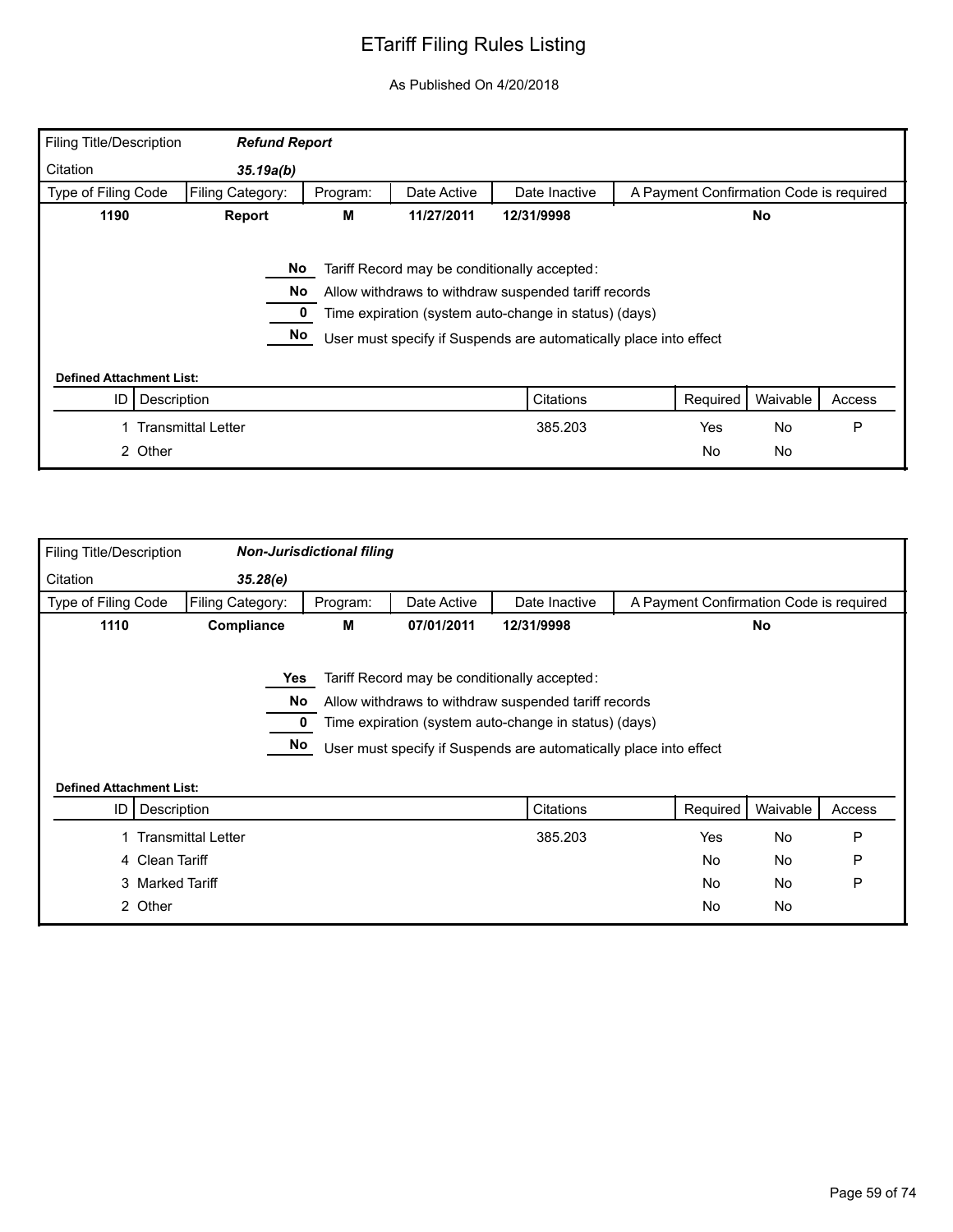| <b>Filing Title/Description</b> |                    |          | <b>Non-Jurisdictional filing Amendment</b> |                                                                   |                                         |           |        |
|---------------------------------|--------------------|----------|--------------------------------------------|-------------------------------------------------------------------|-----------------------------------------|-----------|--------|
| Citation                        | 35.28(e)           |          |                                            |                                                                   |                                         |           |        |
| Type of Filing Code             | Filing Category:   | Program: | Date Active                                | Date Inactive                                                     | A Payment Confirmation Code is required |           |        |
| 1090                            | Compliance         | М        | 07/01/2011                                 | 12/31/9998                                                        |                                         | <b>No</b> |        |
|                                 |                    |          |                                            |                                                                   |                                         |           |        |
|                                 | Yes                |          |                                            | Tariff Record may be conditionally accepted:                      |                                         |           |        |
|                                 | No                 |          |                                            | Allow withdraws to withdraw suspended tariff records              |                                         |           |        |
|                                 |                    |          |                                            | Time expiration (system auto-change in status) (days)             |                                         |           |        |
|                                 | No                 |          |                                            | User must specify if Suspends are automatically place into effect |                                         |           |        |
|                                 |                    |          |                                            |                                                                   |                                         |           |        |
| <b>Defined Attachment List:</b> |                    |          |                                            |                                                                   |                                         |           |        |
| ID                              | Description        |          |                                            | Citations                                                         | Required                                | Waivable  | Access |
|                                 | Transmittal Letter |          |                                            | 385.203                                                           | Yes                                     | <b>No</b> | P      |
|                                 | 4 Clean Tariff     |          |                                            |                                                                   | No                                      | No        | P      |
|                                 | 3 Marked Tariff    |          |                                            |                                                                   | No                                      | <b>No</b> | P      |
|                                 | 2 Other            |          |                                            |                                                                   | No                                      | No        |        |

| Filing Title/Description        |                                                   | <b>Non-Jurisdictional Compliance</b> |             |                                                                                                                                                                                                                                    |                                         |           |        |  |
|---------------------------------|---------------------------------------------------|--------------------------------------|-------------|------------------------------------------------------------------------------------------------------------------------------------------------------------------------------------------------------------------------------------|-----------------------------------------|-----------|--------|--|
| Citation                        | 35.28(e)                                          |                                      |             |                                                                                                                                                                                                                                    |                                         |           |        |  |
| Type of Filing Code             | Filing Category:                                  | Program:                             | Date Active | Date Inactive                                                                                                                                                                                                                      | A Payment Confirmation Code is required |           |        |  |
| 1180                            | Compliance<br>М<br>04/01/2010<br>12/31/9998<br>No |                                      |             |                                                                                                                                                                                                                                    |                                         |           |        |  |
| <b>Defined Attachment List:</b> | No<br>No<br>No                                    |                                      |             | Tariff Record may be conditionally accepted:<br>Allow withdraws to withdraw suspended tariff records<br>Time expiration (system auto-change in status) (days)<br>User must specify if Suspends are automatically place into effect |                                         |           |        |  |
| ID I                            | Description                                       |                                      |             | Citations                                                                                                                                                                                                                          | Required                                | Waivable  | Access |  |
|                                 | 1 Transmittal Letter                              |                                      |             | 385.203                                                                                                                                                                                                                            | Yes                                     | <b>No</b> | P      |  |
|                                 | 4 Clean Tariff                                    |                                      |             |                                                                                                                                                                                                                                    | <b>No</b>                               | No        | P      |  |
|                                 | 3 Marked Tariff                                   |                                      |             |                                                                                                                                                                                                                                    | <b>No</b>                               | No        | P      |  |
|                                 | 2 Other                                           |                                      |             |                                                                                                                                                                                                                                    | No                                      | No        |        |  |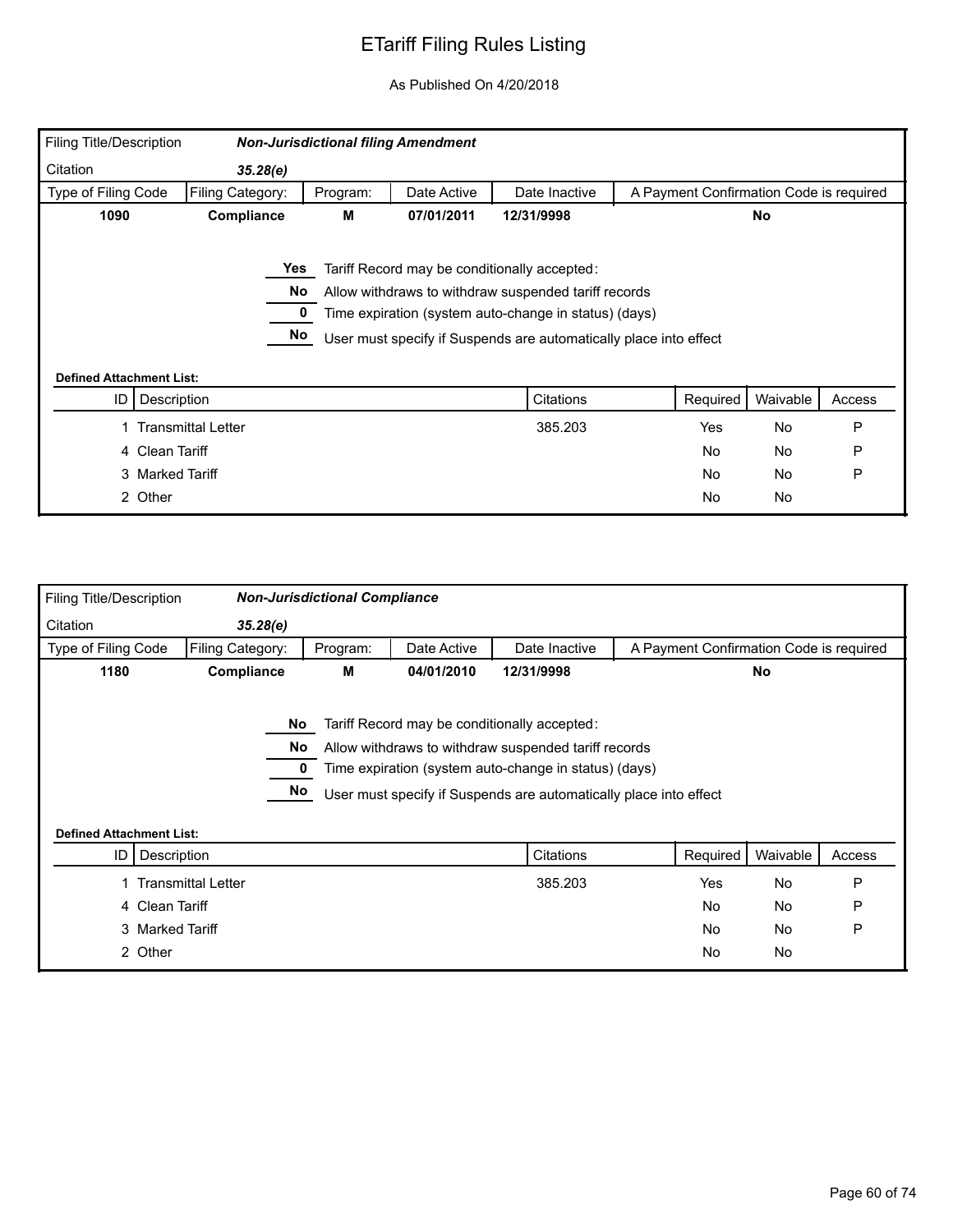| <b>Filing Title/Description</b> | <b>ALJ Settlement</b>          |          |             |                                                                   |                                         |          |        |
|---------------------------------|--------------------------------|----------|-------------|-------------------------------------------------------------------|-----------------------------------------|----------|--------|
| Citation                        | 385.602                        |          |             |                                                                   |                                         |          |        |
| Type of Filing Code             | Filing Category:               | Program: | Date Active | Date Inactive                                                     | A Payment Confirmation Code is required |          |        |
| 1390                            | Compliance                     | М        | 11/14/2016  | 12/31/9998                                                        |                                         | No       |        |
|                                 |                                |          |             |                                                                   |                                         |          |        |
|                                 | No.                            |          |             | Tariff Record may be conditionally accepted:                      |                                         |          |        |
|                                 | No                             |          |             | Allow withdraws to withdraw suspended tariff records              |                                         |          |        |
|                                 |                                |          |             | Time expiration (system auto-change in status) (days)             |                                         |          |        |
|                                 |                                |          |             |                                                                   |                                         |          |        |
|                                 | No                             |          |             | User must specify if Suspends are automatically place into effect |                                         |          |        |
|                                 |                                |          |             |                                                                   |                                         |          |        |
| <b>Defined Attachment List:</b> |                                |          |             |                                                                   |                                         |          |        |
| ID                              | Description                    |          |             | <b>Citations</b>                                                  | Required                                | Waivable | Access |
|                                 | <b>Transmittal Letter</b>      |          |             | 385.203                                                           | Yes                                     | No       | P      |
|                                 | 4 Clean Tariff                 |          |             |                                                                   | No                                      | No       | P      |
|                                 | 3 Marked Tariff                |          |             |                                                                   | No                                      | No       | P      |
|                                 | 4270 Stipluation and Agreement |          |             | 385.602(c)                                                        | No                                      | No       |        |

| <b>Filing Title/Description</b> |                           | <b>Refile Tariff (Baseline Filing)</b> |             |                                                                                                                                                                                                                                    |           |                                         |        |
|---------------------------------|---------------------------|----------------------------------------|-------------|------------------------------------------------------------------------------------------------------------------------------------------------------------------------------------------------------------------------------------|-----------|-----------------------------------------|--------|
| Citation                        | 35.1                      |                                        |             |                                                                                                                                                                                                                                    |           |                                         |        |
| Type of Filing Code             | Filing Category:          | Program:                               | Date Active | Date Inactive                                                                                                                                                                                                                      |           | A Payment Confirmation Code is required |        |
| 360                             | <b>Baseline_Refiled</b>   | М                                      | 04/01/2010  | 12/31/9998                                                                                                                                                                                                                         |           | <b>No</b>                               |        |
| <b>Defined Attachment List:</b> | No.<br>No<br>No           |                                        |             | Tariff Record may be conditionally accepted:<br>Allow withdraws to withdraw suspended tariff records<br>Time expiration (system auto-change in status) (days)<br>User must specify if Suspends are automatically place into effect |           |                                         |        |
|                                 | ID   Description          |                                        |             | Citations                                                                                                                                                                                                                          | Required  | Waivable                                | Access |
|                                 | <b>Transmittal Letter</b> |                                        |             | 385.203                                                                                                                                                                                                                            | Yes       | No                                      | P      |
|                                 | 4 Clean Tariff            |                                        |             |                                                                                                                                                                                                                                    | <b>No</b> | <b>No</b>                               | P      |
|                                 | 3 Marked Tariff           |                                        |             |                                                                                                                                                                                                                                    | <b>No</b> | No                                      | P      |
|                                 | 2 Other                   |                                        |             |                                                                                                                                                                                                                                    | No        | No                                      |        |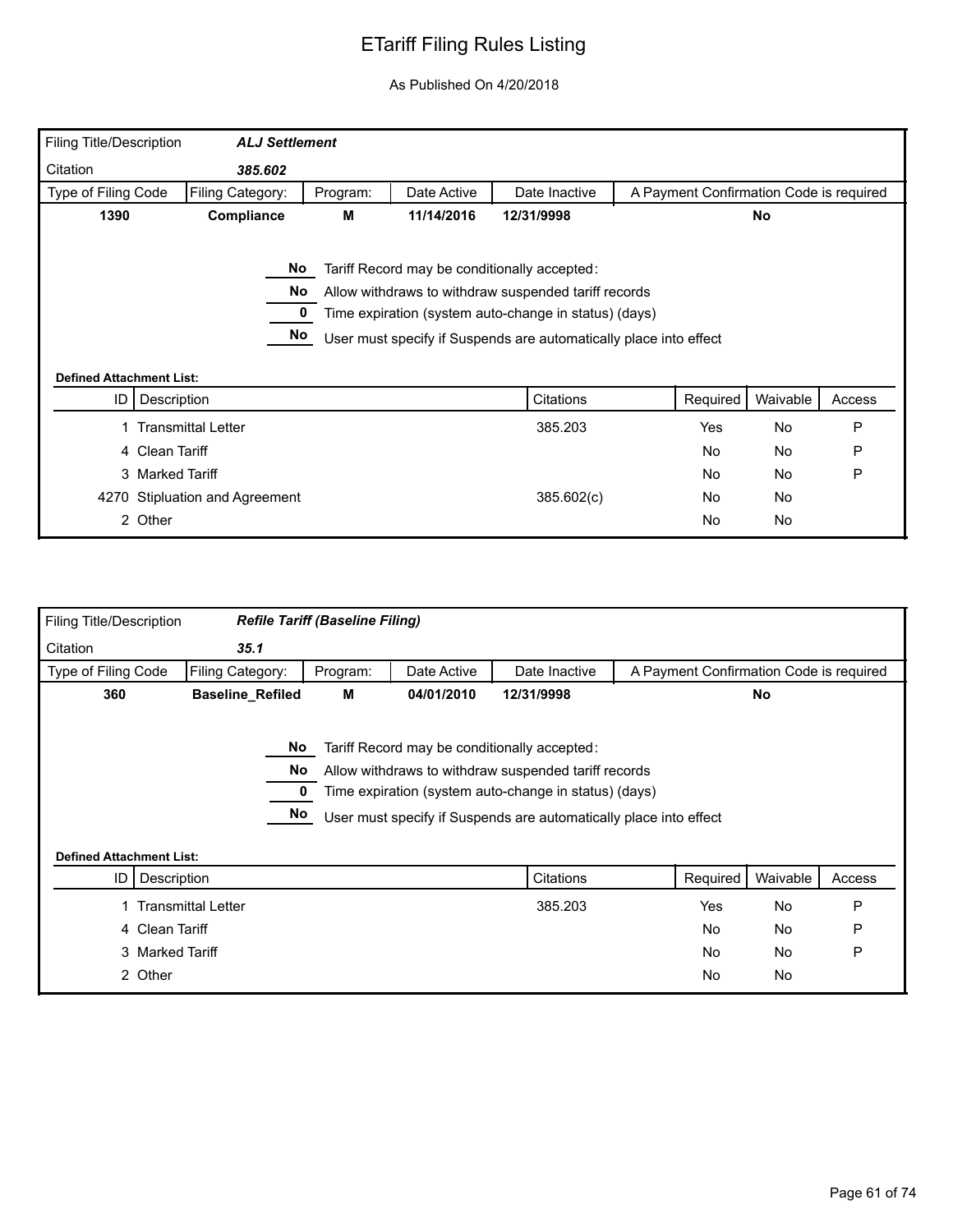| Filing Title/Description        |                                                                 |          | <b>New Company's Tariff (Initial Tariff Baseline)</b> |                                                                                                                                                                                                                                    |                                         |           |        |
|---------------------------------|-----------------------------------------------------------------|----------|-------------------------------------------------------|------------------------------------------------------------------------------------------------------------------------------------------------------------------------------------------------------------------------------------|-----------------------------------------|-----------|--------|
| Citation                        | 35.12                                                           |          |                                                       |                                                                                                                                                                                                                                    |                                         |           |        |
| Type of Filing Code             | Filing Category:                                                | Program: | Date Active                                           | Date Inactive                                                                                                                                                                                                                      | A Payment Confirmation Code is required |           |        |
| 400                             | <b>Baseline_New</b>                                             | М        | 04/01/2010                                            | 12/31/9998                                                                                                                                                                                                                         |                                         | <b>No</b> |        |
| <b>Defined Attachment List:</b> | No.<br>No.<br>60<br>No                                          |          |                                                       | Tariff Record may be conditionally accepted:<br>Allow withdraws to withdraw suspended tariff records<br>Time expiration (system auto-change in status) (days)<br>User must specify if Suspends are automatically place into effect |                                         |           |        |
| ID I                            | Description                                                     |          |                                                       | Citations                                                                                                                                                                                                                          | Required                                | Waivable  | Access |
|                                 | 1 Transmittal Letter                                            |          |                                                       | 385.203                                                                                                                                                                                                                            | Yes                                     | <b>No</b> | P      |
|                                 | 4 Clean Tariff                                                  |          |                                                       |                                                                                                                                                                                                                                    | <b>No</b>                               | No        | P      |
|                                 | 3 Marked Tariff                                                 |          |                                                       |                                                                                                                                                                                                                                    | <b>No</b>                               | <b>No</b> | P      |
|                                 | 1540 Market Studies                                             |          |                                                       |                                                                                                                                                                                                                                    | No.                                     | No        |        |
|                                 | 1560 Map/diagram showing the additions or changes to be<br>made |          |                                                       | 35.13(c)(3)                                                                                                                                                                                                                        | No                                      | No        |        |
|                                 | 1550 Testimony And Exhibits                                     |          |                                                       | 35.13(e)                                                                                                                                                                                                                           | No.                                     | <b>No</b> |        |
|                                 | 2 Other                                                         |          |                                                       |                                                                                                                                                                                                                                    | No.                                     | No        |        |

| Filing Title/Description        |                           | <b>Cancellation (Complete Tariff ID)</b> |             |                                                                   |                                         |           |        |
|---------------------------------|---------------------------|------------------------------------------|-------------|-------------------------------------------------------------------|-----------------------------------------|-----------|--------|
| Citation                        | 35.15                     |                                          |             |                                                                   |                                         |           |        |
| Type of Filing Code             | Filing Category:          | Program:                                 | Date Active | Date Inactive                                                     | A Payment Confirmation Code is required |           |        |
| 420                             | <b>Cancellation</b>       | М                                        | 04/01/2010  | 12/31/9998                                                        |                                         | No        |        |
|                                 |                           |                                          |             |                                                                   |                                         |           |        |
|                                 | No                        |                                          |             | Tariff Record may be conditionally accepted:                      |                                         |           |        |
|                                 | <b>No</b>                 |                                          |             | Allow withdraws to withdraw suspended tariff records              |                                         |           |        |
|                                 | 60                        |                                          |             | Time expiration (system auto-change in status) (days)             |                                         |           |        |
|                                 | No                        |                                          |             | User must specify if Suspends are automatically place into effect |                                         |           |        |
|                                 |                           |                                          |             |                                                                   |                                         |           |        |
| <b>Defined Attachment List:</b> |                           |                                          |             |                                                                   |                                         |           |        |
| ID                              | Description               |                                          |             | Citations                                                         | Required                                | Waivable  | Access |
|                                 | <b>Transmittal Letter</b> |                                          |             | 385.203                                                           | Yes                                     | No        | P      |
| 4 Clean Tariff                  |                           |                                          |             |                                                                   | <b>No</b>                               | No        | P      |
|                                 | 3 Marked Tariff           |                                          |             |                                                                   | <b>No</b>                               | <b>No</b> | P      |
| 2 Other                         |                           |                                          |             |                                                                   | <b>No</b>                               | No        |        |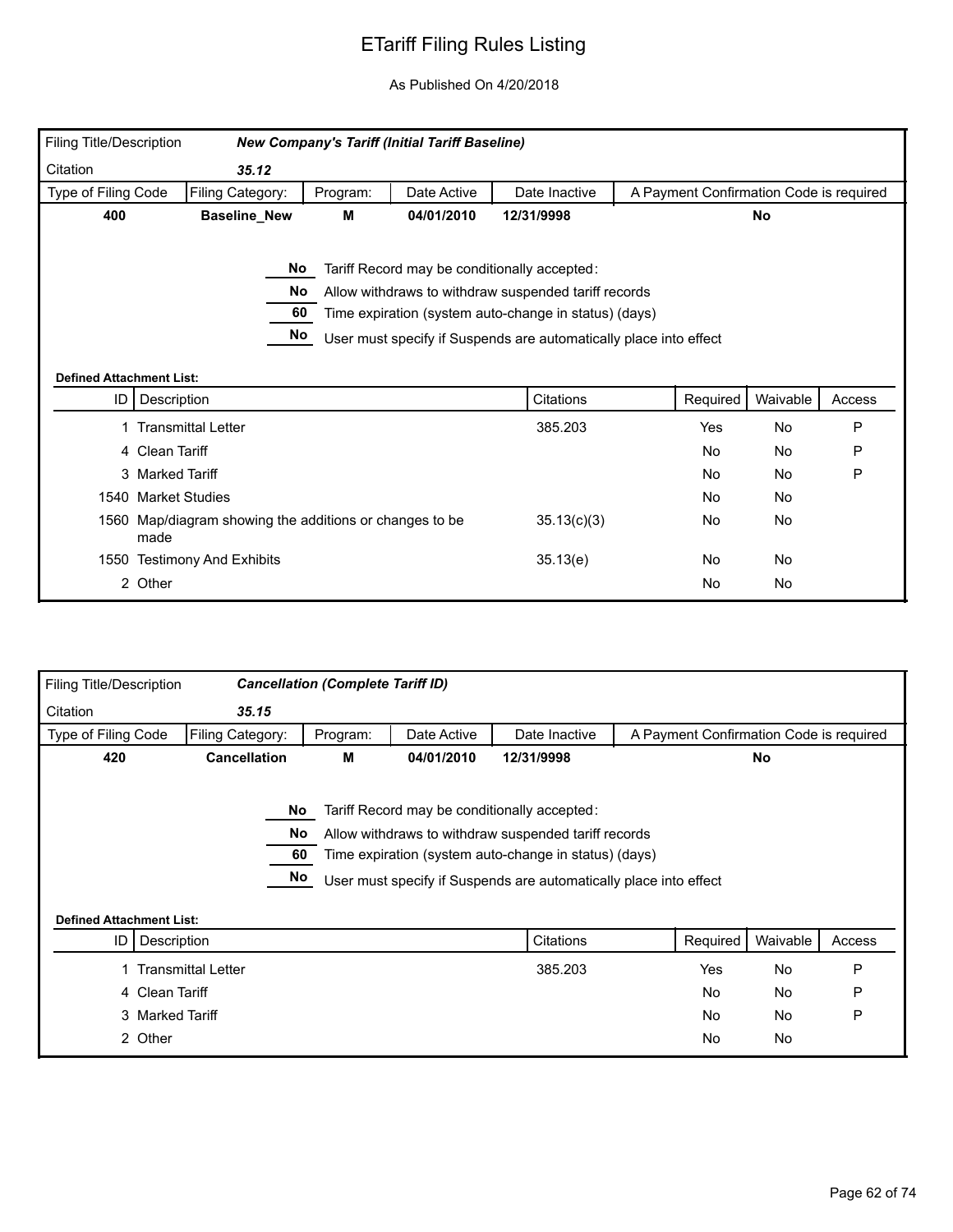| <b>Filing Title/Description</b> | <b>ALJ Settlement</b>           |          |             |                                                                   |                                         |          |        |
|---------------------------------|---------------------------------|----------|-------------|-------------------------------------------------------------------|-----------------------------------------|----------|--------|
| Citation                        | 385.602                         |          |             |                                                                   |                                         |          |        |
| Type of Filing Code             | Filing Category:                | Program: | Date Active | Date Inactive                                                     | A Payment Confirmation Code is required |          |        |
| 1420                            | Compliance                      | O        | 11/14/2016  | 12/31/9998                                                        |                                         | No       |        |
|                                 |                                 |          |             |                                                                   |                                         |          |        |
|                                 | No.                             |          |             | Tariff Record may be conditionally accepted:                      |                                         |          |        |
|                                 | Yes                             |          |             | Allow withdraws to withdraw suspended tariff records              |                                         |          |        |
|                                 |                                 |          |             | Time expiration (system auto-change in status) (days)             |                                         |          |        |
|                                 |                                 |          |             |                                                                   |                                         |          |        |
|                                 | No                              |          |             |                                                                   |                                         |          |        |
|                                 |                                 |          |             | User must specify if Suspends are automatically place into effect |                                         |          |        |
|                                 | <b>Defined Attachment List:</b> |          |             |                                                                   |                                         |          |        |
| ID                              | Description                     |          |             | Citations                                                         | Required                                | Waivable | Access |
|                                 | <b>Transmittal Letter</b>       |          |             | 385.203                                                           | Yes                                     | No       | P      |
|                                 | 4 Clean Tariff                  |          |             |                                                                   | No                                      | No       | P      |
|                                 | 3 Marked Tariff                 |          |             |                                                                   | No                                      | No       | P      |
|                                 | 4270 Stipulation and Agreement  |          |             | 385.602(c)                                                        | No                                      | No       |        |

| Filing Title/Description        |                  |              | <b>Rate Changes, Initial Rates &amp; Other Tariff Changes</b> |                                                                   |                                         |           |        |
|---------------------------------|------------------|--------------|---------------------------------------------------------------|-------------------------------------------------------------------|-----------------------------------------|-----------|--------|
| Citation                        | 342.2 or 342.4   |              |                                                               |                                                                   |                                         |           |        |
| Type of Filing Code             | Filing Category: | Program:     | Date Active                                                   | Date Inactive                                                     | A Payment Confirmation Code is required |           |        |
| 830                             | <b>Normal</b>    | $\mathbf{o}$ | 11/12/2013                                                    | 12/31/9998                                                        |                                         | <b>No</b> |        |
|                                 |                  |              |                                                               |                                                                   |                                         |           |        |
|                                 | Yes              |              |                                                               | Tariff Record may be conditionally accepted:                      |                                         |           |        |
|                                 | Yes              |              |                                                               | Allow withdraws to withdraw suspended tariff records              |                                         |           |        |
|                                 | 30               |              |                                                               | Time expiration (system auto-change in status) (days)             |                                         |           |        |
|                                 | <b>No</b>        |              |                                                               | User must specify if Suspends are automatically place into effect |                                         |           |        |
|                                 |                  |              |                                                               |                                                                   |                                         |           |        |
| <b>Defined Attachment List:</b> |                  |              |                                                               |                                                                   |                                         |           |        |
| ID   Description                |                  |              |                                                               | Citations                                                         | Required                                | Waivable  | Access |
| <b>Transmittal Letter</b>       |                  |              |                                                               | 385.203                                                           | <b>Yes</b>                              | No        | P      |
| 4 Clean Tariff                  |                  |              |                                                               |                                                                   | <b>No</b>                               | No        | P      |
| 2 Other                         |                  |              |                                                               |                                                                   | No                                      | No        |        |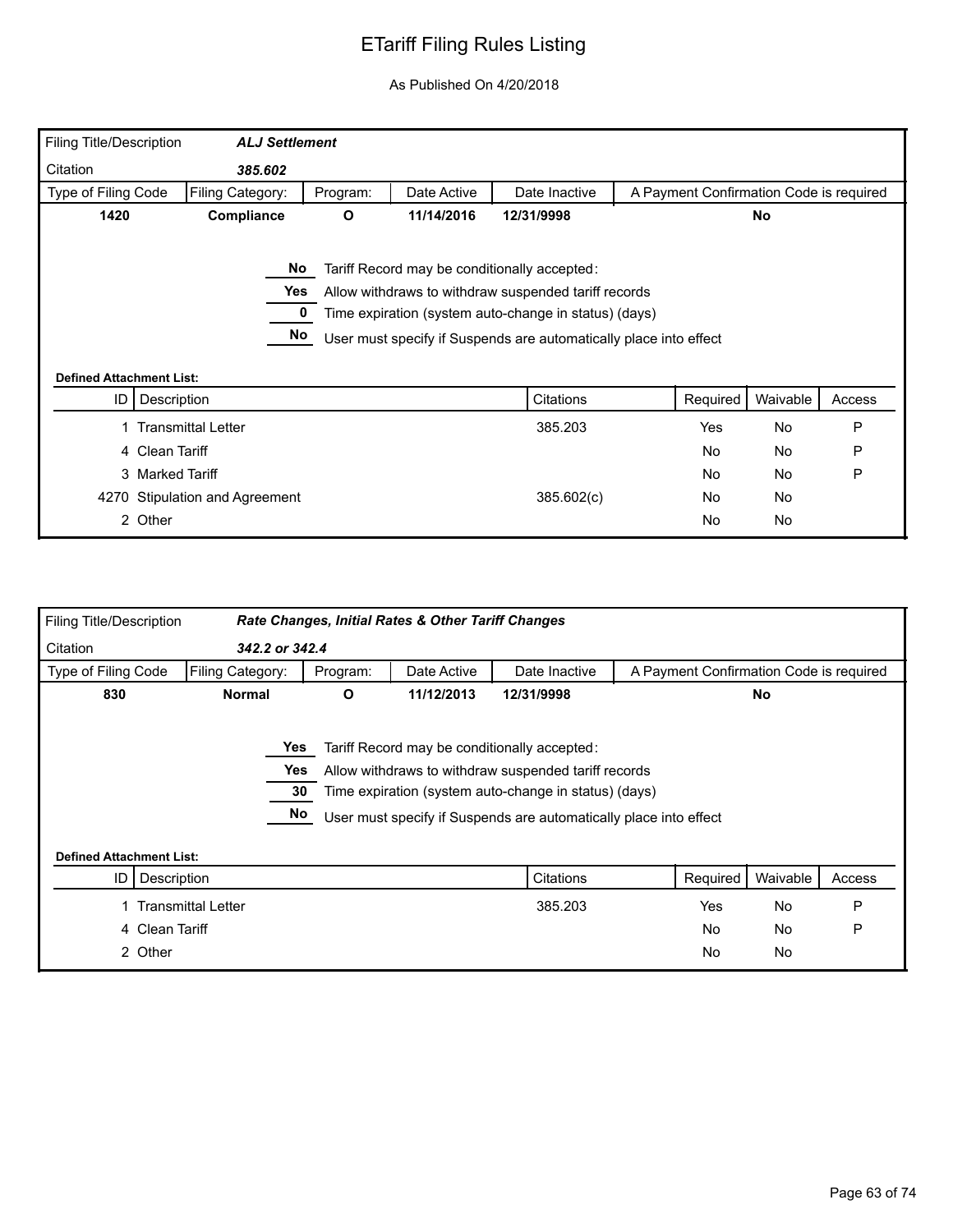| <b>Filing Title/Description</b> | <b>Amendment</b>          |          |             |                                                                   |                                         |           |        |
|---------------------------------|---------------------------|----------|-------------|-------------------------------------------------------------------|-----------------------------------------|-----------|--------|
| Citation                        | 341.4                     |          |             |                                                                   |                                         |           |        |
| Type of Filing Code             | Filing Category:          | Program: | Date Active | Date Inactive                                                     | A Payment Confirmation Code is required |           |        |
| 1230                            | <b>Amendment</b>          | O        | 11/12/2013  | 12/31/9998                                                        |                                         | <b>No</b> |        |
|                                 |                           |          |             |                                                                   |                                         |           |        |
|                                 | Yes                       |          |             | Tariff Record may be conditionally accepted:                      |                                         |           |        |
|                                 | Yes                       |          |             | Allow withdraws to withdraw suspended tariff records              |                                         |           |        |
|                                 | 30                        |          |             | Time expiration (system auto-change in status) (days)             |                                         |           |        |
|                                 | No                        |          |             | User must specify if Suspends are automatically place into effect |                                         |           |        |
| <b>Defined Attachment List:</b> |                           |          |             |                                                                   |                                         |           |        |
| ID                              | Description               |          |             | Citations                                                         | Required                                | Waivable  | Access |
|                                 | <b>Transmittal Letter</b> |          |             | 385.203                                                           | <b>Yes</b>                              | <b>No</b> | P      |
|                                 | 4 Clean Tariff            |          |             |                                                                   | No                                      | <b>No</b> | P      |
| 2 Other                         |                           |          |             |                                                                   | No                                      | No        |        |

| <b>Filing Title/Description</b> | <b>Concurrence</b>        |          |             |                                                                   |                                         |           |        |
|---------------------------------|---------------------------|----------|-------------|-------------------------------------------------------------------|-----------------------------------------|-----------|--------|
| Citation                        | 341.7                     |          |             |                                                                   |                                         |           |        |
| Type of Filing Code             | Filing Category:          | Program: | Date Active | Date Inactive                                                     | A Payment Confirmation Code is required |           |        |
| 1250                            | <b>Normal</b>             | O        | 11/12/2013  | 12/31/9998                                                        |                                         | No.       |        |
|                                 |                           |          |             |                                                                   |                                         |           |        |
|                                 | Yes                       |          |             | Tariff Record may be conditionally accepted:                      |                                         |           |        |
|                                 | Yes                       |          |             | Allow withdraws to withdraw suspended tariff records              |                                         |           |        |
|                                 | 30                        |          |             | Time expiration (system auto-change in status) (days)             |                                         |           |        |
|                                 | No                        |          |             | User must specify if Suspends are automatically place into effect |                                         |           |        |
|                                 |                           |          |             |                                                                   |                                         |           |        |
| <b>Defined Attachment List:</b> |                           |          |             |                                                                   |                                         |           |        |
| ID                              | Description               |          |             | Citations                                                         | Required                                | Waivable  | Access |
|                                 | <b>Transmittal Letter</b> |          |             | 385.203                                                           | Yes                                     | No        | P      |
| 4 Clean Tariff                  |                           |          |             |                                                                   | No                                      | <b>No</b> | P      |
| 2 Other                         |                           |          |             |                                                                   | No                                      | No        |        |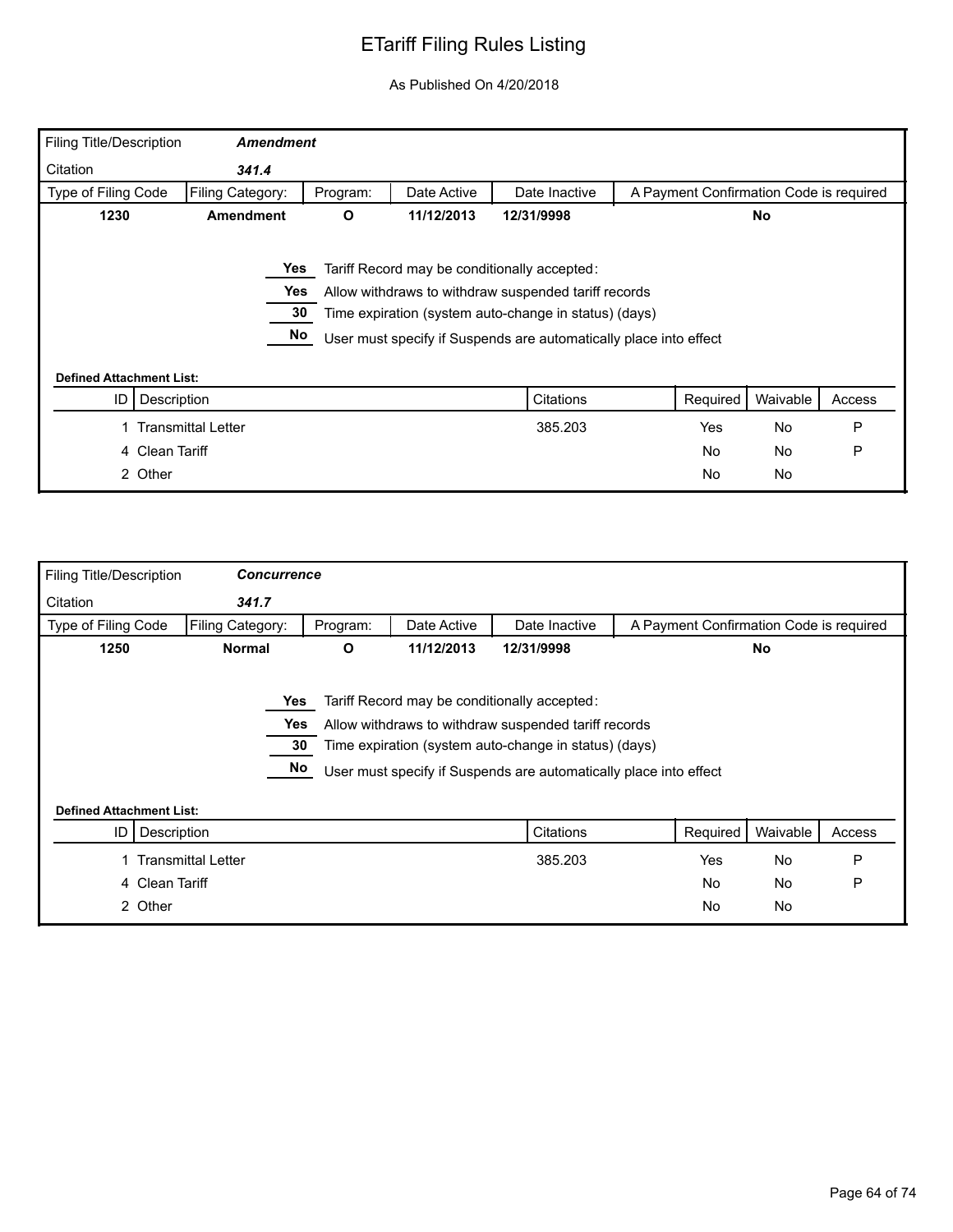| <b>Filing Title/Description</b> | <b>Index Rate Change</b>         |          |             |                                                                   |                                         |           |        |
|---------------------------------|----------------------------------|----------|-------------|-------------------------------------------------------------------|-----------------------------------------|-----------|--------|
| Citation                        | 342.3                            |          |             |                                                                   |                                         |           |        |
| Type of Filing Code             | Filing Category:                 | Program: | Date Active | Date Inactive                                                     | A Payment Confirmation Code is required |           |        |
| 860                             | <b>Normal</b>                    | O        | 04/01/2010  | 12/31/9998                                                        |                                         | No.       |        |
|                                 |                                  |          |             |                                                                   |                                         |           |        |
|                                 | Yes                              |          |             | Tariff Record may be conditionally accepted:                      |                                         |           |        |
|                                 | Yes                              |          |             | Allow withdraws to withdraw suspended tariff records              |                                         |           |        |
|                                 | 30                               |          |             | Time expiration (system auto-change in status) (days)             |                                         |           |        |
|                                 | No                               |          |             | User must specify if Suspends are automatically place into effect |                                         |           |        |
|                                 |                                  |          |             |                                                                   |                                         |           |        |
| <b>Defined Attachment List:</b> |                                  |          |             |                                                                   |                                         |           |        |
| ID                              | Description                      |          |             | Citations                                                         | Required                                | Waivable  | Access |
|                                 | <b>Transmittal Letter</b>        |          |             | 385.203                                                           | <b>Yes</b>                              | <b>No</b> | P      |
|                                 | 4 Clean Tariff                   |          |             |                                                                   | No                                      | <b>No</b> | P      |
|                                 | 4140 Derivation of Ceiling Level |          |             | 342.3(d)                                                          | No                                      | No        |        |
|                                 | 2 Other                          |          |             |                                                                   | No                                      | No        |        |

| Citation<br>341.5<br>Type of Filing Code<br>Filing Category:<br>A Payment Confirmation Code is required<br>Date Active<br>Date Inactive<br>Program:<br>870<br>11/12/2013<br><b>Normal</b><br>12/31/9998<br>No<br>O<br>Yes<br>Tariff Record may be conditionally accepted:<br>Yes<br>Allow withdraws to withdraw suspended tariff records<br>30<br>Time expiration (system auto-change in status) (days)<br>No<br>User must specify if Suspends are automatically place into effect<br><b>Defined Attachment List:</b><br>Citations<br>Required<br>Waivable<br>Description<br>Access<br>ID I<br>P<br><b>Transmittal Letter</b><br><b>No</b><br>385.203<br>Yes<br>P<br><b>No</b><br>4 Clean Tariff<br><b>No</b><br>2 Other | Filing Title/Description |  | <b>Cancellation of Tariff (partial)</b> |           |           |  |
|--------------------------------------------------------------------------------------------------------------------------------------------------------------------------------------------------------------------------------------------------------------------------------------------------------------------------------------------------------------------------------------------------------------------------------------------------------------------------------------------------------------------------------------------------------------------------------------------------------------------------------------------------------------------------------------------------------------------------|--------------------------|--|-----------------------------------------|-----------|-----------|--|
|                                                                                                                                                                                                                                                                                                                                                                                                                                                                                                                                                                                                                                                                                                                          |                          |  |                                         |           |           |  |
|                                                                                                                                                                                                                                                                                                                                                                                                                                                                                                                                                                                                                                                                                                                          |                          |  |                                         |           |           |  |
|                                                                                                                                                                                                                                                                                                                                                                                                                                                                                                                                                                                                                                                                                                                          |                          |  |                                         |           |           |  |
|                                                                                                                                                                                                                                                                                                                                                                                                                                                                                                                                                                                                                                                                                                                          |                          |  |                                         |           |           |  |
|                                                                                                                                                                                                                                                                                                                                                                                                                                                                                                                                                                                                                                                                                                                          |                          |  |                                         |           |           |  |
|                                                                                                                                                                                                                                                                                                                                                                                                                                                                                                                                                                                                                                                                                                                          |                          |  |                                         |           |           |  |
|                                                                                                                                                                                                                                                                                                                                                                                                                                                                                                                                                                                                                                                                                                                          |                          |  |                                         |           |           |  |
|                                                                                                                                                                                                                                                                                                                                                                                                                                                                                                                                                                                                                                                                                                                          |                          |  |                                         |           |           |  |
|                                                                                                                                                                                                                                                                                                                                                                                                                                                                                                                                                                                                                                                                                                                          |                          |  |                                         |           |           |  |
|                                                                                                                                                                                                                                                                                                                                                                                                                                                                                                                                                                                                                                                                                                                          |                          |  |                                         |           |           |  |
|                                                                                                                                                                                                                                                                                                                                                                                                                                                                                                                                                                                                                                                                                                                          |                          |  |                                         |           |           |  |
|                                                                                                                                                                                                                                                                                                                                                                                                                                                                                                                                                                                                                                                                                                                          |                          |  |                                         |           |           |  |
|                                                                                                                                                                                                                                                                                                                                                                                                                                                                                                                                                                                                                                                                                                                          |                          |  |                                         |           |           |  |
|                                                                                                                                                                                                                                                                                                                                                                                                                                                                                                                                                                                                                                                                                                                          |                          |  |                                         | <b>No</b> | <b>No</b> |  |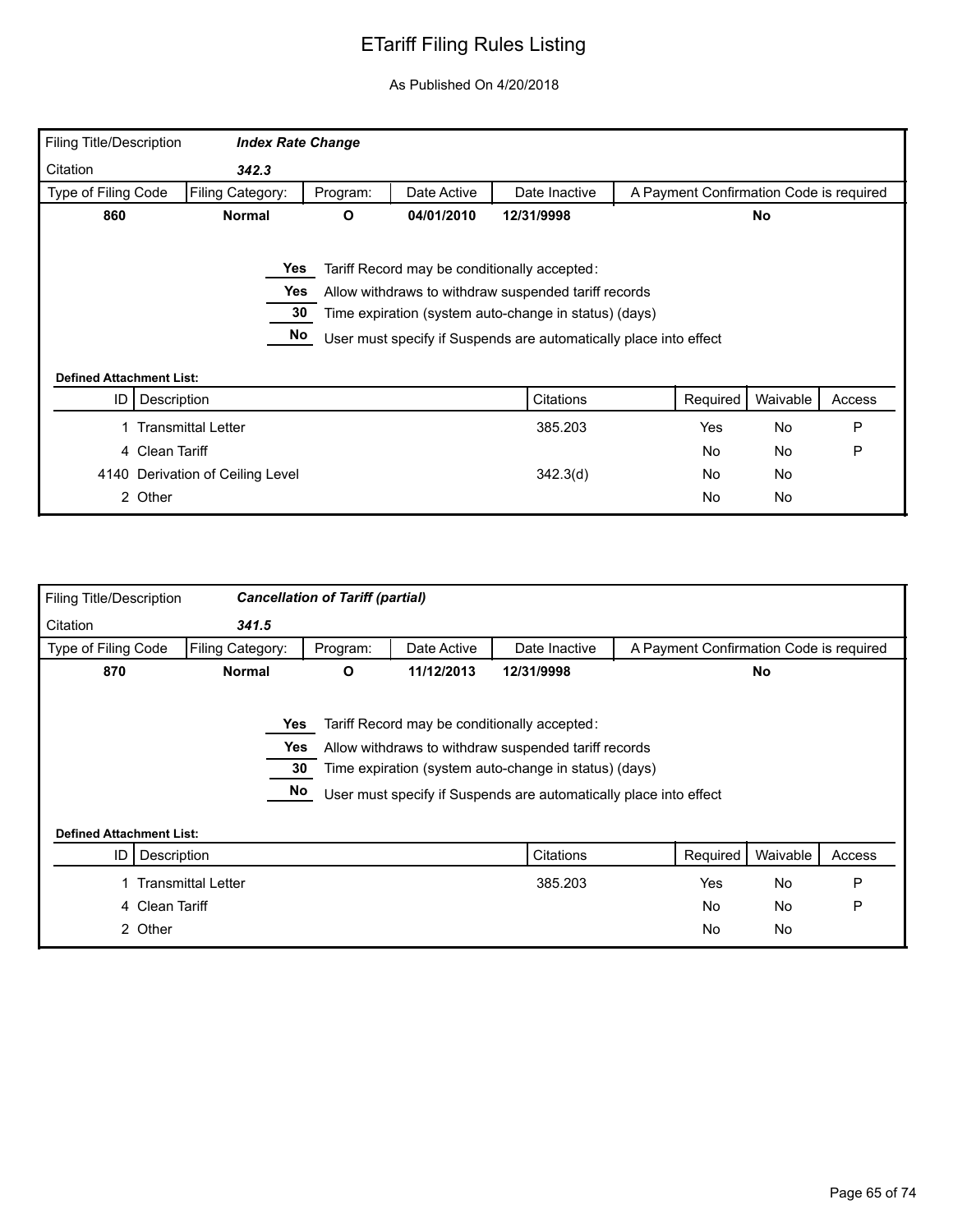| Filing Title/Description        |                           | <b>Adoption (full or partial)</b> |             |                                                                   |                                         |           |        |
|---------------------------------|---------------------------|-----------------------------------|-------------|-------------------------------------------------------------------|-----------------------------------------|-----------|--------|
| Citation                        | 341.6                     |                                   |             |                                                                   |                                         |           |        |
| Type of Filing Code             | Filing Category:          | Program:                          | Date Active | Date Inactive                                                     | A Payment Confirmation Code is required |           |        |
| 890                             | <b>Normal</b>             | O                                 | 04/01/2010  | 12/31/9998                                                        |                                         | <b>No</b> |        |
|                                 |                           |                                   |             |                                                                   |                                         |           |        |
|                                 | Yes                       |                                   |             | Tariff Record may be conditionally accepted:                      |                                         |           |        |
|                                 | Yes                       |                                   |             | Allow withdraws to withdraw suspended tariff records              |                                         |           |        |
|                                 | 30                        |                                   |             | Time expiration (system auto-change in status) (days)             |                                         |           |        |
|                                 | No                        |                                   |             | User must specify if Suspends are automatically place into effect |                                         |           |        |
|                                 |                           |                                   |             |                                                                   |                                         |           |        |
| <b>Defined Attachment List:</b> |                           |                                   |             |                                                                   |                                         |           |        |
| ID                              | Description               |                                   |             | Citations                                                         | Required                                | Waivable  | Access |
|                                 | <b>Transmittal Letter</b> |                                   |             | 385.203                                                           | Yes                                     | No        | P      |
| 4 Clean Tariff                  |                           |                                   |             |                                                                   | <b>No</b>                               | No        | P      |
| 2 Other                         |                           |                                   |             |                                                                   | <b>No</b>                               | No        |        |

| Filing Title/Description        |                           |          | <b>Withdraw of Pending/Non-effective Tariff</b> |                                                                                                                                                                                                                                    |                                         |           |        |
|---------------------------------|---------------------------|----------|-------------------------------------------------|------------------------------------------------------------------------------------------------------------------------------------------------------------------------------------------------------------------------------------|-----------------------------------------|-----------|--------|
| Citation                        | 341.13                    |          |                                                 |                                                                                                                                                                                                                                    |                                         |           |        |
| Type of Filing Code             | Filing Category:          | Program: | Date Active                                     | Date Inactive                                                                                                                                                                                                                      | A Payment Confirmation Code is required |           |        |
| 900                             | <b>Withdraw</b>           | O        | 04/01/2010                                      | 12/31/9998                                                                                                                                                                                                                         |                                         | <b>No</b> |        |
|                                 | No<br>Yes<br>No           |          |                                                 | Tariff Record may be conditionally accepted:<br>Allow withdraws to withdraw suspended tariff records<br>Time expiration (system auto-change in status) (days)<br>User must specify if Suspends are automatically place into effect |                                         |           |        |
| <b>Defined Attachment List:</b> |                           |          |                                                 |                                                                                                                                                                                                                                    |                                         |           |        |
| Description<br>ID               |                           |          |                                                 | Citations                                                                                                                                                                                                                          | Required                                | Waivable  | Access |
|                                 | <b>Transmittal Letter</b> |          |                                                 | 385.203                                                                                                                                                                                                                            | <b>Yes</b>                              | <b>No</b> | P      |
| 2 Other                         |                           |          |                                                 |                                                                                                                                                                                                                                    | No                                      | No        |        |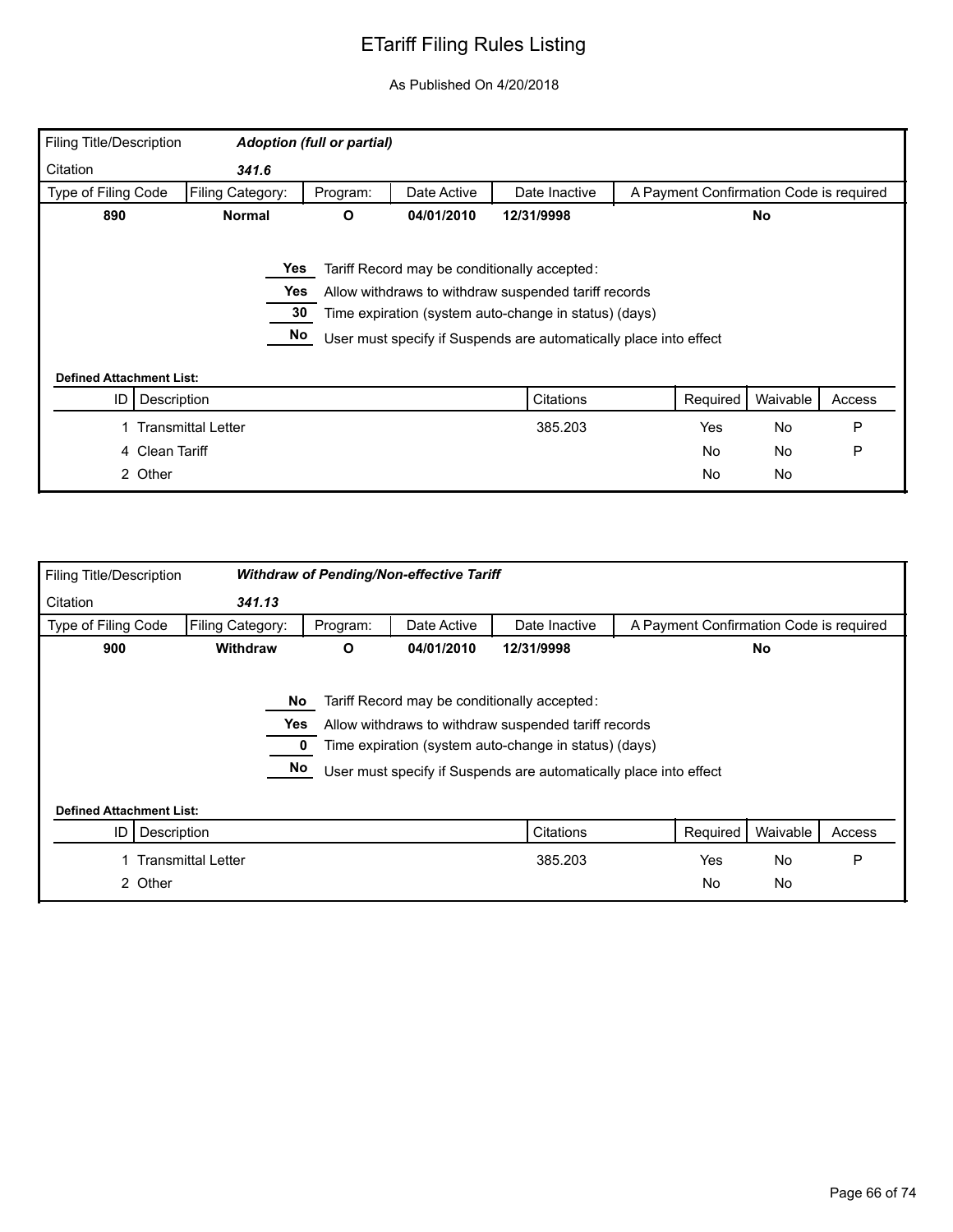| Filing Title/Description        |                           |          | <b>Withdraw of Effective Tariffs under investigation</b> |                                                                   |                                         |           |        |
|---------------------------------|---------------------------|----------|----------------------------------------------------------|-------------------------------------------------------------------|-----------------------------------------|-----------|--------|
| Citation                        | 341.13                    |          |                                                          |                                                                   |                                         |           |        |
| Type of Filing Code             | Filing Category:          | Program: | Date Active                                              | Date Inactive                                                     | A Payment Confirmation Code is required |           |        |
| 1070                            | <b>Normal</b>             | O        | 04/01/2010                                               | 12/31/9998                                                        |                                         | No        |        |
|                                 |                           |          |                                                          |                                                                   |                                         |           |        |
|                                 | Yes                       |          |                                                          | Tariff Record may be conditionally accepted:                      |                                         |           |        |
|                                 | Yes                       |          |                                                          | Allow withdraws to withdraw suspended tariff records              |                                         |           |        |
|                                 | 30                        |          |                                                          | Time expiration (system auto-change in status) (days)             |                                         |           |        |
|                                 | No                        |          |                                                          | User must specify if Suspends are automatically place into effect |                                         |           |        |
|                                 |                           |          |                                                          |                                                                   |                                         |           |        |
| <b>Defined Attachment List:</b> |                           |          |                                                          |                                                                   |                                         |           |        |
| Description<br>ID               |                           |          |                                                          | Citations                                                         | Required                                | Waivable  | Access |
|                                 | <b>Transmittal Letter</b> |          |                                                          | 385.203                                                           | Yes                                     | <b>No</b> | P      |
| Clean Tariff<br>4               |                           |          |                                                          |                                                                   | <b>No</b>                               | No        | P      |
| 2 Other                         |                           |          |                                                          |                                                                   | <b>No</b>                               | No        |        |

| <b>Filing Title/Description</b> |                      | <b>Application for MBR Authority</b> |             |                                                                   |                                         |          |        |
|---------------------------------|----------------------|--------------------------------------|-------------|-------------------------------------------------------------------|-----------------------------------------|----------|--------|
| Citation                        | 348                  |                                      |             |                                                                   |                                         |          |        |
| Type of Filing Code             | Filing Category:     | Program:                             | Date Active | Date Inactive                                                     | A Payment Confirmation Code is required |          |        |
| 910                             | Compliance           | О                                    | 04/01/2010  | 12/31/9998                                                        |                                         | No       |        |
|                                 |                      | No                                   |             | Tariff Record may be conditionally accepted:                      |                                         |          |        |
|                                 |                      | <b>No</b>                            |             | Allow withdraws to withdraw suspended tariff records              |                                         |          |        |
|                                 |                      | 30                                   |             | Time expiration (system auto-change in status) (days)             |                                         |          |        |
|                                 |                      | No                                   |             |                                                                   |                                         |          |        |
|                                 |                      |                                      |             | User must specify if Suspends are automatically place into effect |                                         |          |        |
| <b>Defined Attachment List:</b> |                      |                                      |             |                                                                   |                                         |          |        |
|                                 | ID   Description     |                                      |             | Citations                                                         | Required                                | Waivable | Access |
|                                 | 1 Transmittal Letter |                                      |             | 385.203                                                           | Yes                                     | No       | P      |
|                                 | 4 Clean Tariff       |                                      |             |                                                                   | <b>No</b>                               | No       | P      |
|                                 | 4180 Statement A     |                                      |             | 348.1(c)(1)                                                       | No                                      | No       |        |
|                                 | 2820 Statement B     |                                      |             | 348.1(c)((2)                                                      | No                                      | No       |        |
|                                 | 2830 Statement C     |                                      |             | 348.1(c)(3)                                                       | No                                      | No       |        |
|                                 | 4210 Statement D     |                                      |             | 348.1(c)(4)                                                       | No                                      | No       |        |
|                                 | 2850 Statement E     |                                      |             | 348.1(c)(5)                                                       | No                                      | No       |        |
|                                 | 4230 Statement F     |                                      |             | 348.1(c)(6)                                                       | No                                      | No       |        |
|                                 | 2870 Statement G     |                                      |             | 348.1(c)(7)                                                       | No                                      | No       |        |
|                                 | 2880 Statement H     |                                      |             | 348.1(c)(8)                                                       | No                                      | No       |        |
|                                 | 2890 Statement I     |                                      |             | 348.1(c)(9)                                                       | No                                      | No       |        |
|                                 | 2 Other              |                                      |             |                                                                   | No                                      | No       |        |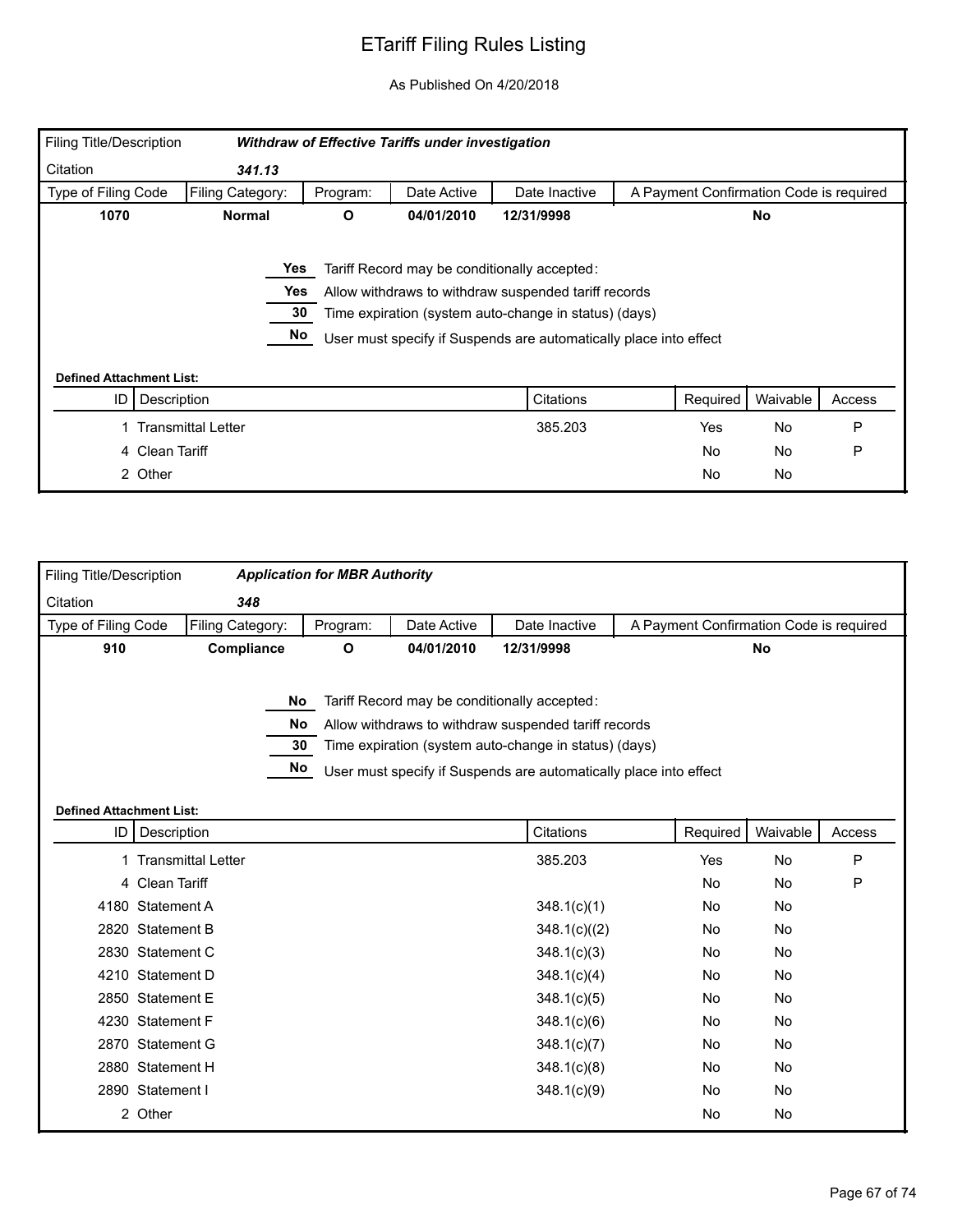| <b>Filing Title/Description</b> | <b>Settlement Rates</b>            |          |             |                                                                   |                                         |           |        |
|---------------------------------|------------------------------------|----------|-------------|-------------------------------------------------------------------|-----------------------------------------|-----------|--------|
| Citation                        | 342.4(c)                           |          |             |                                                                   |                                         |           |        |
| Type of Filing Code             | Filing Category:                   | Program: | Date Active | Date Inactive                                                     | A Payment Confirmation Code is required |           |        |
| 920                             | <b>Normal</b>                      | O        | 04/01/2010  | 12/31/9998                                                        |                                         | No        |        |
|                                 |                                    |          |             |                                                                   |                                         |           |        |
|                                 | Yes                                |          |             | Tariff Record may be conditionally accepted:                      |                                         |           |        |
|                                 | Yes                                |          |             | Allow withdraws to withdraw suspended tariff records              |                                         |           |        |
|                                 |                                    |          |             |                                                                   |                                         |           |        |
|                                 | 30                                 |          |             | Time expiration (system auto-change in status) (days)             |                                         |           |        |
|                                 | No                                 |          |             | User must specify if Suspends are automatically place into effect |                                         |           |        |
|                                 |                                    |          |             |                                                                   |                                         |           |        |
| <b>Defined Attachment List:</b> |                                    |          |             |                                                                   |                                         |           |        |
| ID                              | Description                        |          |             | Citations                                                         | Required                                | Waivable  | Access |
|                                 | <b>Transmittal Letter</b>          |          |             | 385.203                                                           | Yes                                     | <b>No</b> | P      |
|                                 | 4 Clean Tariff                     |          |             |                                                                   | No                                      | <b>No</b> | P      |
|                                 | 2780 Verified statement by carrier |          |             | 342.2(2)                                                          | No                                      | No        |        |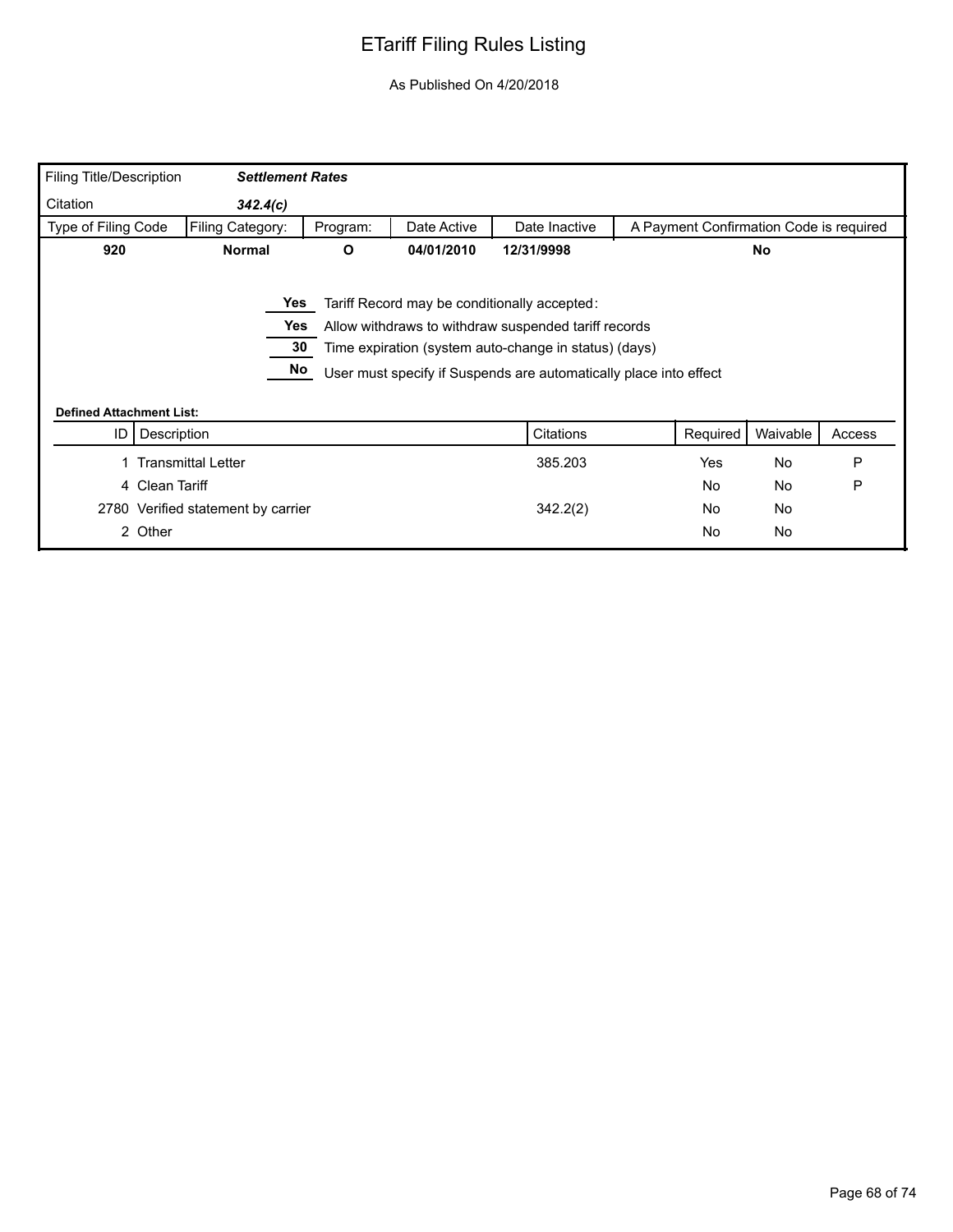| Filing Title/Description                |                              | <b>Cost of Service Rates</b> |             |                                                                   |           |                                         |        |
|-----------------------------------------|------------------------------|------------------------------|-------------|-------------------------------------------------------------------|-----------|-----------------------------------------|--------|
| Citation                                | 342.4(a)                     |                              |             |                                                                   |           |                                         |        |
| Type of Filing Code                     | Filing Category:             | Program:                     | Date Active | Date Inactive                                                     |           | A Payment Confirmation Code is required |        |
| 930                                     | <b>Normal</b>                | O                            | 04/01/2010  | 12/31/9998                                                        |           | No                                      |        |
|                                         |                              |                              |             |                                                                   |           |                                         |        |
|                                         | Yes                          |                              |             | Tariff Record may be conditionally accepted:                      |           |                                         |        |
|                                         | <b>Yes</b>                   |                              |             | Allow withdraws to withdraw suspended tariff records              |           |                                         |        |
|                                         | 30                           |                              |             | Time expiration (system auto-change in status) (days)             |           |                                         |        |
|                                         | No                           |                              |             | User must specify if Suspends are automatically place into effect |           |                                         |        |
|                                         |                              |                              |             |                                                                   |           |                                         |        |
| <b>Defined Attachment List:</b><br>ID I |                              |                              |             | Citations                                                         |           | Waivable                                |        |
|                                         | Description                  |                              |             |                                                                   | Required  |                                         | Access |
|                                         | <b>Transmittal Letter</b>    |                              |             | 385.203                                                           | Yes       | No                                      | P      |
|                                         | 4 Clean Tariff               |                              |             |                                                                   | <b>No</b> | No                                      | P      |
|                                         | 4170 Cost of Service Summary |                              |             | 346.2(b)                                                          | <b>No</b> | No                                      |        |
|                                         | 2790 Statement A             |                              |             | 346.2(c)(1)                                                       | No        | No                                      |        |
|                                         | 2810 Statement B             |                              |             | 346.2(c)(2)                                                       | <b>No</b> | No                                      |        |
|                                         | 4190 Statement C             |                              |             | 346.2(c)(3)                                                       | No        | No                                      |        |
|                                         | 4200 Statement D             |                              |             | 346.2(c)(4)                                                       | No        | No                                      |        |
|                                         | 2840 Statement E             |                              |             | 346.2(c)(5)                                                       | No        | No                                      |        |
|                                         | 4220 Statement F             |                              |             | 346.2(c)(6)                                                       | <b>No</b> | No                                      |        |
|                                         | 2860 Statement G             |                              |             | 346.2(c)(7)                                                       | No        | No                                      |        |
|                                         | 2 Other                      |                              |             |                                                                   | <b>No</b> | No                                      |        |
|                                         |                              |                              |             |                                                                   |           |                                         |        |

| Filing Title/Description        | <b>Depreciation Study</b> |          |             |                                                                                                                                                                                                                                    |                                         |           |        |
|---------------------------------|---------------------------|----------|-------------|------------------------------------------------------------------------------------------------------------------------------------------------------------------------------------------------------------------------------------|-----------------------------------------|-----------|--------|
| Citation                        | 347.1                     |          |             |                                                                                                                                                                                                                                    |                                         |           |        |
| Type of Filing Code             | Filing Category:          | Program: | Date Active | Date Inactive                                                                                                                                                                                                                      | A Payment Confirmation Code is required |           |        |
| 1160                            | Compliance                | O        | 04/01/2010  | 12/31/9998                                                                                                                                                                                                                         |                                         | No        |        |
|                                 | No<br>No.<br>No           |          |             | Tariff Record may be conditionally accepted:<br>Allow withdraws to withdraw suspended tariff records<br>Time expiration (system auto-change in status) (days)<br>User must specify if Suspends are automatically place into effect |                                         |           |        |
| <b>Defined Attachment List:</b> |                           |          |             |                                                                                                                                                                                                                                    |                                         |           |        |
| ID                              | Description               |          |             | Citations                                                                                                                                                                                                                          | Required                                | Waivable  | Access |
|                                 | <b>Transmittal Letter</b> |          |             | 385.203                                                                                                                                                                                                                            | Yes                                     | <b>No</b> | P      |
|                                 | 2 Other                   |          |             |                                                                                                                                                                                                                                    | <b>No</b>                               | <b>No</b> |        |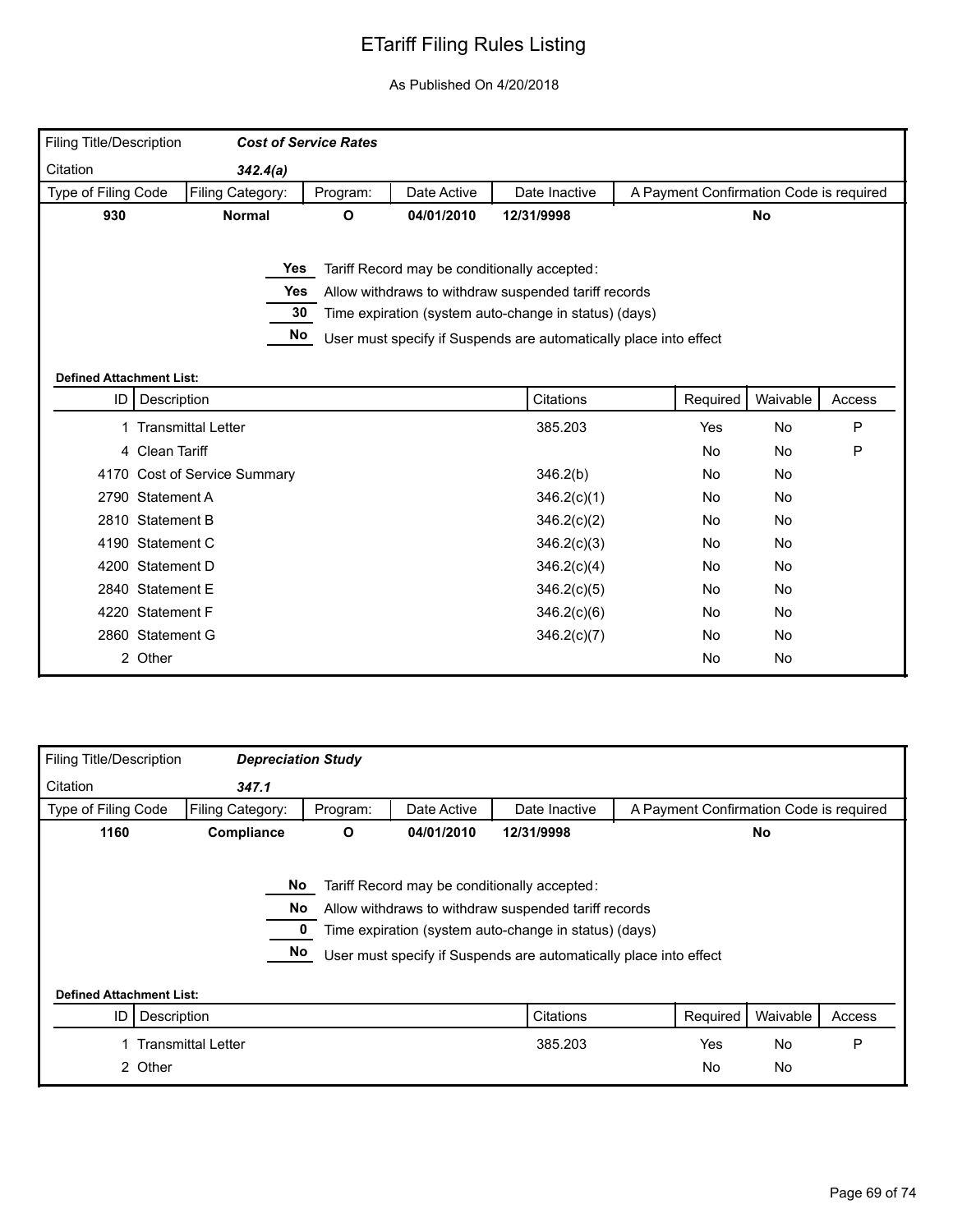| Filing Title/Description        | <b>Refund Report</b>      |                 |             |                                                                                                                                                                                                                                    |                                         |           |        |
|---------------------------------|---------------------------|-----------------|-------------|------------------------------------------------------------------------------------------------------------------------------------------------------------------------------------------------------------------------------------|-----------------------------------------|-----------|--------|
| Citation                        | 341.1(c)                  |                 |             |                                                                                                                                                                                                                                    |                                         |           |        |
| Type of Filing Code             | Filing Category:          | Program:        | Date Active | Date Inactive                                                                                                                                                                                                                      | A Payment Confirmation Code is required |           |        |
| 1210                            | <b>Report</b>             | О               | 11/27/2011  | 12/31/9998<br>No                                                                                                                                                                                                                   |                                         |           |        |
| <b>Defined Attachment List:</b> |                           | No.<br>No<br>No |             | Tariff Record may be conditionally accepted:<br>Allow withdraws to withdraw suspended tariff records<br>Time expiration (system auto-change in status) (days)<br>User must specify if Suspends are automatically place into effect |                                         |           |        |
| ID                              | Description               |                 |             | Citations                                                                                                                                                                                                                          | Required                                | Waivable  | Access |
|                                 | <b>Transmittal Letter</b> |                 |             | 385.203                                                                                                                                                                                                                            | <b>Yes</b>                              | <b>No</b> | P      |
|                                 | 2 Other                   |                 |             |                                                                                                                                                                                                                                    | <b>No</b>                               | No        |        |

| <b>Filing Title/Description</b> |                                                      | <b>Data Response/Supplement Record</b> |             |                                                                                                                                                                                                                                    |                                         |           |        |
|---------------------------------|------------------------------------------------------|----------------------------------------|-------------|------------------------------------------------------------------------------------------------------------------------------------------------------------------------------------------------------------------------------------|-----------------------------------------|-----------|--------|
| Citation                        |                                                      |                                        |             |                                                                                                                                                                                                                                    |                                         |           |        |
| Type of Filing Code             | Filing Category:                                     | Program:                               | Date Active | Date Inactive                                                                                                                                                                                                                      | A Payment Confirmation Code is required |           |        |
| 950                             | 04/01/2010<br>O<br>12/31/9998<br><b>No</b><br>Report |                                        |             |                                                                                                                                                                                                                                    |                                         |           |        |
| <b>Defined Attachment List:</b> | No.<br>No.<br>No                                     |                                        |             | Tariff Record may be conditionally accepted:<br>Allow withdraws to withdraw suspended tariff records<br>Time expiration (system auto-change in status) (days)<br>User must specify if Suspends are automatically place into effect |                                         |           |        |
| Description<br>ID               |                                                      |                                        |             | Citations                                                                                                                                                                                                                          | Required                                | Waivable  | Access |
|                                 | <b>Transmittal Letter</b>                            |                                        |             | 385.203                                                                                                                                                                                                                            | <b>Yes</b>                              | <b>No</b> | P      |
| 2 Other                         |                                                      |                                        |             |                                                                                                                                                                                                                                    | No                                      | <b>No</b> |        |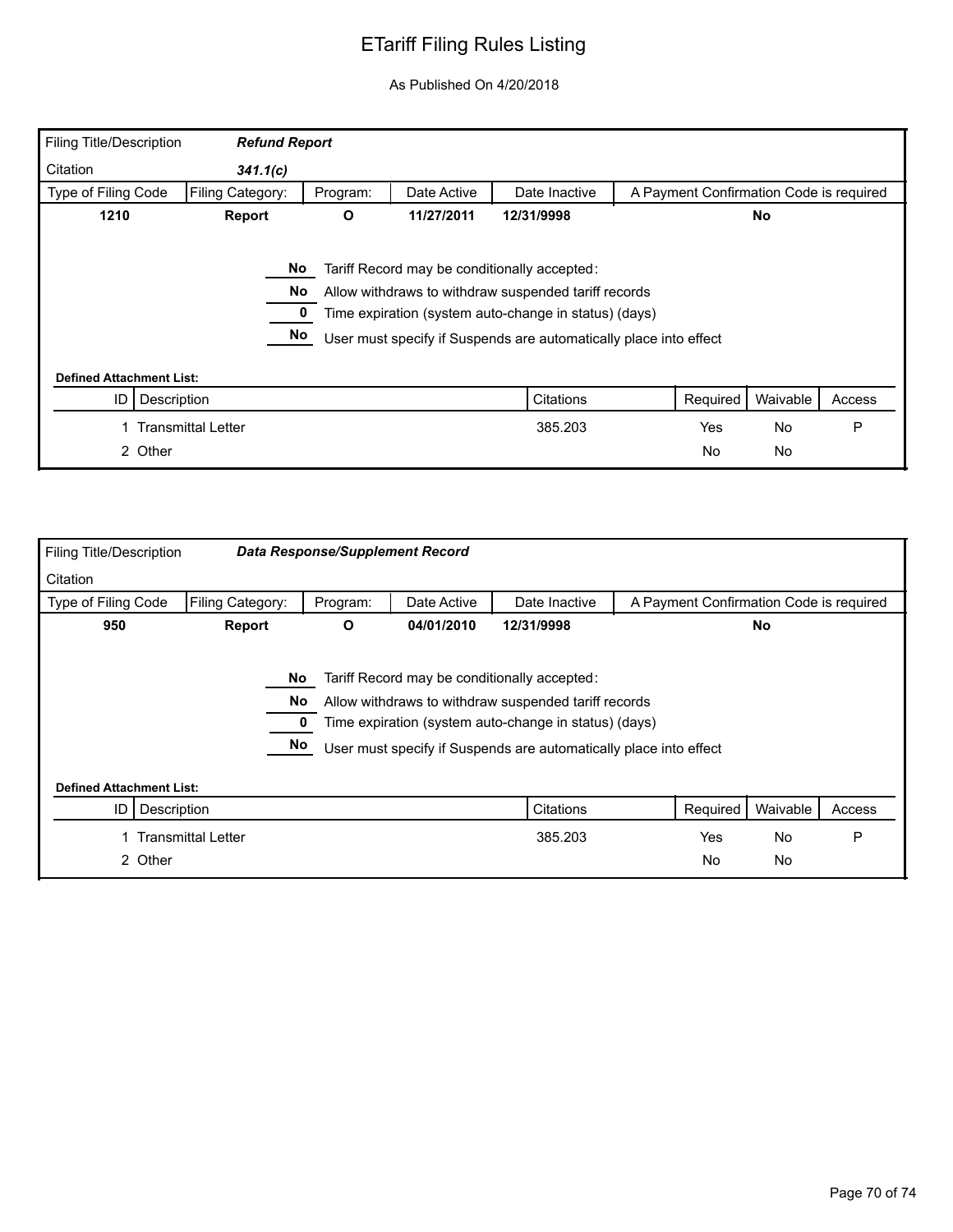| Filing Title/Description        |                           | <b>Government Shipment Quotations</b> |             |                                                                   |                                         |          |        |
|---------------------------------|---------------------------|---------------------------------------|-------------|-------------------------------------------------------------------|-----------------------------------------|----------|--------|
| Citation                        | 344.2                     |                                       |             |                                                                   |                                         |          |        |
| Type of Filing Code             | Filing Category:          | Program:                              | Date Active | Date Inactive                                                     | A Payment Confirmation Code is required |          |        |
| 960                             | <b>Normal</b>             | O                                     | 04/01/2010  | 12/31/9998                                                        | <b>No</b>                               |          |        |
|                                 |                           |                                       |             |                                                                   |                                         |          |        |
|                                 | Yes                       |                                       |             | Tariff Record may be conditionally accepted:                      |                                         |          |        |
|                                 | Yes                       |                                       |             | Allow withdraws to withdraw suspended tariff records              |                                         |          |        |
|                                 | 30                        |                                       |             | Time expiration (system auto-change in status) (days)             |                                         |          |        |
|                                 | No                        |                                       |             | User must specify if Suspends are automatically place into effect |                                         |          |        |
|                                 |                           |                                       |             |                                                                   |                                         |          |        |
| <b>Defined Attachment List:</b> |                           |                                       |             |                                                                   |                                         |          |        |
| ID                              | Description               |                                       |             | Citations                                                         | Required                                | Waivable | Access |
|                                 | <b>Transmittal Letter</b> |                                       |             | 385.203                                                           | <b>Yes</b>                              | No       | P      |
| 4 Clean Tariff                  |                           |                                       |             |                                                                   | <b>No</b>                               | No       | P      |
| 2 Other                         |                           |                                       |             |                                                                   | <b>No</b>                               | No       |        |

| Filing Title/Description |                                 | <b>ALJ Settlement Modification</b> |             |                                                                                                                                                                                                                                    |                                         |           |        |
|--------------------------|---------------------------------|------------------------------------|-------------|------------------------------------------------------------------------------------------------------------------------------------------------------------------------------------------------------------------------------------|-----------------------------------------|-----------|--------|
| Citation                 | 385.602                         |                                    |             |                                                                                                                                                                                                                                    |                                         |           |        |
| Type of Filing Code      | Filing Category:                | Program:                           | Date Active | Date Inactive                                                                                                                                                                                                                      | A Payment Confirmation Code is required |           |        |
| 1500                     | Report                          | O                                  | 04/20/2018  | 12/31/9998                                                                                                                                                                                                                         |                                         | <b>No</b> |        |
|                          | No<br>No.<br>No                 |                                    |             | Tariff Record may be conditionally accepted:<br>Allow withdraws to withdraw suspended tariff records<br>Time expiration (system auto-change in status) (days)<br>User must specify if Suspends are automatically place into effect |                                         |           |        |
|                          | <b>Defined Attachment List:</b> |                                    |             |                                                                                                                                                                                                                                    |                                         |           |        |
| ID I                     | Description                     |                                    |             | Citations                                                                                                                                                                                                                          | Required                                | Waivable  | Access |
|                          | <b>Transmittal Letter</b>       |                                    |             | 385.203                                                                                                                                                                                                                            | Yes                                     | No        | P      |
|                          | 4 Clean Tariff                  |                                    |             |                                                                                                                                                                                                                                    | No                                      | No        | P      |
|                          | 3 Marked Tariff                 |                                    |             |                                                                                                                                                                                                                                    | <b>No</b>                               | No        | P      |
|                          | 4330 Settlement                 |                                    |             | 385.602(c)                                                                                                                                                                                                                         | No                                      | No        |        |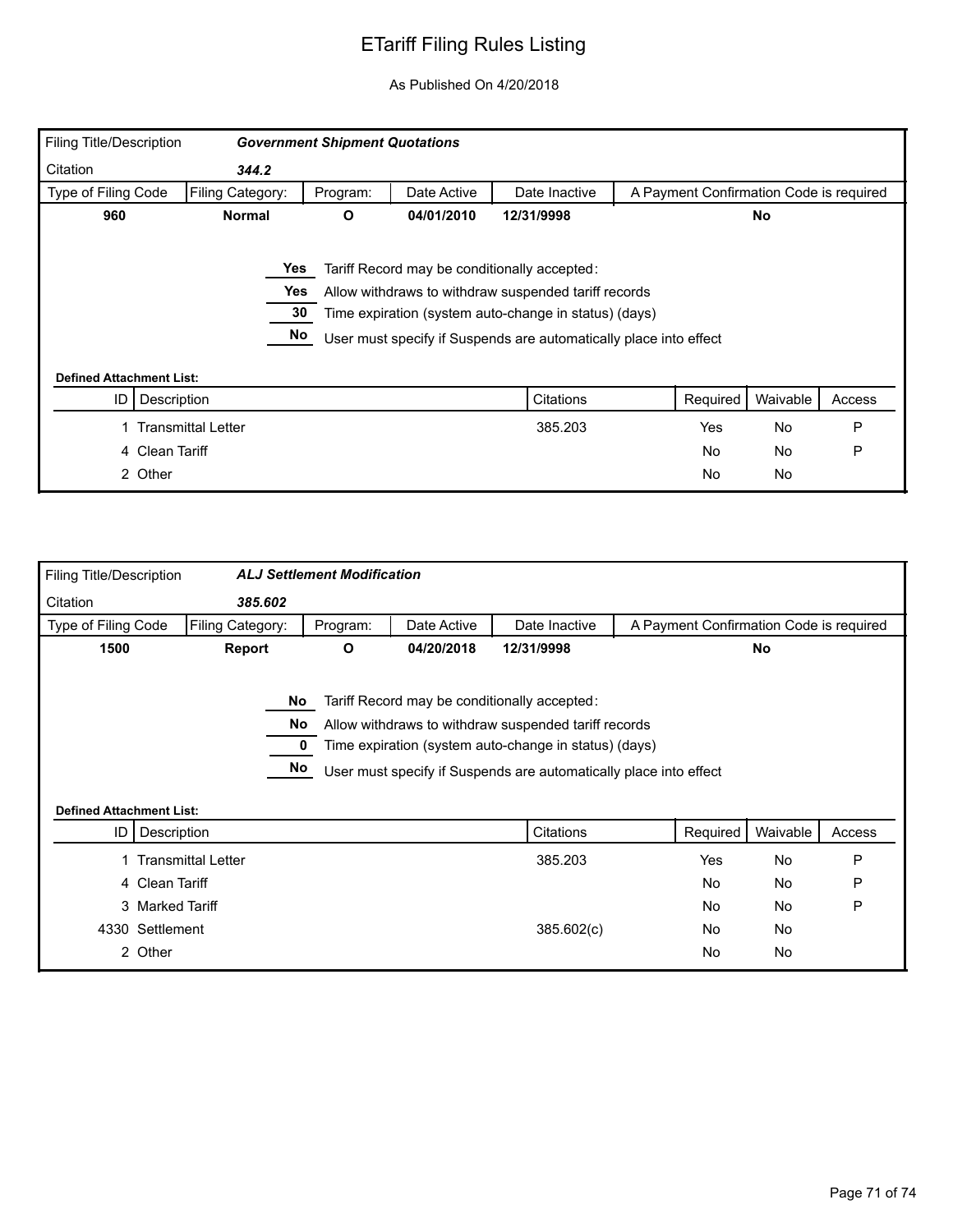| Filing Title/Description        |                           | <b>New company tariff (Baseline)</b> |             |                                                                   |                                         |          |        |
|---------------------------------|---------------------------|--------------------------------------|-------------|-------------------------------------------------------------------|-----------------------------------------|----------|--------|
| Citation                        | 342.2                     |                                      |             |                                                                   |                                         |          |        |
| Type of Filing Code             | Filing Category:          | Program:                             | Date Active | Date Inactive                                                     | A Payment Confirmation Code is required |          |        |
| 970                             | <b>Baseline_New</b>       | O<br>11/12/2013<br>No<br>12/31/9998  |             |                                                                   |                                         |          |        |
|                                 |                           |                                      |             |                                                                   |                                         |          |        |
|                                 | Yes                       |                                      |             | Tariff Record may be conditionally accepted:                      |                                         |          |        |
|                                 | Yes                       |                                      |             | Allow withdraws to withdraw suspended tariff records              |                                         |          |        |
|                                 | 30                        |                                      |             | Time expiration (system auto-change in status) (days)             |                                         |          |        |
|                                 | No                        |                                      |             | User must specify if Suspends are automatically place into effect |                                         |          |        |
| <b>Defined Attachment List:</b> |                           |                                      |             |                                                                   |                                         |          |        |
| ID                              | Description               |                                      |             | Citations                                                         | Required                                | Waivable | Access |
|                                 | <b>Transmittal Letter</b> |                                      |             | 385.203                                                           | <b>Yes</b>                              | No       | P      |
|                                 | 4 Clean Tariff            |                                      |             |                                                                   | <b>No</b>                               | No       | P      |
|                                 | 2 Other                   |                                      |             |                                                                   | <b>No</b>                               | No       |        |

| <b>Filing Title/Description</b> | <b>Cancel All Tariffs</b> |          |             |                                                                   |                                         |           |        |
|---------------------------------|---------------------------|----------|-------------|-------------------------------------------------------------------|-----------------------------------------|-----------|--------|
| Citation                        | 341.5                     |          |             |                                                                   |                                         |           |        |
| Type of Filing Code             | Filing Category:          | Program: | Date Active | Date Inactive                                                     | A Payment Confirmation Code is required |           |        |
| 880                             | <b>Cancellation</b>       | O        | 04/01/2010  | 12/31/9998                                                        |                                         | <b>No</b> |        |
|                                 |                           |          |             |                                                                   |                                         |           |        |
|                                 | Yes                       |          |             | Tariff Record may be conditionally accepted:                      |                                         |           |        |
|                                 | Yes                       |          |             | Allow withdraws to withdraw suspended tariff records              |                                         |           |        |
|                                 | 30                        |          |             | Time expiration (system auto-change in status) (days)             |                                         |           |        |
|                                 | No                        |          |             | User must specify if Suspends are automatically place into effect |                                         |           |        |
|                                 |                           |          |             |                                                                   |                                         |           |        |
| <b>Defined Attachment List:</b> |                           |          |             |                                                                   |                                         |           |        |
| ID                              | Description               |          |             | Citations                                                         | Required                                | Waivable  | Access |
|                                 | <b>Transmittal Letter</b> |          |             | 385.203                                                           | Yes                                     | No        | P      |
|                                 |                           |          |             |                                                                   | No                                      | No        | P      |
| 4 Clean Tariff                  |                           |          |             |                                                                   |                                         |           |        |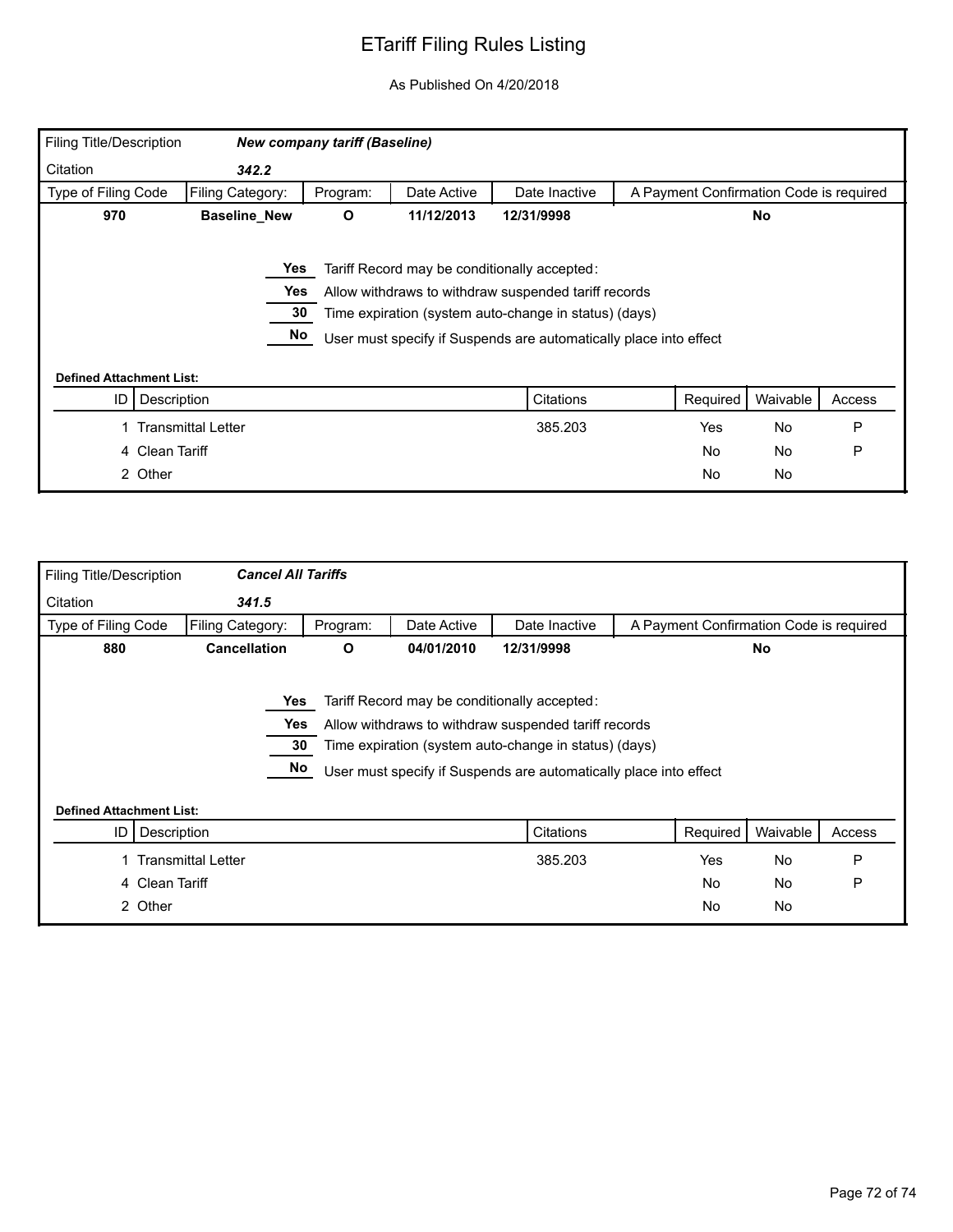## ETariff Filing Rules Listing

## As Published On 4/20/2018

| Filing Title/Description        |                           | <b>Embargo on effective tariff</b> |             |                                                                                                                                                                                                                                    |                                         |           |        |
|---------------------------------|---------------------------|------------------------------------|-------------|------------------------------------------------------------------------------------------------------------------------------------------------------------------------------------------------------------------------------------|-----------------------------------------|-----------|--------|
| Citation                        | 341.4                     |                                    |             |                                                                                                                                                                                                                                    |                                         |           |        |
| Type of Filing Code             | Filing Category:          | Program:                           | Date Active | Date Inactive                                                                                                                                                                                                                      | A Payment Confirmation Code is required |           |        |
| 840                             | <b>Normal</b>             | O                                  | 04/01/2010  | 12/23/2013                                                                                                                                                                                                                         | No                                      |           |        |
|                                 | Yes<br>Yes<br>30<br>No    |                                    |             | Tariff Record may be conditionally accepted:<br>Allow withdraws to withdraw suspended tariff records<br>Time expiration (system auto-change in status) (days)<br>User must specify if Suspends are automatically place into effect |                                         |           |        |
| <b>Defined Attachment List:</b> |                           |                                    |             |                                                                                                                                                                                                                                    |                                         |           |        |
| ID                              | Description               |                                    |             | Citations                                                                                                                                                                                                                          | Required                                | Waivable  | Access |
|                                 | <b>Transmittal Letter</b> |                                    |             | 385.203                                                                                                                                                                                                                            | <b>Yes</b>                              | <b>No</b> | P      |
|                                 | 4 Clean Tariff            |                                    |             |                                                                                                                                                                                                                                    | No                                      | <b>No</b> | P      |
|                                 | 2 Other                   |                                    |             |                                                                                                                                                                                                                                    | No                                      | No        |        |

| <b>Filing Title/Description</b>                      |                           | <b>Postponement of Suspended Tariff</b> |             |                                                                                                                                                                                                                                    |                                         |                        |        |
|------------------------------------------------------|---------------------------|-----------------------------------------|-------------|------------------------------------------------------------------------------------------------------------------------------------------------------------------------------------------------------------------------------------|-----------------------------------------|------------------------|--------|
| Citation                                             | 385,2001                  |                                         |             |                                                                                                                                                                                                                                    |                                         |                        |        |
| Type of Filing Code                                  | Filing Category:          | Program:                                | Date Active | Date Inactive                                                                                                                                                                                                                      | A Payment Confirmation Code is required |                        |        |
| 1240                                                 | <b>Motion</b>             | O                                       | 12/23/2013  | 12/31/9998                                                                                                                                                                                                                         | <b>No</b>                               |                        |        |
|                                                      | <b>No</b><br>No<br>No     |                                         |             | Tariff Record may be conditionally accepted:<br>Allow withdraws to withdraw suspended tariff records<br>Time expiration (system auto-change in status) (days)<br>User must specify if Suspends are automatically place into effect |                                         |                        |        |
| <b>Defined Attachment List:</b><br>Description<br>ID |                           |                                         |             | Citations                                                                                                                                                                                                                          | Required                                | Waivable               | Access |
| 2 Other                                              | <b>Transmittal Letter</b> |                                         |             | 385.203                                                                                                                                                                                                                            | Yes<br>No                               | <b>No</b><br><b>No</b> | P      |